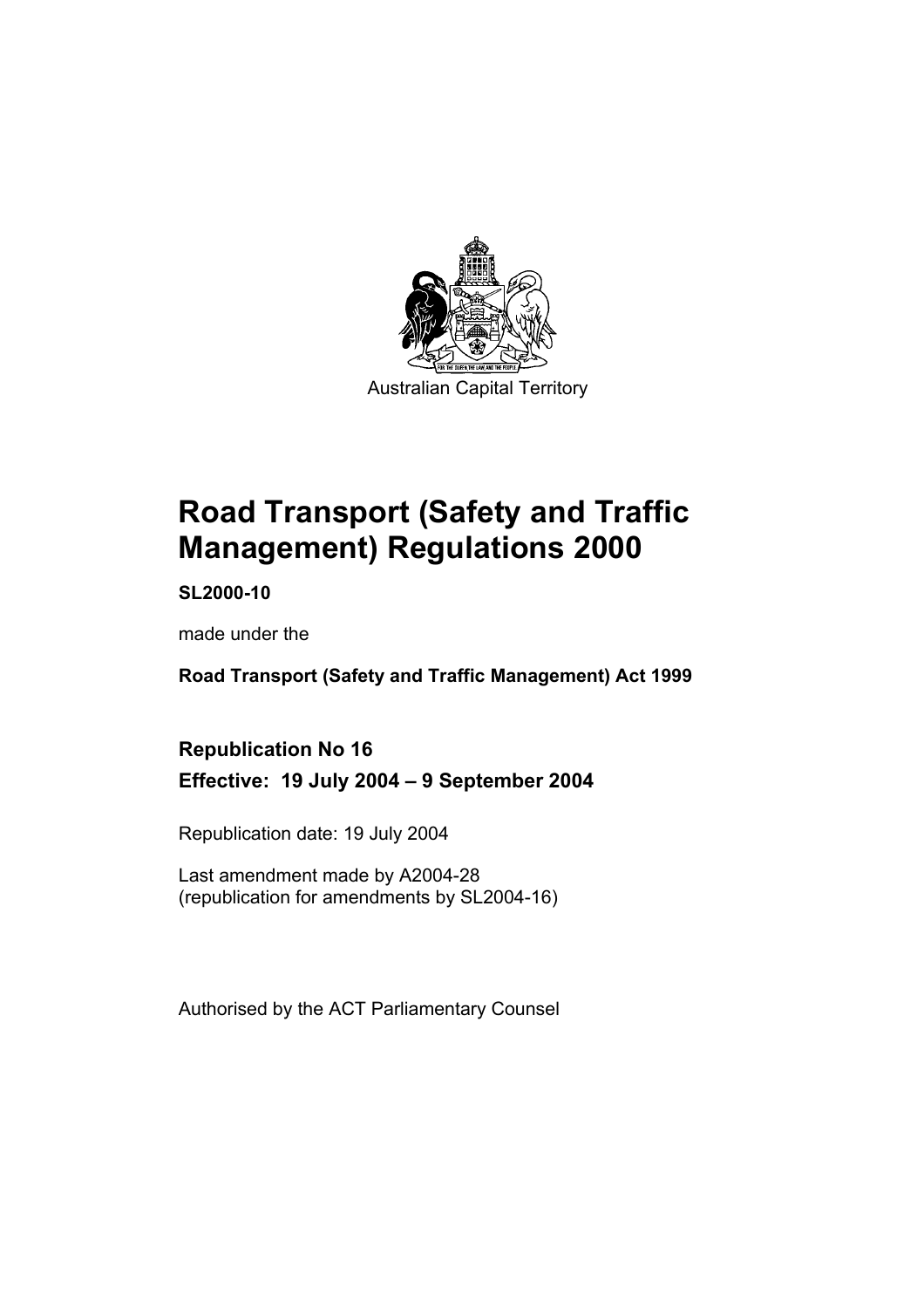#### **About this republication**

#### **The republished law**

This is a republication of the *Road Transport (Safety and Traffic Management) Regulations 2000*, made under the *Road Transport (Safety and Traffic Management) Act 1999* (including any amendment made under the *Legislation Act 2001*, part 11.3 (Editorial changes)) as in force on 19 July 2004*.* It also includes any amendment, repeal or expiry affecting the republished law to 19 July 2004.

The legislation history and amendment history of the republished law are set out in endnotes 3 and 4.

#### **Kinds of republications**

The Parliamentary Counsel's Office prepares 2 kinds of republications of ACT laws (see the ACT legislation register at www.legislation.act.gov.au):

- authorised republications to which the *Legislation Act 2001* applies
- unauthorised republications.

The status of this republication appears on the bottom of each page.

#### **Editorial changes**

The *Legislation Act 2001*, part 11.3 authorises the Parliamentary Counsel to make editorial amendments and other changes of a formal nature when preparing a law for republication. Editorial changes do not change the effect of the law, but have effect as if they had been made by an Act commencing on the republication date (see *Legislation Act 2001*, s 115 and s 117). The changes are made if the Parliamentary Counsel considers they are desirable to bring the law into line, or more closely into line, with current legislative drafting practice.

This republication includes amendments made under part 11.3 (see endnote 1).

#### **Uncommenced provisions and amendments**

If a provision of the republished law has not commenced or is affected by an uncommenced amendment, the symbol  $\mathbf{U}$  appears immediately before the provision heading. The text of the uncommenced provision or amendment appears only in the last endnote.

#### **Modifications**

If a provision of the republished law is affected by a current modification, the symbol  $\mathbf{M}$ appears immediately before the provision heading. The text of the modifying provision appears in the endnotes. For the legal status of modifications, see *Legislation Act 2001*, section 95.

#### **Penalties**

The value of a penalty unit for an offence against this republished law at the republication date is—

- (a) if the person charged is an individual—\$100; or
- (b) if the person charged is a corporation—\$500.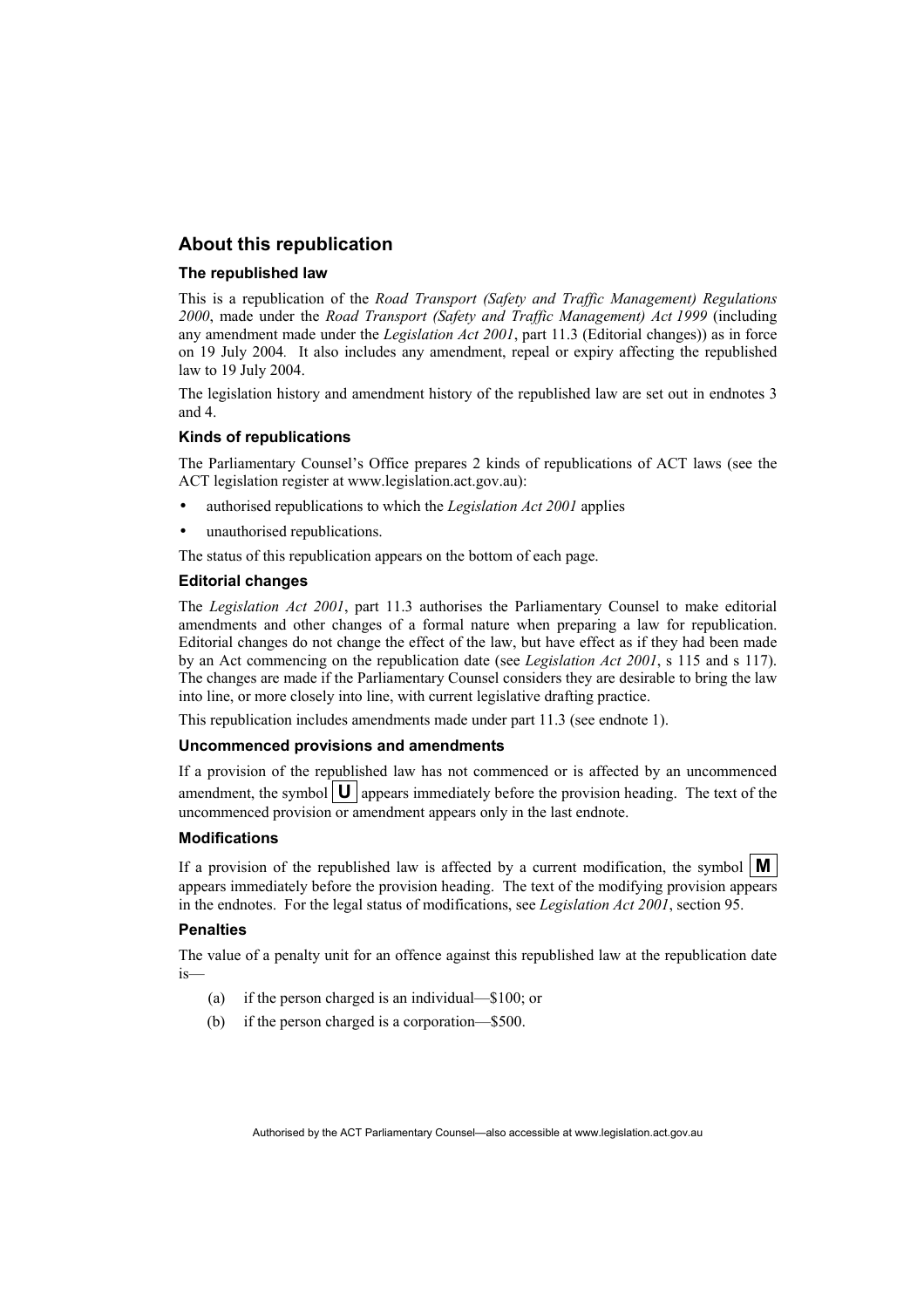

# **Road Transport (Safety and Traffic Management) Regulations 2000**

made under the

**Road Transport (Safety and Traffic Management) Act 1999** 

# **Contents**

Page

# **Chapter 1 Preliminary**

|     | Name of regulations                                           |   |
|-----|---------------------------------------------------------------|---|
| 3   | Definitions--- the dictionary                                 | 2 |
| 4   | <b>Notes</b>                                                  |   |
| 4A  | Offences against regulations—application of Criminal Code etc |   |
| 4B  | Offences against regulations are strict liability offences    |   |
| 4C. | General defence of accident or reasonable effort              |   |

R16 19/07/04 Road Transport (Safety and Traffic Management) Regulations 2000 Effective: 19/07/04-09/09/04

contents 1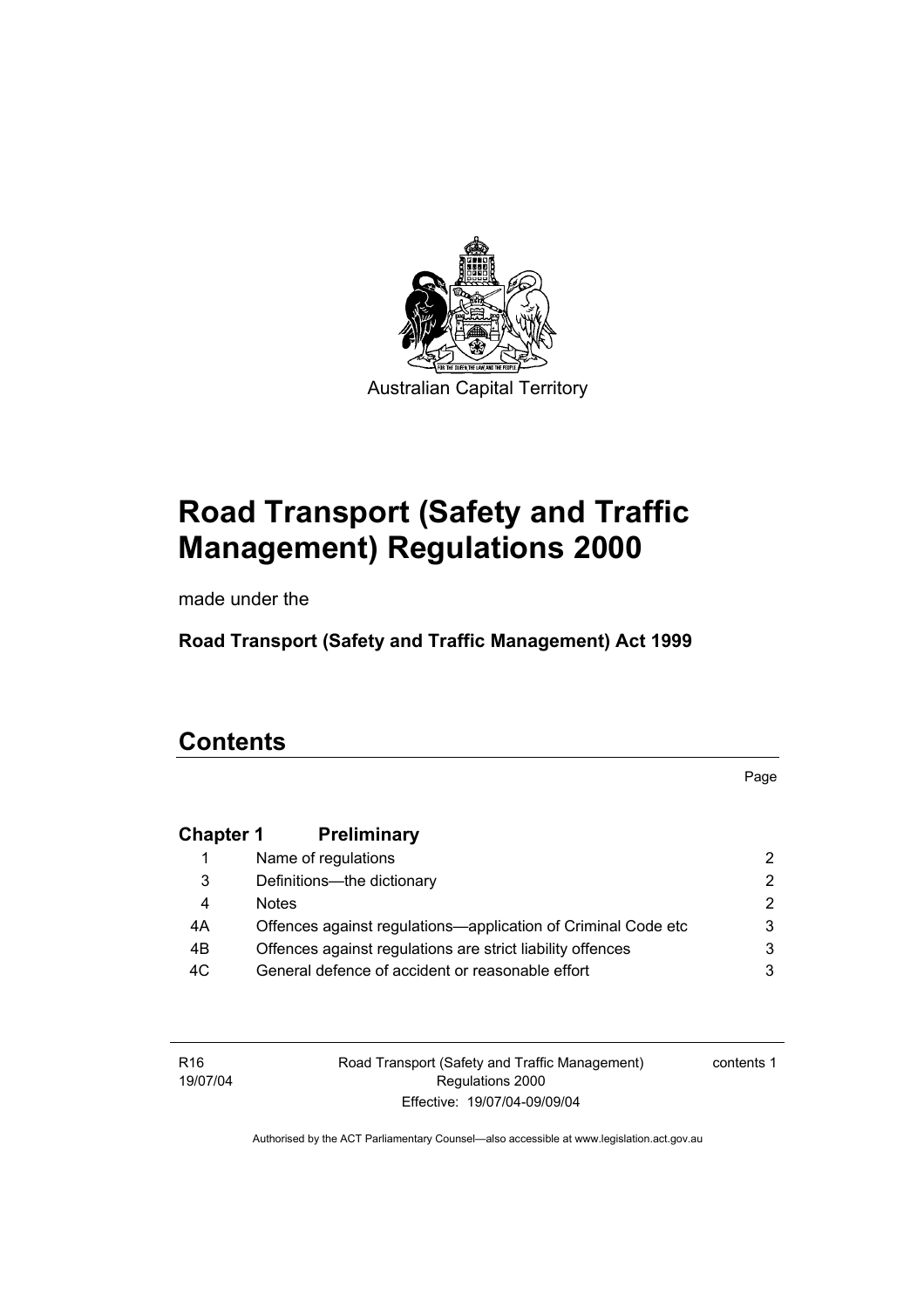#### **Contents**

| <b>Chapter 2</b> | <b>Australian Road Rules</b>                                                           | Page                    |
|------------------|----------------------------------------------------------------------------------------|-------------------------|
|                  |                                                                                        |                         |
| <b>Part 2.1</b>  | <b>Incorporation into ACT law</b>                                                      |                         |
| 5                | What are the Australian Road Rules                                                     | $\overline{4}$          |
| 6                | Incorporation of Australian Road Rules into ACT law                                    | $\overline{\mathbf{4}}$ |
| <b>Part 2.2</b>  | How the Australian Road Rules are incorporated                                         |                         |
| Division 2.2.1   | General                                                                                |                         |
| 7                | References to another law of this jurisdiction etc                                     | $\overline{7}$          |
| Division 2.2.2   | Other provisions for the Australian Road Rules                                         |                         |
| 8                | ARR r 10 (2)-penalties for offences                                                    | $\overline{7}$          |
| 9                | ARR r 95—emergency stopping lane only signs                                            | $\overline{7}$          |
| 10               | ARR r 104-no truck signs                                                               | $\overline{7}$          |
| 11               | ARR r 151 (3) (b)-riding a motorbike or bicycle alongside more than 1<br>other rider   | 8                       |
| 12               | ARR r 158 (2) (c)—other vehicles permitted to travel in bus lanes                      | 8                       |
| 12A              | ARR r 170 (1)—driver not to stop in intersection unless permitted                      | 8                       |
| 13               | ARR r 179 (1) (c)-stopping in a loading zone                                           | 8                       |
| 14               | ARR r 199 (2)—stopping near a postbox                                                  | 9                       |
| 15               | ARR $r$ 206 (2) (b), (c)—parking by people with disabilities permit<br>holders         | 9                       |
| 16               | ARR r 207 (2) (a)—fees for parking in pay parking spaces                               | 9                       |
| 16A              | ARR r 213-non-application in ACT                                                       | 10                      |
| 17               | ARR r 215 (4)-lights required to be fitted to a vehicle                                | 10                      |
| 18               | ARR r 216 (3)—towing a vehicle at night or in hazardous weather<br>conditions          | 10                      |
| 19               | ARR r 220 (3)—using lights on vehicles that are stopped                                | 10                      |
| 20               | ARR r 221 (f)—using hazard warning lights on buses carrying children                   | 11                      |
| 21               | ARR r 222—using warning lights on buses carrying children                              | 11                      |
| 22               | ARR r 225-use of radar detectors                                                       | 11                      |
| 22A              | ARR r 236 (6)—hitchhiking, roadside commerce etc permitted                             | 11                      |
| 23               | ARR r 240 (2)—wheeled recreational devices and toys not to be used<br>on certain roads | 12                      |

| contents 2 |
|------------|
|------------|

contents 2 Road Transport (Safety and Traffic Management) Regulations 2000 Effective: 19/07/04-09/09/04

R16 19/07/04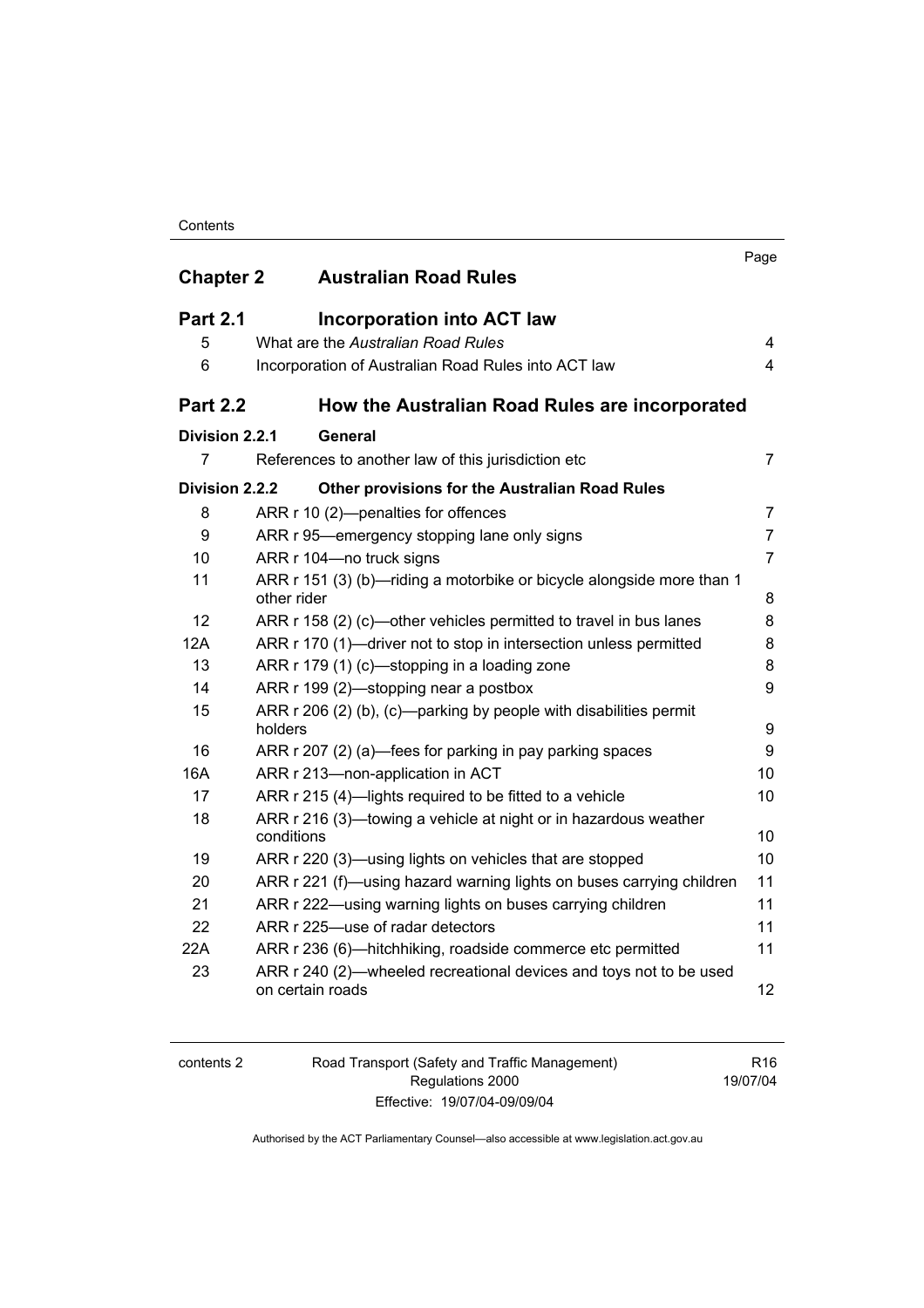|                 |                                                                            | Page |  |
|-----------------|----------------------------------------------------------------------------|------|--|
| 23B             | ARR r 266 (3) (b)—wearing of seatbelts by passengers under 16 years<br>old | 12   |  |
| 24              | ARR r 266 (7)—wearing of seatbelts by passengers under 16 years old        |      |  |
| 25              | ARR r 267 (3)—certificates of exemption from wearing seatbelts             |      |  |
| 26              | ARR r 270 (3)—wearing motorbike helmets                                    |      |  |
| 27              | ARR r 271 (6)-riding on motorbikes                                         |      |  |
| 27A             | ARR r 280 (2) (a)-other vehicles to which B light rules apply              |      |  |
| 28              | ARR r 287 (3) (e), (4)-duties of participants in crashes                   |      |  |
| 29              | ARR r 289 (1) (g)—driving on a nature strip                                |      |  |
| 30              | 16<br>ARR r 298-driving with a person in or on a trailer                   |      |  |
| 31              | ARR r 310 (3), (4)-exemption for road workers etc                          | 17   |  |
| 32              | ARR r 313-postal workers                                                   | 18   |  |
| 33              | ARR dict-definitions for dictionary                                        | 18   |  |
| <b>Part 2.3</b> | <b>Additional ACT road rules</b>                                           |      |  |
| Division 2.3.1  | Noise and other nuisances                                                  |      |  |
| 37              | Making unnecessary engine noise                                            | 22   |  |
| 38              | Emission of waste oil or grease                                            | 22   |  |
| Division 2.3.2  | Driver and passenger safety                                                |      |  |
| 39              | Safety of persons on trailers                                              | 23   |  |
| 40              | Passengers in sidecars to be seated                                        | 24   |  |
| Division 2.3.3  | <b>Trailers and towing</b>                                                 |      |  |
| 41              | Number of vehicles that may be drawn                                       | 25   |  |
| 42              | Towing by vehicles under 4.5t                                              | 26   |  |
| Division 2.3.4  | <b>Lights on vehicles</b>                                                  |      |  |
| 43              | Lights on motor vehicles generally                                         | 27   |  |
| Division 2.3.5  | <b>Stopping and parking</b>                                                |      |  |
| 44              | Use of meters in metered parking areas                                     | 29   |  |
| 45              | Parking in metered parking spaces                                          | 31   |  |
| 46              | Temporary closure of metered parking spaces                                |      |  |
| 47              | 31<br>Misuse of parking meters                                             |      |  |
| 48              | Interfering with parking meters etc                                        | 32   |  |
|                 |                                                                            |      |  |

R16 19/07/04 Road Transport (Safety and Traffic Management) Regulations 2000 Effective: 19/07/04-09/09/04

contents 3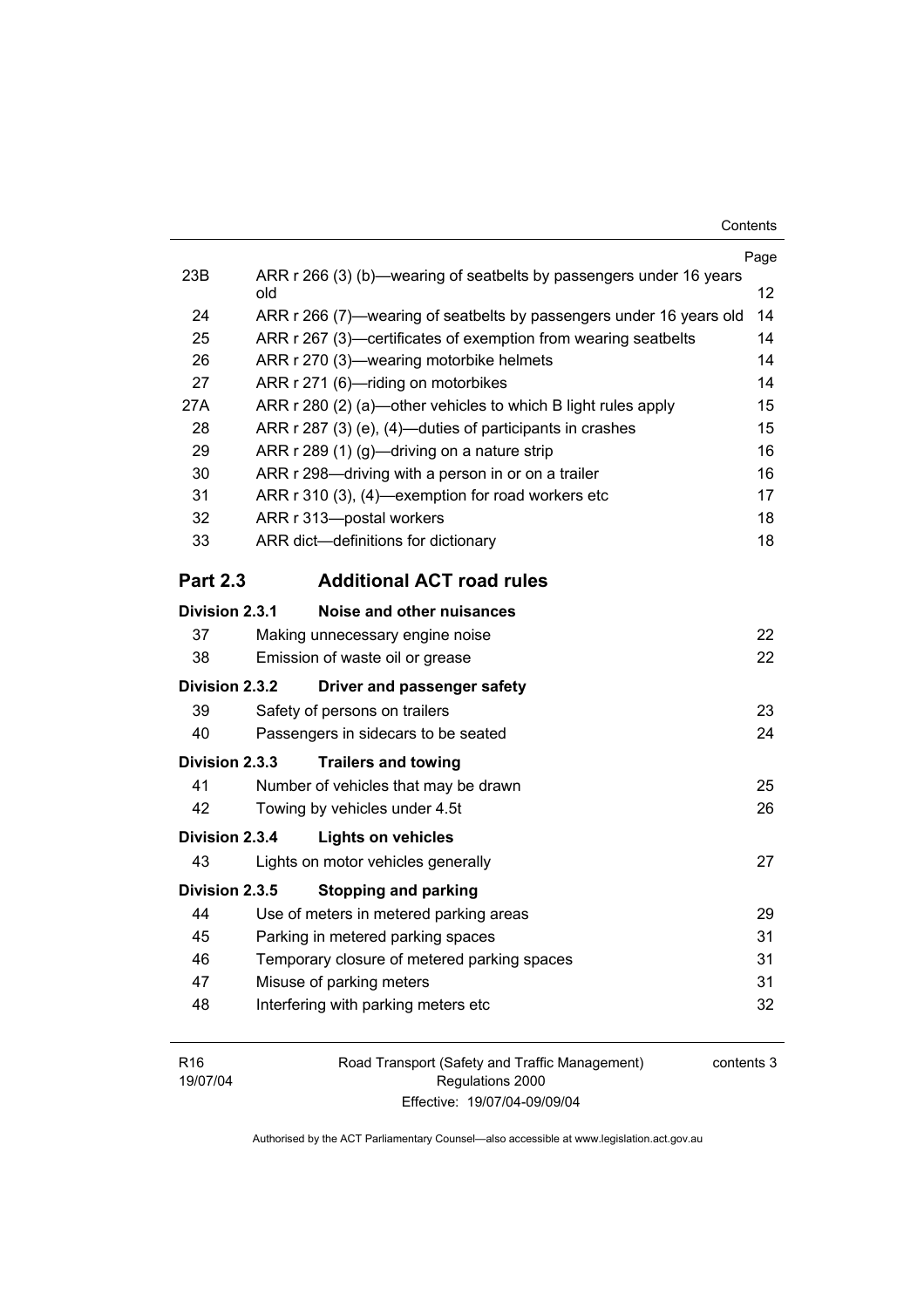#### **Contents**

|                 |                                                                                           | Page |
|-----------------|-------------------------------------------------------------------------------------------|------|
| 49              | Use of tickets in ticket parking areas                                                    | 32   |
| 50              | Parking in ticket parking spaces                                                          | 34   |
| 51              | Temporary closure of ticket parking spaces                                                | 34   |
| 52              | Use of false or damaged parking tickets etc                                               | 35   |
| 53              | Misuse of ticket machines                                                                 | 36   |
| 54              | Interfering with parking ticket machines etc                                              | 36   |
| 55              | Removing parking tickets etc                                                              | 36   |
| 56              | Unauthorised use and revocation of mobility parking scheme authorities                    | 37   |
| 57A             | Stopping public buses in bus zones and at bus stops                                       | 37   |
| 58              | Stopping in an emergency etc or to comply with another law                                | 38   |
| Division 2.3.6  | Miscellaneous other road rules                                                            |      |
| 59              | Carrying dangerous substances                                                             | 39   |
| 60              | Interrupting funeral processions etc                                                      | 40   |
| 61              | Driving on roads closed to traffic                                                        | 40   |
| 62              | Use of wheeled recreational devices and wheeled toys on roads                             | 40   |
| <b>Part 2.4</b> | <b>Other provisions</b>                                                                   |      |
| 63              | Devices that are prescribed traffic control devices                                       | 42   |
| 64              | Preventing prescribed traffic control devices being clearly visible                       | 42   |
| 65              | Use of do not overtake turning vehicle sign                                               | 43   |
| 66              | Approvals etc by road transport authority                                                 | 43   |
| 67              | Exemption from requirement about riding on motorbikes                                     | 44   |
| 68              | Defence of complying with direction of police officer or authorised<br>person             | 44   |
| 69              | Exemption for driver of police vehicles                                                   | 44   |
| 70              | Exemption for driver of emergency vehicles                                                | 45   |
| 71              | Stopping and parking exemption for police and emergency vehicles and<br>authorised people | 45   |

contents 4 Road Transport (Safety and Traffic Management) Regulations 2000 Effective: 19/07/04-09/09/04

R16 19/07/04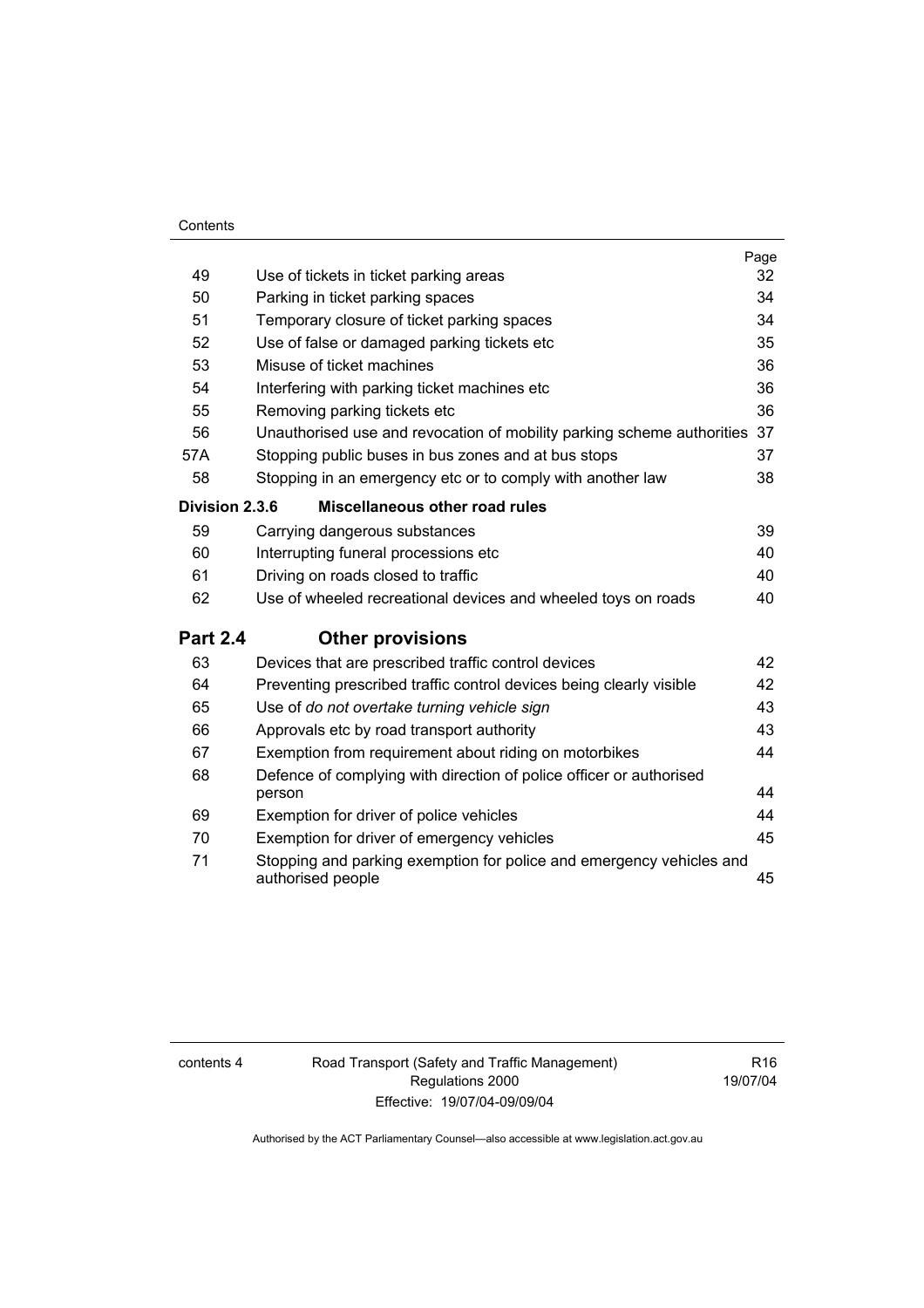| <b>Chapter 3</b>            | <b>Parking</b>                                                            | Page       |
|-----------------------------|---------------------------------------------------------------------------|------------|
| <b>Part 3.1</b>             | <b>Parking schemes</b>                                                    |            |
| Division 3.1.1              | <b>Metered parking schemes</b>                                            |            |
| 72                          | Metered parking schemes                                                   | 47         |
| 73                          | Metered parking areas                                                     | 47         |
| 74                          | Parking meters                                                            | 47         |
| 75                          | Metered parking spaces                                                    | 48         |
| Division 3.1.2              | <b>Ticket parking schemes</b>                                             |            |
| 75A                         | Parking authorities                                                       | 48         |
| 75B                         | Parking authority guidelines                                              | 48         |
| 76                          | Ticket parking schemes-road transport authority                           | 49         |
| 76A                         | Ticket parking schemes-parking authority                                  | 49         |
| 77                          | Ticket parking areas                                                      | 50         |
| 78                          | Ticket parking spaces                                                     | 50         |
| 79                          | <b>Ticket machines</b>                                                    | 50         |
| 80                          | Parking tickets                                                           | 50         |
| 81                          | Duration of parking tickets                                               | 51         |
| Division 3.1.3              | <b>Heavy vehicle parking</b>                                              |            |
| 82                          | Definitions for div 3.1.3                                                 | 51         |
| 83                          | References in div to land adjoining residential land                      | 52         |
| 84                          | Vehicle parked partly on residential land                                 | 52         |
| 85                          | Parking of certain vehicles on residential land prohibited                | 52         |
| 86                          | Parking of certain vehicles on land adjoining residential land prohibited | 53         |
| 87                          | Parking of certain commercial vehicles on land with multi-unit            |            |
|                             | developments                                                              | 54         |
| 88                          | Daily infringement                                                        | 55         |
| 89                          | Codes of practice                                                         | 55         |
| 90                          | Notice of codes of practice etc                                           | 56         |
| 91                          | Application for exemption                                                 | 56         |
| 92                          | Decision on application for exemption                                     | 56         |
| 93                          | <b>Endorsement of certificates</b>                                        | 58         |
| 94                          | Variation of conditions of exemptions                                     | 59         |
| R <sub>16</sub><br>19/07/04 | Road Transport (Safety and Traffic Management)<br>Regulations 2000        | contents 5 |

Contents

Effective: 19/07/04-09/09/04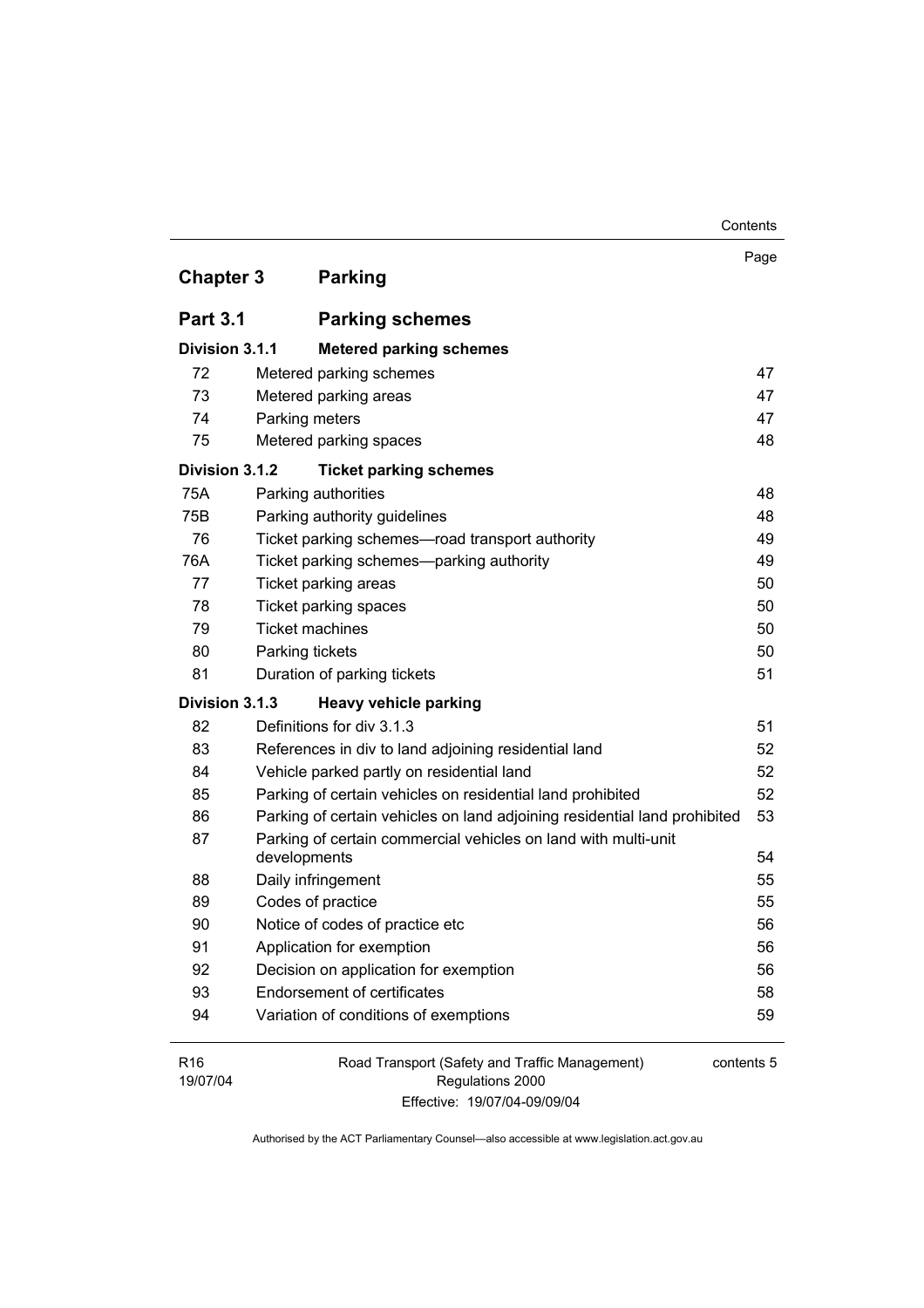| Contents |
|----------|
|          |

|                  |                                                                                               | Page     |
|------------------|-----------------------------------------------------------------------------------------------|----------|
| 95               | Additional information by applicant                                                           | 60<br>60 |
| 96               | Loss etc of existing operator's certificate                                                   |          |
| 97               | Cancellation of existing operator's certificate etc                                           | 60       |
| Division 3.1.4   | <b>Miscellaneous</b>                                                                          |          |
| 97A              | Other powers to provide pay parking                                                           | 62       |
| 98               | Overlapping schemes                                                                           | 62       |
| 98A              | Income from ticket parking scheme                                                             | 62       |
| 98B              | Costs of ticket parking scheme                                                                | 63       |
| 99               | Trailers not separately chargeable                                                            | 63       |
| <b>Part 3.2</b>  | Parking permits and mobility parking scheme                                                   |          |
|                  | authorities                                                                                   |          |
| 100              | Parking permits                                                                               | 64       |
| 101              | Mobility parking scheme authorities                                                           | 65       |
|                  |                                                                                               |          |
| <b>Chapter 4</b> | <b>Traffic offence detection devices</b>                                                      |          |
| 102              | Definitions for ch 4                                                                          | 66       |
| 103              | Approved traffic offence detection devices                                                    | 68       |
| 103A             | Approval of police vehicle speedometers                                                       | 68       |
| 104              | Major testing of traffic offence detection devices                                            | 68       |
| 105              | Use of digital camera detection devices                                                       | 70       |
| 105A             | Use of laser speed measuring devices                                                          | 71       |
| 105B             | Use of radar speed measuring devices                                                          | 72       |
| 106              | Approved people—testing and sealing                                                           | 72       |
| 107              | Approved people-use                                                                           | 73       |
| 107A             | Recording of digital camera detection device image files—Act, s 23 (2)<br>$(c)$ (ii)          | 73       |
| 107B             | Recording of traffic lights camera detection device image files—Act, s<br>23 (2) (c) (ii)     | 73       |
| 107C             | Verification of traffic lights camera detection device image files-Act, s<br>23 (2) (c) (iii) | 74       |
| 108              | Meaning of vehicle image codes                                                                | 75       |

| contents 6 |  |
|------------|--|
|------------|--|

6 Road Transport (Safety and Traffic Management) Regulations 2000 Effective: 19/07/04-09/09/04

R16 19/07/04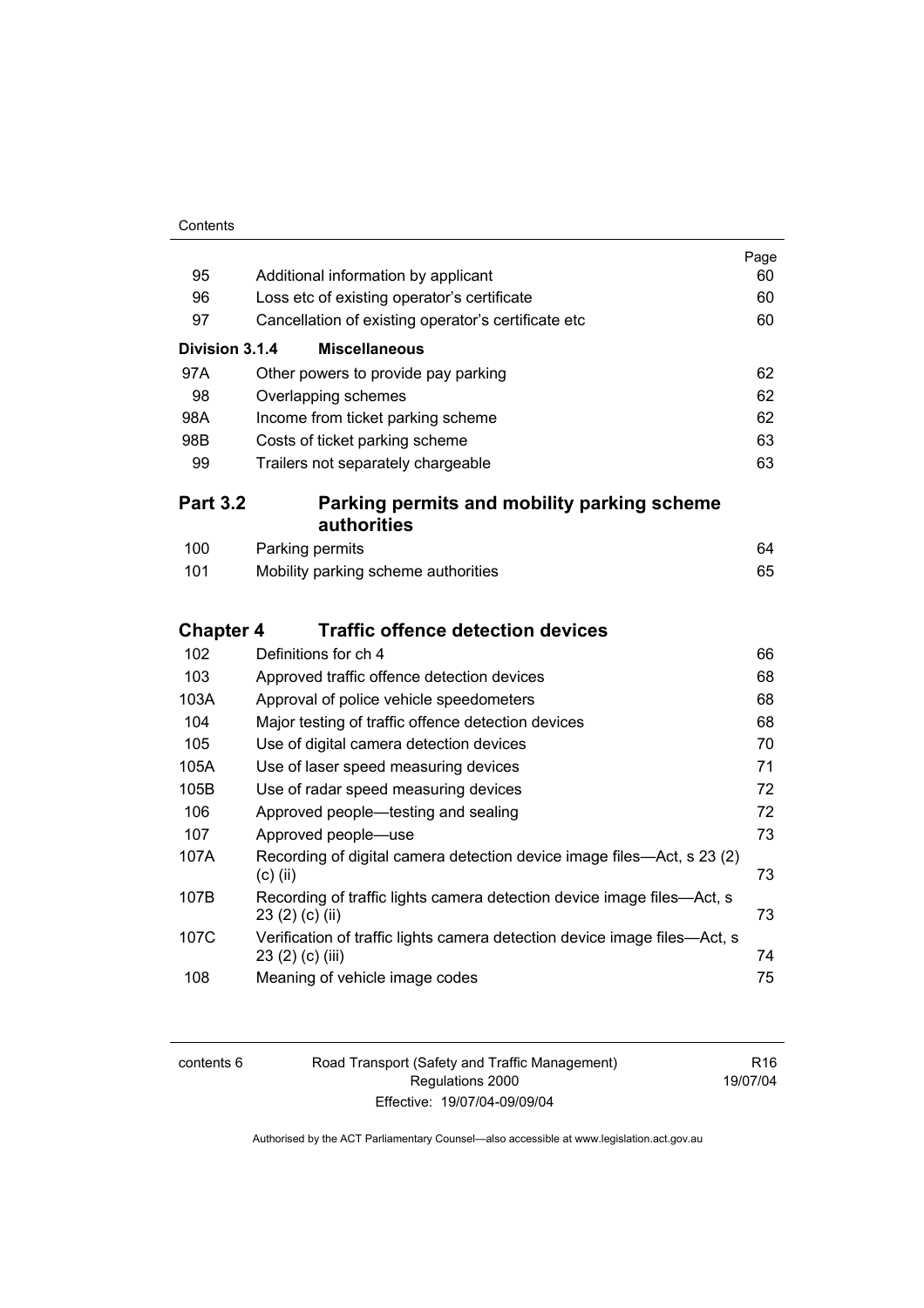|                   |                                                    | Contents |
|-------------------|----------------------------------------------------|----------|
|                   |                                                    | Page     |
| <b>Chapter 5</b>  | <b>Miscellaneous</b>                               |          |
| 109               | Additional powers of police                        | 79       |
| 110               | Prohibition on car minding                         | 79       |
| 111               | Removal of unattended vehicles from certain places | 80       |
| 112               | Disposal of impounded vehicles—Act, s 10J          | 80       |
| 112A              | Disposal of forfeited vehicles-Act, s 10J          | 82       |
| 113               | Responsible person to inspect driver licence       | 82       |
| 114               | Responsible person's consent                       | 82       |
|                   |                                                    |          |
| <b>Schedule 1</b> | Meaning of location codes on images                | 83       |
| <b>Part 1.1</b>   | <b>Digital camera detection devices</b>            | 83       |
| <b>Part 1.2</b>   | <b>Traffic lights camera detection devices</b>     | 86       |
|                   |                                                    |          |
| <b>Dictionary</b> |                                                    |          |
|                   |                                                    |          |
| <b>Endnotes</b>   |                                                    |          |
| 1                 | About the endnotes                                 | 97       |
| 2                 | Abbreviation key                                   |          |
| 3                 | Legislation history                                |          |
| 4                 | Amendment history                                  |          |

5 Earlier republications 112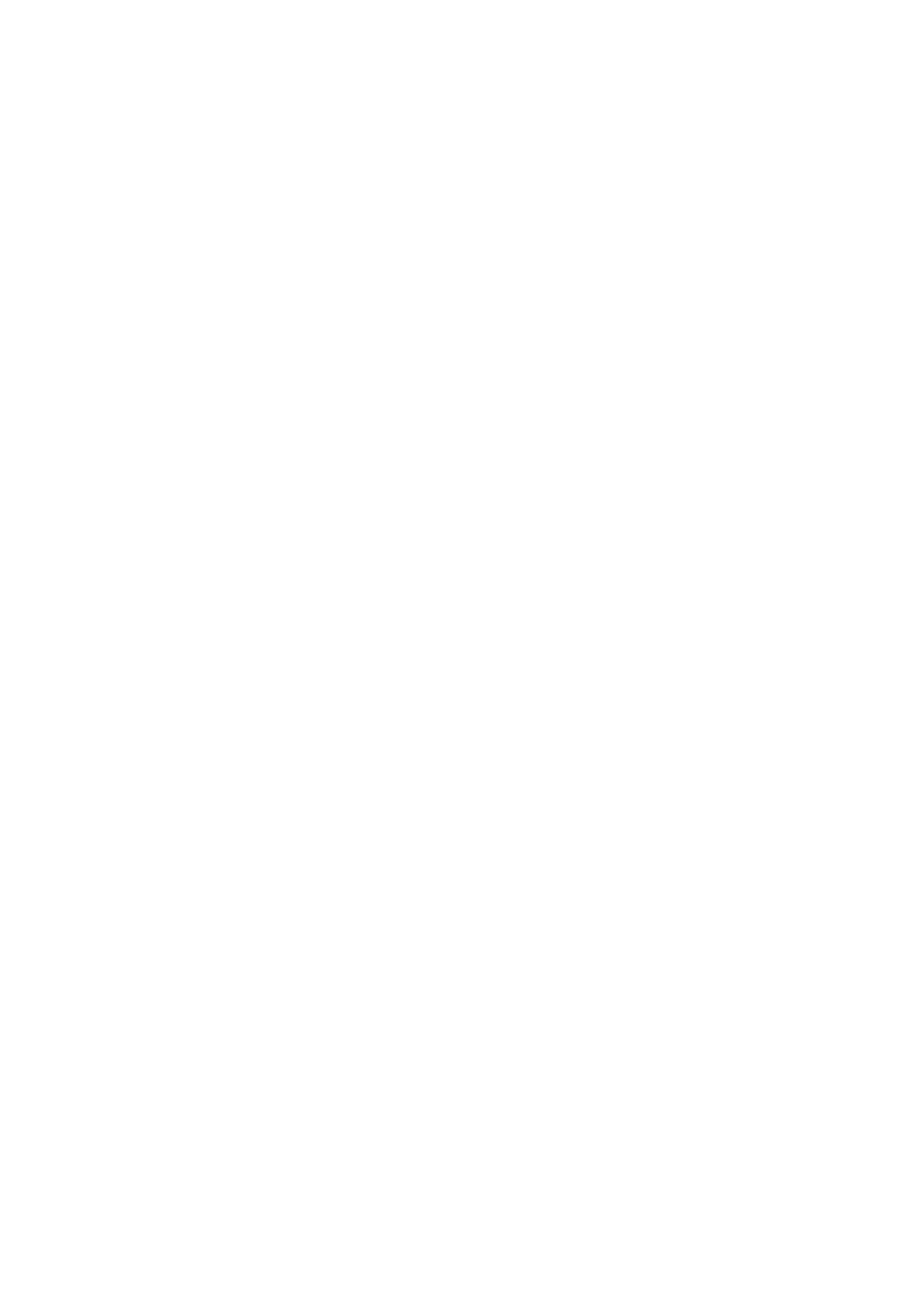

# **Road Transport (Safety and Traffic Management) Regulations 2000**

made under the

I

**Road Transport (Safety and Traffic Management) Act 1999** 

R16 19/07/04 Road Transport (Safety and Traffic Management) Regulations 2000 Effective: 19/07/04-09/09/04

page 1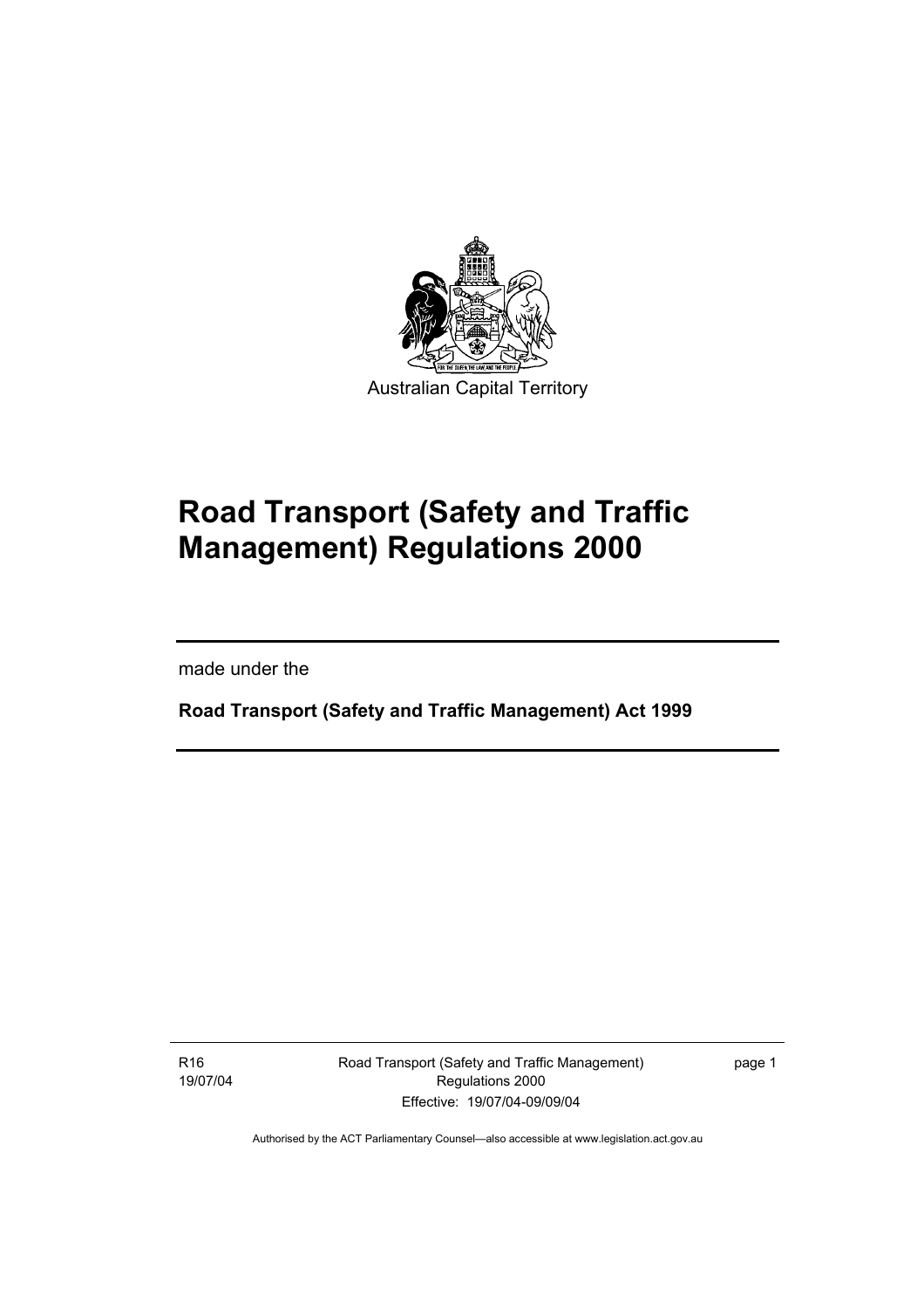#### **Chapter 1** Preliminary

Regulation 1

# **Chapter 1** Preliminary

**1 Name of regulations** 

These regulations are the *Road Transport (Safety and Traffic Management) Regulations 2000*.

#### **3 Definitions—the dictionary**

- (1) The dictionary at the end of these regulations is part of these regulations.
	- *Note 1* The dictionary defines certain words and expressions used in these regulations, and includes references (*signpost definitions*) to other words and expressions defined elsewhere in these regulations or elsewhere in the road transport legislation.

 For example, the signpost definition '*semitrailer*—see the *Road Transport (Vehicle Registration) Regulations 2000*, dictionary.' means the word 'semitrailer' is defined in the dictionary to those regulations and the definition applies to these regulations.

- *Note 2* A definition in the dictionary (including a signpost definition) applies to the entire Act unless the definition, or another provision of the Act, provides otherwise or the contrary intention otherwise appears (see *Legislation Act 2001*, s 155 and s 156 (1)).
- (2) The definitions in the dictionary do not apply to the Australian Road Rules unless these regulations provide otherwise.

#### **4 Notes**

A note in these regulations is explanatory and is not part of these regulations.

*Note* See *Legislation Act 2001*, s 127 (1), (4) and (5) for the legal status of notes.

page 2 Road Transport (Safety and Traffic Management) Regulations 2000 Effective: 19/07/04-09/09/04

R16 19/07/04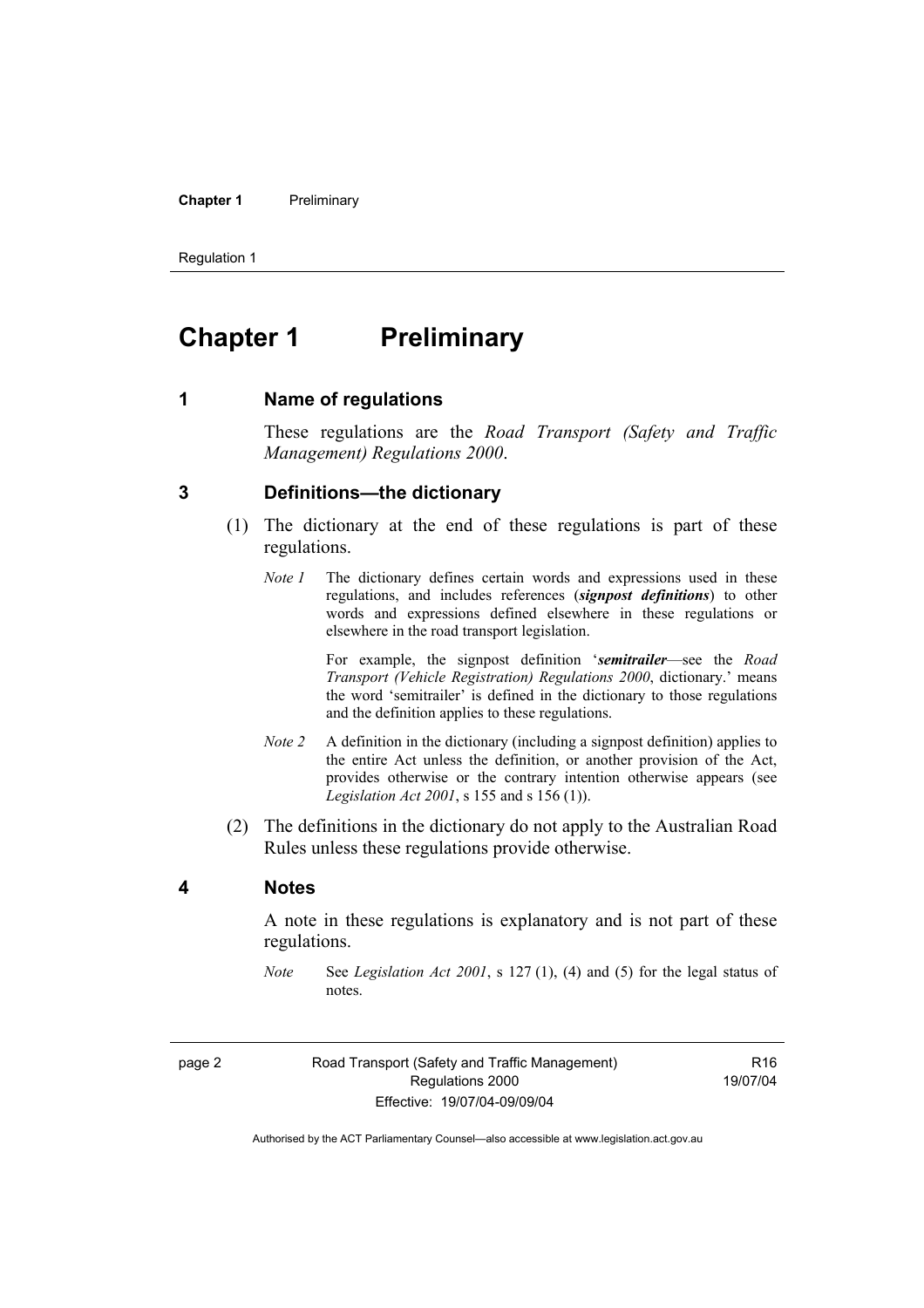#### **4A Offences against regulations—application of Criminal Code etc**

Other legislation applies in relation to offences against these regulations (including the Australian Road Rules).

*Note 1 Criminal Code*

The Criminal Code, ch 2 applies to an offence against these regulations (see Code, pt 2.1).

The chapter sets out the general principles of criminal responsibility (including burdens of proof and general defences), and defines terms used for offences to which the Code applies (eg *conduct*, *intention*, *recklessness* and *strict liability*).

#### *Note 2 Penalty units*

The Legislation Act, s 133 deals with the meaning of offence penalties that are expressed in penalty units.

*Note 3* The Australian Road Rules are to be read with, and as if they formed part of, these regulations (see reg 6).

#### **4B Offences against regulations are strict liability offences**

An offence against these regulations (including the Australian Road Rules) is a strict liability offence.

#### **4C General defence of accident or reasonable effort**

Without limiting any other defence, it is a defence to an offence against these regulations (including the Australian Road Rules) if the defendant proves that the offence—

- (a) was the result of an accident; or
- (b) could not have been avoided by any reasonable efforts by the defendant.

page 3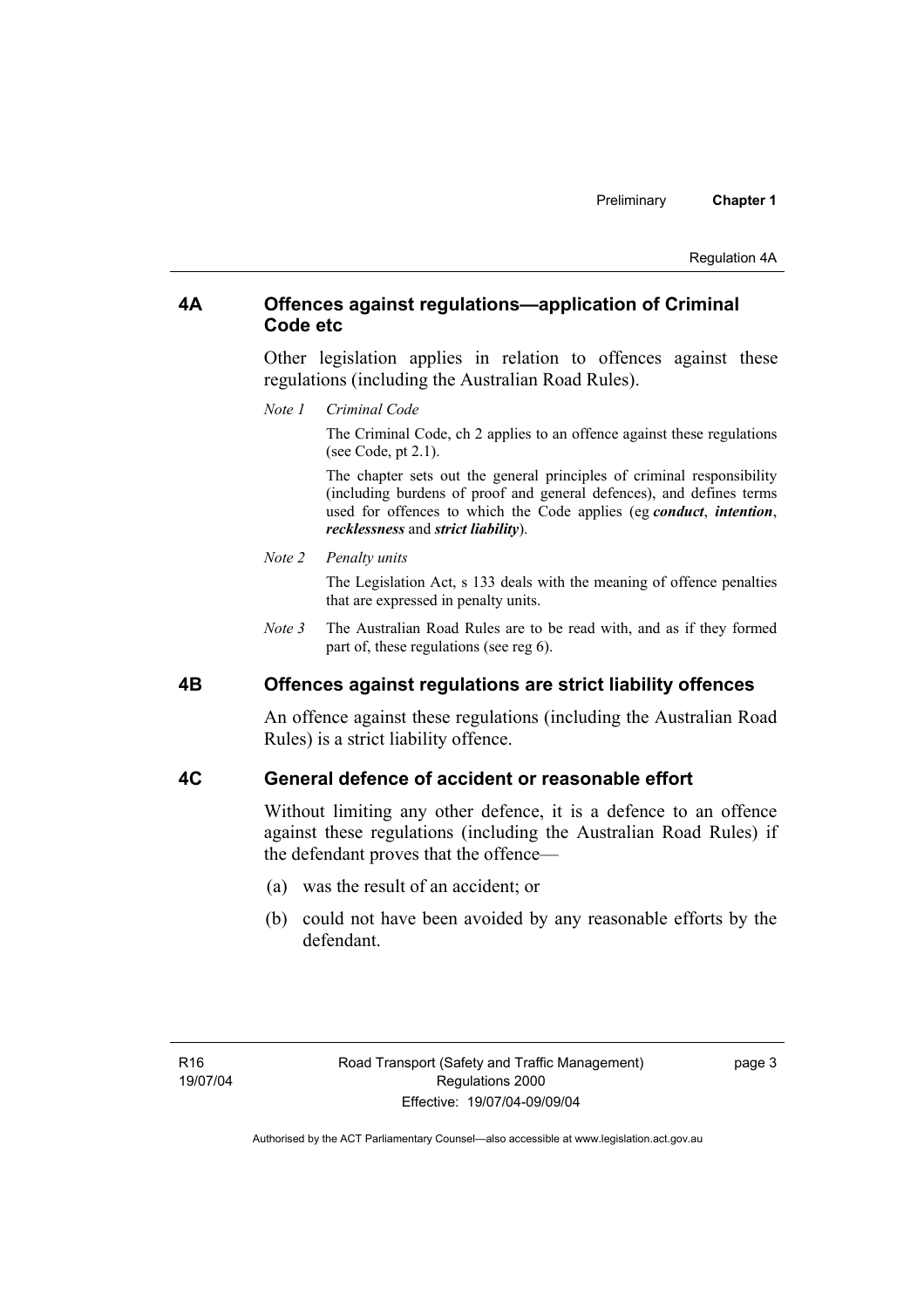**Chapter 2 Australian Road Rules**<br>**Part 2.1 Incorporation into ACT Incorporation into ACT law** 

Regulation 5

# **Chapter 2 Australian Road Rules**

# **Part 2.1 Incorporation into ACT law**

#### **5 What are the** *Australian Road Rules*

In these regulations, the *Australian Road Rules* are that part of the publication known as the Australian Road Rules, ISBN 0 7240 8874 1 published by the National Road Transport Commission on 22 October 2003 that consists of the rules approved by the Australian Transport Council under the *National Road Transport Commission Act 1991* (Cwlth).

*Note* The Australian Road Rules are available on the ACT legislation register (www.legislation,act.gov.au).

#### **6 Incorporation of Australian Road Rules into ACT law**

- (1) The Australian Road Rules (other than rule 2) are to be read with, and as if they formed part of, these regulations.
- (2) Subregulation (1) has effect subject to these regulations.

R16 19/07/04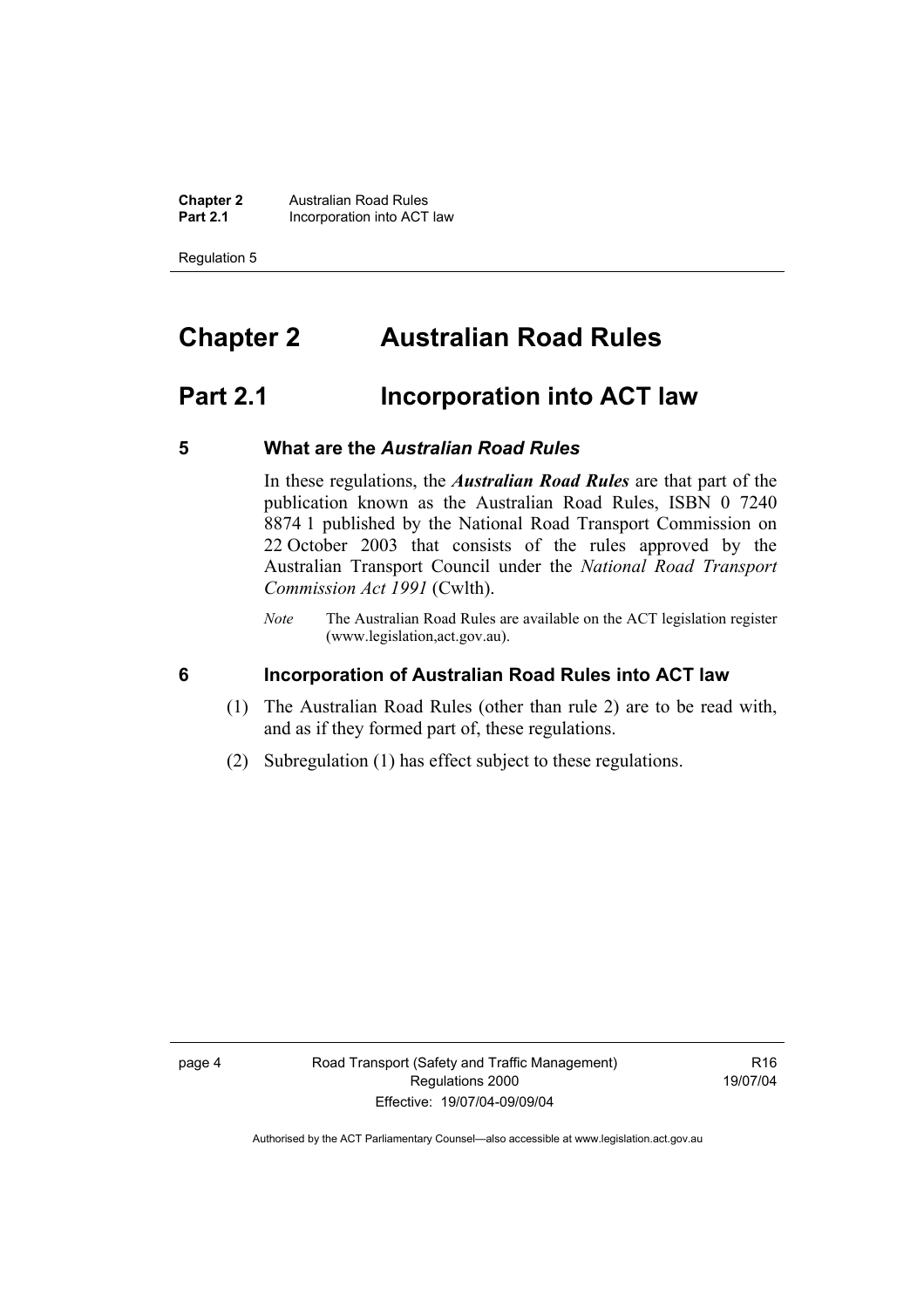# **Part 2.2 How the Australian Road Rules are incorporated**

# **Division 2.2.1 General**

*Note 1* The Australian Road Rules are not completely self-contained and need to be read with associated laws of each jurisdiction. Many of the rules provide for 'another law of this jurisdiction' to define terms used in the Australian Road Rules for application of the Australian Road Rules in the ACT, to permit things to be done in the ACT otherwise prohibited by the Australian Road Rules or to exempt persons in the ACT from complying with the Australian Road Rules.

| <b>ARR</b><br>provision | provision of<br>these<br>regulations | <b>ARR provision</b>                        | provision of<br>these<br>regulations |
|-------------------------|--------------------------------------|---------------------------------------------|--------------------------------------|
| 10(2)                   | 8                                    | 270(3)                                      | 26                                   |
| 95                      | 9                                    | 271(6)                                      | 27                                   |
| 104                     | 10                                   | 280(2)(a)                                   | 27A                                  |
| 151(3)(b)               | 11                                   | 287 (3) (e) and (4)                         | 28                                   |
| 158(2)(c)               | 12                                   | 289(1)(g)                                   | 29                                   |
| 170(1)                  | 12A                                  | 298                                         | 30                                   |
| 179(1)(c)               | 13                                   | $310(3)$ and $(4)$                          | 31                                   |
| 199(2)                  | 14                                   | 313                                         | 32                                   |
| $206(2)$ (b) and<br>(c) | 15                                   | dict, def <i>approved</i><br>bicycle helmet | 33(1)                                |
| 207(2)(a)               | 16                                   | dict, def <i>authorised</i><br>person       | 33(1)                                |
| 213(5)                  | 16A                                  | dict, def <i>emergency</i><br>worker        | 33(1)                                |
| 215(3)                  | 17                                   | dict, def $GVM$                             | 33(2)                                |

*Note 2* The following table sets out the provisions of the Australian Road Rules for which provision is made by this part:

R16 19/07/04 Road Transport (Safety and Traffic Management) Regulations 2000 Effective: 19/07/04-09/09/04

page 5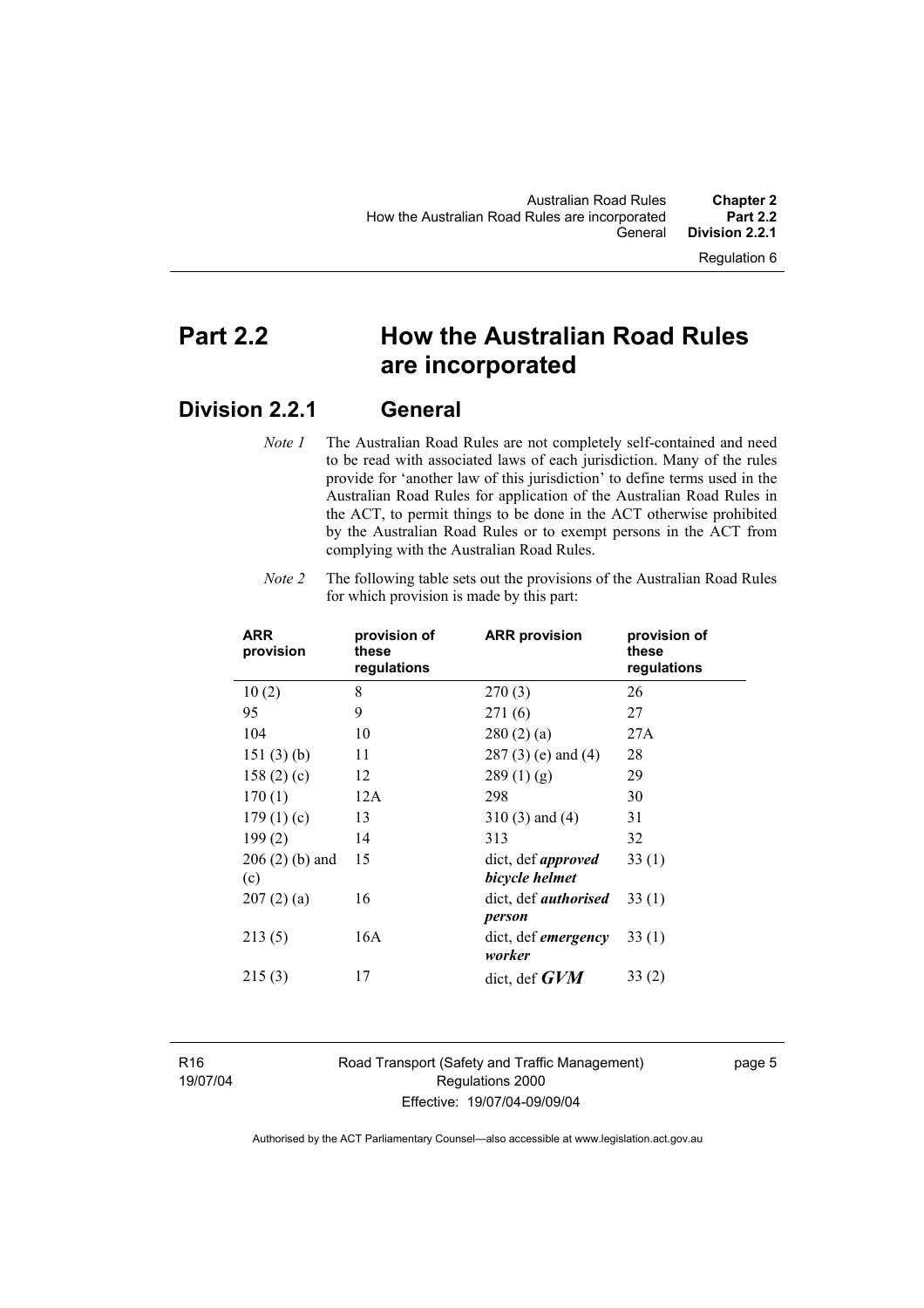| <b>Chapter 2</b> | Australian Road Rules                          |
|------------------|------------------------------------------------|
| <b>Part 2.2</b>  | How the Australian Road Rules are incorporated |
| Division 2.2.1   | General                                        |

Regulation 6

| <b>ARR</b><br>provision | provision of<br>these<br>regulations | <b>ARR</b> provision                         | provision of<br>these<br>regulations |
|-------------------------|--------------------------------------|----------------------------------------------|--------------------------------------|
| 216(3)                  | 18                                   | dict, def <i>hazard</i><br>warning lights    | 33(3)                                |
| 220(3)                  | 19                                   | dict, def<br>mechanical<br>signalling device | 33(1)                                |
| 221(f)                  | 20                                   | dict, def <i>oversize</i><br>vehicle         | 33(1)                                |
| 222                     | 21                                   | dict, def <i>police</i><br><i>officer</i>    | 33(1)                                |
| 225                     | 22                                   | dict, def <i>portable</i><br>warning device  | 33(4)                                |
| 236(6)                  | 22A                                  | dict, def <i>postal</i><br>worker            | 33(1)                                |
| 240(2)                  | 23                                   | dict, def <i>public bus</i>                  | 33(1)                                |
| 266(3)(b)               | 23B                                  | dict, def taxi                               | 33(1)                                |
| 266(7)                  | 24                                   |                                              |                                      |
| 267(3)                  | 25                                   |                                              |                                      |

*Note 3* The following table sets out other provisions of the Australian Road Rules for which provision is made by other Territory laws (including provisions in other parts of these regulations):

| <b>ARR provision</b>                   | other law                                          |
|----------------------------------------|----------------------------------------------------|
| 12(2)                                  | Road Transport (General) Act 1999, s 12            |
| 13(2)                                  | Road Transport (General) Act 1999, s 12            |
| $28(2)$ , n 3                          | these regulations, reg 65                          |
| $32(2)$ , n 3                          | these regulations, reg 65                          |
| 185(1)                                 | these regulations, reg 100                         |
| $287(1)$ , n 2                         | Road Transport (Safety and Traffic Management) Act |
|                                        | 1999, s 16                                         |
| 311(1)(c)                              | Road Transport (Dimensions and Mass) Act 1990      |
| 312(3)(c)                              | Road Transport (Safety and Traffic Management) Act |
|                                        | 1999, ss 31-32                                     |
| dict, def <i>parking</i>               | these regulations, reg 101                         |
| permit for people<br>with disabilities |                                                    |

page 6 Road Transport (Safety and Traffic Management) Regulations 2000 Effective: 19/07/04-09/09/04

R16 19/07/04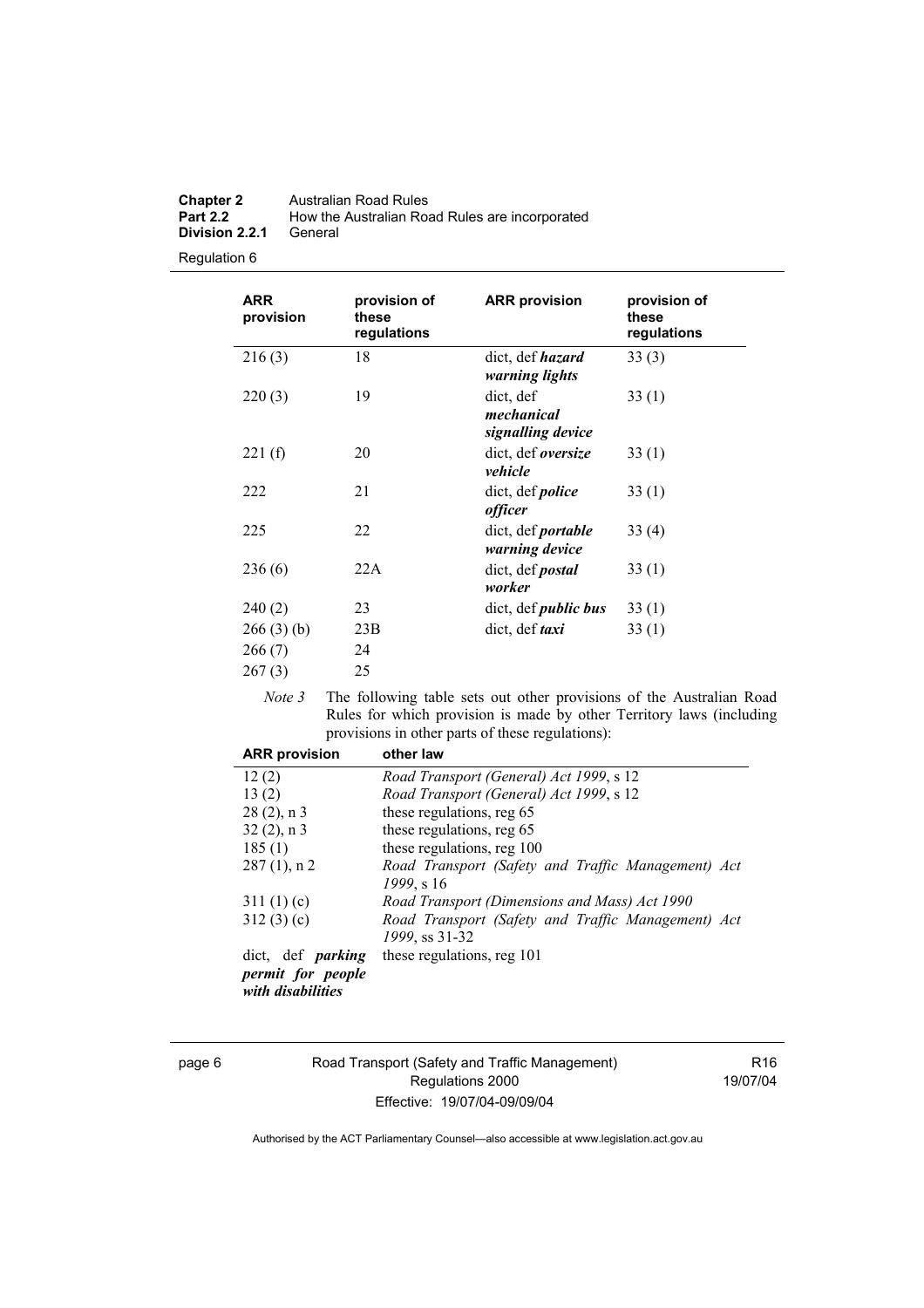Regulation 7

#### **7 References to another law of this jurisdiction etc**

- (1) In the Australian Road Rules, a reference to *another law of this jurisdiction* includes a reference to the Act.
	- *Note* A reference to an Act includes a reference to the statutory instruments made or in force under the Act, including regulations (see *Legislation Act 2001*, s 104).
- (2) In the Australian Road Rules:

*law of this jurisdiction* means a Territory law or a law applying as a Territory law.

*this jurisdiction* means the Australian Capital Territory.

# **Division 2.2.2 Other provisions for the Australian Road Rules**

#### **8 ARR r 10 (2)—penalties for offences**

For the Australian Road Rules, rule 10 (2), the penalty for an offence against the Australian Road Rules is a maximum penalty of 20 penalty units.

#### **9 ARR r 95—emergency stopping lane only signs**

For the Australian Road Rules, rule 95, the driver of a police or emergency vehicle is permitted to drive in an emergency stopping lane.

#### **10 ARR r 104—no truck signs**

For the Australian Road Rules, rule 104, a driver is permitted to drive a vehicle on a road (or a bridge, causeway, ramp or similar structure forming part of a road) past a *no trucks sign* mentioned in rule 104 (1), (2) or (3) if the destination of the driver's vehicle is a

R16 19/07/04 page 7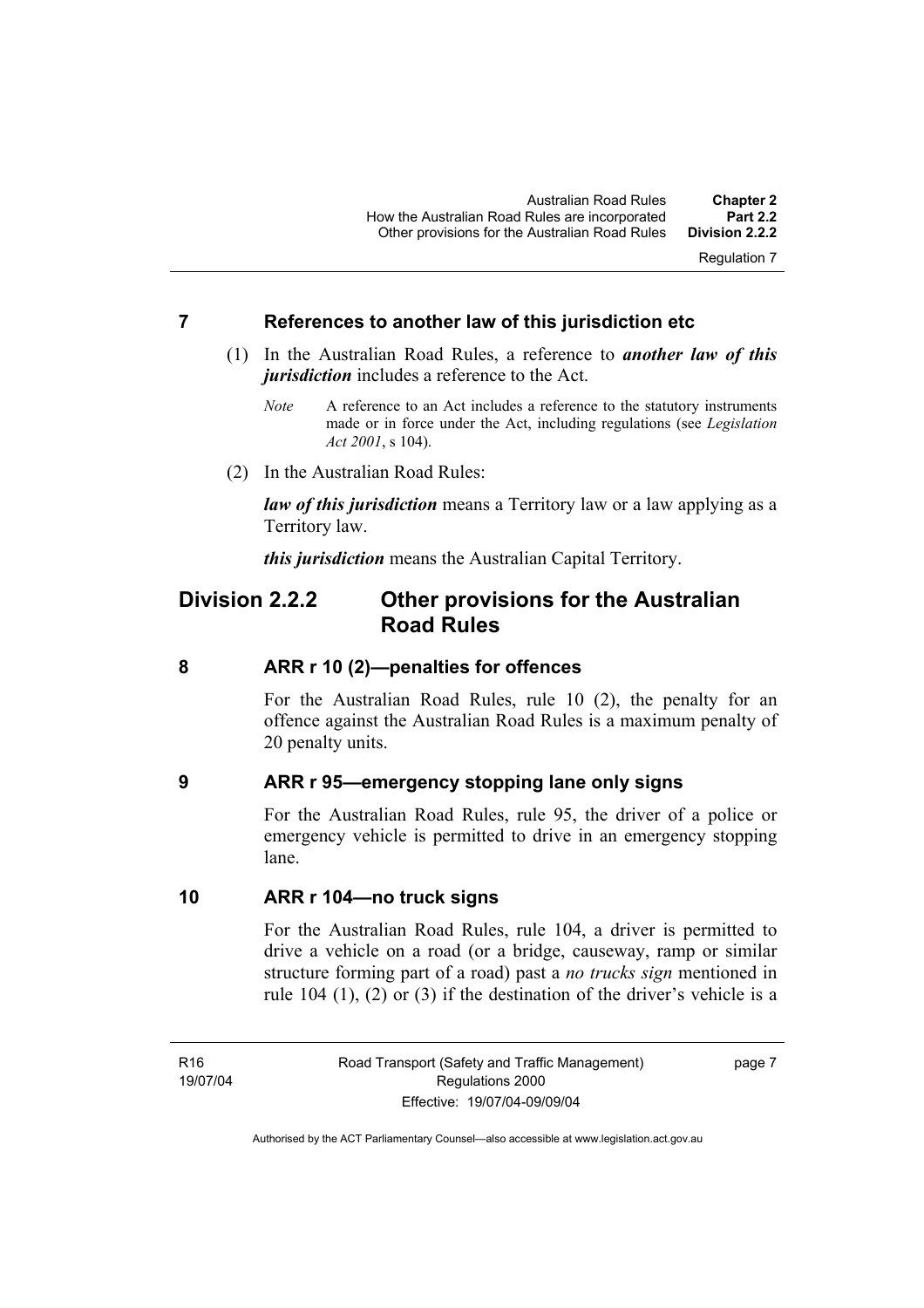| <b>Chapter 2</b>      | <b>Australian Road Rules</b>                   |
|-----------------------|------------------------------------------------|
| <b>Part 2.2</b>       | How the Australian Road Rules are incorporated |
| <b>Division 2.2.2</b> | Other provisions for the Australian Road Rules |
| Regulation 11         |                                                |

place on or reached from the road (or structure) and there is no alternative route by which to reach the destination.

# **11 ARR r 151 (3) (b)—riding a motorbike or bicycle alongside more than 1 other rider**

For the Australian Road Rules, rule 151 (3) (b), the rider of a motorbike or bicycle is permitted to ride alongside more than 1 rider if each of the riders is taking part in an event approved by the road transport authority for this regulation.

#### **12 ARR r 158 (2) (c)—other vehicles permitted to travel in bus lanes**

- (1) The drivers of the following vehicles are permitted to drive in a bus lane:
	- (a) taxis;
	- (b) motorbikes.

*Note* Reg 27A applies the B light rules to drivers of taxis and motorbikes.

(2) In this regulation:

*taxi* includes a private hire car and a restricted hire vehicle.

# **12A ARR r 170 (1)—driver not to stop in intersection unless permitted**

A driver who contravenes the Australian Road Rules, rule 170 (1) commits an offence.

Maximum penalty: 20 penalty units.

# **13 ARR r 179 (1) (c)—stopping in a loading zone**

For the Australian Road Rules, rule 179 (1) (c)—

page 8 Road Transport (Safety and Traffic Management) Regulations 2000 Effective: 19/07/04-09/09/04

 $P16$ 19/07/04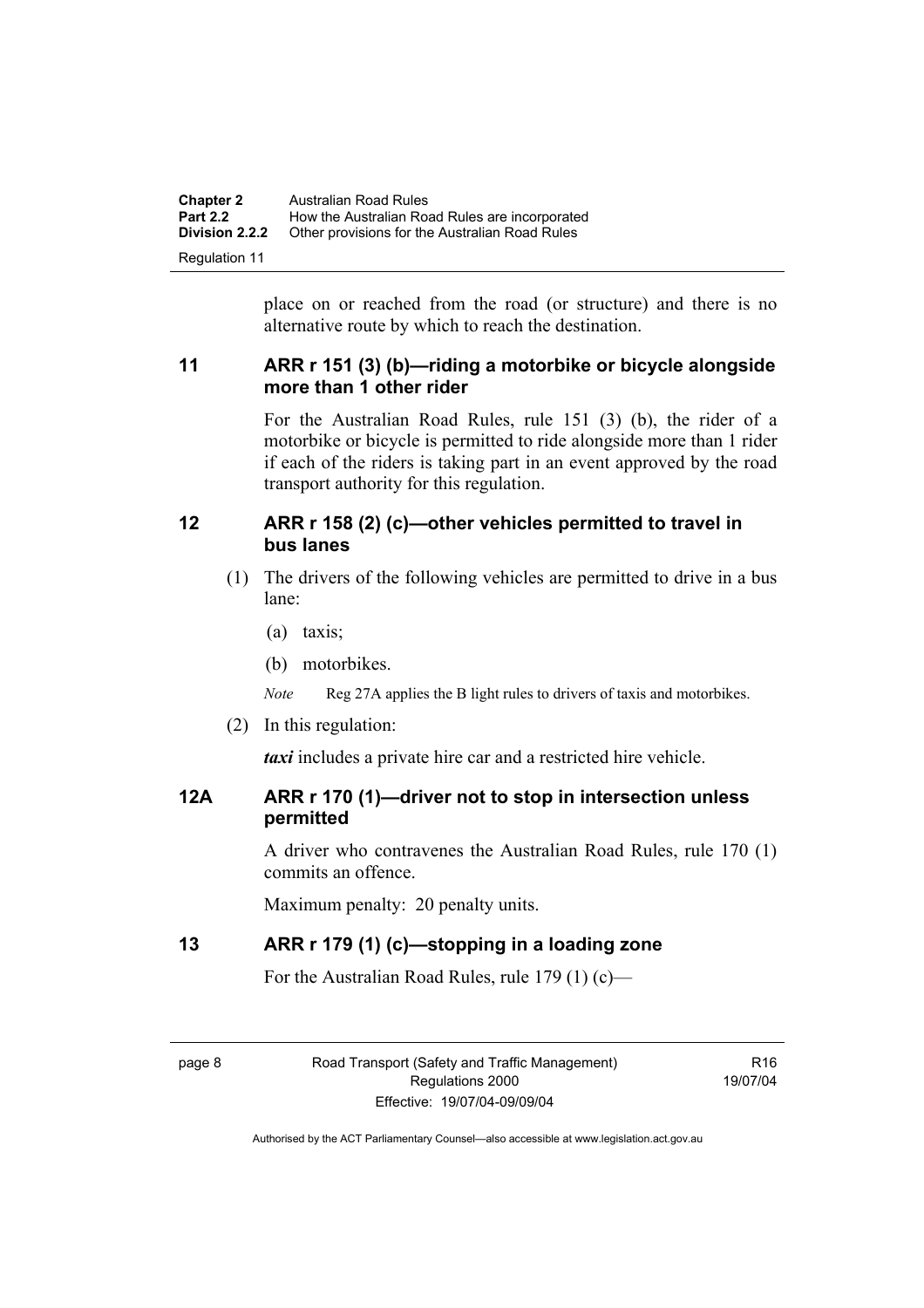- (a) the driver of a motor vehicle that is built mainly for the transport of goods and is dropping off, or picking up, goods is permitted to stop in a loading zone; and
- (b) the driver of a vehicle displaying a current loading zone permit is permitted to stop in a loading zone in accordance with the conditions of the permit.

#### **14 ARR r 199 (2)—stopping near a postbox**

For the Australian Road Rules, rule 199 (2):

*public postbox* means a postbox erected, maintained or used by Australia Post.

# **15 ARR r 206 (2) (b), (c)—parking by people with disabilities permit holders**

- (1) For the Australian Road Rules, rule 206 (2) (b), a driver to whom the Australian Road Rules, rule 206 applies may park for not longer than 2 hours on a length of road, or in an area, to which a *permissive parking sign* applies if the maximum period of parking allowed by the sign is not longer than 30 minutes.
- (2) For the Australian Road Rules, rule 206 (2) (c), a driver to whom the Australian Road Rules, rule 206 applies may park for an unlimited period on a length of road, or in an area, to which a *permissive parking sign* applies if the maximum period of parking allowed by the sign is longer than 30 minutes.

# **16 ARR r 207 (2) (a)—fees for parking in pay parking spaces**

 (1) For the Australian Road Rules, rule 207 (2) (a), if a *permissive parking sign* applies to a length of road or area that is (or is part of) a pay parking area, the relevant parking fee is payable for parking in a pay parking space on the road or in the area.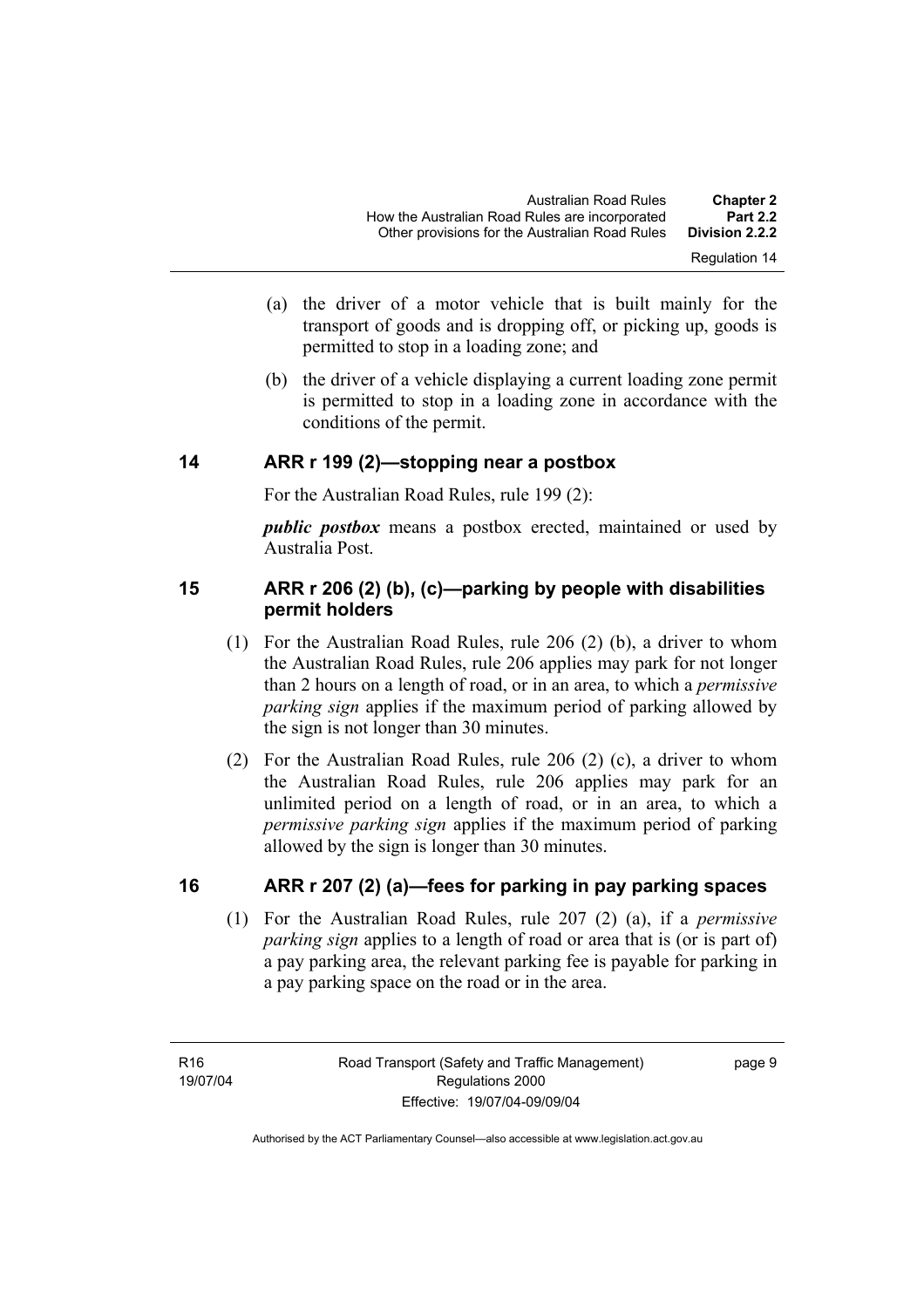| <b>Chapter 2</b>      | <b>Australian Road Rules</b>                   |
|-----------------------|------------------------------------------------|
| <b>Part 2.2</b>       | How the Australian Road Rules are incorporated |
| <b>Division 2.2.2</b> | Other provisions for the Australian Road Rules |
| <b>Regulation 16A</b> |                                                |

- (2) For this regulation, the relevant parking fee does not become payable under subregulation (1) until immediately after a vehicle is parked in the pay parking space concerned.
	- *Note* Pt 3.1 of these regulations makes provision for the administration of pay parking schemes (including the designation of pay parking areas by the erection of permissive parking signs and the fixing of fees).

#### **16A ARR r 213—non-application in ACT**

Every driver is exempt from the Australian Road Rules, rule 213 (5).

*Note* The Australian Road Rules, r 213 deals with making a vehicle secure.

#### **17 ARR r 215 (4)—lights required to be fitted to a vehicle**

For the Australian Road Rules, rule 215 (4), the lights required to be fitted to a vehicle are the lights required to be fitted to the vehicle under the *Road Transport (Vehicle Registration) Regulations 2000,*  schedule 1.

#### **18 ARR r 216 (3)—towing a vehicle at night or in hazardous weather conditions**

For the Australian Road Rules, rule 216 (3):

*dangerous goods*—see the *Road Transport Reform (Dangerous Goods) Regulations 1997* (Cwlth), regulation 2.2.

*placard load*—see the *Road Transport Reform (Dangerous Goods) Regulations 1997* (Cwlth), regulation 2.13.

#### **19 ARR r 220 (3)—using lights on vehicles that are stopped**

For of the Australian Road Rules, rule 220 (3), a light of a kind required to be fitted to a vehicle is a light of that kind required to be fitted to the vehicle under the *Road Transport (Vehicle Registration) Regulations 2000*, schedule 1.

R16 19/07/04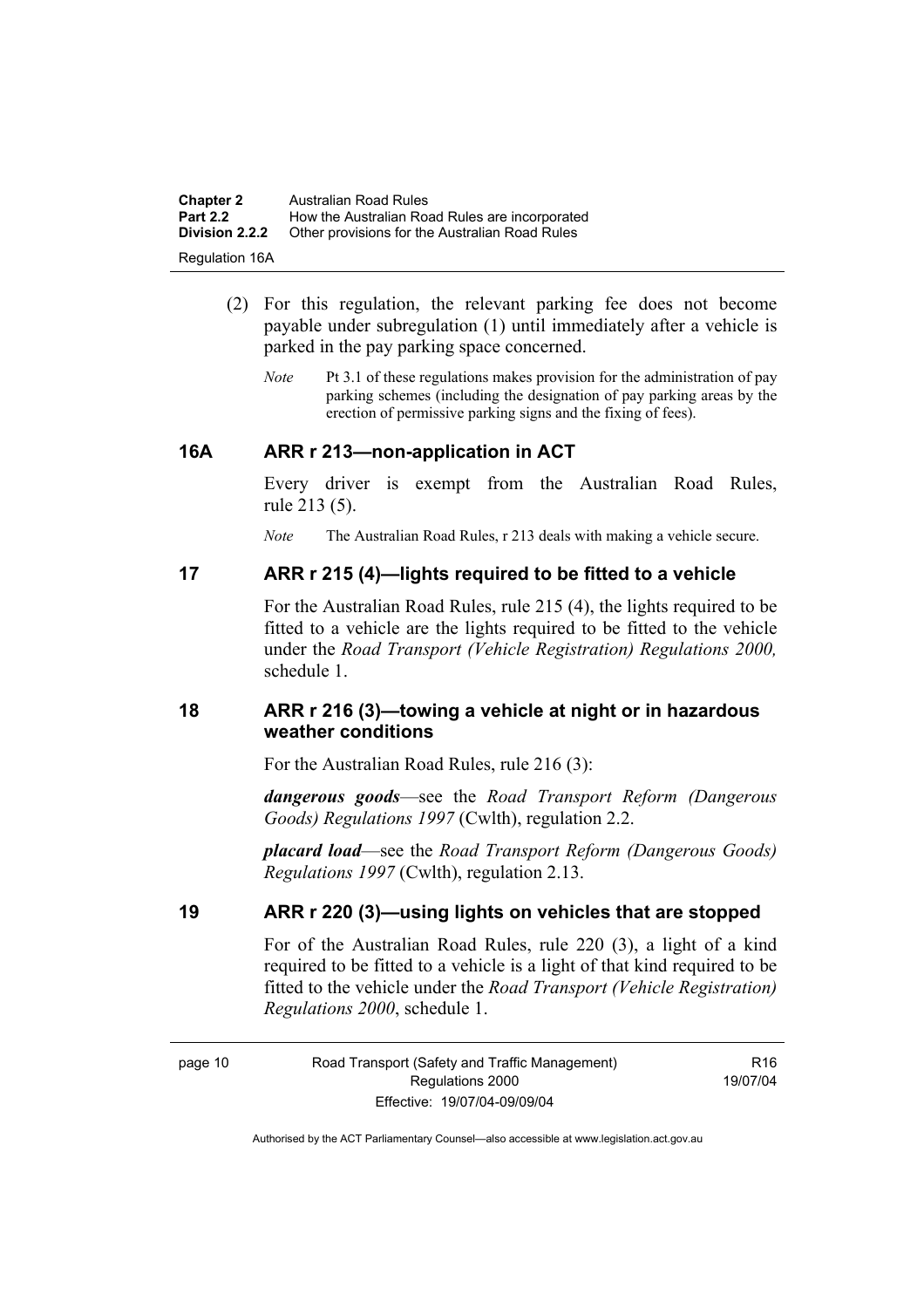Regulation 20

# **20 ARR r 221 (f)—using hazard warning lights on buses carrying children**

- (1) This regulation applies to a bus that is carrying children and is fitted with hazard warning lights in accordance with the *Road Transport (Vehicle Registration) Regulations 2000*, schedule 1, but is not fitted with any other warning lights in accordance with that schedule.
- (2) For the Australian Road Rules, rule 221 (f), if the driver of the bus stops the bus to drop off or pick up a child, the driver is permitted to operate the hazard warning lights.

# **21 ARR r 222—using warning lights on buses carrying children**

- (1) This regulation applies to a bus that is carrying children and is fitted with warning lights (other than hazard warning lights) in accordance with the *Road Transport (Vehicle Registration) Regulations 2000*, schedule 1.
- (2) For the Australian Road Rules, rule 222, the driver of the bus must operate the warning lights by activating them.

# **22 ARR r 225—use of radar detectors**

Every driver is exempt from rule 225 of the Australian Road Rules.

*Note* The Australian Road Rules, r 225 is superfluous in the ACT because the Act,  $s \theta(2)$  makes it an offence for a person to drive or park a motor vehicle on a road or road related area if a traffic offence evasion device is fitted to, applied to, or carried in the vehicle.

#### **22A ARR r 236 (6)—hitchhiking, roadside commerce etc permitted**

- (1) For the Australian Road Rules, rule 236 (6)—
	- (a) a pedestrian may stand on, or move onto, a road to—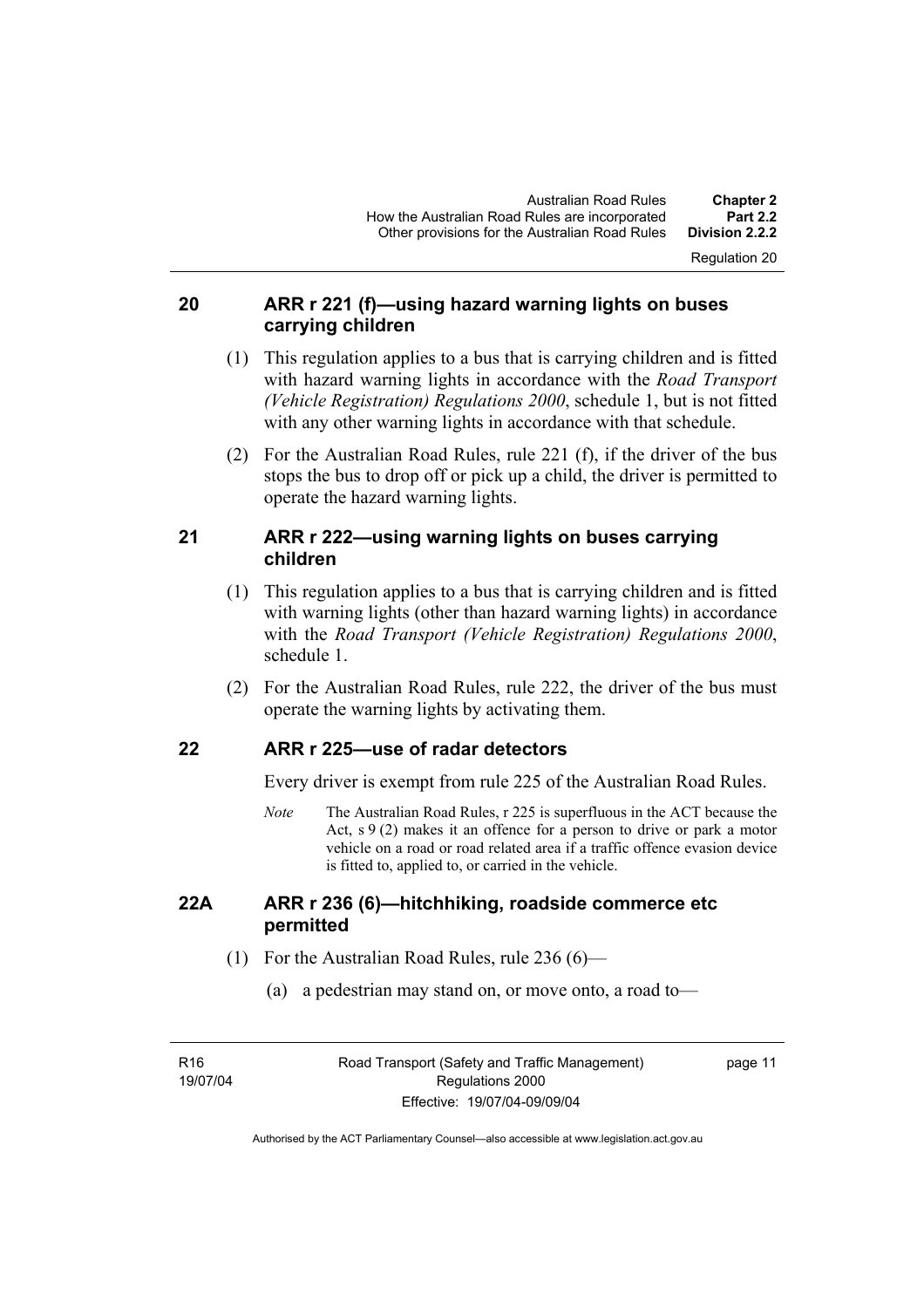- (i) solicit contributions, employment or business from an occupant of a vehicle; or
- (ii) hitchhike; or
- (iii) display an advertisement; or
- (iv) sell or offer articles for sale; or
- (v) wash or clean, or offer to clean, the windscreen of a vehicle; and
- (b) a person in a vehicle may buy, or offer to buy, an article or service from a person standing on a road.
- (2) In this regulation:

*road* includes any shoulder of the road, and any median strip, painted island or traffic island, but does not include any other roadrelated area.

*Note Median strip*, *painted island* and *traffic island* are defined in the Australian Road Rules, dictionary, *shoulder* is defined in ARR, rule 12, and *road-related area* is defined in the ARR, rule 13.

#### **23 ARR r 240 (2)—wheeled recreational devices and toys not to be used on certain roads**

For the Australian Road Rules, rule 240 (2), a person must not travel in or on a wheeled recreational device on any road at night.

#### **23B ARR r 266 (3) (b)—wearing of seatbelts by passengers under 16 years old**

 (1) For the Australian Road Rules, rule 266 (3) (b), all passengers in or on a motor vehicle (other than a bus or motor bike) who are at least 1 year old, but under 16 years old, must be restrained in an approved child restraint or wear a seatbelt unless they are exempt from wearing a seatbelt under a Territory law.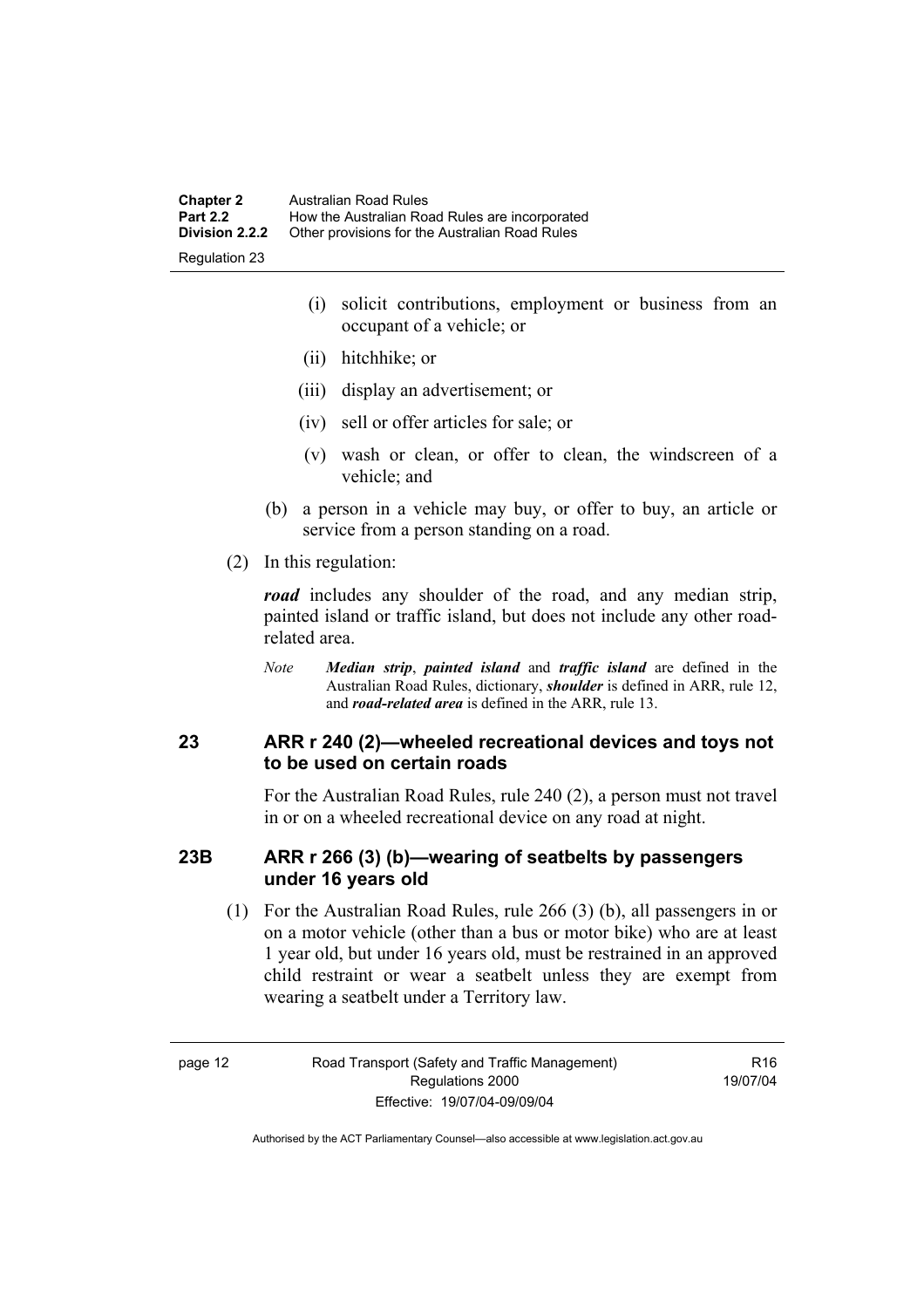- *Note* For the circumstances in which a person is exempt from wearing a seatbelt, see the Australian Road Roads, r 267 and reg (2) below.
- (2) A passenger mentioned in subregulation (1) is exempt from wearing a seatbelt if—
	- (a) the motor vehicle is not required to be fitted with child restraint anchorages or seatbelts under the 2nd or 3rd edition ADR and the vehicle has not been fitted with a child restraint anchorage point or a seatbelt for a seating position that is available for the passenger; or
	- (b) the motor vehicle is registered in a State that does not have a law that substantially corresponds to subregulation (1); or
	- (c) the motor vehicle is a taxi and a seating position (other than a front passenger seat) fitted with a suitable approved child restraint or seatbelt is not available for the passenger.
	- *Note 1* The exemption applies to a passenger in a vehicle that has 2 or more rows of seats only if the passenger sits in the rear seats, see the ARR, r 267 (1).
	- *Note 2 Taxi* includes a private hire car and a restricted hire vehicle, see reg 33 (1), def of *taxi*.
	- *Note 3* The defence of sudden or extraordinary emergency is also available, see the Criminal Code, s 41.
- (3) In this regulation:

*2nd edition ADR*—see the *Road Transport (Vehicle Registration) Regulations 2000*, schedule 1, clause 14.

*3rd edition ADR*—see the *Road Transport (Vehicle Registration) Regulations 2000*, schedule 1, clause 15.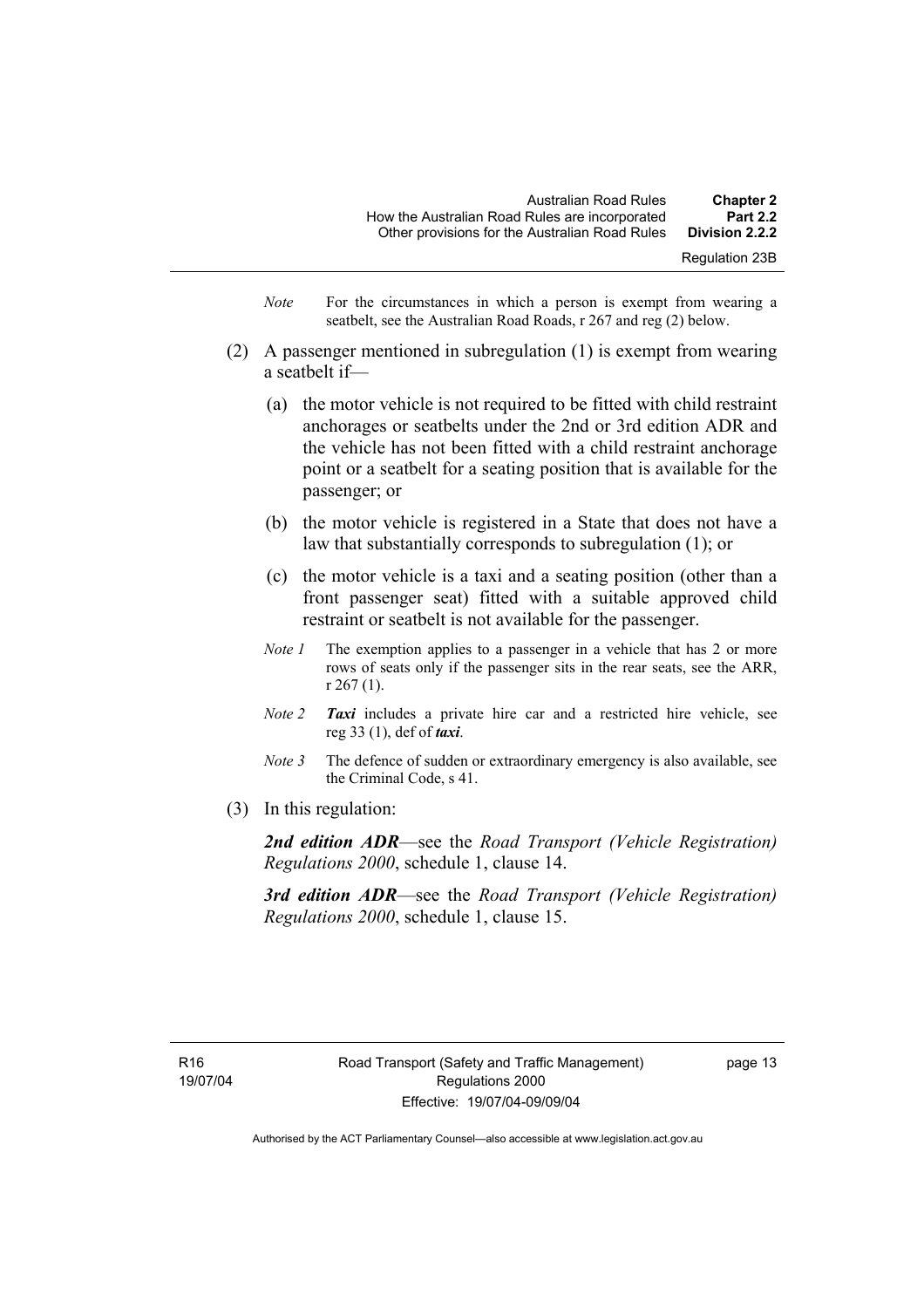**Chapter 2** Australian Road Rules<br>**Part 2.2** How the Australian Road **Part 2.2 How the Australian Road Rules are incorporated Division 2.2.2** Other provisions for the Australian Road Rules **Other provisions for the Australian Road Rules** 

Regulation 24

# **24 ARR r 266 (7)—wearing of seatbelts by passengers under 16 years old**

For the Australian Road Rules, rule 266 (7:

*approved child restraint* means a child restraint that is approved by the road transport authority under regulation 66 (1) (b) (Approvals etc by road transport authority).

# **25 ARR r 267 (3)—certificates of exemption from wearing seatbelts**

For the Australian Road Rules, rule 267 (3) a certificate is issued under a law of this jurisdiction for a person if—

- (a) the certificate is signed by a doctor; and
- (b) it certifies that—
	- (i) the person cannot wear a seatbelt for medical reasons; or
	- (ii) the person cannot, because of that person's size, build or any other physical characteristic, safely drive a vehicle while wearing a seatbelt.

# **26 ARR r 270 (3)—wearing motorbike helmets**

For the Australian Road Rules, rule 270 (3):

*approved motor bike helmet* means a protective helmet for motor bike riders that is approved by the road transport authority under regulation 66 (1) (c) (Approvals etc by road transport authority).

#### **27 ARR r 271 (6)—riding on motorbikes**

For the Australian Road Rules, rule 271 (6):

 (a) the Australian Road Rules, rule 271 (2) does not apply to a passenger on a motorbike to the extent that the passenger is

 $P16$ 19/07/04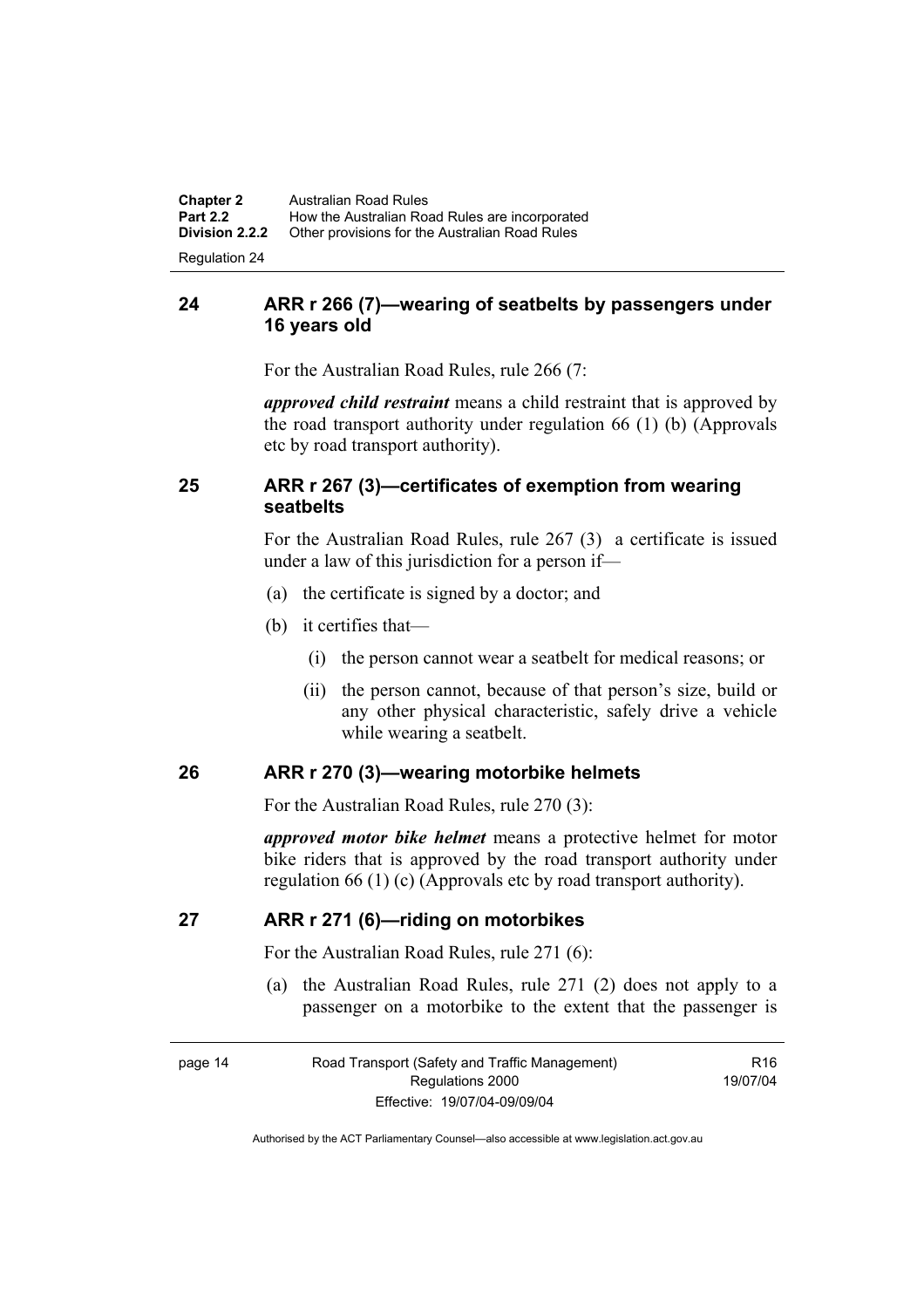Regulation 27A

exempt from the subrule under regulation 67 (Exemption from requirement about riding on motorbikes); and

 (b) the Australian Road Rules, rule 271 (3) does not apply to the rider of a motorbike in relation to a passenger to the extent that, under paragraph (a), rule  $217(2)$  does not apply to the passenger.

# **27A ARR r 280 (2) (a)—other vehicles to which B light rules apply**

- (1) The following classes of vehicles are specified:
	- (a) taxis;
	- (b) motorbikes.
	- *Note* This regulation applies the B light rules to taxi drivers and riders of motorbikes who, under reg 12, are allowed to drive in bus lanes.
- (2) In this regulation:

*taxi* includes a private hire car and a restricted hire vehicle.

# **28 ARR r 287 (3) (e), (4)—duties of participants in crashes**

- (1) For the Australian Road Rules, rule 287 (3) (e), every crash not mentioned in the Australian Road Rules, rule 287 (3) (a) to (d) must be reported to a police officer.
	- *Note* The Australian Road Rules, r 287 (3) (e) requires the driver (or the driver's representative) to give the driver's required particulars, within the required time, about a crash to a police officer if the crash is required to be reported to a police officer under another law of this jurisdiction.
- (2) For the Australian Road Rules, rule 287 (4), definition of *required particulars*, information required to be given to a police officer about a crash includes an explanation of the circumstances of the crash.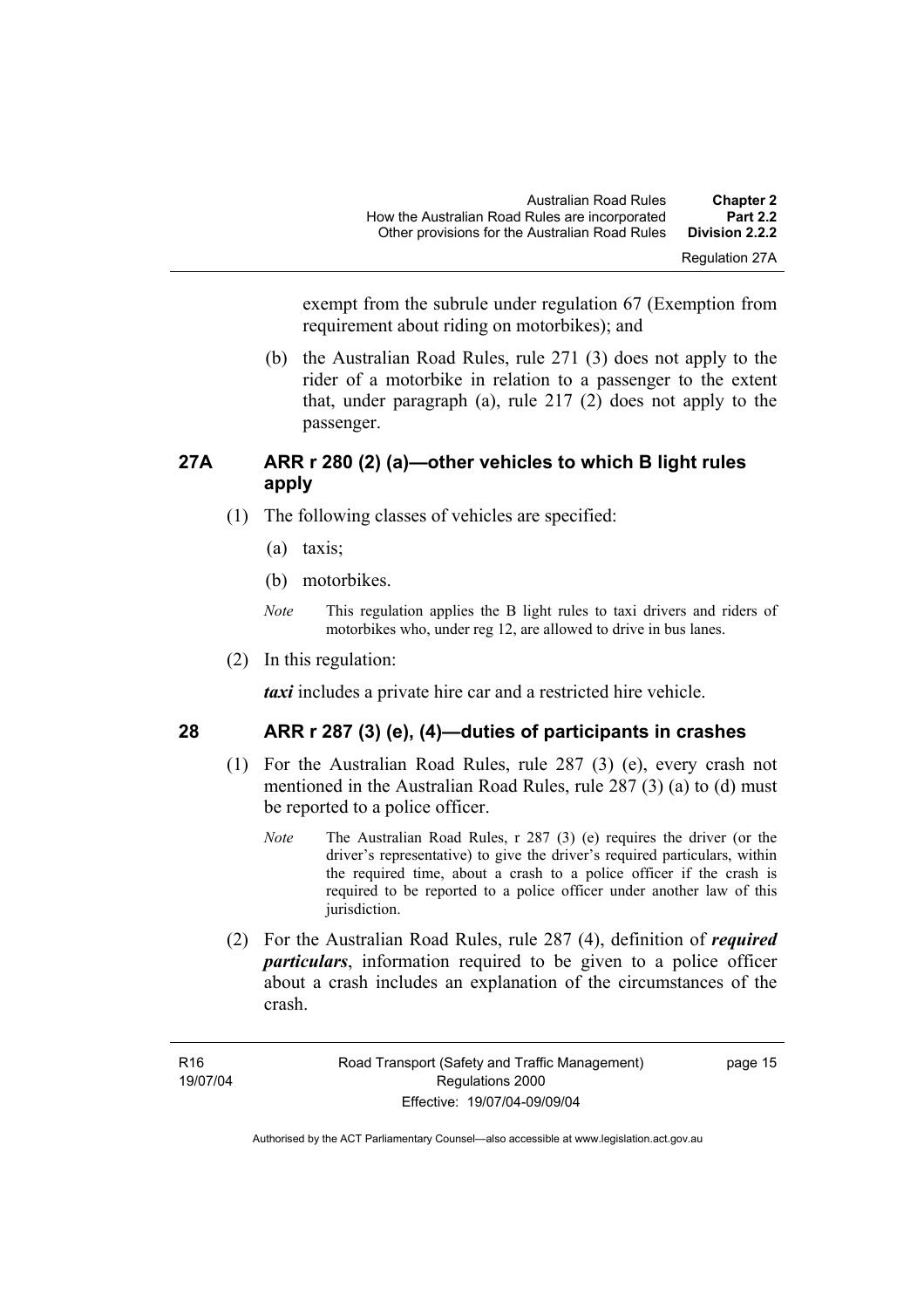**Chapter 2** Australian Road Rules<br>**Part 2.2** How the Australian Ro **Part 2.2 How the Australian Road Rules are incorporated Division 2.2.2** Other provisions for the Australian Road Rules **Other provisions for the Australian Road Rules** 

Regulation 29

# **29 ARR r 289 (1) (g)—driving on a nature strip**

For the Australian Road Rules, rule 289 (1) (g), a driver may drive a vehicle on a nature strip adjacent to a length of road in a built-up area if the vehicle—

- (a) is a motor vehicle (other than a ride-on lawnmower) that is built and used solely for cutting grass, or for purposes incidental to cutting grass; or
- (b) is a motor vehicle that is designed for cleaning footpaths and is being driven on the nature strip for the purpose of cleaning a footpath and is displaying an amber flashing light; or
- (c) is being used to transport goods or materials for use in (or for the purposes of) the construction or maintenance of roads by or on behalf of the Territory; or
- (d) is a postal vehicle that is  $-$ 
	- (i) a motorbike with an engine capacity of not more than 110mL; and
	- (ii) being driven at a speed of not more than 10km/h.
- (e) is being used by a person in the course of his or her duties as a person authorised under these regulations to use a traffic offence detection device.

# **30 ARR r 298—driving with a person in or on a trailer**

- (1) For the Australian Road Rules, rule 298, a trailer is exempt if—
	- (a) the trailer is being towed by a police or emergency vehicle; or
	- (b) the carriage of passengers is permitted in a part of the trailer and anyone in the trailer is in that part; or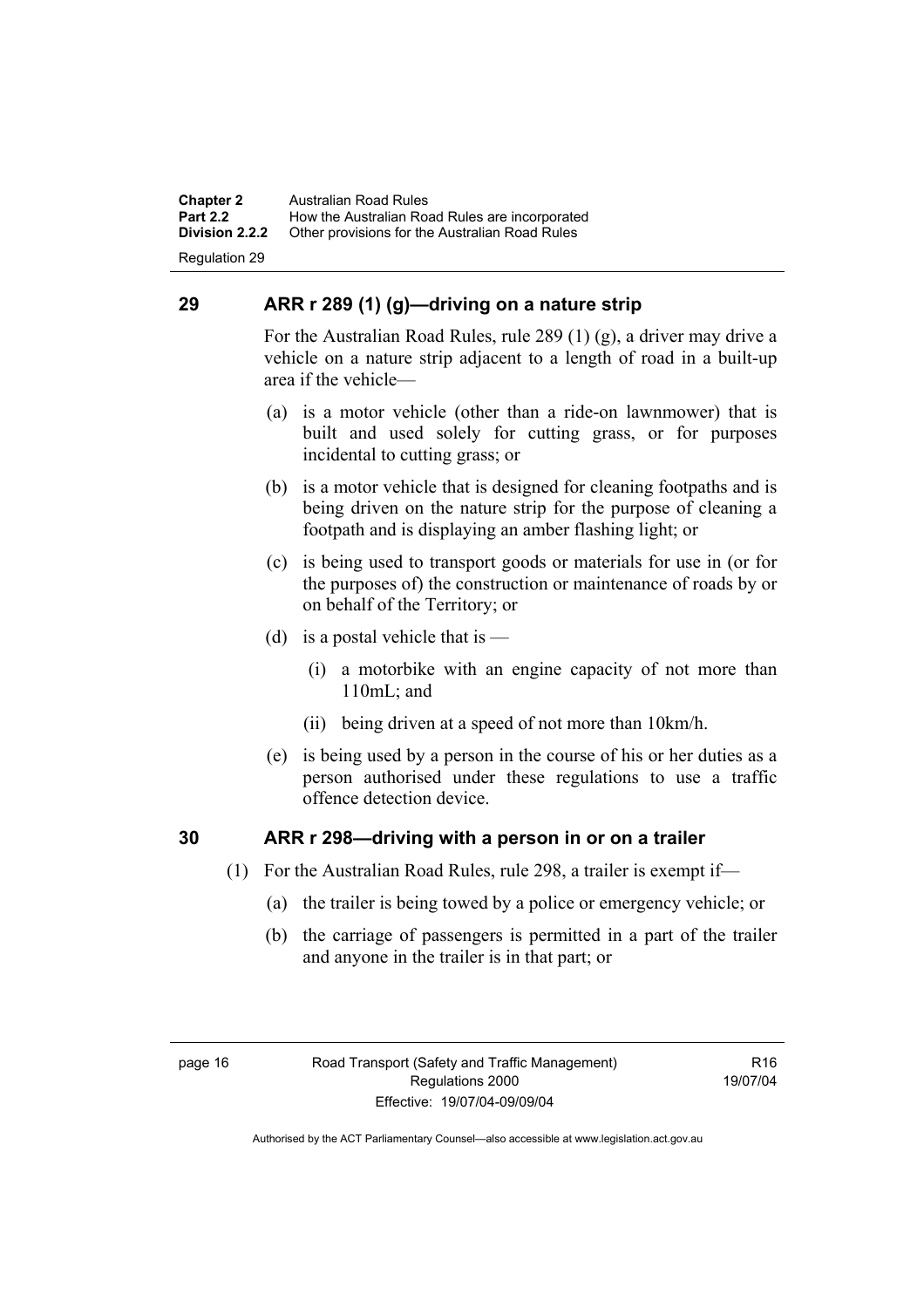- Regulation 31
- (c) anyone who is in the trailer is engaged in the door-to-door delivery or collection of goods, or in the collection of waste or garbage, and the trailer is not travelling faster than 25 km/h; or
- (d) in all the circumstances, there is no reasonable danger of anyone in the trailer falling from the trailer or being injured.
- (2) For this regulation, the carriage of passengers is permitted in a part of a trailer if the part is designed primarily for—
	- (a) the carriage of passengers; or
	- (b) the carriage of goods, but is enclosed.
- (3) In this regulation:

*enclosed*, for a part of a trailer, means enclosed by—

- (a) the structure of the trailer; or
- (b) a canopy, cage or other device fitted to the trailer that is of a kind approved by the road transport authority under regulation 66 (1) (d) (Approvals etc by road transport authority).

*in* includes on.

$$
31
$$

# **31 ARR r 310 (3), (4)—exemption for road workers etc**

- (1) For the Australian Road Rules, rule 310 (3) (b), the road transport authority may authorise a person to engage in speed zoning tests.
- (2) For the Australian Road Rules, rule 310 (4), definition of *road work*, the road transport authority may authorise—
	- (a) installation or maintenance work on, above or below a road; or
	- (b) installation or maintenance of a traffic control device; or
	- (c) a traffic survey.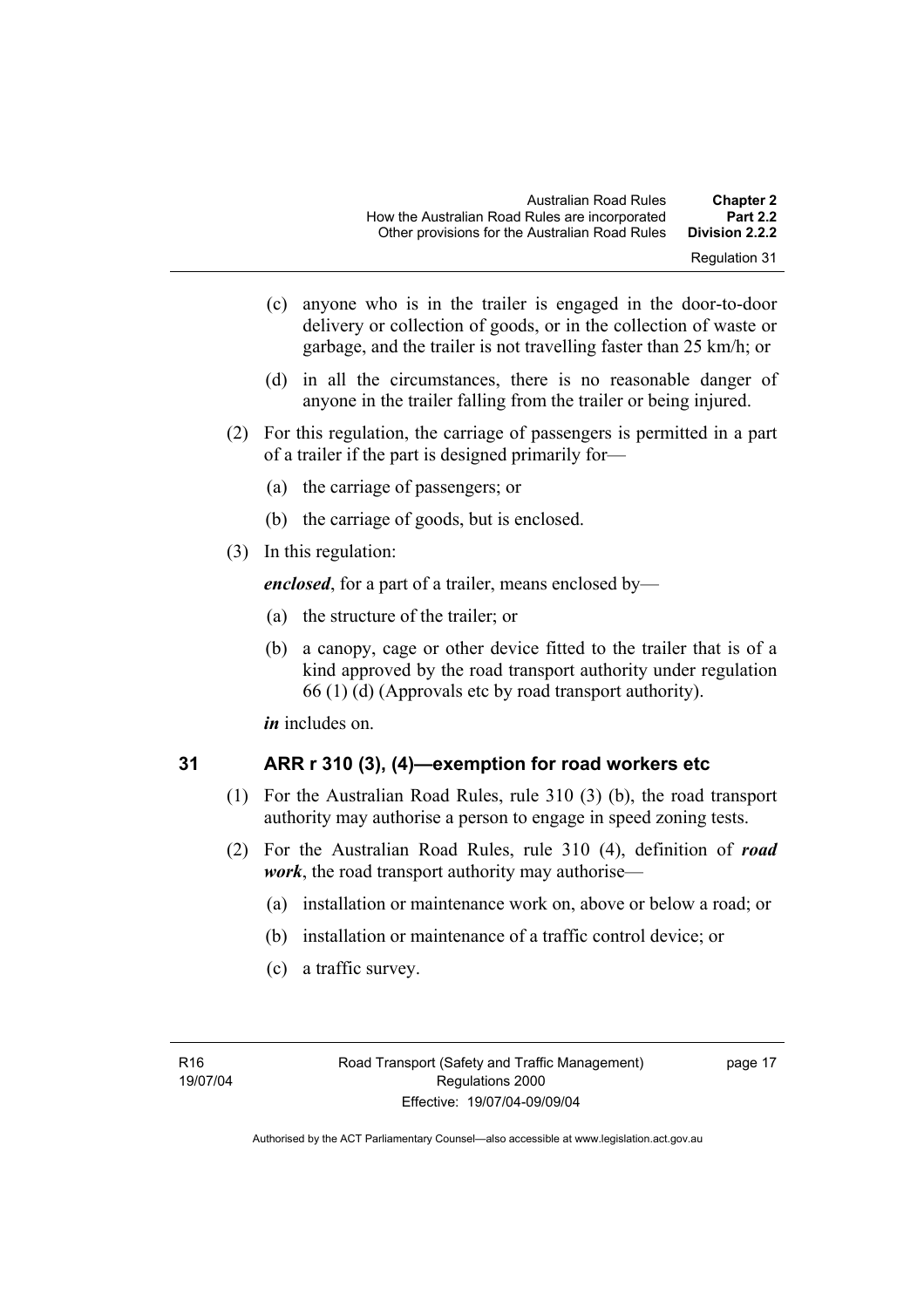| <b>Chapter 2</b>      | Australian Road Rules                          |
|-----------------------|------------------------------------------------|
| <b>Part 2.2</b>       | How the Australian Road Rules are incorporated |
| <b>Division 2.2.2</b> | Other provisions for the Australian Road Rules |
| Regulation 32         |                                                |

- (3) This regulation is additional to, and does not limit, any other power of the road transport authority or anyone else under a Territory law to authorise something mentioned in this regulation.
	- *Note* Under the Act, the road transport authority can authorise a person to install or display (or to interfere with, change or remove) a prescribed traffic control device.

#### **32 ARR r 313—postal workers**

For the Australian Road Rules, rule 313 —

- (a) the Australian Road Rules, rule 186 (Stopping in a mail zone) does not apply to the driver of a postal vehicle; and
- (b) the Australian Road Rules, rule 288 (Driving on a path) does not apply to the driver of a postal vehicle if—
	- (i) the vehicle is a motorbike with an engine capacity of not more that 110mL; and
	- (ii) the vehicle is being driven at a speed of not more than 10km/h.

#### **33 ARR dict—definitions for dictionary**

(1) For the Australian Road Rules, dictionary:

*approved bicycle helmet* means a protective helmet for bicycle riders that is approved by the road transport authority under regulation 66 (1) (a) (Approvals etc by road transport authority).

*authorised person,* for a provision of the Australian Road Rules, means a person who is appointed as an authorised officer under the *Road Transport (General) Act 1999* for the Australian Road Rules or the provision.

*emergency worker* means—

 $P16$ 19/07/04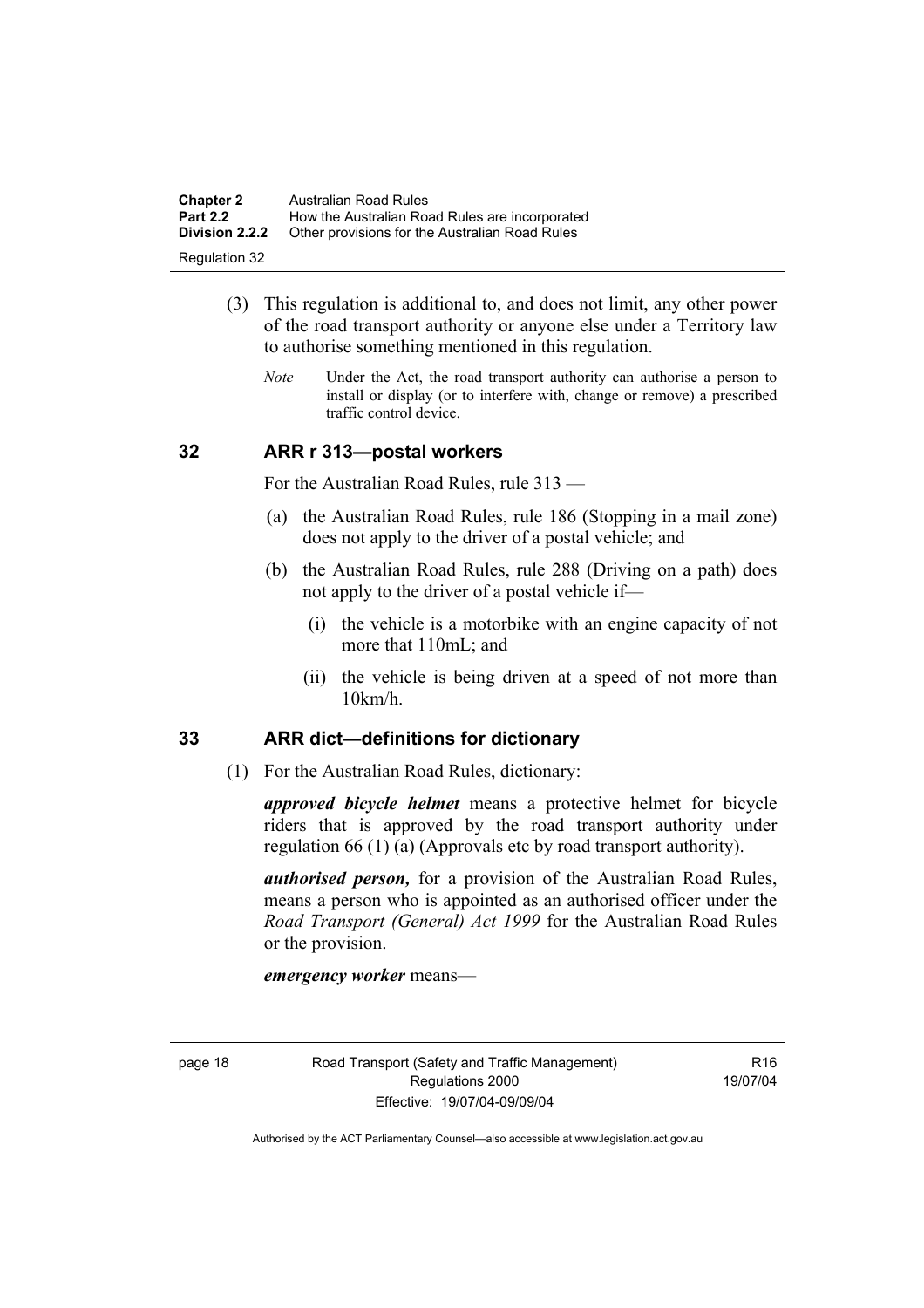- (a) a member of the ambulance service rendering or providing transport for sick or injured people; or
- (b) a member of the ambulance service, the fire brigade, the rural fire service or the SES providing transport in an emergency; or
- (c) a person who is declared by the road transport authority under regulation 66 (1) (e) (Approvals etc by road transport authority) to be an emergency worker.

*mechanical signalling device*, in relation to a vehicle, means a device that—

- (a) is fitted to the vehicle; and
- (b) is a mechanical signalling device or turn signal that complies with the *Road Transport (Vehicle Registration) Regulations 2000*, schedule 1.

*oversize vehicle* means a vehicle that has a dimension that, including the dimension of any load, exceeds a relevant dimension limit under the *Road Transport (Dimensions and Mass) Act 1990*, the *Road Transport (Vehicle Registration) Regulations 2000*, or this regulation.

*police officer*—see *Legislation Act 2001*, dictionary, part 1.

*postal worker* means an employee of Australia Post or anyone else engaged by Australia Post to deliver post.

*public bus*—see the Road Transport (Public Passenger Services) Act 2001, dictionary.

*taxi*—

 (a) see the *Road Transport (Public Passenger Services) Act 2001*, section 45 (Meaning of *taxi*); and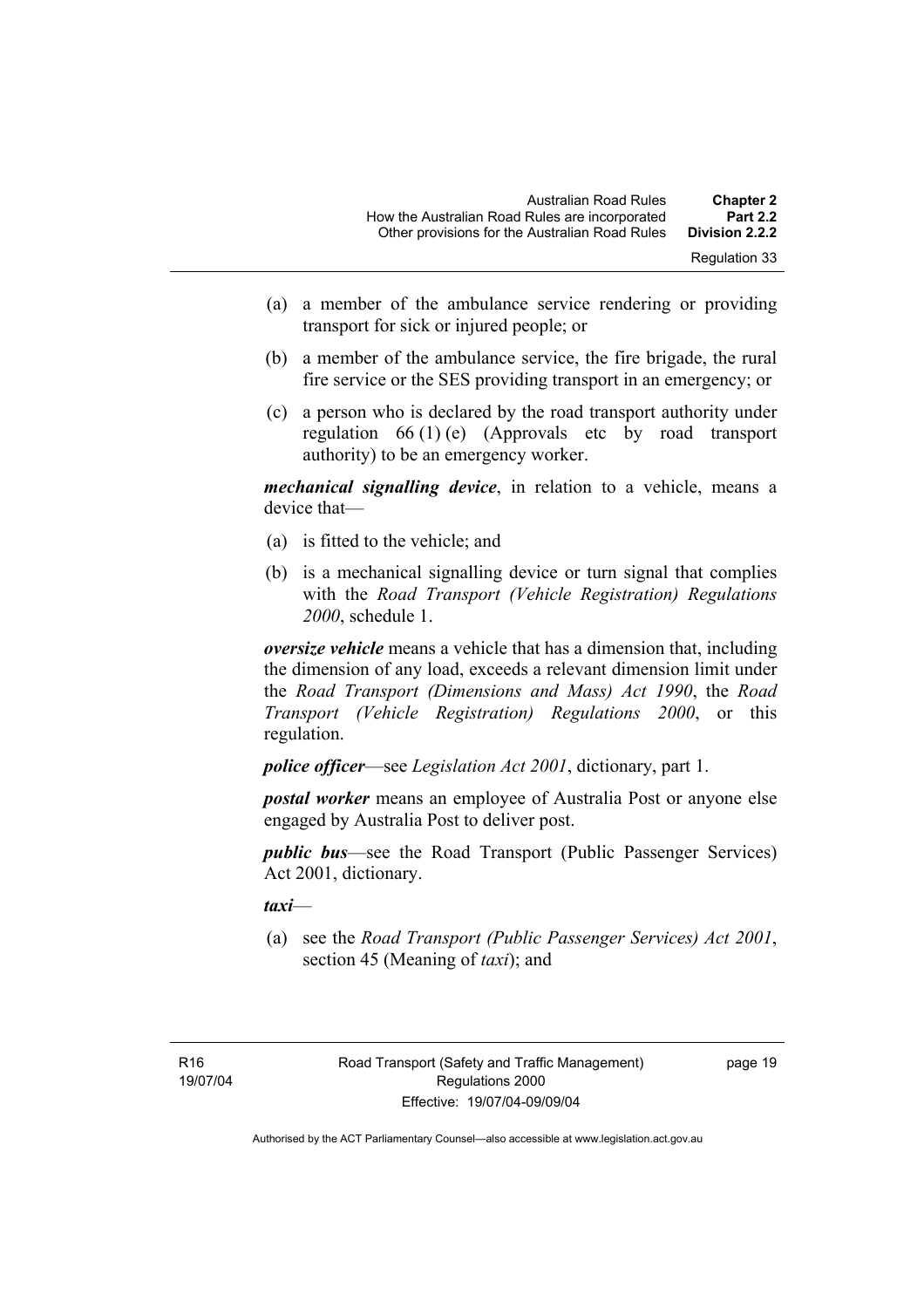| <b>Chapter 2</b>      | Australian Road Rules                          |
|-----------------------|------------------------------------------------|
| <b>Part 2.2</b>       | How the Australian Road Rules are incorporated |
| <b>Division 2.2.2</b> | Other provisions for the Australian Road Rules |
| Regulation 33         |                                                |

- (b) except in the Australian Road Rules, rule 182 (which is about stopping in taxi zones), includes a private hire car and a restricted hire vehicle.
- (2) For the Australian Road Rules, dictionary, definition of *GVM*, paragraph (b):

*vehicle registration authority* means:

- (a) the road transport authority; or
- (b) the corresponding authority of another jurisdiction.
- (3) For the Australian Road Rules, dictionary, definition of *hazard warning lights*:

*another law of this jurisdiction* means the *Road Transport (Vehicle Registration) Regulations 2000*, schedule 1.

- (4) For the Australian Road Rules, dictionary, definition of *portable warning triangle*, a portable warning triangle is approved if it—
	- (a) is in the form of an equilateral triangle; and
	- (b) has a minimum height of 300mm; and
	- (c) has, on the front and back, red reflecting sheeting or material, or 9 red reflectors arranged in a triangular shape, causing a red reflection that would be clearly visible to the driver of a vehicle at night when the upper beam of light from any headlight on the vehicle (complying with the relevant provisions to the *Road Transport (Vehicle Registration) Regulations 2000*), schedule 1 is projected directly onto the sign from a distance of 200m; and
	- (d) is of a robust and durable construction, capable of being readily erected to stand in an upright position and capable of remaining unaffected (to any material degree) by any

R16 19/07/04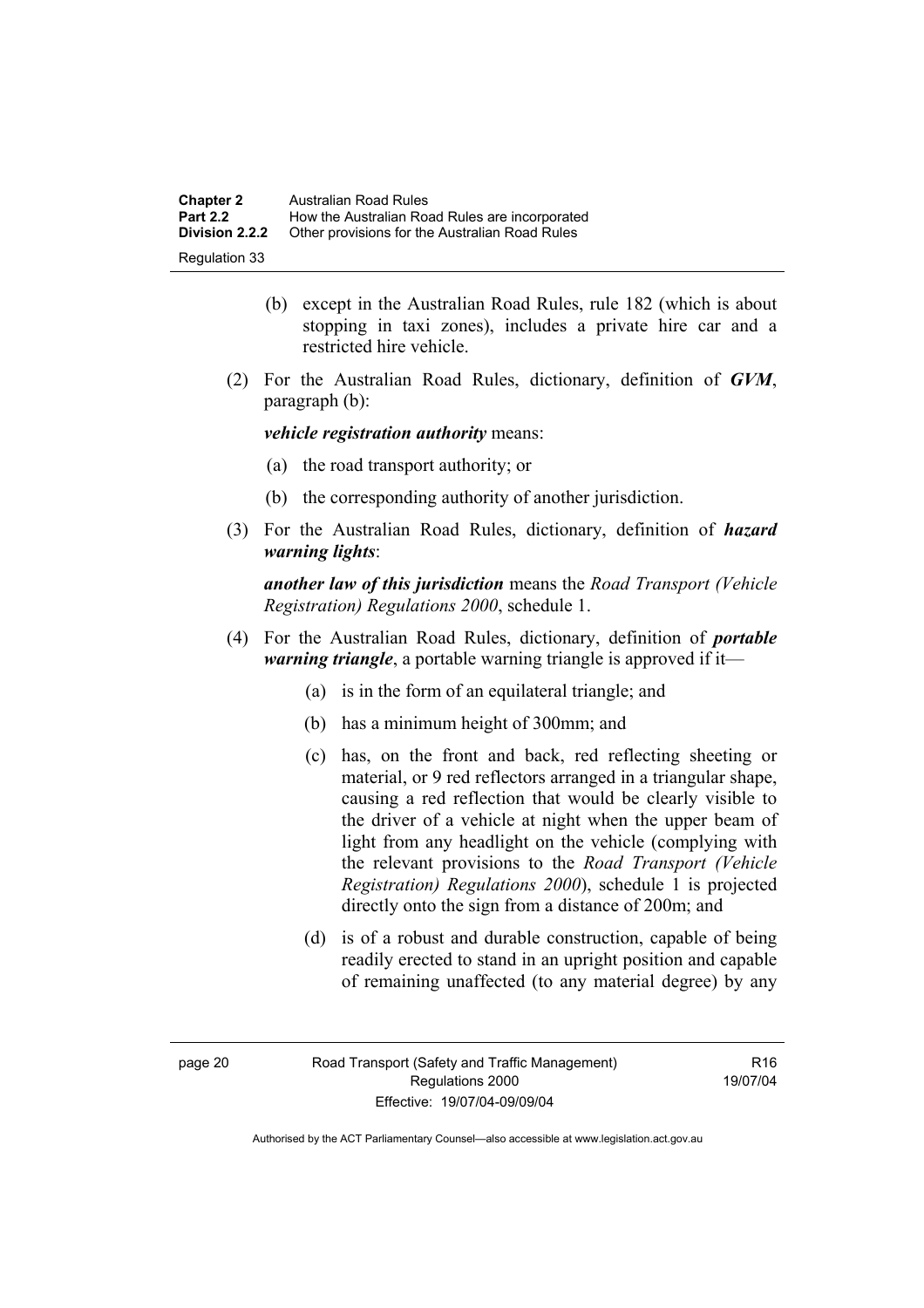| Australian Road Rules                          | <b>Chapter 2</b> |
|------------------------------------------------|------------------|
| How the Australian Road Rules are incorporated | <b>Part 2.2</b>  |
| Other provisions for the Australian Road Rules | Division 2.2.2   |
|                                                |                  |

Regulation 33

reasonable force of wind or variation in weather conditions.

R16 19/07/04 Road Transport (Safety and Traffic Management) Regulations 2000 Effective: 19/07/04-09/09/04

page 21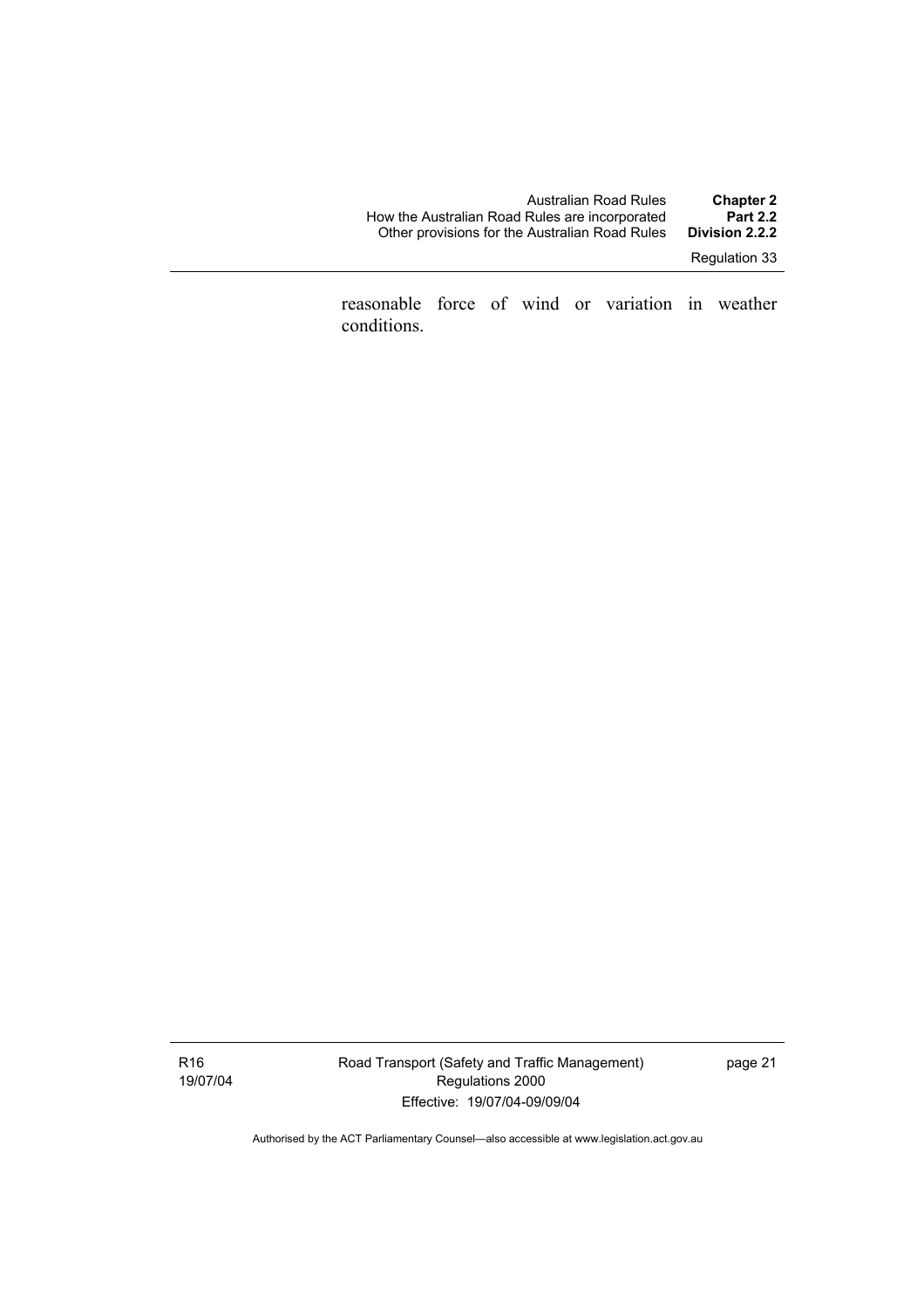**Chapter 2 Australian Road Rules**<br>**Part 2.3 Additional ACT road rules Part 2.3** Additional ACT road rules<br>**Division 2.3.1** Noise and other nuisances **Division 2.3.1** Noise and other nuisances

Regulation 37

# **Part 2.3 Additional ACT road rules**

*Note* The Australian Road Rules are not completely self-contained and need to be read with associated laws of each jurisdiction. This part sets out some of the associated laws that are particular to the ACT. Provisions of Acts and other regulations included in the road transport legislation contain other provisions that are particular to the ACT.

# **Division 2.3.1 Noise and other nuisances**

#### **37 Making unnecessary engine noise**

The driver of a motor vehicle on a road must not make unnecessary noise by turning on, running or failing to turn off the vehicle's engine.

Maximum penalty: 20 penalty units.

*Note* Under the Australian Road Rules, r 291 it is an offence to start or drive a vehicle in a way that makes unnecessary noise or smoke.

#### **38 Emission of waste oil or grease**

 (1) A person must not use a motor vehicle or trailer on a road unless adequate precautions have been taken to prevent waste oil or grease from the machinery or from any other part of the vehicle from dropping onto the roadway.

Maximum penalty: 20 penalty units.

- *Note* The Australian Road Rules, r 293 requires the driver of a vehicle to remove oil or grease that falls from the vehicle in certain circumstances.
- (2) Without limiting the liability of anyone else, the responsible person for a motor vehicle or trailer must take reasonable steps to prevent a contravention of subregulation (1) in relation to the vehicle.

Maximum penalty: 20 penalty units.

page 22 Road Transport (Safety and Traffic Management) Regulations 2000 Effective: 19/07/04-09/09/04

 $P16$ 19/07/04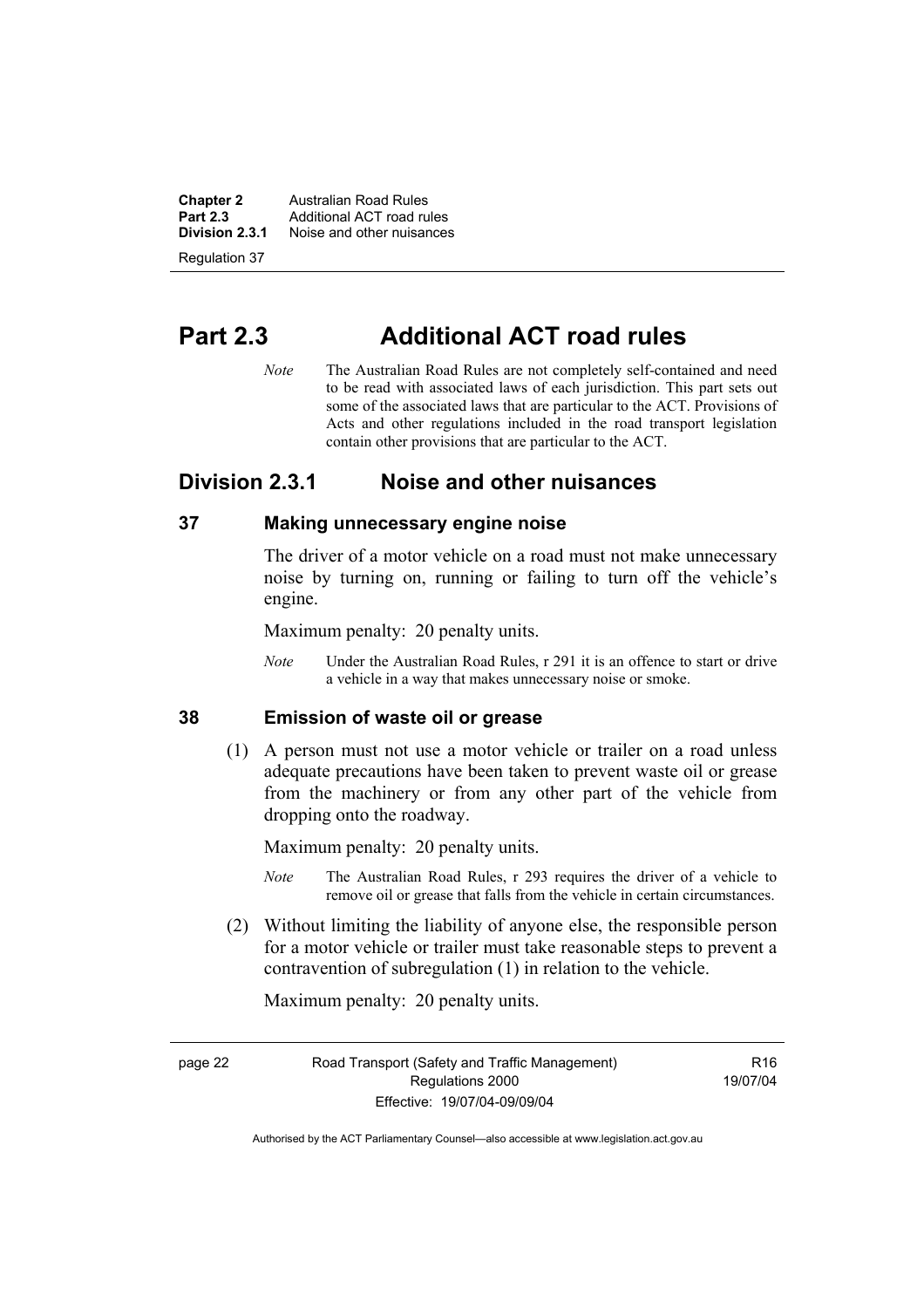# Regulation 39

# **Division 2.3.2 Driver and passenger safety**

#### **39 Safety of persons on trailers**

 (1) A person must not travel on a road in or on any part of a trailer that is not a part designed primarily for the carriage of passengers or goods.

Maximum penalty: 20 penalty units.

 (2) A person must not travel on a road in or on any part of a trailer that is a part designed primarily for the carriage of goods if the part is not enclosed.

Maximum penalty: 20 penalty units.

- (3) Subregulations (1) and (2) do not apply to a person—
	- (a) who is in or on a police or emergency vehicle; or
	- (b) engaged in the door-to-door delivery or collection of goods, or in the collection of waste or garbage, in or on a trailer that is not travelling faster than 25km/h; or
	- (c) if in all the circumstances, there is a no reasonable danger of the person falling or being thrown from the trailer, or being injured, because the person is travelling in a way prohibited by this regulation.
- (4) In this regulation:

*enclosed*, for a part of a trailer, means enclosed by—

- (a) the structure of the trailer; or
- (b) a canopy, cage or other device fitted to the trailer that is of a kind approved by the road transport authority under regulation 66 (1) (d) (Approvals etc by road transport authority).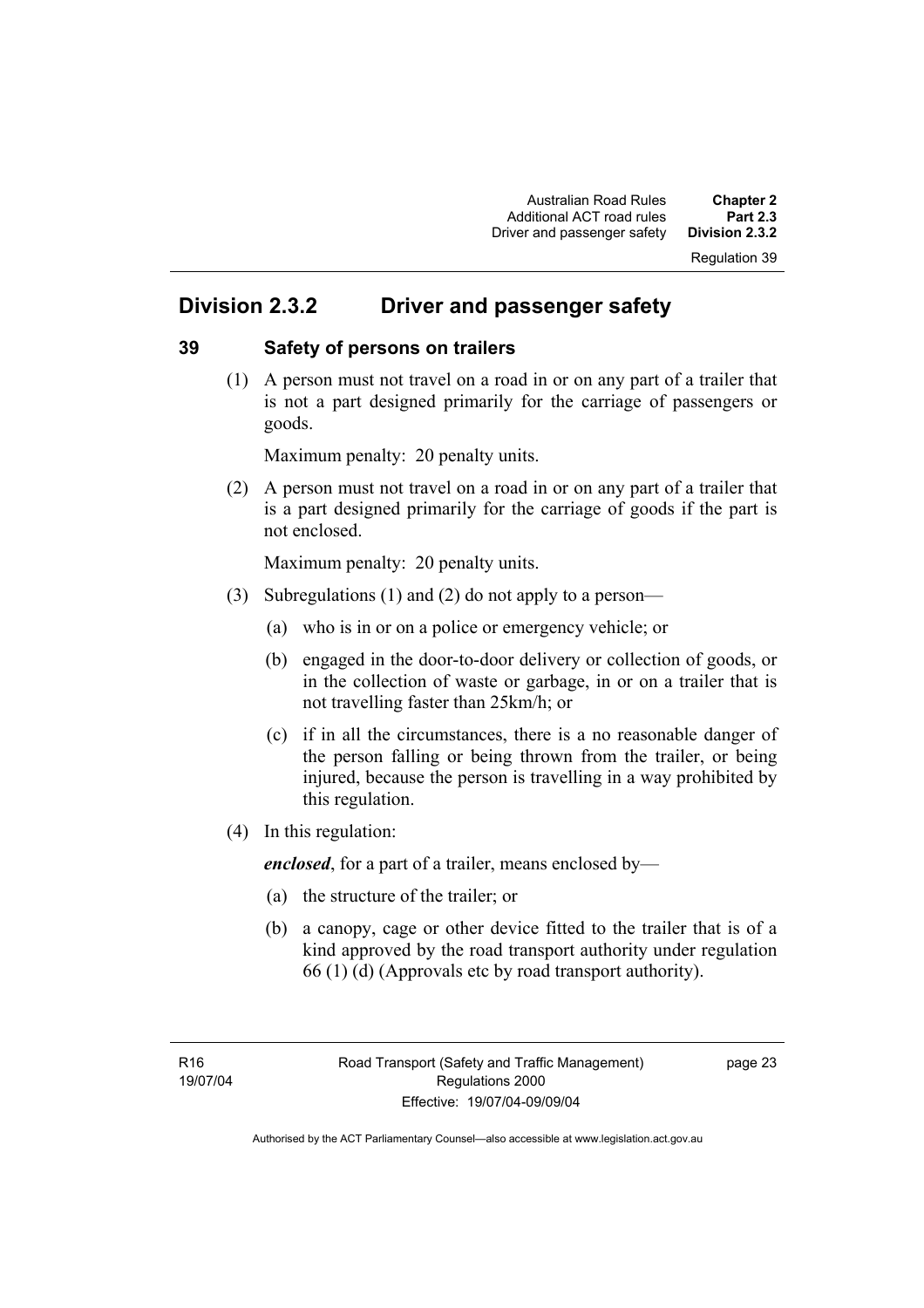**Chapter 2 Australian Road Rules**<br>**Part 2.3 Additional ACT road rules Part 2.3** Additional ACT road rules<br>**Division 2.3.3** Trailers and towing **Division 2.3.3** Trailers and towing

Regulation 40

*Note* The Australian Road Rules, r 298 prohibits a driver from driving a motor vehicle towing a trailer with a person in or on the trailer, unless the trailer is exempt from the rule under another law of this jurisdiction. Reg 30 provides the exemption from the rule.

#### **40 Passengers in sidecars to be seated**

 (1) A passenger in a sidecar attached to a motorbike that is moving, or is stationary but not parked, on a road must sit in a place in the sidecar designed for use by a passenger.

Maximum penalty: 20 penalty units.

 (2) The rider of a motorbike must not ride with a passenger in a sidecar unless the passenger complies with subregulation (1).

Maximum penalty: 20 penalty units.

# **Division 2.3.3 Trailers and towing**

*Note* The following rules of the Australian Road Rules apply to the towing of vehicles:

- r 216 (which is about the lights that must be used when towing a vehicle at night or in hazardous weather conditions)
- r 254 (which is about the towing of bicycles)
- r 257 (which is about riding with a person on a bicycle trailer)
- r 292 (which is about towing a vehicle with an insecure or overhanging load)
- r 294 (which is about keeping control of a motor vehicle or trailer being towed)
- r 295 (which is about towing another vehicle with a towline)
- r 298 (which is about driving with a person in a trailer)
- r 312 (which provides certain exemptions for tow truck drivers).

page 24 Road Transport (Safety and Traffic Management) Regulations 2000 Effective: 19/07/04-09/09/04

 $R<sub>16</sub>$ 19/07/04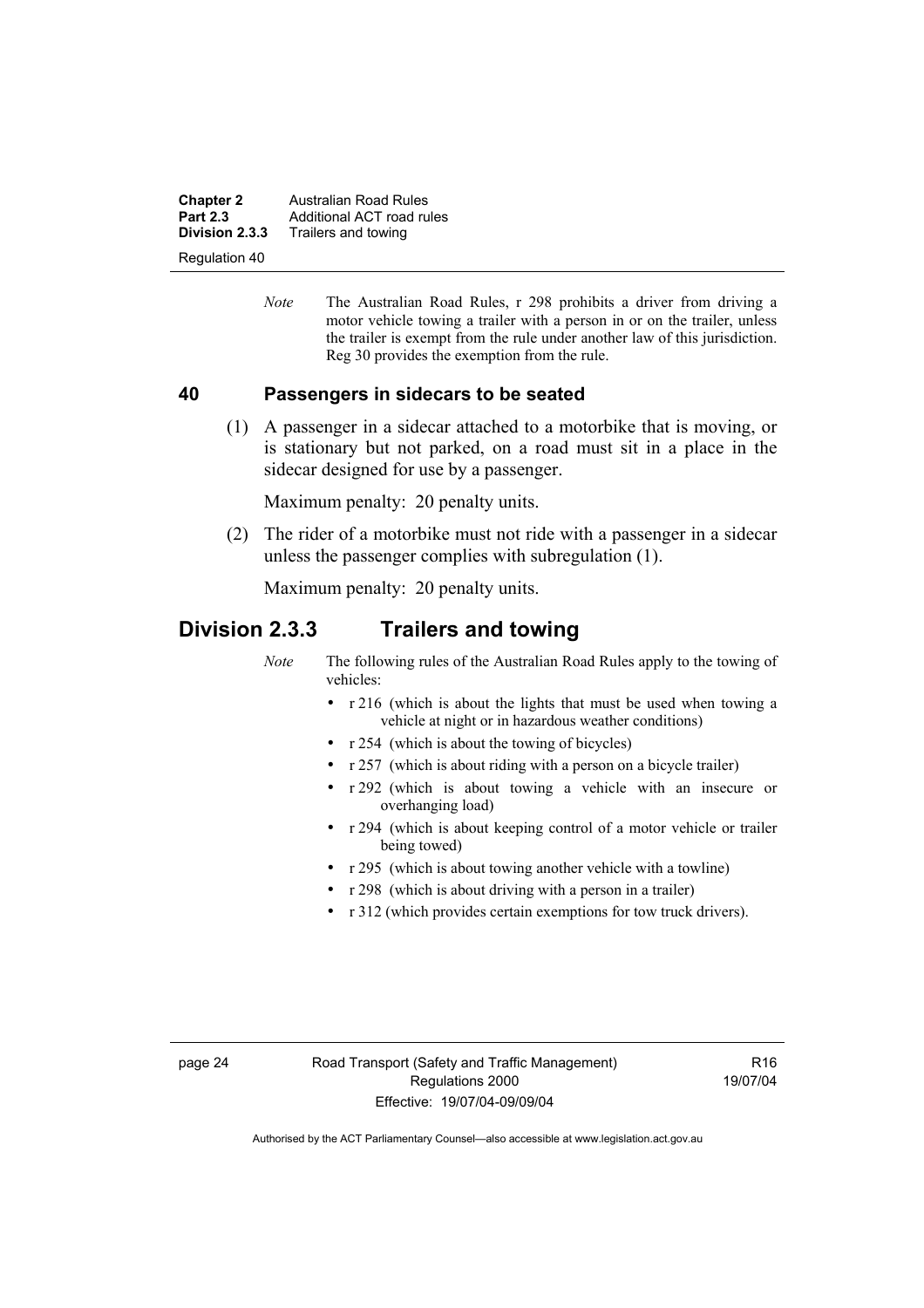#### **41 Number of vehicles that may be drawn**

 (1) The driver of an articulated vehicle must not tow any other vehicle on a road.

Maximum penalty: 20 penalty units.

 (2) The driver of a motor vehicle must not tow more than 1 other vehicle on a road.

Maximum penalty: 20 penalty units.

- (3) The road transport authority may exempt a vehicle or person from subregulation (1) or (2).
- (4) Subregulation (2) does not apply in relation to a tow truck that is towing an articulated vehicle (other than a B-double or road train) if—
	- (a) the articulated vehicle has broken down on a road and it is necessary for it to be towed away; or
	- (b) the articulated vehicle has been involved in a crash on a road and it is necessary for it to be towed away.
- (5) Subregulation (2) does not apply to a motor vehicle that is towing another vehicle using a lift and tow trailer if—
	- (a) the other vehicle is partly supported by the lift and tow trailer; and
	- (b) the vehicle is not towed at faster than 60 km/h; and
	- (c) the combined weight of the towed vehicle and the lift and tow trailer is not more than the unladen weight of the towing vehicle.
- (6) Subregulation (2) does not apply to—
	- (a) a tractor-harvester-cutting head trailer combination; or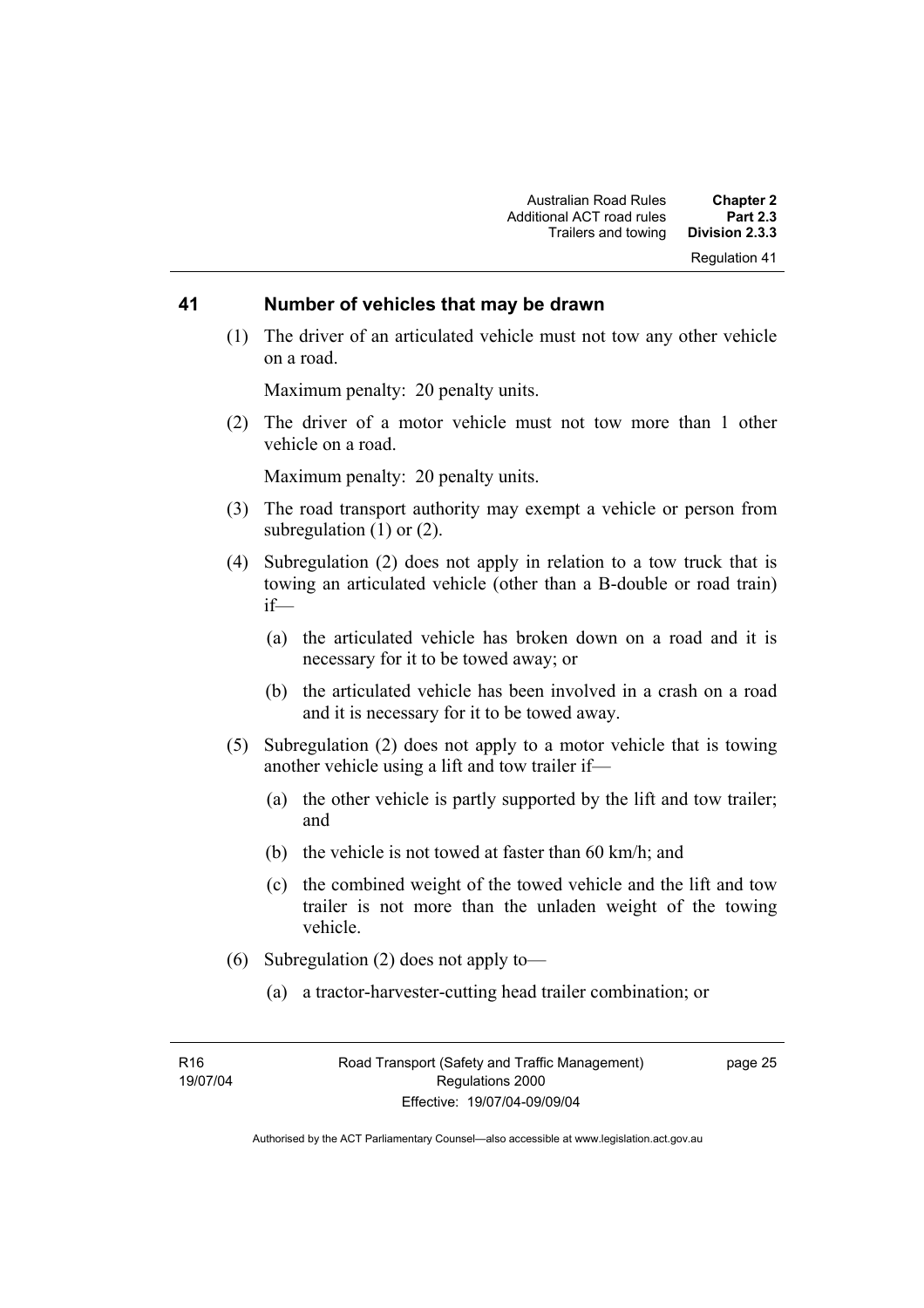| <b>Chapter 2</b> | Australian Road Rules     |
|------------------|---------------------------|
| <b>Part 2.3</b>  | Additional ACT road rules |
| Division 2.3.3   | Trailers and towing       |
| Regulation 42    |                           |

- (b) a tractor with multiple implements attached, if the implements are normally used as a single unit when performing agricultural operations; or
- (c) a tractor and implement combination towing a fuel trailer or laser tower; or
- (d) an articulated low-loader consisting of a prime mover towing a converter dolly and a semitrailer; or
- (e) a B-double, dog trailer or road train.

#### **42 Towing by vehicles under 4.5t**

- (1) The driver of a motor vehicle (the *towing vehicle*) must not tow another vehicle (the *towed vehicle*) on a road if the laden weight of the towed vehicle is more than—
	- (a) the capacity of the towing attachment fitted to the towing vehicle; or
	- (b) the maximum laden weight for the towed vehicle.

Maximum penalty: 20 penalty units.

- (2) Subregulation (1) does not apply to the driver if the towing vehicle has a GVM over 4.5t.
- (3) The road transport authority may exempt a vehicle or person from subregulation  $(1)$ .
- (4) In this regulation:

*maximum laden weight*, for the towed vehicle, means—

 (a) the maximum laden weight for a towed vehicle specified by the manufacturer of the towing vehicle in relation to the towing vehicle; or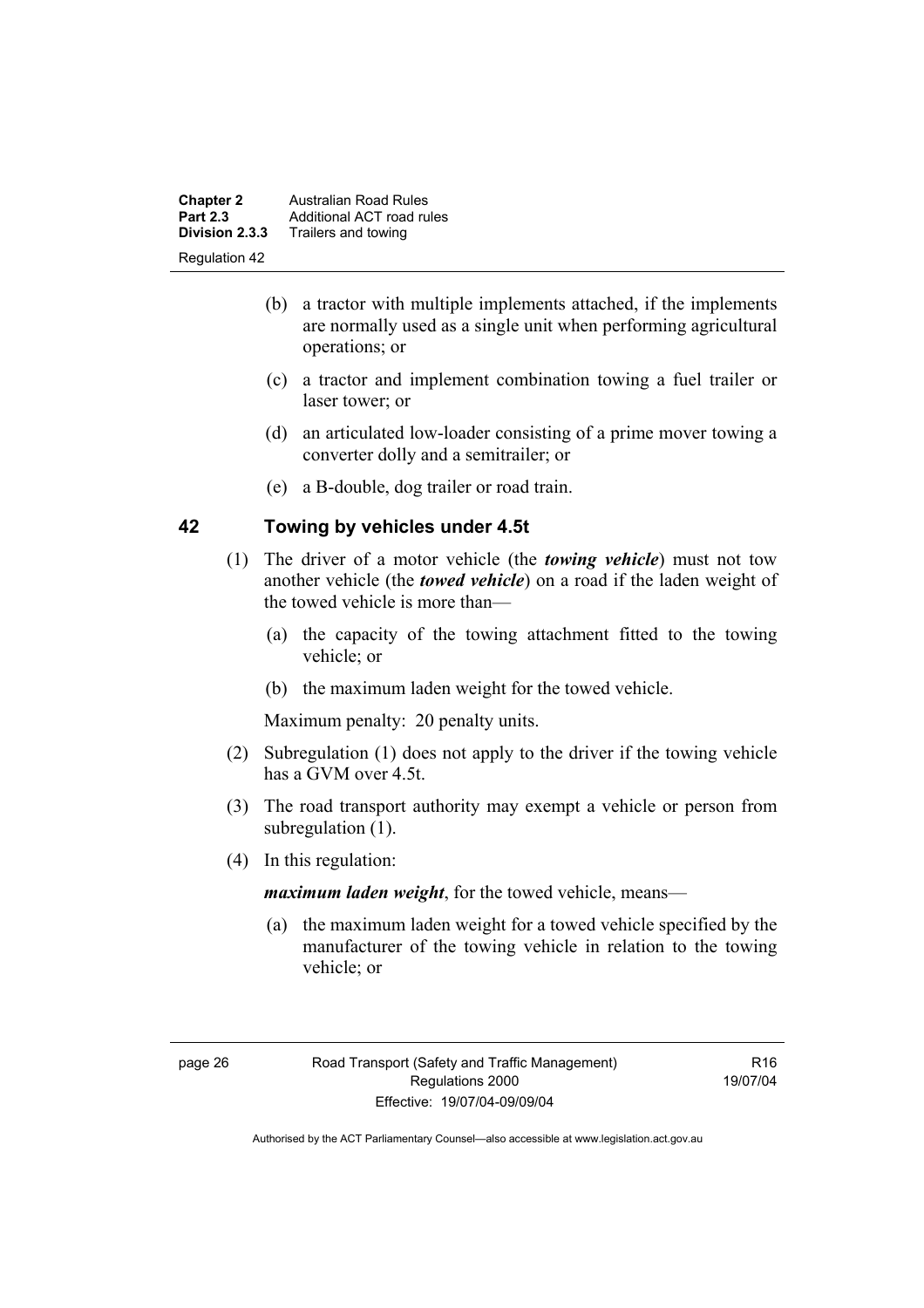- (b) if there is no such specification by the manufacturer, the manufacturer of the vehicle cannot be identified or the specification is not appropriate because the towing vehicle has been modified—
	- (i) 1.5 times the unladen weight of the towing vehicle if the towed vehicle is fitted with a braking system that is working properly; or
	- (ii) the unladen weight of the towing vehicle in any other case.

# **Division 2.3.4 Lights on vehicles**

- *Note* The following rules of the Australian Road Rules apply to lights on vehicles:
	- r 215 (which is about using lights when driving at night or in hazardous weather conditions)
	- r 216 (which is about the lights that must be used when towing a vehicle at night or in hazardous weather conditions)
	- r 217 (which is about using rear fog lights)
	- r 218 (which is about using headlights on high-beam)
	- r 219 (which is about not using lights to dazzle other road users)
	- r 220 (which is about the use of lights on a vehicle that is stopped)
	- r 221 (which is about using hazard warning lights)
	- r 222 (which is about the use of warning lights on buses carrying children)
	- r 223 (which is about using lights when riding an animal-drawn vehicle at night or in hazardous weather conditions)
	- r 259 (which is about using lights when riding a bicycle at night).

# **43 Lights on motor vehicles generally**

 (1) The driver of a motor vehicle fitted with a spotlight or searchlight must not operate the light, or allow it to be operated, on a road unless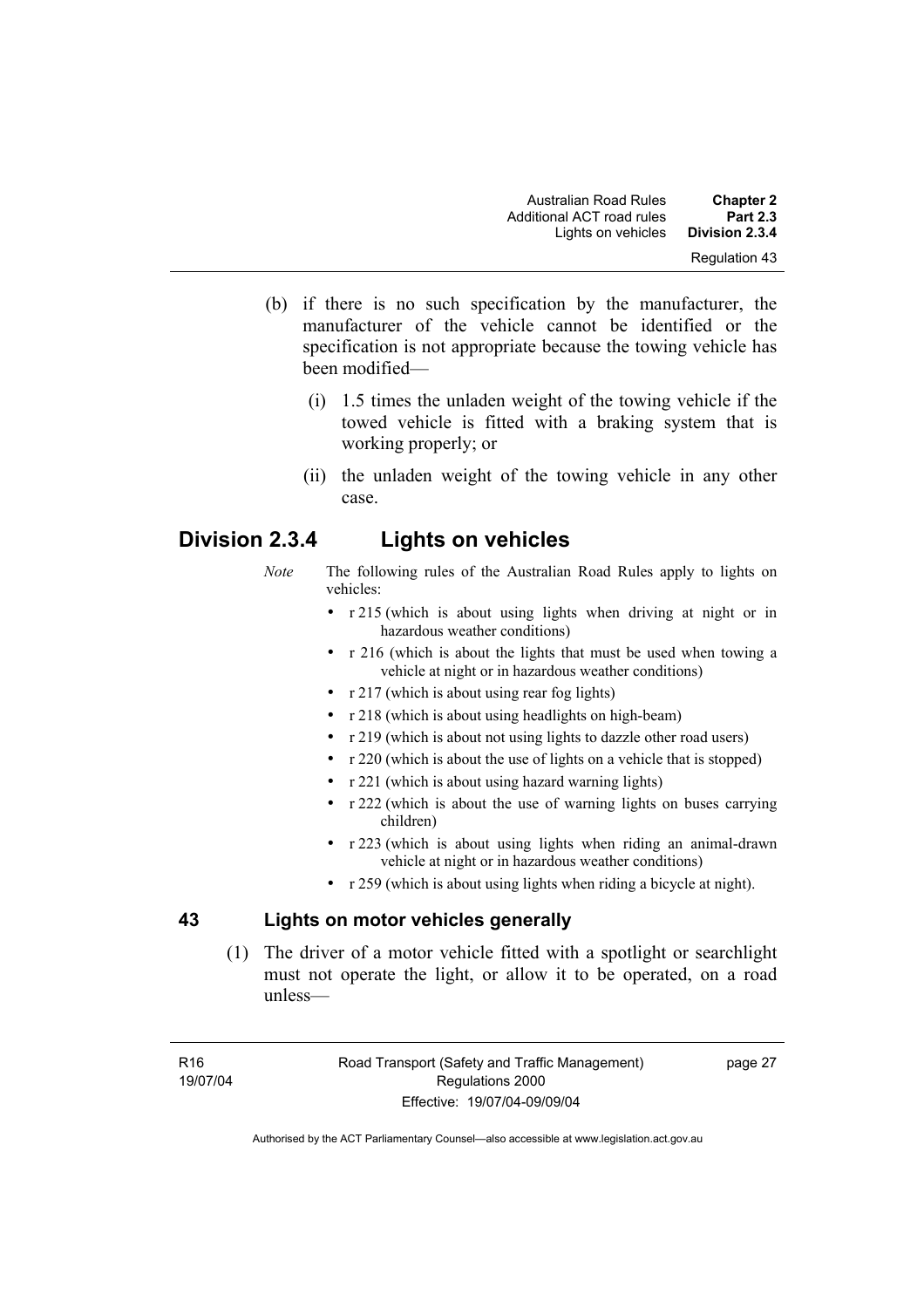**Chapter 2 Australian Road Rules**<br>**Part 2.3 Additional ACT road rules Part 2.3** Additional ACT road rules<br>**Division 2.3.5** Stopping and parking **Stopping and parking** Regulation 43

- (a) the vehicle is stationary, the light is operated only for examining or making adjustments or repairs to a vehicle, and light from it is not projected further than 6m; or
- (b) the light is operated for the temporary purpose of reading or looking for a notice, sign, house number or something similar; or
- (c) the vehicle is a police vehicle; or
- (d) the vehicle is being used by the Territory, the Commonwealth or any public authority.

Maximum penalty: 20 penalty units.

- (2) The driver of a motor vehicle fitted with an additional headlight permitted to be fitted under the *Road Transport (Vehicle Registration) Regulations 2000*, schedule 1 must not operate the headlight, or allow it to be operated, if—
	- (a) the vehicle is being driven on a length of road in a built-up area; or
	- (b) the driver is driving less than—
		- (i) 200m behind a vehicle travelling in the same direction as the driver; or
		- (ii) 200m from an oncoming vehicle.

Maximum penalty: 20 penalty units.

# **Division 2.3.5 Stopping and parking**

|         | <b>Note</b> | The rules of the Australian Road Rules that apply to the parking of<br>vehicles include the following: |                 |
|---------|-------------|--------------------------------------------------------------------------------------------------------|-----------------|
|         |             | • $r 189$ (which is about double parking)                                                              |                 |
|         |             | • r 203 (which is about stopping in a parking area for people with<br>disabilities)                    |                 |
|         |             | • r 205 (which is about parking for longer than indicated)                                             |                 |
| page 28 |             | Road Transport (Safety and Traffic Management)                                                         | R <sub>16</sub> |
|         |             | 19/07/04<br>Regulations 2000                                                                           |                 |
|         |             | Effective: 19/07/04-09/09/04                                                                           |                 |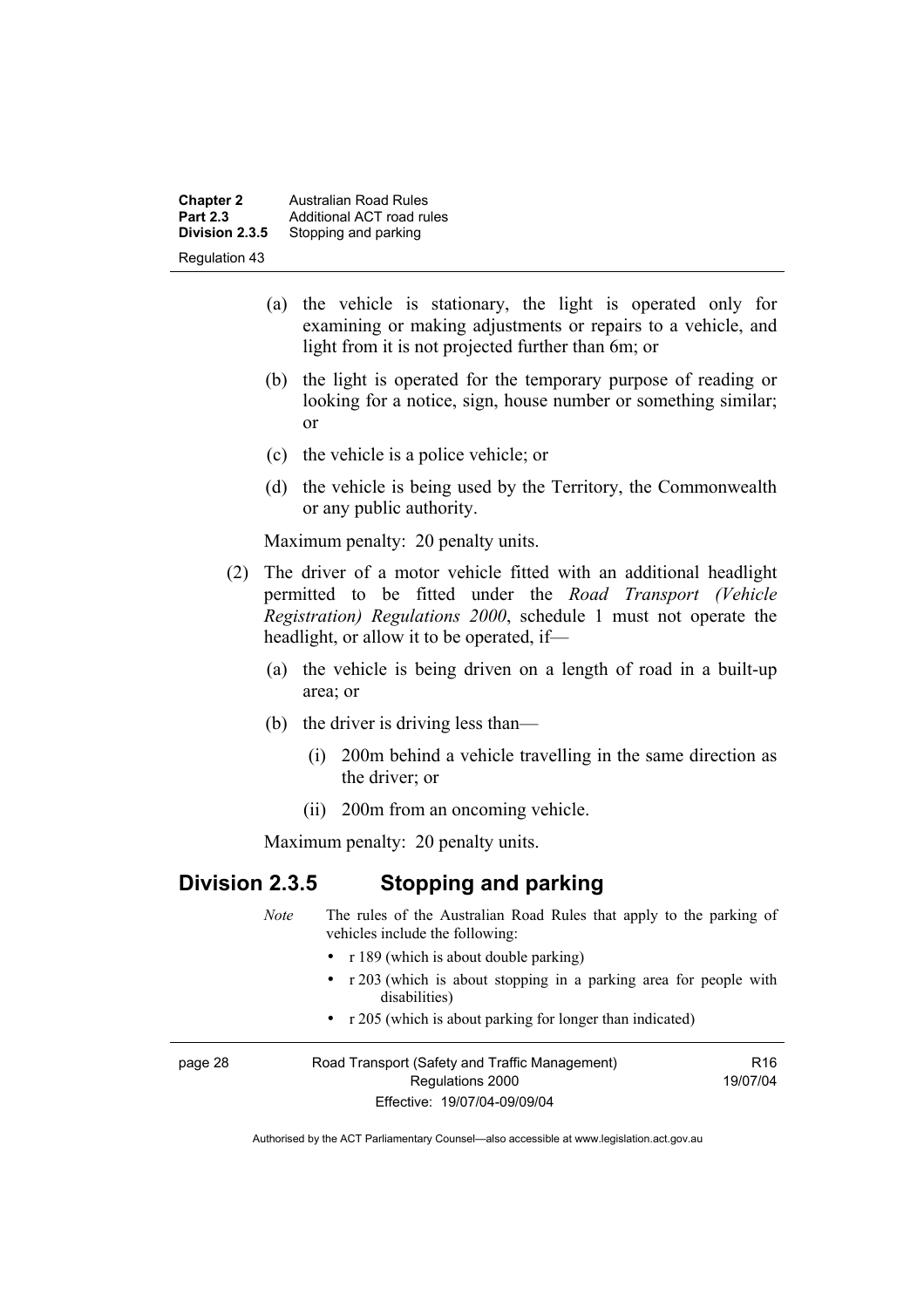- r 207 (which is about parking where fees are payable)
- r 208 (which is about parallel parking on a road, except in a median strip parking area)
- r 209 (which is about parallel parking in a median strip parking area)
- r 210 (which is about angle parking)
- r 211 (which is about parking in parking bays).

### **44 Use of meters in metered parking areas**

 (1) A driver must not park in a metered parking area except in a metered parking space.

Maximum penalty: 20 penalty units.

 (2) A driver must not park in a metered parking space without paying the relevant fee for the space for at least the minimum period for which parking in the space must be paid for.

Maximum penalty: 20 penalty units.

- (3) A person does not commit an offence against subregulation (2) if—
	- (a) the driver parks in a metered parking space before paying the relevant fee; but
	- (b) the driver pays the fee immediately after parking.
- (4) The driver of a vehicle must not allow the vehicle to remain parked in a metered parking space if the parking meter for the space indicates that the period for which parking in the space has been paid for has expired.

Maximum penalty: 20 penalty units.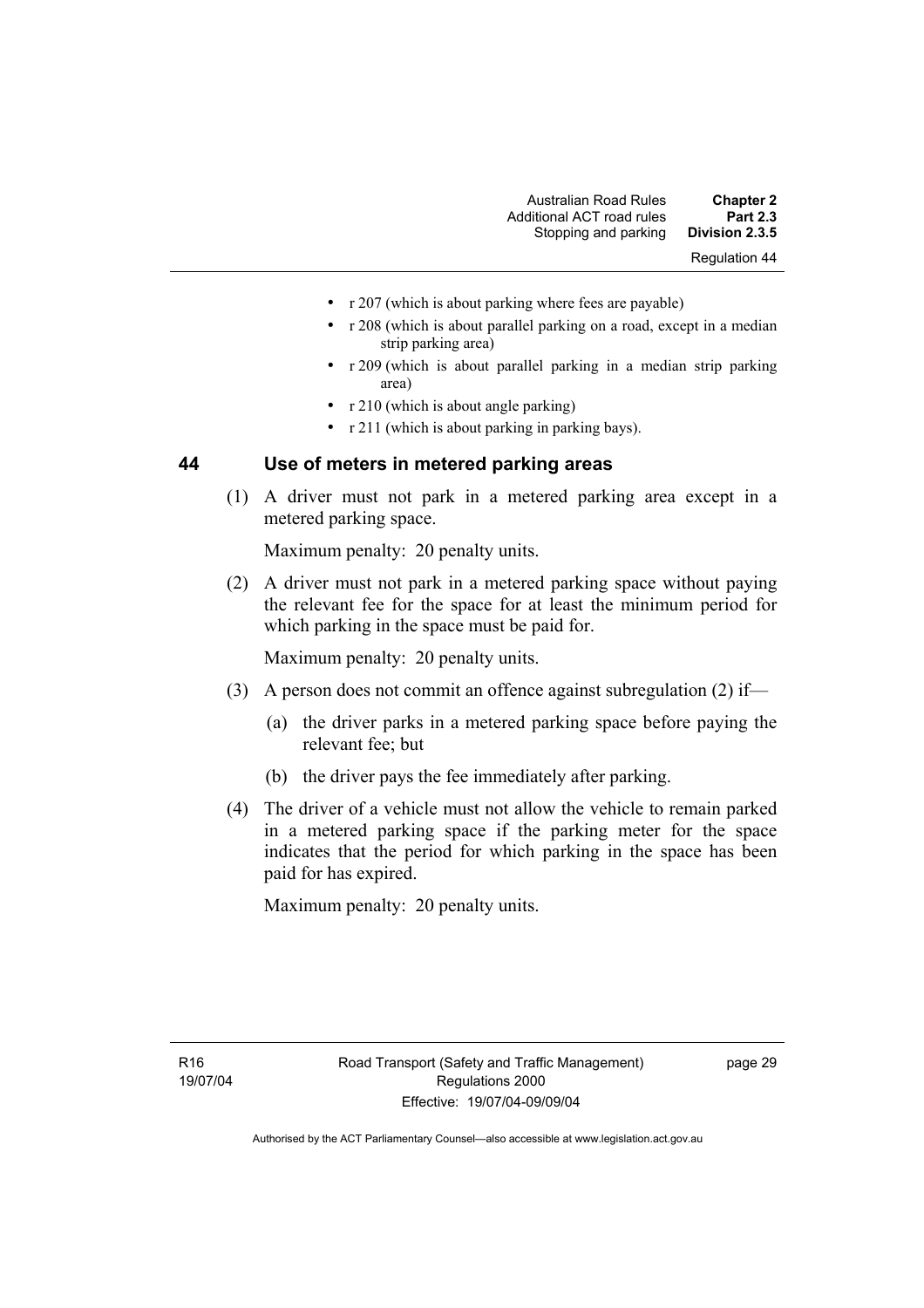**Chapter 2 Australian Road Rules**<br>**Part 2.3 Additional ACT road rules Part 2.3** Additional ACT road rules<br>**Division 2.3.5** Stopping and parking **Stopping and parking** Regulation 44

> (5) The driver of a vehicle must not allow the vehicle to remain parked in a metered parking space for longer than the period (if any) indicated on the metered parking signs applying to the space as the maximum period for which a vehicle may be parked in the space.

Maximum penalty: 20 penalty units.

- (6) A driver does not commit an offence against this regulation if—
	- (a) the driver parks in a metered parking space that is within a ticket parking area; and
	- (b) the driver complies with the provisions of this division in relation to parking in the area.
- (7) A driver does not commit an offence against this regulation (other than subregulation (5)) if the parking meter for the metered parking space is not working.
- (8) Without limiting subregulation (7), a driver does not commit an offence against this regulation (other than subregulation (5)) if the parking meter is covered with a hood bearing the words 'out of order time limit applies'.
- (9) This regulation does not apply to—
	- (a) a metered parking space outside the controlled parking hours for the space; or
	- (b) a vehicle displaying a current mobility parking scheme authority; or
	- (c) a vehicle displaying a current parking permit if it is parked in a metered parking space to which the permit applies and the space is designated for use by the holder of the permit.

 $P16$ 19/07/04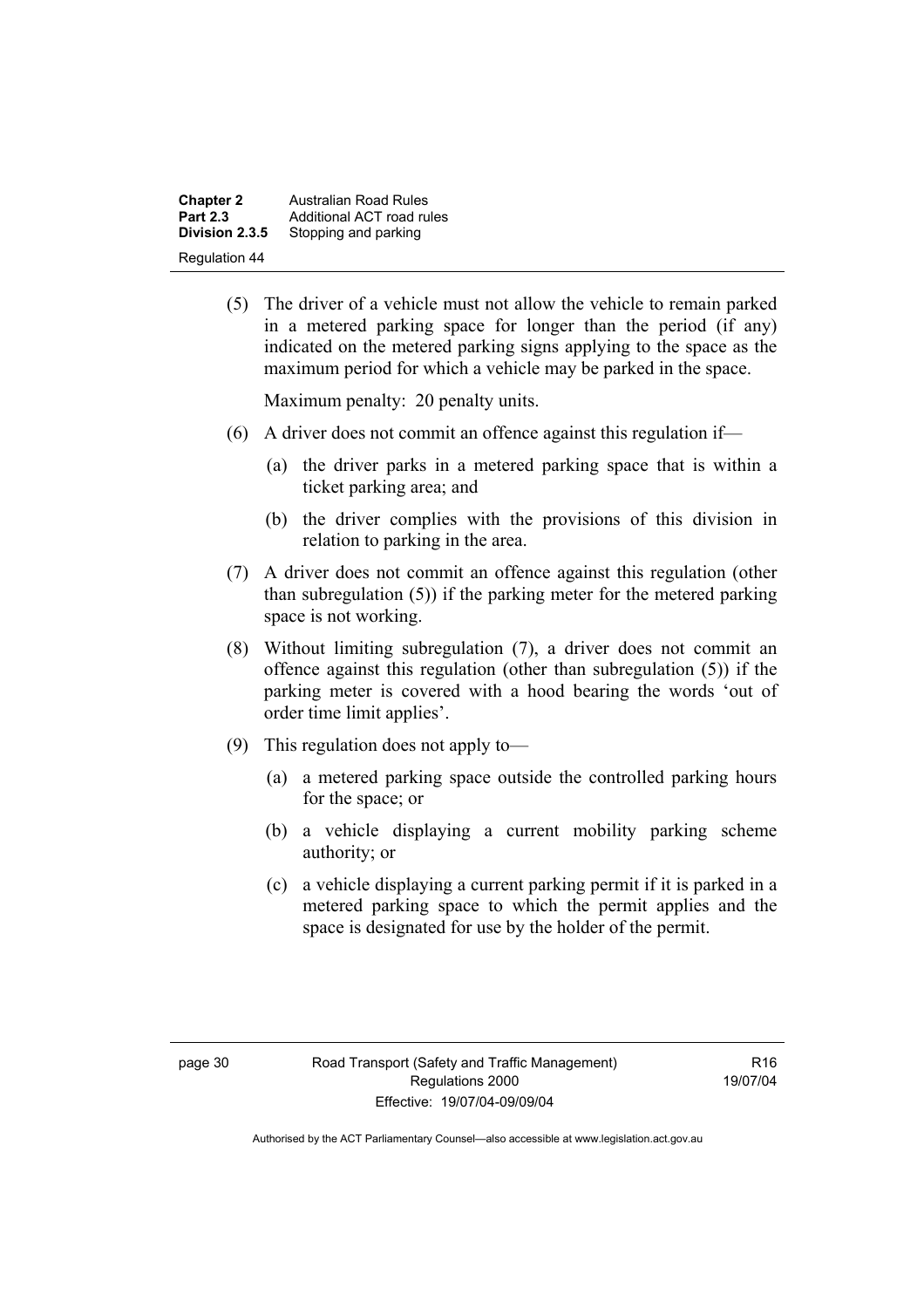#### **45 Parking in metered parking spaces**

 (1) The driver of a vehicle must not park in a metered parking space if another vehicle is parked in the space.

Maximum penalty: 20 penalty units.

 (2) The driver of a vehicle who parks in a metered parking space must position the vehicle completely within the space.

Maximum penalty: 20 penalty units.

## **46 Temporary closure of metered parking spaces**

- (1) If the road transport authority decides that the use of a metered parking space should be temporarily discontinued, the authority may close the space by—
	- (a) installing a sign, at or near the space, that displays words to the effect that the space is closed; or
	- (b) covering the parking meter applying to the space with a parking meter hood bearing the words 'no parking'.
- (2) A driver must not park in a metered parking space that has been closed under subregulation (1).

Maximum penalty: 20 penalty units.

(3) In this regulation:

*sign* includes a board, device, plate, screen, words or anything else, whether or not installed with or on a traffic sign.

## **47 Misuse of parking meters**

A person must not—

 (a) insert in a parking meter anything other than coins appropriate for the meter; or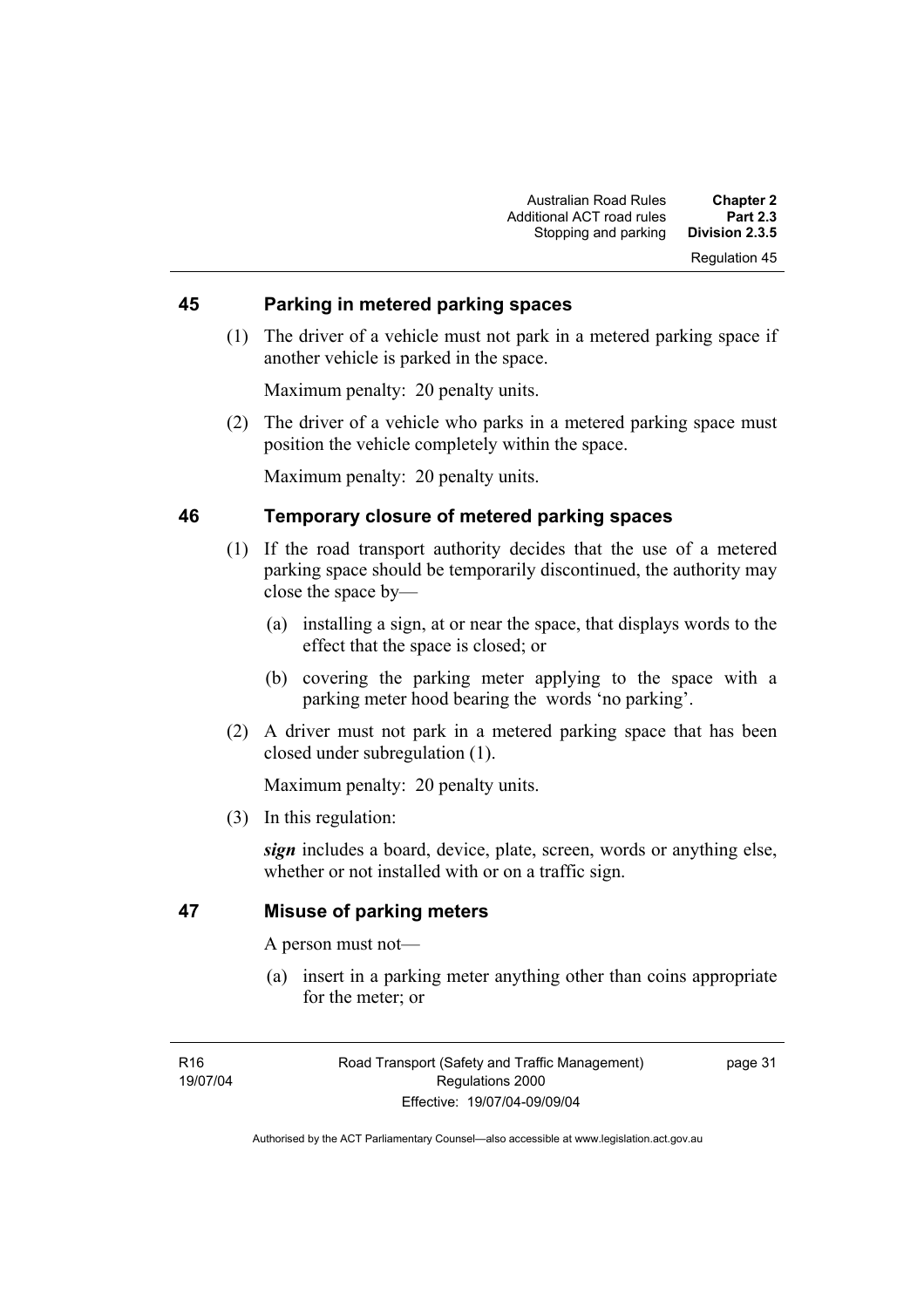**Chapter 2 Australian Road Rules**<br>**Part 2.3 Additional ACT road rules Part 2.3** Additional ACT road rules<br>**Division 2.3.5** Stopping and parking Stopping and parking Regulation 48

> (b) attach anything (for example, advertising material) to a parking meter.

Maximum penalty: 20 penalty units.

#### **48 Interfering with parking meters etc**

A person must not—

- (a) do anything that interferes with (or is likely to interfere with) the proper working of a parking meter; or
- (b) fraudulently operate a parking meter.

Maximum penalty: 20 penalty units.

# **49 Use of tickets in ticket parking areas**

 (1) A driver must not park in a ticket parking area except in a ticket parking space.

Maximum penalty: 20 penalty units.

 (2) A driver must not park in a ticket parking area unless a current parking ticket for that ticket parking area is displayed in or on the driver's vehicle in accordance with subregulation (3).

Maximum penalty: 20 penalty units.

- (3) The parking ticket must be displayed—
	- (a) in or on the front left-hand side of the vehicle or, if the ticket requires the driver to display the ticket in or on a part of the vehicle, in or on that part of the vehicle; and
	- (b) in a way that its date and expiry time are clearly visible from outside the vehicle.
- (4) A driver does not commit an offence against subregulation (2) if—

R16 19/07/04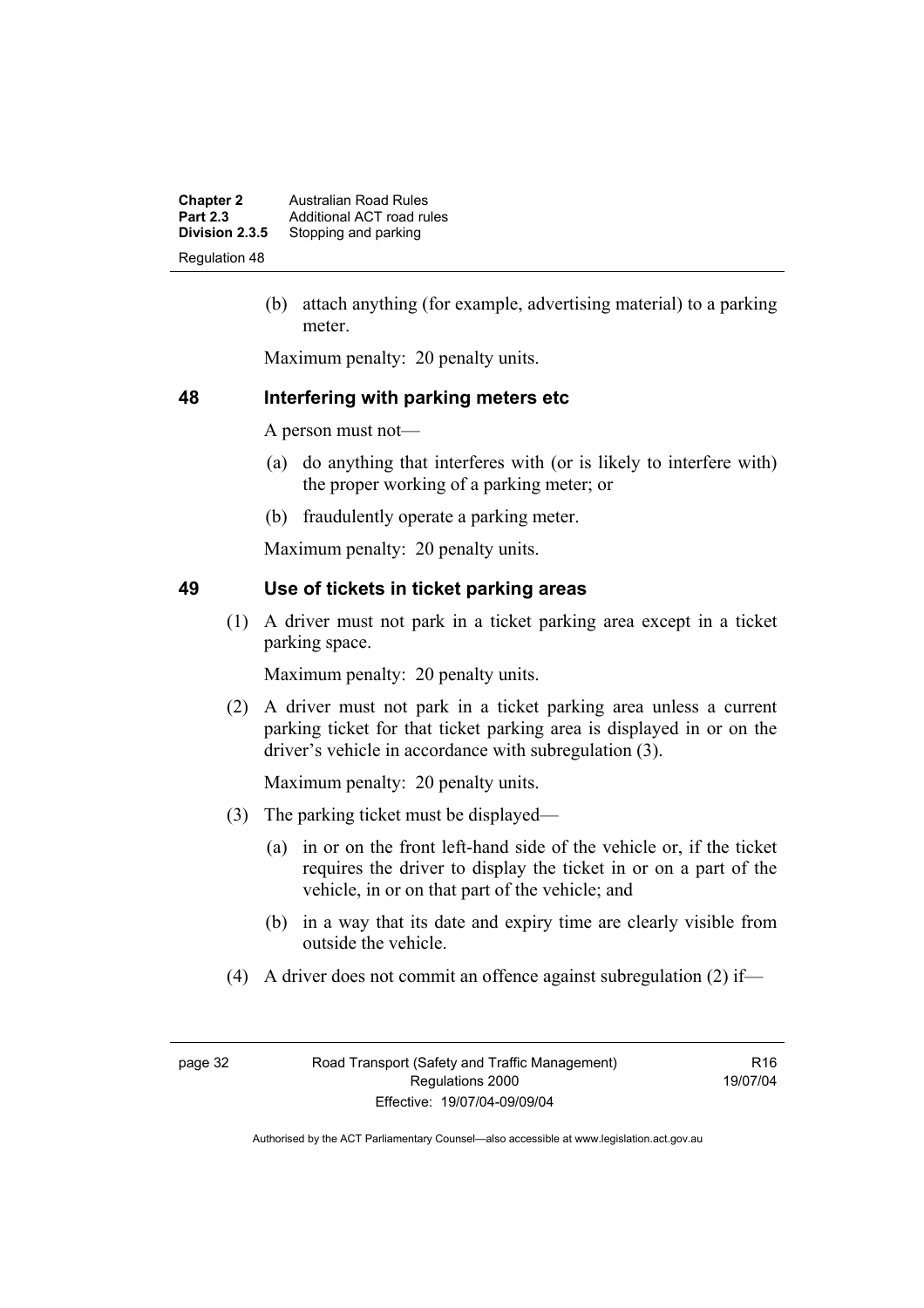- (a) the driver parks in a ticket parking area before obtaining a parking ticket for the area; but
- (b) the driver obtains a parking ticket for the area, and displays the ticket in accordance with subregulation (2), immediately after parking.
- (5) It is a defence to the prosecution of a driver for an offence against subregulation (2) if the driver proves that the driver—
	- (a) displayed a current parking ticket in or on the driver's vehicle in accordance with subregulation (3); and
	- (b) took reasonable steps to ensure that the ticket remained so displayed while the vehicle was parked in the ticket parking area.
- (6) The driver of a vehicle must not allow the vehicle to remain parked in a ticket parking area after the expiry of the parking ticket displayed in or on the vehicle.

Maximum penalty: 20 penalty units.

 (7) The driver of a vehicle must not allow the vehicle to remain parked in a ticket parking area for longer than the period (if any) indicated on the ticket parking signs applying to the area as the maximum period for which a vehicle may be parked in the area.

Maximum penalty: 20 penalty units.

- (8) A driver does not commit an offence against this regulation if—
	- (a) the driver parks in a metered parking space within a ticket parking area; and
	- (b) the driver complies with the provisions of this division in relation to parking in the space.
- (9) This regulation does not prevent a driver from parking in a different part of a ticket parking area while displaying the same parking ticket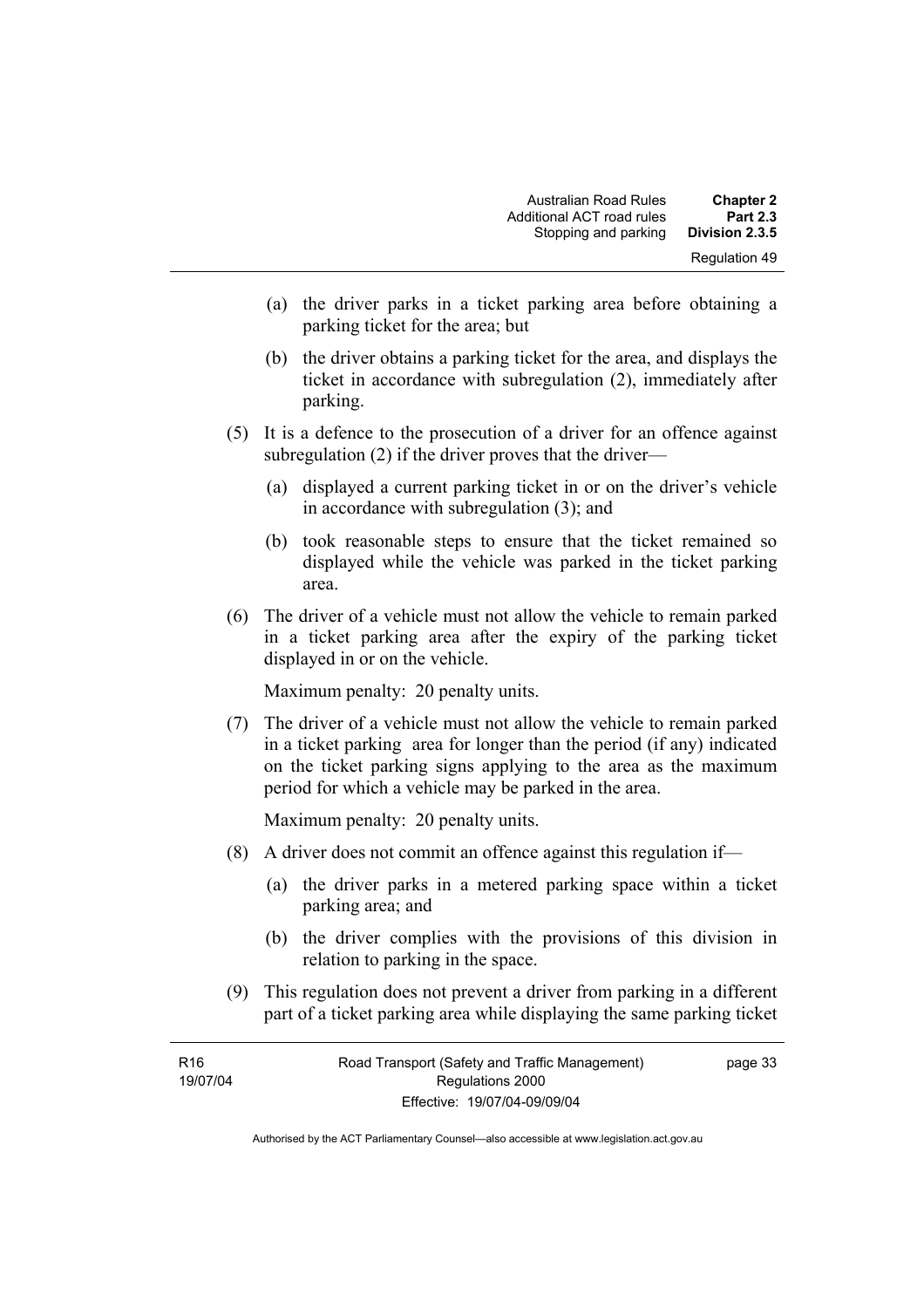**Chapter 2 Australian Road Rules**<br>**Part 2.3 Additional ACT road rules Part 2.3** Additional ACT road rules<br>**Division 2.3.5** Stopping and parking Stopping and parking Regulation 50

> on the driver's vehicle if the fee payable to park in the part is the same as, or less than, the fee payable to park in the part for which the parking ticket was issued.

- (10) This regulation does not apply to—
	- (a) a ticket parking area outside the controlled parking hours for the area; or
	- (b) a vehicle displaying a current mobility parking scheme authority; or
	- (c) a vehicle displaying a current parking permit if it is parked in a ticket parking area to which the permit applies and the area is designated for use by the holder of the permit.

# **50 Parking in ticket parking spaces**

 (1) The driver of a vehicle must not park a vehicle in a ticket parking space if another vehicle is parked in the space.

Maximum penalty: 20 penalty units.

 (2) The driver of a vehicle who parks in a ticket parking space must position the vehicle completely in the space.

Maximum penalty: 20 penalty units.

#### **51 Temporary closure of ticket parking spaces**

- (1) If the road transport authority decides that the use of a ticket parking area, or ticket parking space, should be temporarily discontinued, the authority may close the area or space by—
	- (a) for the closure of a ticket parking area—installing a sign, at or near each traffic sign applying to the area, that displays words to the effect that the area is closed; or

 $P16$ 19/07/04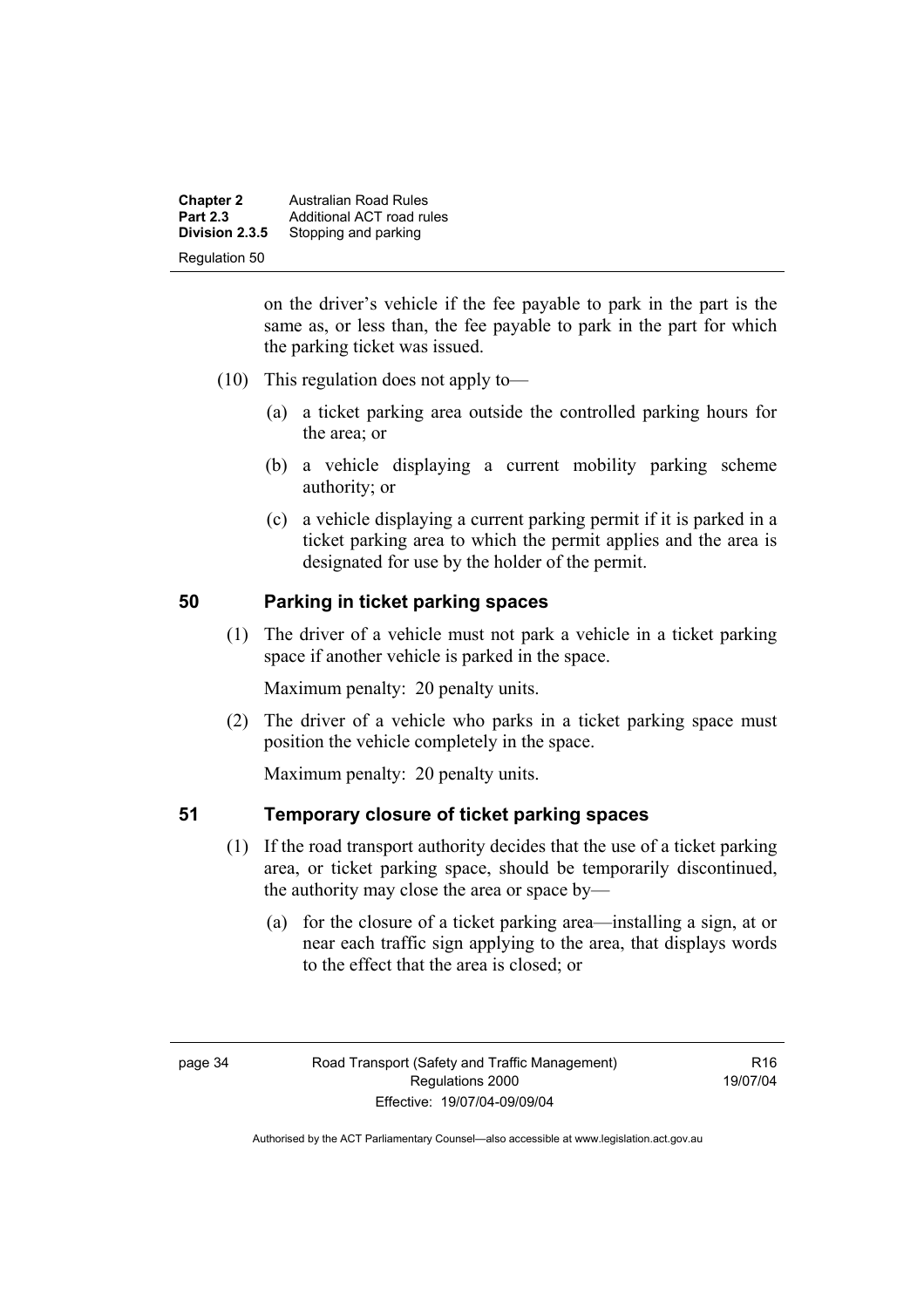| <b>Chapter 2</b> | <b>Australian Road Rules</b> |
|------------------|------------------------------|
| <b>Part 2.3</b>  | Additional ACT road rules    |
| Division 2.3.5   | Stopping and parking         |
| Regulation 52    |                              |

- (b) for the closure of a ticket parking space—installing a sign, at or near the space, that displays words to that effect.
- (2) If a parking authority decides that the use of a ticket parking area, or ticket parking space, within its area of operations should be temporarily discontinued, the authority may close the area or space  $by-$ 
	- (a) for the closure of a ticket parking area—installing a sign, at or near each traffic sign applying to the area, that displays words to the effect that the area is closed; or
	- (b) for the closure of a ticket parking space—installing a sign, at or near the space, that displays words to that effect.
	- *Note* Reg 75A provides for the road transport authority to declare parking authorities and reg 76A provides for the operation of ticket parking schemes by parking authorities.
- (3) A driver must not park in a ticket parking area or ticket parking space that has been closed under subregulation (1) or (2).

Maximum penalty: 20 penalty units.

(4) In this regulation:

*sign* includes a board, device, plate, screen, words or anything else, whether or not installed with or on a traffic sign.

# **52 Use of false or damaged parking tickets etc**

A person must not display in or on a vehicle that is parked in a ticket parking area—

 (a) anything resembling a parking ticket that falsely suggests that the relevant parking fee has been paid; or

page 35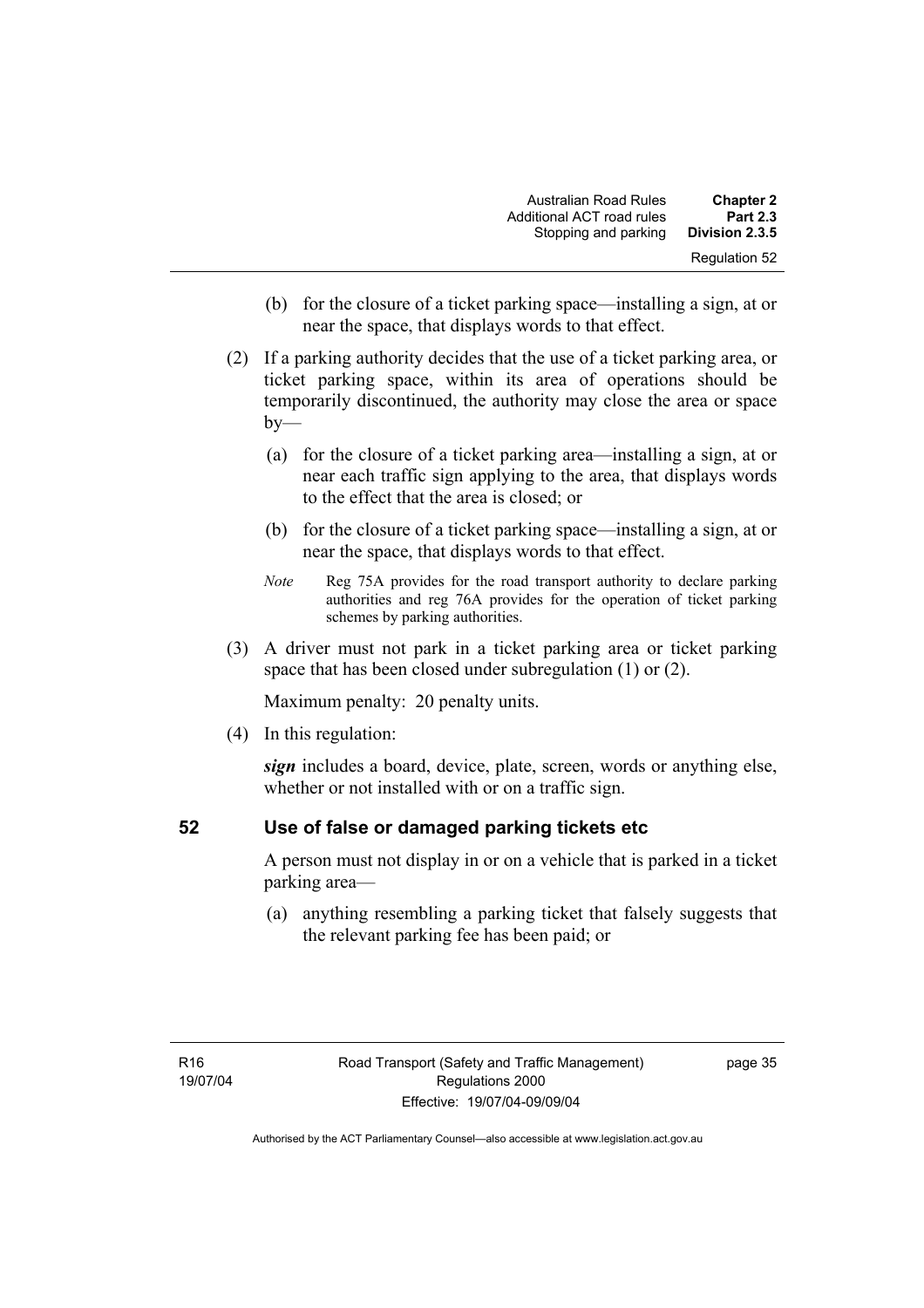**Chapter 2 Australian Road Rules**<br>**Part 2.3 Additional ACT road rules Part 2.3** Additional ACT road rules<br>**Division 2.3.5** Stopping and parking **Stopping and parking** Regulation 53

> (b) a parking ticket that is illegible or has been altered, defaced or damaged.

Maximum penalty: 20 penalty units.

#### **53 Misuse of ticket machines**

A person must not—

- (a) insert in a parking ticket machine anything other than coins, or another means of payment, appropriate for the machine; or
- (b) attach anything (for example, advertising material) to a ticket machine.

Maximum penalty: 20 penalty units.

# **54 Interfering with parking ticket machines etc**

A person must not—

- (a) do anything that interferes with (or is likely to interfere with) the proper working of a parking ticket machine; or
- (b) fraudulently operate a parking ticket machine.

Maximum penalty: 20 penalty units.

#### **55 Removing parking tickets etc**

A person must not remove, deface, damage or otherwise interfere with a parking ticket, mobility parking scheme authority or parking permit that is in or on, or attached to, a vehicle unless the person is—

- (a) the driver of the vehicle; or
- (b) the responsible person (or a responsible person) for the vehicle; or

 $P16$ 19/07/04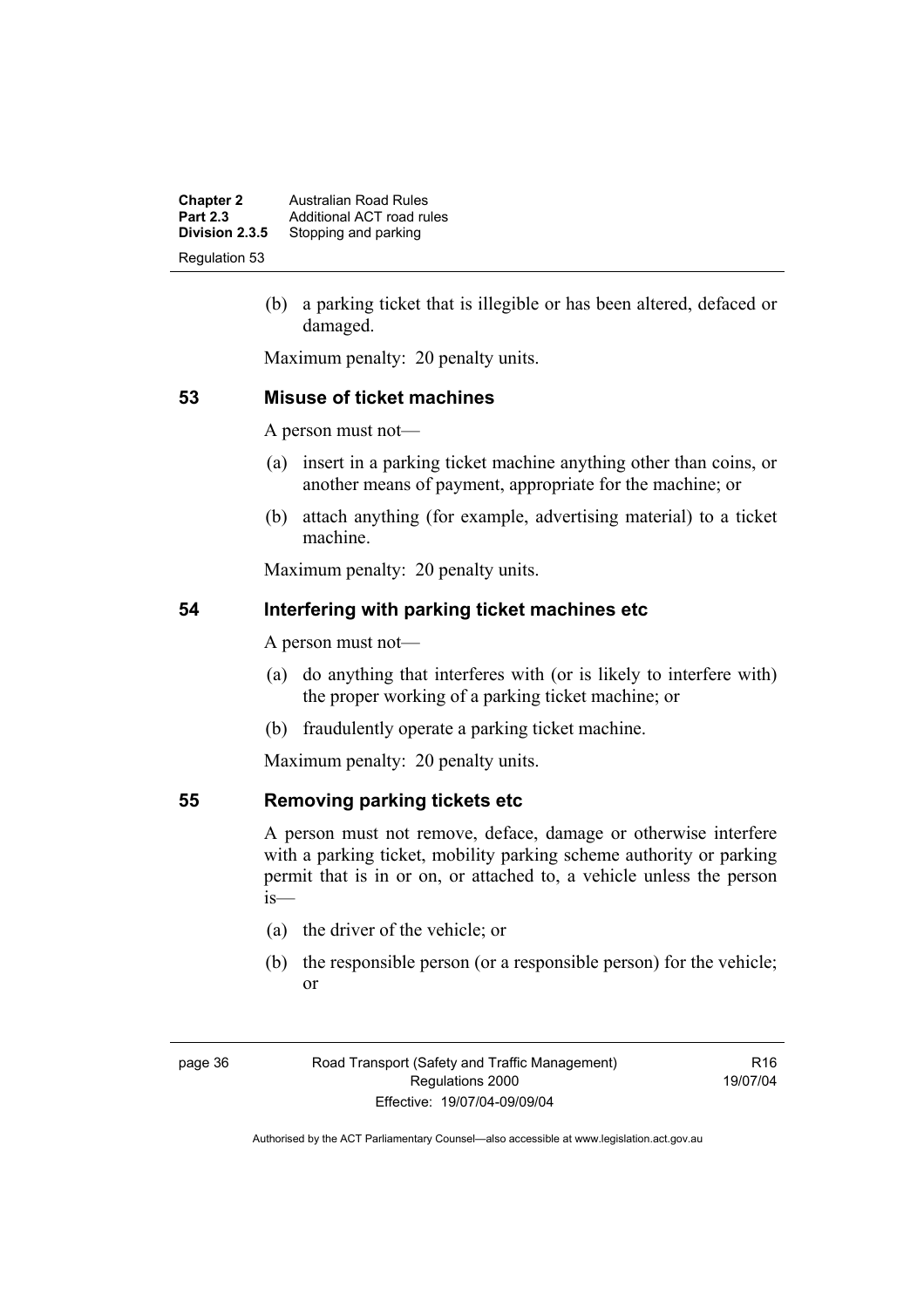(c) for a mobility parking scheme authority or parking permit—the person to whom the authority or permit was issued.

Maximum penalty: 20 penalty units.

# **56 Unauthorised use and revocation of mobility parking scheme authorities**

 (1) A driver must not display a mobility parking scheme authority on the driver's vehicle unless the driver is entitled to do so under the conditions of the authority.

Maximum penalty: 20 penalty units.

 (2) The road transport authority may revoke a mobility parking scheme authority by notice given to the person or other entity to which the authority was issued.

*Note* For how documents may be given, see *Legislation Act 2001*, pt 19.5.

 (3) If an entity receives a notice under subregulation (2), the entity must return the mobility parking scheme authority to the road transport authority as soon as possible (but not later than 21 days) after receiving the notice.

Maximum penalty: 20 penalty units.

#### **57A Stopping public buses in bus zones and at bus stops**

- (1) The driver of a public bus must not stop in a bus zone unless the driver—
	- (a) is dropping off, or picking up, passengers; or
	- (b) is stopping for a regular route service.

Maximum penalty: 20 penalty units.

page 37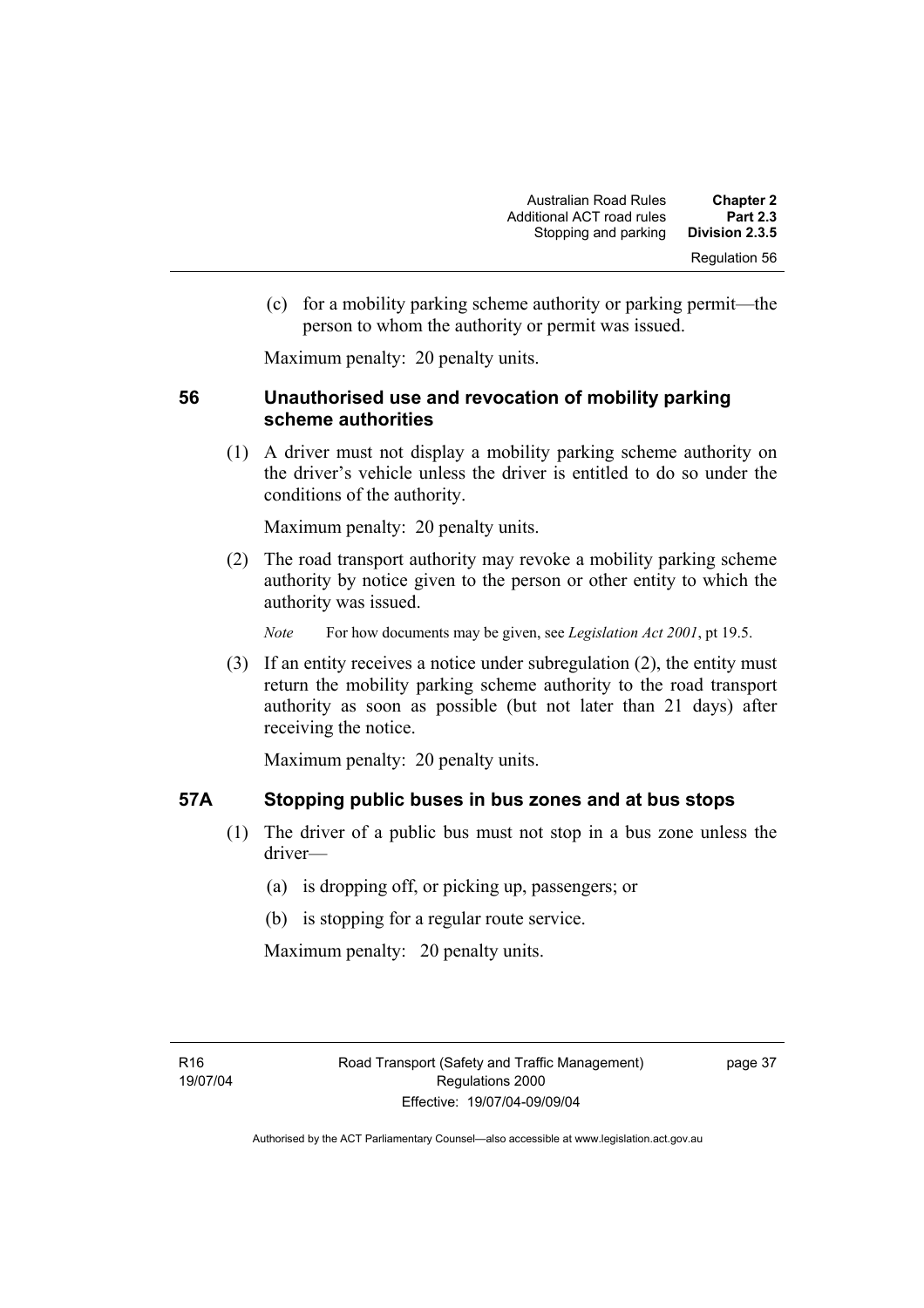| <b>Chapter 2</b> | Australian Road Rules     |
|------------------|---------------------------|
| <b>Part 2.3</b>  | Additional ACT road rules |
| Division 2.3.5   | Stopping and parking      |
| Regulation 58    |                           |

- (2) Subregulation (1) does not apply to the driver of a public bus that is not permitted to stop in the bus zone by information on or with the *bus zone sign* applying to the bus zone.
	- *Note* The driver would contravene the Australian Road Rules, r 183.
- (3) The driver of a public bus must not stop at a bus stop, or on the road, within 20m before a sign on the road that indicates the bus stop, and 10m after the sign, unless the driver—
	- (a) stops at a place on a length of road, or in an area, to which a parking control sign applies and the driver is permitted to stop at that place under the Australian Road Rules; or
	- (b) is dropping off, or picking up, passengers; or
	- (c) is stopping for a regular route service.

Maximum penalty: 20 penalty units.

(4) In this regulation:

*bus stop*—see the Australian Road Rules, rule 195.

*bus zone*—see the Australian Road Rules, rule 183.

*bus zone sign*—see the Australian Road Rules, schedules 2 and 3 and rules 314 to 316.

*regular route service*—see the Road Transport (Public Passenger Services) Act 2001, section 9 (What is a regular route service?).

**58 Stopping in an emergency etc or to comply with another law**

> It is a defence to the prosecution of a driver for an offence against a provision of this division if—

R16 19/07/04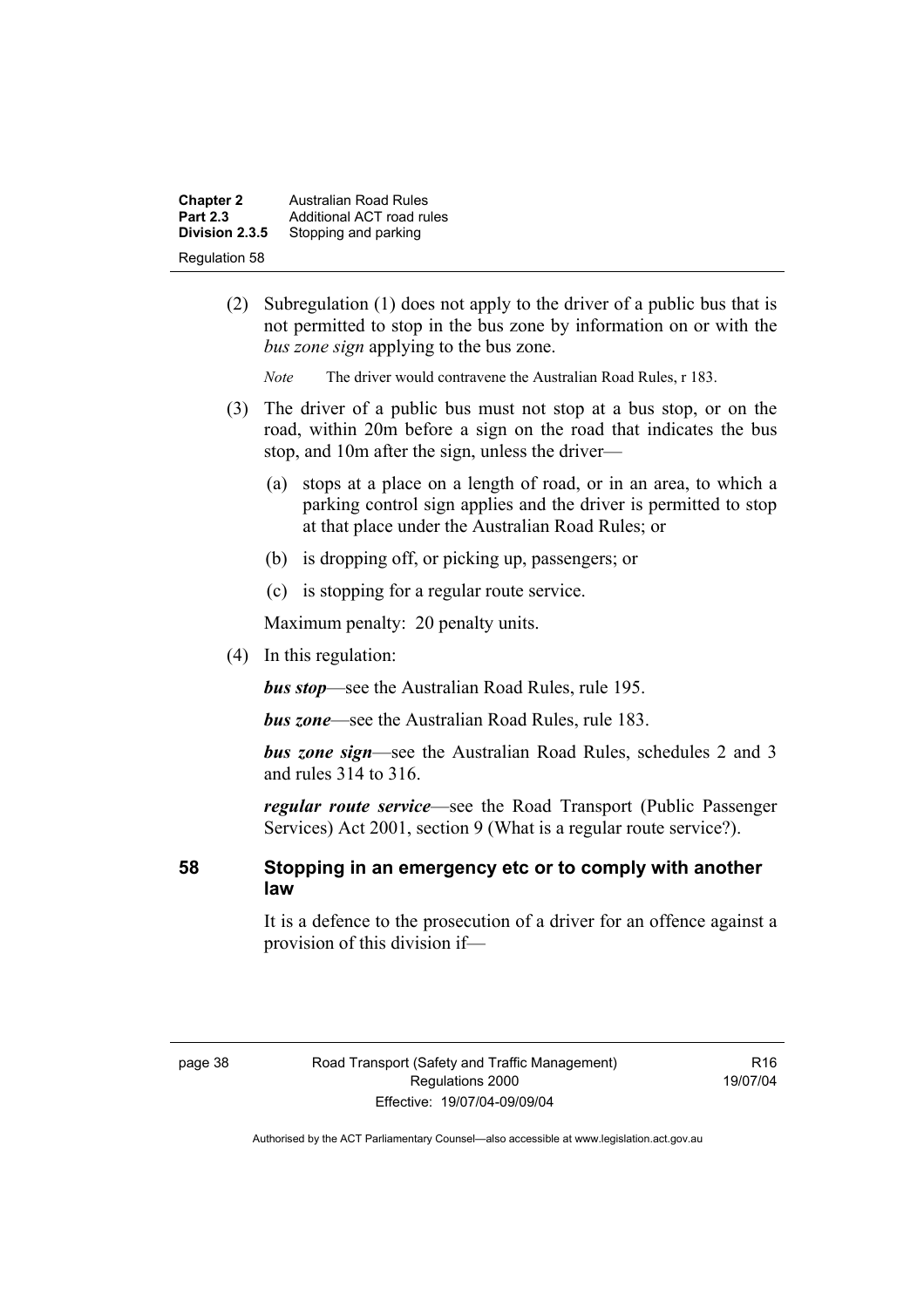| <b>Chapter 2</b>     | <b>Australian Road Rules</b>   |
|----------------------|--------------------------------|
| <b>Part 2.3</b>      | Additional ACT road rules      |
| Division 2.3.6       | Miscellaneous other road rules |
| <b>Regulation 59</b> |                                |

- (a) the driver stops at a particular place, or in a particular way, to avoid a collision, and the driver stops for no longer than is necessary to avoid the collision; or
- (b) the driver stops at a particular place, or in a particular way, because the driver's vehicle is disabled, and the driver stops for no longer than is necessary for the vehicle to be moved safely to a place where the driver is permitted to park the vehicle under the Australian Road Rules and this division; or
- (c) the driver stops at a particular place, or in a particular way, to deal with a medical or other emergency, and the driver stops for no longer than is necessary in the circumstances; or
- (d) the driver stops at a particular place, or in a particular way, because the condition of the driver, a passenger, or the driver's vehicle makes it necessary for the driver to stop in the interests of safety, and the driver stops for no longer than is necessary in the circumstances; or
- (e) the driver stops at a particular place, or in a particular way, to comply with a provision of the Australian Road Rules or a provision of another law, and the driver stops for no longer than is necessary to comply with the provision.

# **Division 2.3.6 Miscellaneous other road rules**

# **59 Carrying dangerous substances**

 (1) A person must not drive or park a vehicle that is carrying an explosive substance in, directly above, or within 50m of either end of, a major road tunnel.

Maximum penalty: 30 penalty units.

(2) In this regulation:

**R16** 

*explosive substance*—

19/07/04 Road Transport (Safety and Traffic Management) Regulations 2000 Effective: 19/07/04-09/09/04

page 39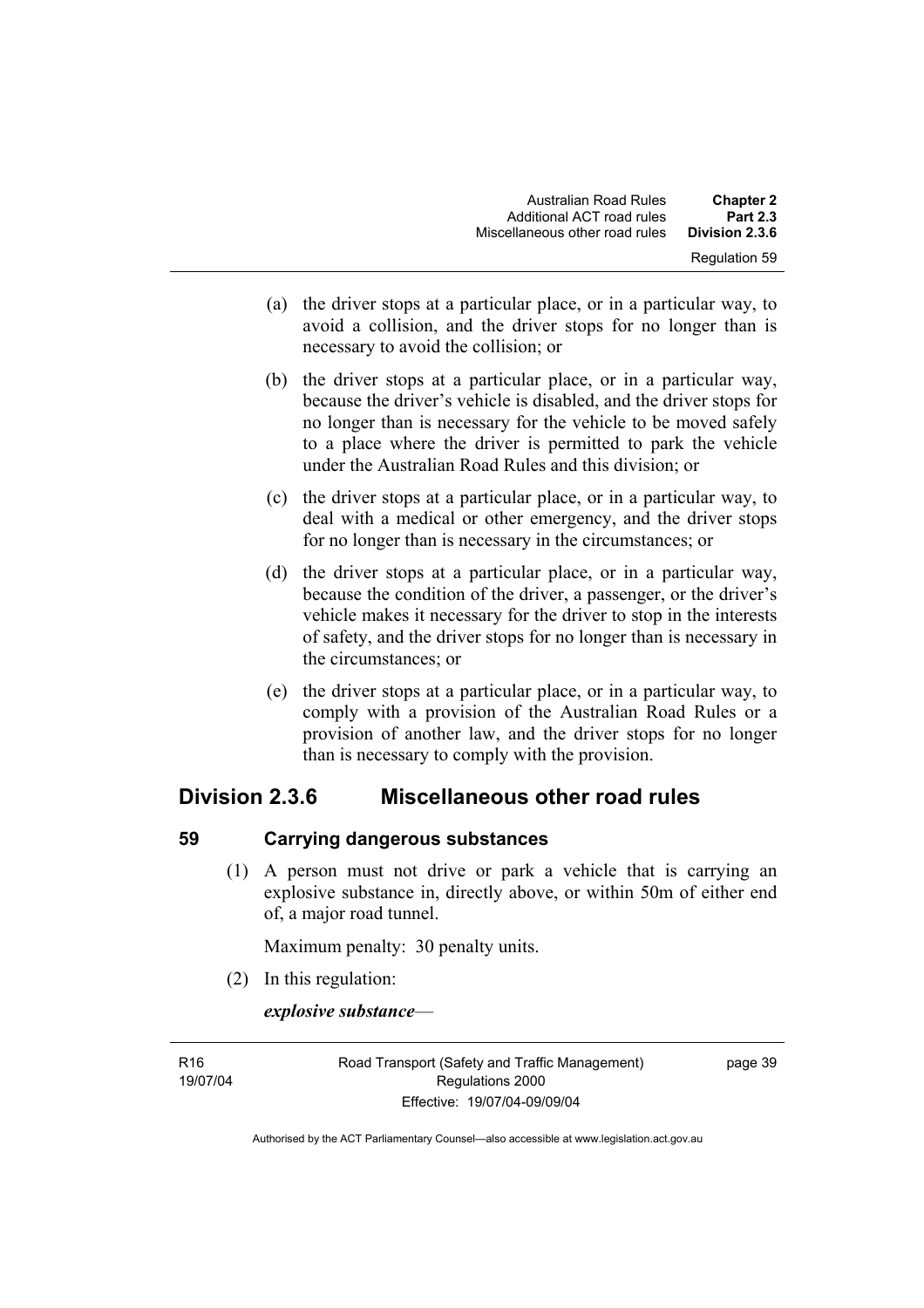| <b>Chapter 2</b> | <b>Australian Road Rules</b>   |
|------------------|--------------------------------|
| <b>Part 2.3</b>  | Additional ACT road rules      |
| Division 2.3.6   | Miscellaneous other road rules |
| Regulation 60    |                                |

- (a) see the *Dangerous Substances Act 2004*, section 73, definition of *explosive*; and
- (b) includes any other dangerous substance under that Act that can explode.

*major road tunnel* means—

- (a) the road tunnel on Parkes Way in the Division of Acton, Canberra Central District; or
- (b) the road tunnel on Capital Circle in the Division of Capital Hill, Canberra Central District.

# **60 Interrupting funeral processions etc**

A driver must not interfere with, or interrupt, the free passage of—

- (a) a funeral procession or any other lawful procession; or
- (b) any vehicle or person forming part of such a procession.

Maximum penalty: 20 penalty units.

# **61 Driving on roads closed to traffic**

A person must not drive a vehicle on a road that is closed to traffic under the Act, section 30.

Maximum penalty: 20 penalty units.

# **62 Use of wheeled recreational devices and wheeled toys on roads**

 (1) A person must not travel in or on a wheeled recreational device or wheeled toy on a road while it is attached to another vehicle.

Maximum penalty: 20 penalty units.

 $P16$ 19/07/04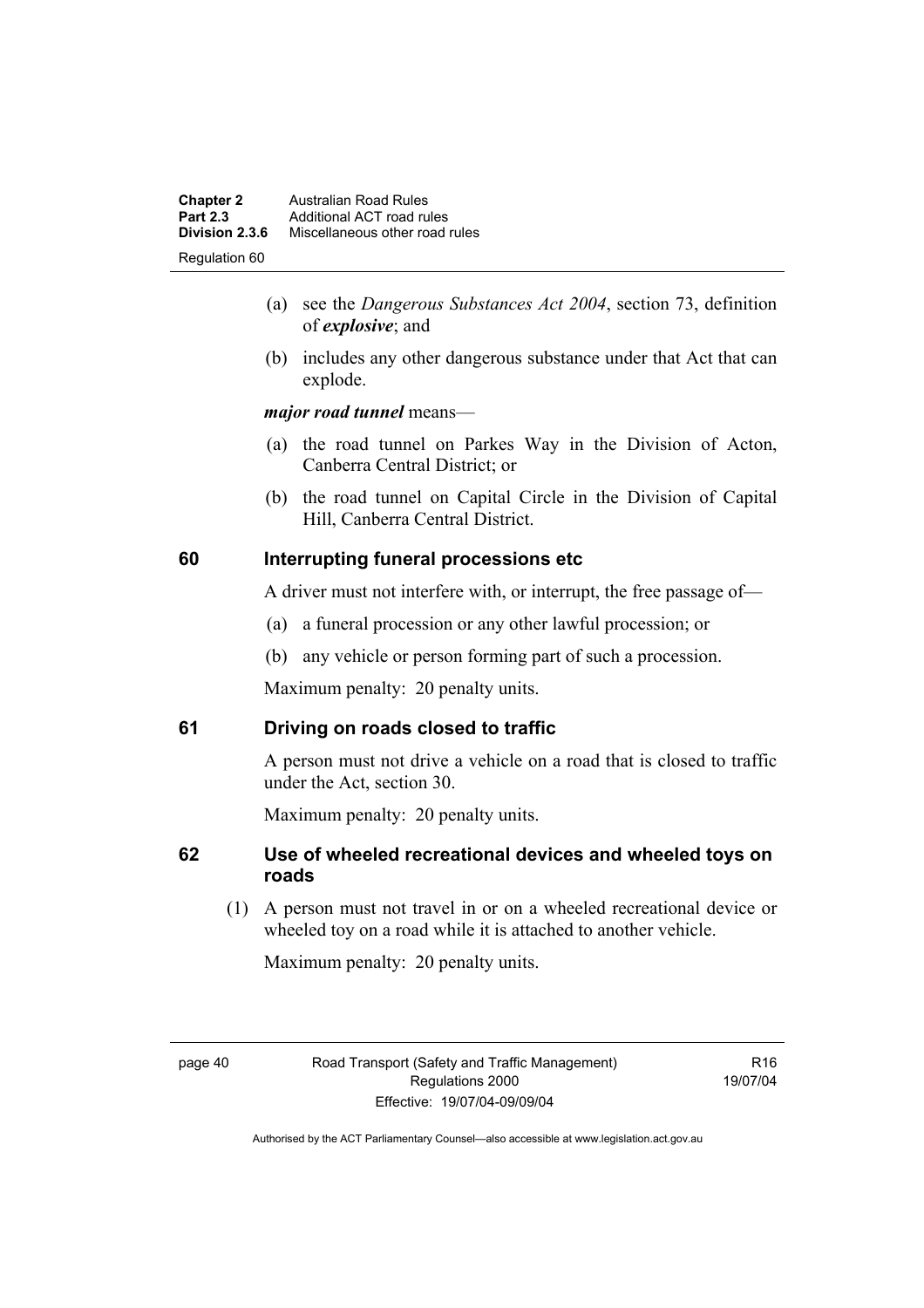(2) A person travelling in or on a wheeled recreational device or wheeled toy on a road must not permit it to be drawn by another vehicle.

Maximum penalty: 20 penalty units.

 (3) A person must not travel in or on a wheeled recreational device or wheeled toy on a road if anyone travelling in or on it is wholly or partly assisted in propelling it by means other than human power or gravity.

Maximum penalty: 20 penalty units.

Road Transport (Safety and Traffic Management) Regulations 2000 Effective: 19/07/04-09/09/04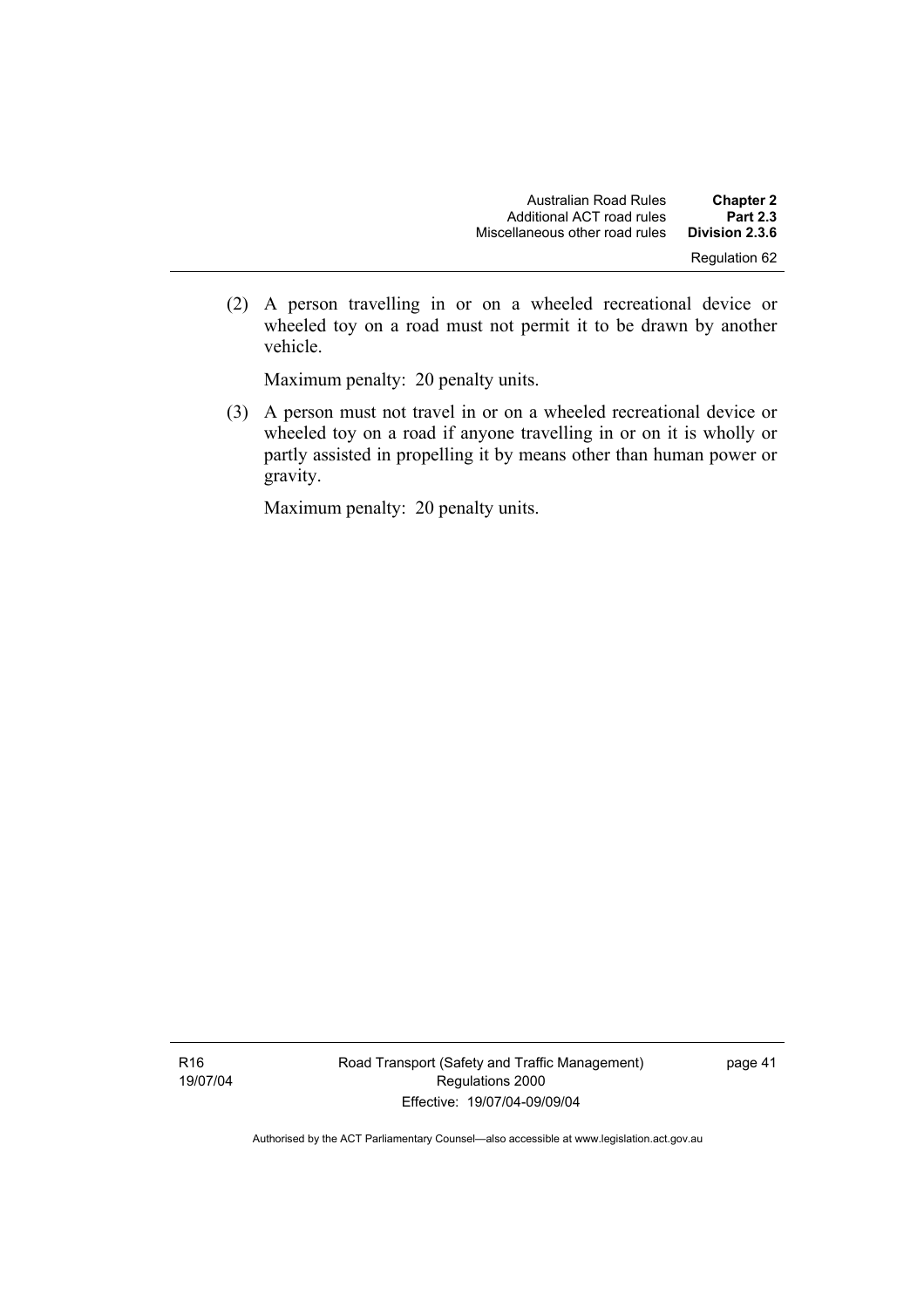**Chapter 2 Australian Road Rules**<br>**Part 2.4 Other provisions Other provisions** 

Regulation 63

# **Part 2.4 Other provisions**

#### **63 Devices that are prescribed traffic control devices**

- (1) For the Act, dictionary, definition of *prescribed traffic control device*, the following things are prescribed:
	- (a) any traffic control device that has effect for the Australian Road Rules under the Australian Road Rules, rule 315;
	- (b) any traffic-related item that has effect for the Australian Road Rules under the Australian Road Rules, rule 319;
	- (c) any pay parking device, parking meter, parking meter hood, parking ticket machine, and any sign installed under division 2.3.6.
- (2) In this regulation:

*sign* includes any device, plate, screen, words or anything else, whether or not installed with or on a traffic sign.

#### **64 Preventing prescribed traffic control devices being clearly visible**

 (1) A person must not (except with the approval of the road transport authority) place anything in a position that prevents, or is likely to prevent, a prescribed traffic control device from being clearly visible to the road users to whom it is intended to apply.

Maximum penalty: 20 penalty units.

*Note* The Act, s 19 (1) also makes it an offence for a person to install or display (or interfere, change or remove) a prescribed traffic control device without appropriate authority.

 $P16$ 19/07/04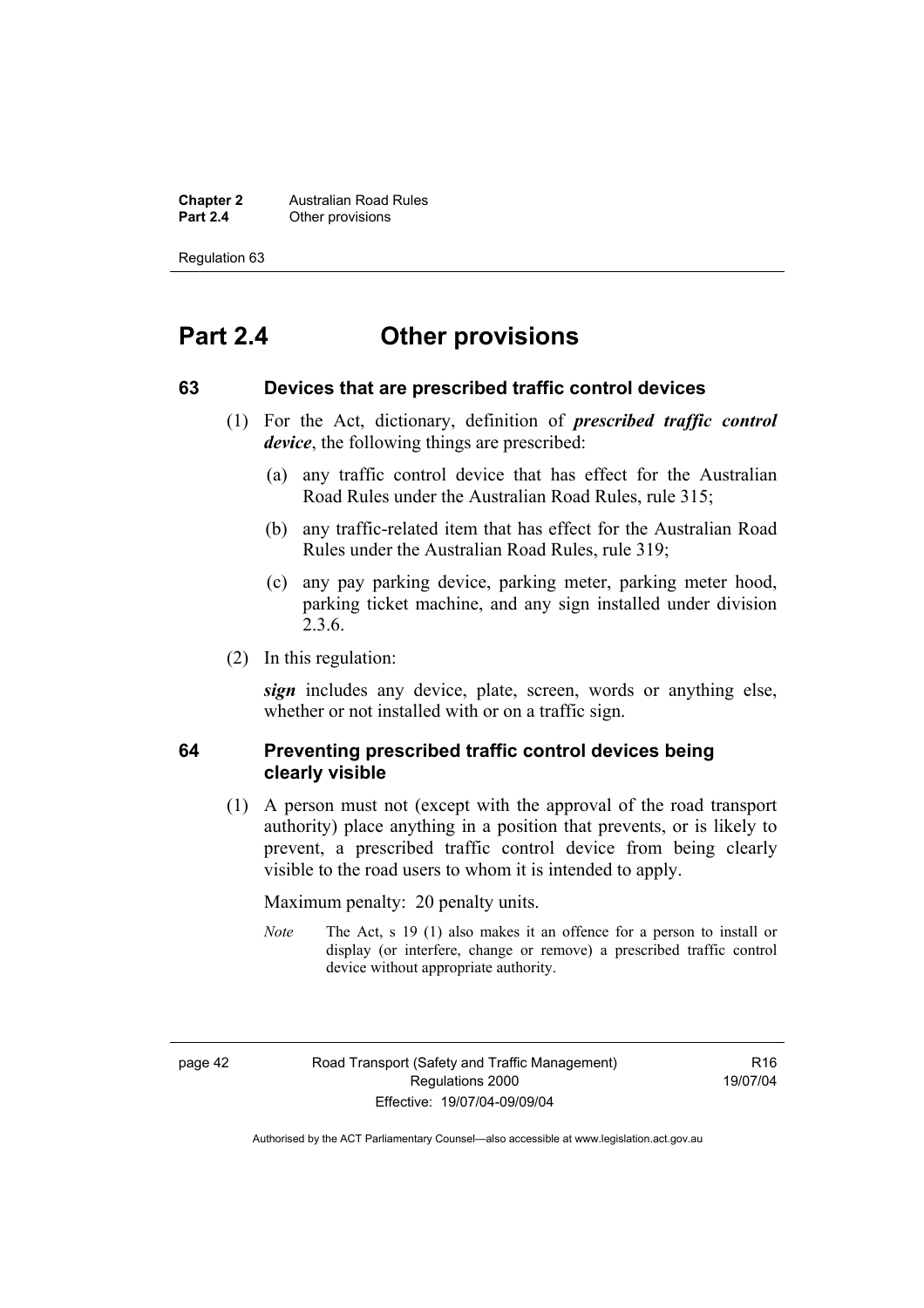- (2) The road transport authority, a police officer or an authorised person—
	- (a) may, orally or in writing, direct a person who has contravened subregulation (1) by placing something to remove the thing within a stated reasonable time; or
	- (b) may remove the thing.
- (3) If a person is given a direction under subregulation (2) (a), the person must comply with the direction.

Maximum penalty: 20 penalty units.

#### **65 Use of** *do not overtake turning vehicle sign*

A person must not drive a motor vehicle or combination displaying a *do not overtake turning vehicle sign* unless the motor vehicle or combination, together with any load or projection, is at least 7.5m long.

Maximum penalty: 20 penalty units.

# **66 Approvals etc by road transport authority**

- (1) For the Australian Road Rules and these regulations, the road transport authority may, in writing—
	- (a) approve a protective helmet for bicycle riders as an approved bicycle helmet; or
	- (b) approve a child restraint as an approved child restraint; or
	- (c) approve a protective helmet for motorbike riders as an approved motorbike helmet; or
	- (d) approve a canopy, cage or other device fitted to a vehicle; or
	- (e) declare a person to be an emergency worker.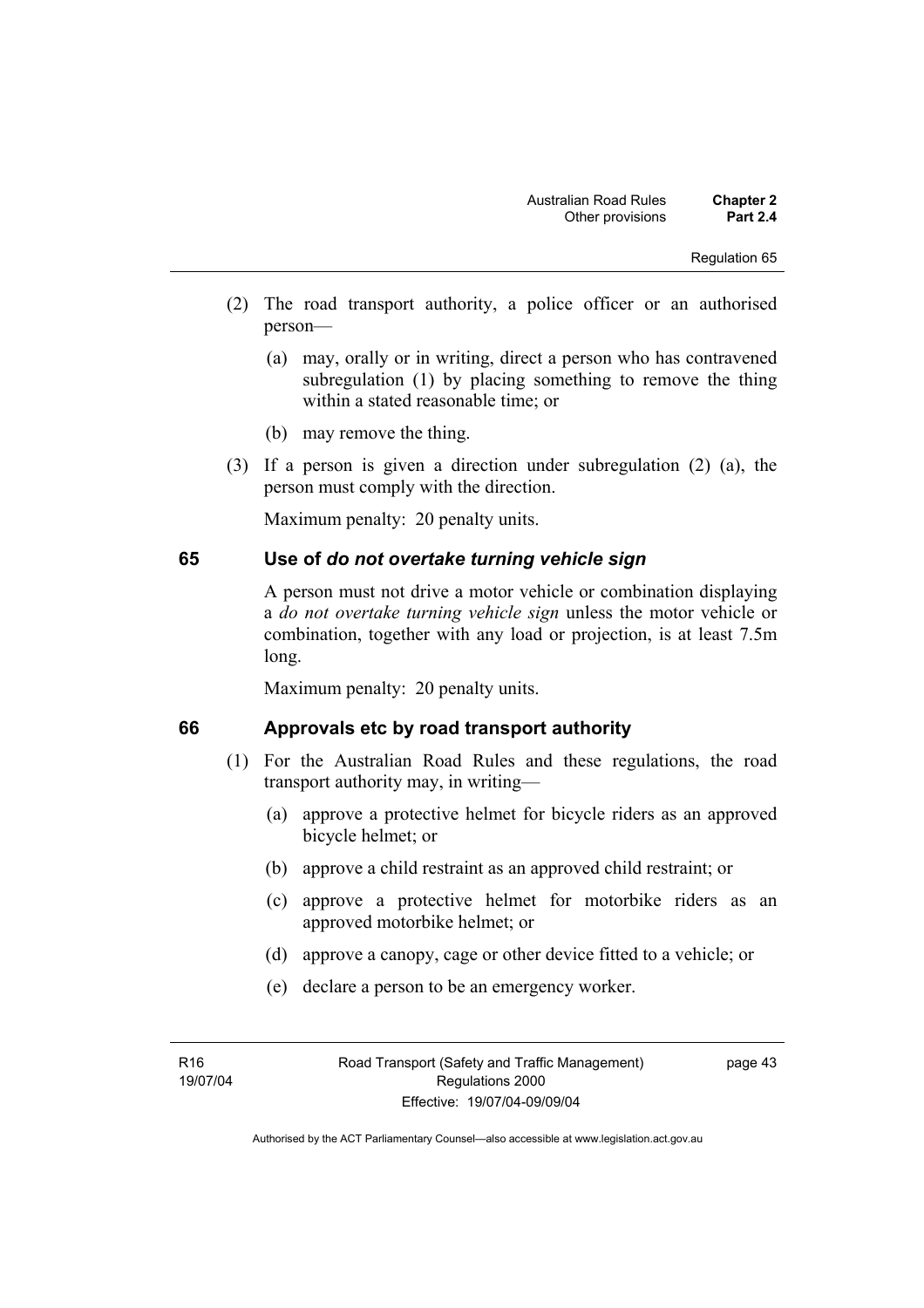| <b>Chapter 2</b> | <b>Australian Road Rules</b> |
|------------------|------------------------------|
| <b>Part 2.4</b>  | Other provisions             |

Regulation 67

- (2) An approval or declaration is a disallowable instrument.
	- *Note* A disallowable instrument must be notified, and presented to the Legislative Assembly, under the *Legislation Act 2001*.

#### **67 Exemption from requirement about riding on motorbikes**

The road transport authority may, for the purpose of allowing a sporting or similar event to be filmed, exempt a person from the Australian Road Rules, rule 271 (2) to the extent that it requires the person to face forward while being carried as a passenger on a motorbike.

#### **68 Defence of complying with direction of police officer or authorised person**

- (1) It is a defence to a prosecution of a person for an offence against a provision of this chapter if, at the time of the offence, the person was obeying a direction given to the person under the Australian Road Rules, rule 304 (1).
- (2) To remove any doubt, it is declared that a person must obey a direction given to the person under the Australian Road Rules, rule 304 (1), whether or not the person may contravene a provision of this chapter by obeying the direction.

#### **69 Exemption for driver of police vehicles**

- (1) A provision of this chapter does not apply to the driver of a police vehicle if—
	- (a) in the circumstances—
		- (i) the driver is taking reasonable care; and
		- (ii) it is reasonable that the provision should not apply; and
	- (b) if the vehicle is a motor vehicle that is moving—the vehicle is displaying a blue or red flashing light or sounding an alarm.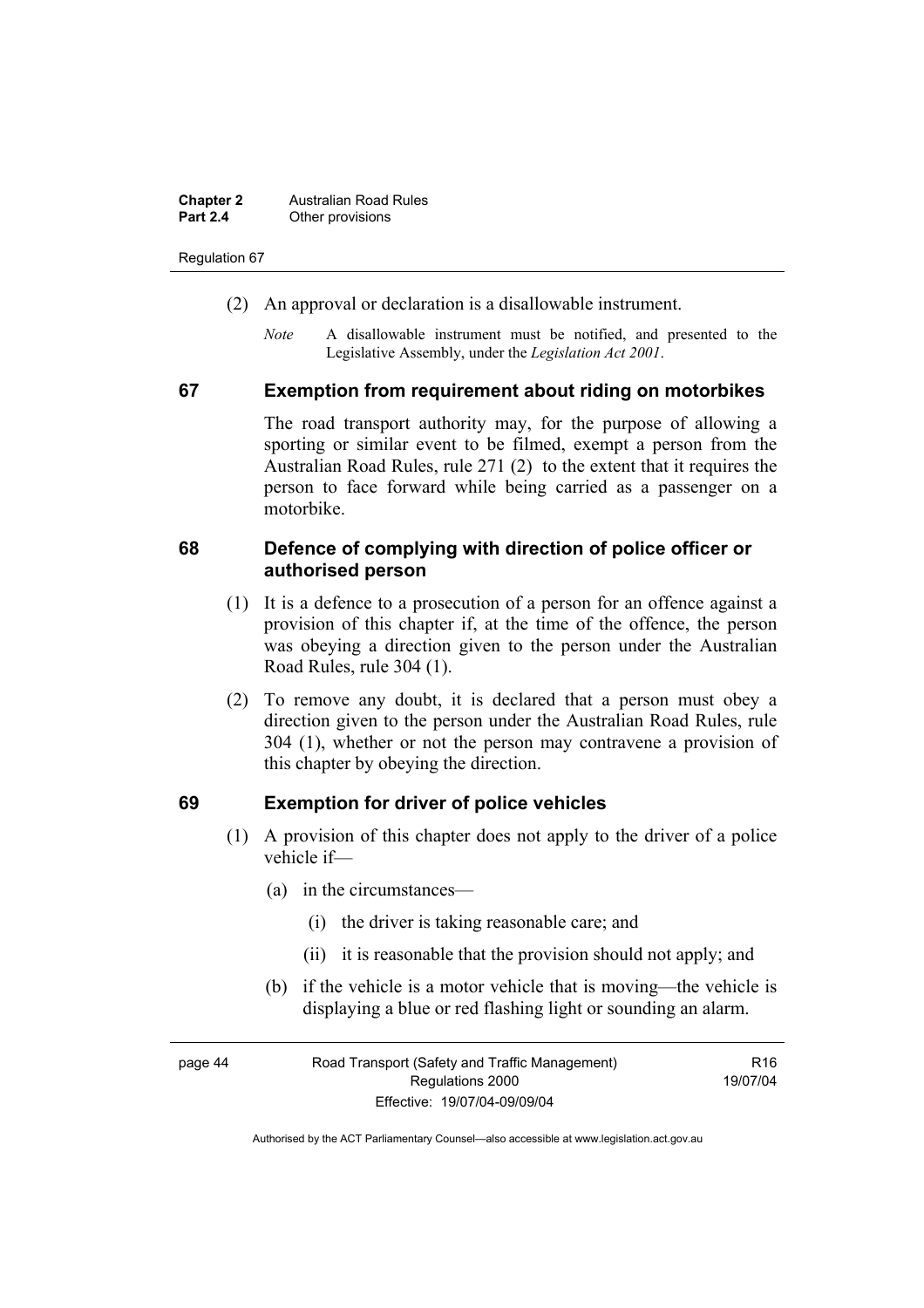- (2) Subregulation (1) (b) does not apply to the driver if, in the circumstances, it is reasonable—
	- (a) not to display the light or sound the alarm; or
	- (b) for the vehicle not to be fitted or equipped with a blue or red flashing light or an alarm.

# **70 Exemption for driver of emergency vehicles**

A provision of this chapter does not apply to the driver of an emergency vehicle if—

- (a) in the circumstances—
	- (i) the driver is taking reasonable care; and
	- (ii) it is reasonable that the provision should not apply; and
- (b) if the vehicle is a motor vehicle that is moving—the vehicle is displaying a blue or red flashing light or sounding an alarm.

# **71 Stopping and parking exemption for police and emergency vehicles and authorised people**

- (1) A provision of division 2.3.5 (Stopping and parking) does not apply to the driver of a police or emergency vehicle if, in the circumstances—
	- (a) the driver is taking reasonable care; and
	- (b) it is reasonable that the provision should not apply.
- (2) A provision of division 2.3.5 (Stopping and parking) does not apply to a driver who is an authorised person driving a vehicle in the course of his or her duty as an authorised person if, in the circumstances—
	- (a) the driver is taking reasonable care; and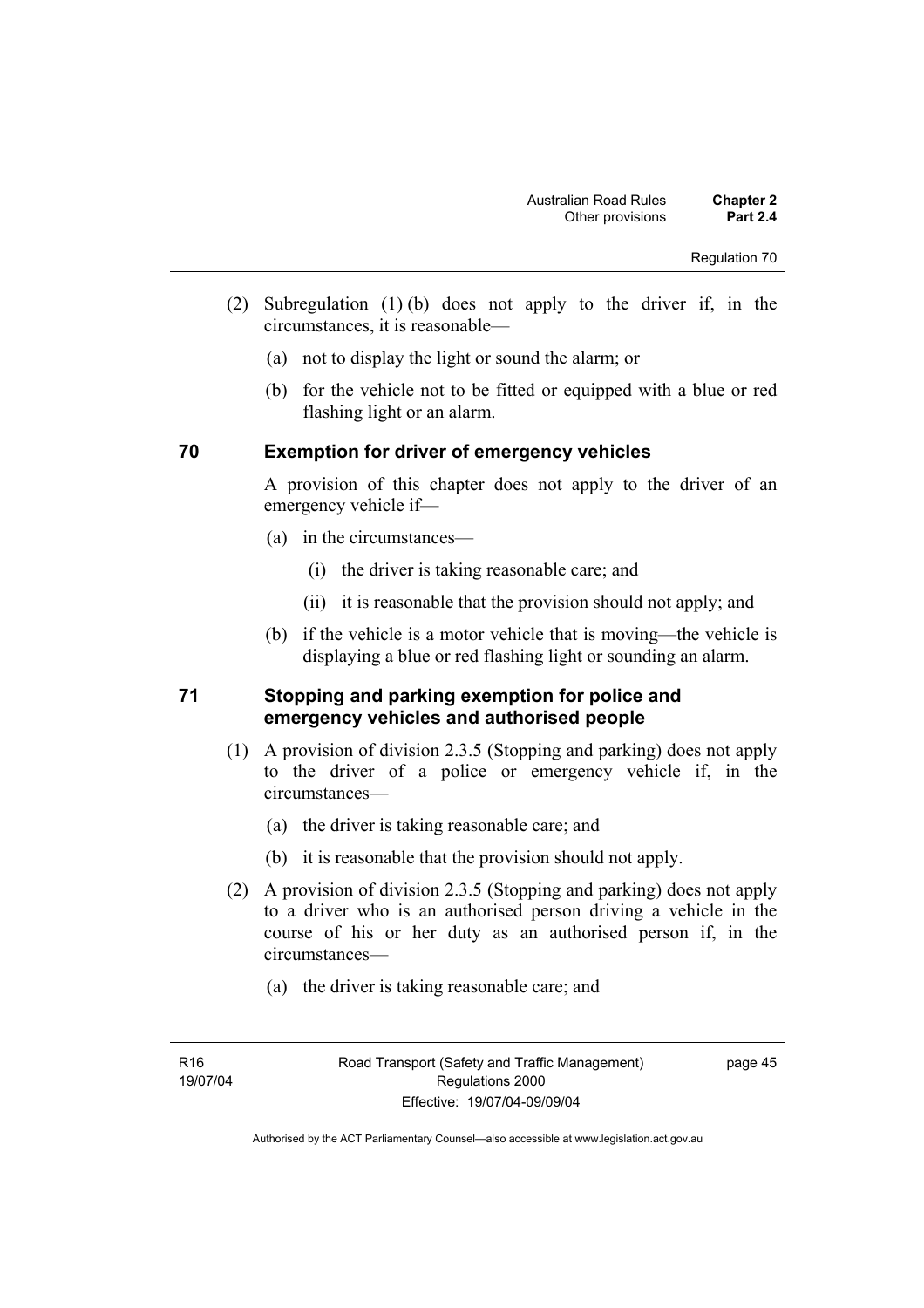**Chapter 2** Australian Road Rules **Part 2.4 Other provisions** 

Regulation 71

(b) it is reasonable that the provision should not apply.

page 46 Road Transport (Safety and Traffic Management) Regulations 2000 Effective: 19/07/04-09/09/04

R16 19/07/04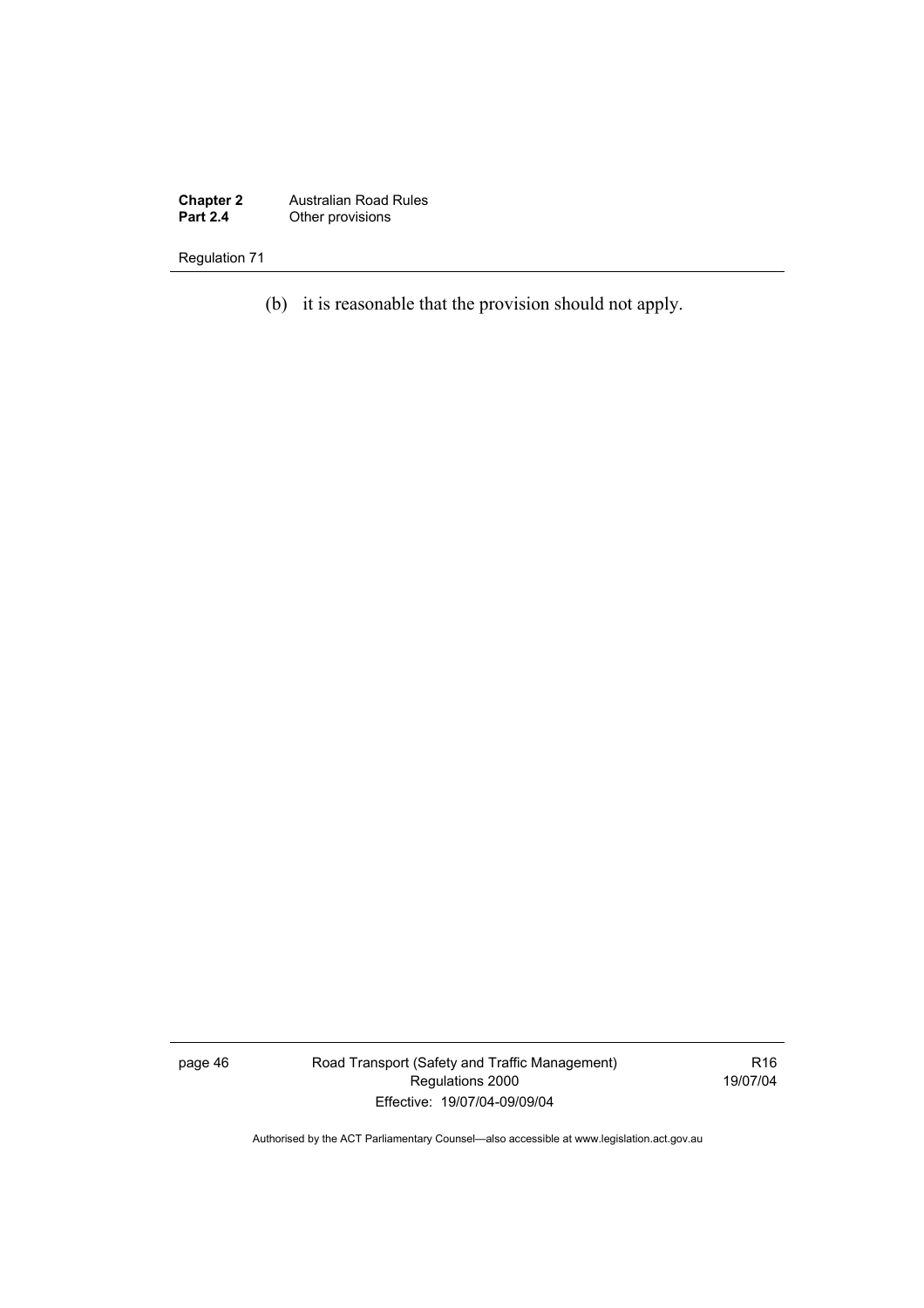#### Regulation 72

# **Chapter 3 Parking**

# **Part 3.1 Parking schemes**

# **Division 3.1.1 Metered parking schemes**

# **72 Metered parking schemes**

- (1) The road transport authority may establish and operate metered parking schemes for any length of road or area.
- (2) For a metered parking scheme, the road transport authority—
	- (a) may set aside metered parking spaces; and
	- (b) may install parking meters for the payment of fees for metered parking spaces.

# **73 Metered parking areas**

- (1) The road transport authority may set aside a length of road or area as a metered parking area.
- (2) A metered parking area must be designated by *permissive parking signs* with the word 'meter' on or with the signs.

# **74 Parking meters**

- (1) A parking meter must be installed at the space to which it applies or, if a parking meter applies to 2 or more spaces, close to the spaces.
- (2) The parking meter applying to a metered parking space must show or be capable of showing the fees fixed for the space under this division.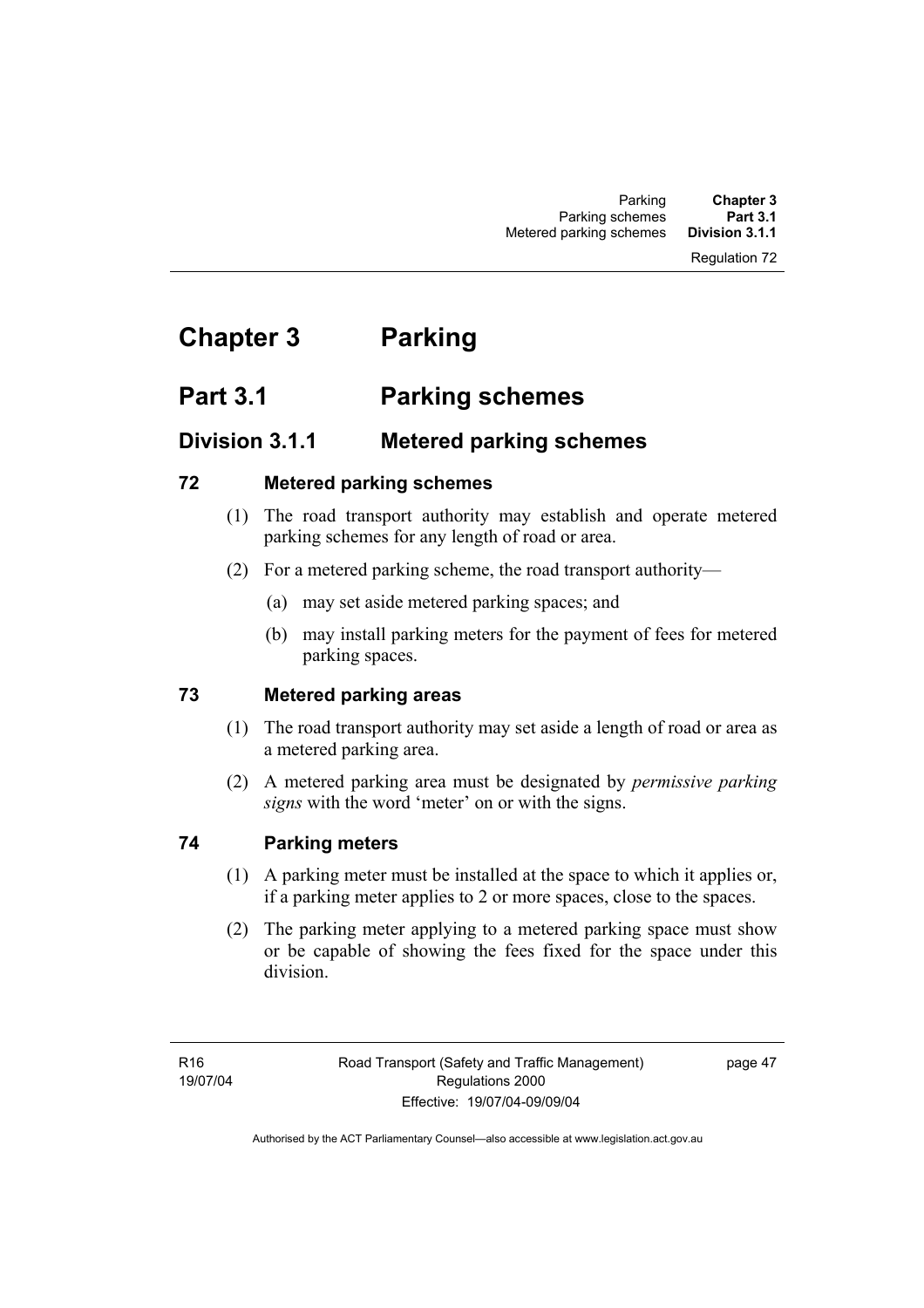**Chapter 3** Parking<br>**Part 3.1** Parking **Part 3.1 Parking schemes**<br>**Division 3.1.2** Ticket parking sch **Division 3.1.2** Ticket parking schemes Regulation 75

> (3) A parking meter must clearly show, or be capable of clearly showing, the status of the metered parking space or spaces to which it applies and, if the meter is a multi-space parking meter, must identify each metered parking space by its number.

#### **75 Metered parking spaces**

- (1) A metered parking space must be designated by a road marking.
- (2) For a metered parking space to which a multi-space parking meter applies, the number for the space and an arrow indicating the direction of the meter must be marked in or adjacent to the space.

# **Division 3.1.2 Ticket parking schemes**

*Note* The Australian Road Rules, r 207 (2) provides that a driver who parks in a ticket parking area must pay the fee and obey the instructions on the ticket. See also reg 16.

#### **75A Parking authorities**

- (1) A person may apply to the road transport authority to be a parking authority for a stated area.
- (2) The road transport authority may, in writing, declare the person to be a parking authority for a stated area (the *area of operations*).
	- *Note* The power to make the declaration includes the power to amend or repeal it (see the *Legislation Act 2001*, s 46).
- (3) The declaration is a disallowable instrument.
	- *Note* A disallowable instrument must be notified, and presented to the Legislative Assembly, under the *Legislation Act 2001*.

#### **75B Parking authority guidelines**

 (1) The road transport authority must establish written guidelines for regulation 76A (the *parking authority guidelines*).

 $P16$ 19/07/04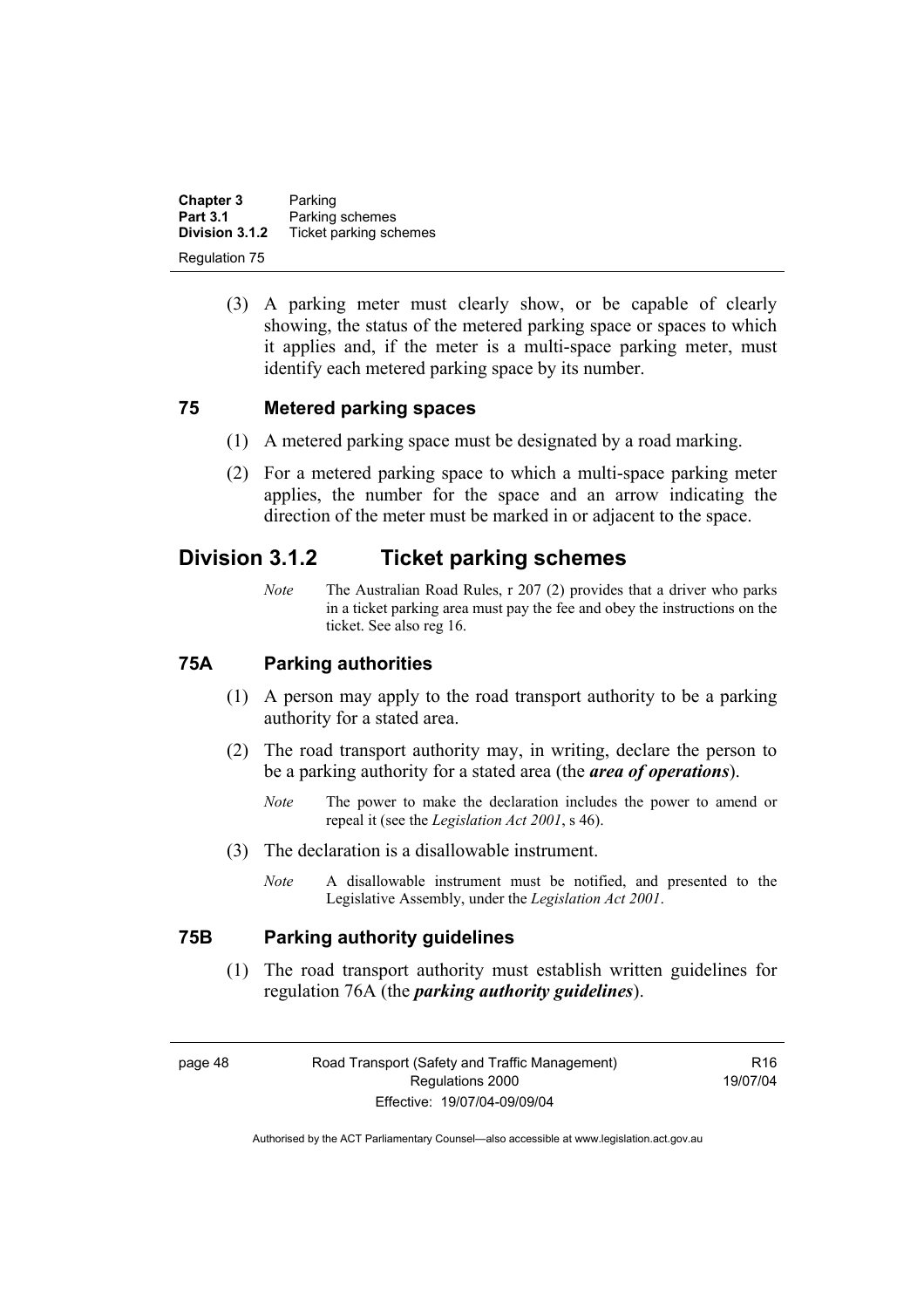| <b>Chapter 3</b>     | Parking                |
|----------------------|------------------------|
| <b>Part 3.1</b>      | Parking schemes        |
| Division 3.1.2       | Ticket parking schemes |
| <b>Regulation 76</b> |                        |

(2) The parking authority guidelines are a disallowable instrument.

- (3) A parking authority is not entitled to provide, or charge for, parking in a ticket parking area if the parking authority does not comply with the parking authority guidelines.
- (4) A parking authority is taken to comply with the parking authority guidelines until the contrary is proved.

#### **76 Ticket parking schemes—road transport authority**

- (1) The road transport authority may establish and operate a ticket parking scheme for any length of road or area.
- (2) For a ticket parking scheme, the road transport authority—
	- (a) may set aside a length of road or area as a ticket parking area; and
	- (b) may adopt the ways of, and schemes for, payment of the fees the authority considers appropriate; and
	- (c) may install devices for payment of the fees (a *pay parking device*).

#### **76A Ticket parking schemes—parking authority**

- (1) A parking authority may, in accordance with the parking authority guidelines, establish and operate a ticket parking scheme for any length of road or area within its area of operations.
- (2) For a ticket parking scheme, the parking authority may, in accordance with the parking authority guidelines—
	- (a) set aside a length of road or area within its area of operations as a ticket parking area; and

*Note* A disallowable instrument must be notified, and presented to the Legislative Assembly, under the *Legislation Act 2001*.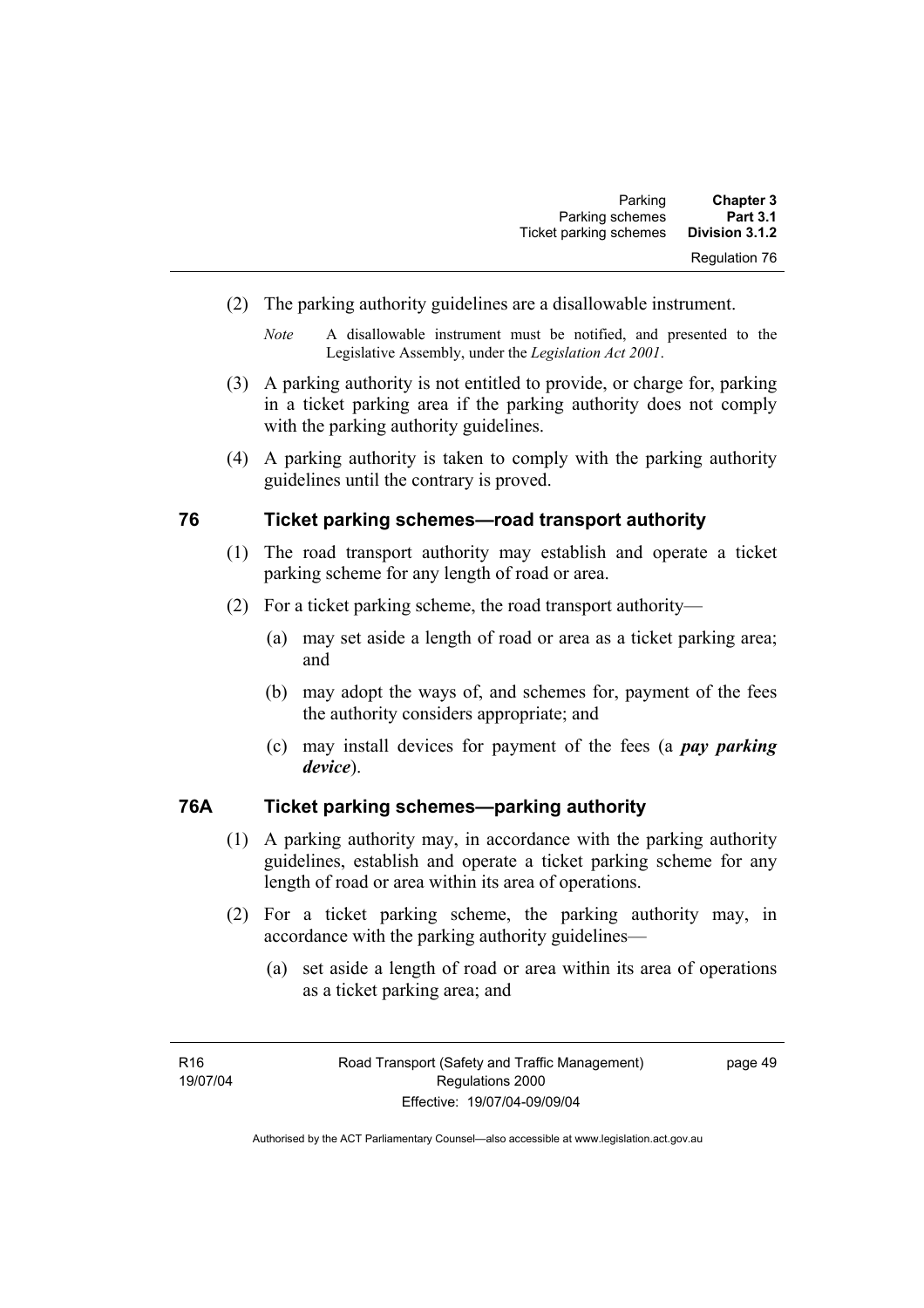| <b>Chapter 3</b>     | Parking                |
|----------------------|------------------------|
| <b>Part 3.1</b>      | Parking schemes        |
| Division 3.1.2       | Ticket parking schemes |
| <b>Regulation 77</b> |                        |

- (b) fix fees for the parking of vehicles in the area; and
- (c) adopt the ways of, and schemes for, payment of the fees the authority considers appropriate; and
- (d) install pay parking devices.
- *Note* Reg 75A provides for the road transport authority to declare parking authorities and reg 75B provides for parking authority guidelines.

# **77 Ticket parking areas**

- (1) A ticket parking area must be designated by *permissive parking signs* with the word 'ticket' on or with the signs.
- (2) A ticket parking area is taken to include only such lengths of road and areas to which ticket parking signs apply as are lawfully available, apart from this division, for the parking of vehicles.
- (3) A reference in subregulation (1) to *ticket* includes a reference to voucher.
- (4) Subregulation (3) and this subregulation cease to have effect on 1 December 2006.

## **78 Ticket parking spaces**

A ticket parking area may be divided into ticket parking spaces, of a size suitable for parking a single vehicle, by a road marking.

#### **79 Ticket machines**

The ticket machine for a ticket parking area must show or be capable of showing the fees fixed for the area under this division.

#### **80 Parking tickets**

(1) The following information must be printed on a parking ticket:

page 50 Road Transport (Safety and Traffic Management) Regulations 2000 Effective: 19/07/04-09/09/04

R16 19/07/04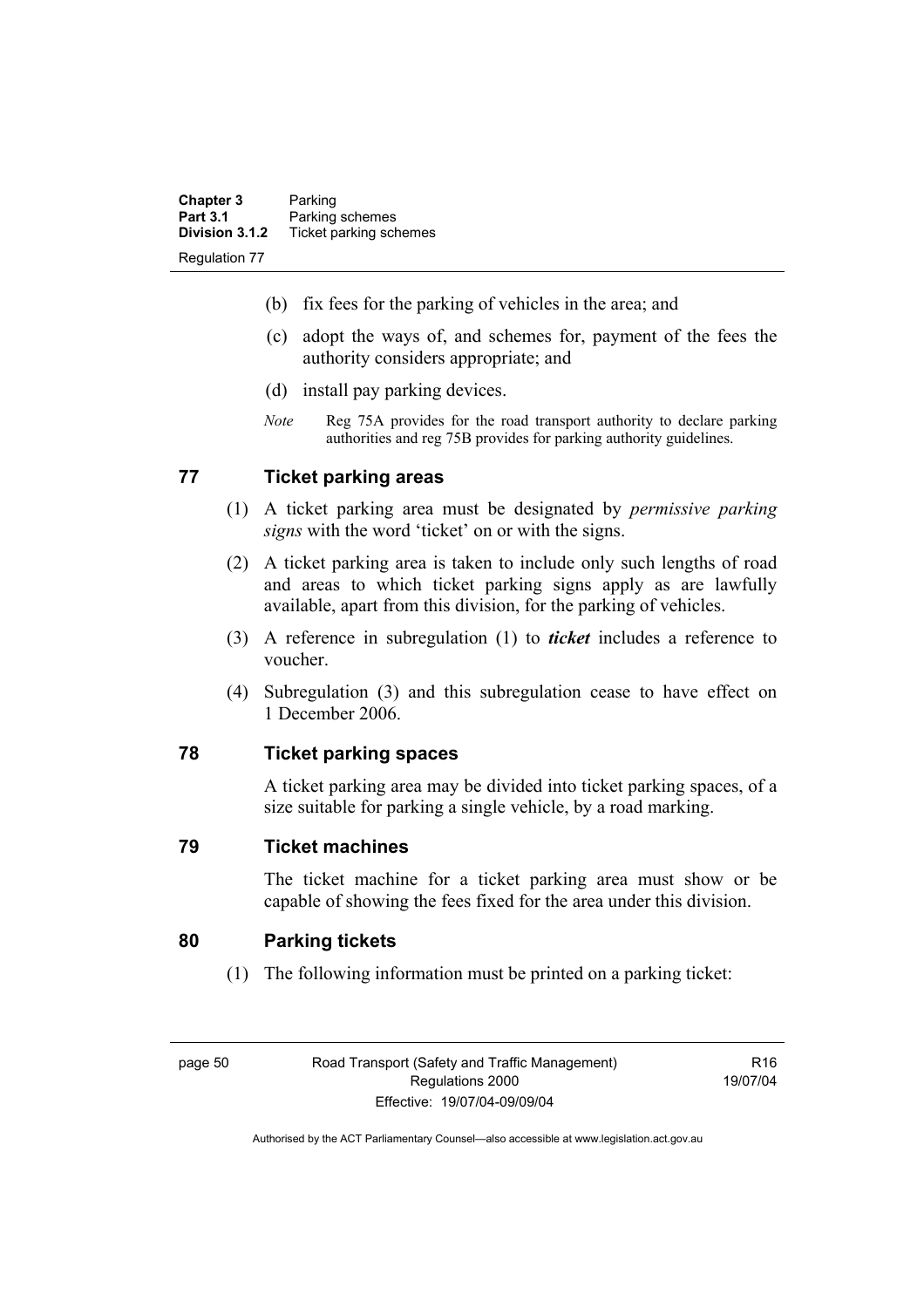| <b>Chapter 3</b>     | Parking               |
|----------------------|-----------------------|
| <b>Part 3.1</b>      | Parking schemes       |
| Division 3.1.3       | Heavy vehicle parking |
| <b>Regulation 81</b> |                       |

- (a) the expiry date (expressed as the day of the month, the month and the year);
- (b) the expiry time (expressed in hours and minutes);
- (c) the name of the authority issuing the ticket;
- (d) the ticket parking area code (if applicable);
- (e) a serial number;
- (f) instructions for use of the ticket.
- (2) A parking ticket must be legible and of a size and design that enables it to be easily displayed in or on a vehicle.

#### **81 Duration of parking tickets**

A parking ticket takes effect when it is issued and expires at the expiry time stated on the ticket.

# **Division 3.1.3 Heavy vehicle parking**

# **82 Definitions for div 3.1.3**

In this division:

*code of practice* means the code of practice approved under regulation 89, as in force from time to time.

*exemption* means an exemption given under regulation 92 (Decision on application for exemption).

*existing operator* means the holder of an existing operator's certificate.

*existing operator's certificate* means an existing operator's certificate issued under the *Motor Traffic Act 1936,* section 150R that was in force immediately before the commencement of this regulation and has not been cancelled under this division.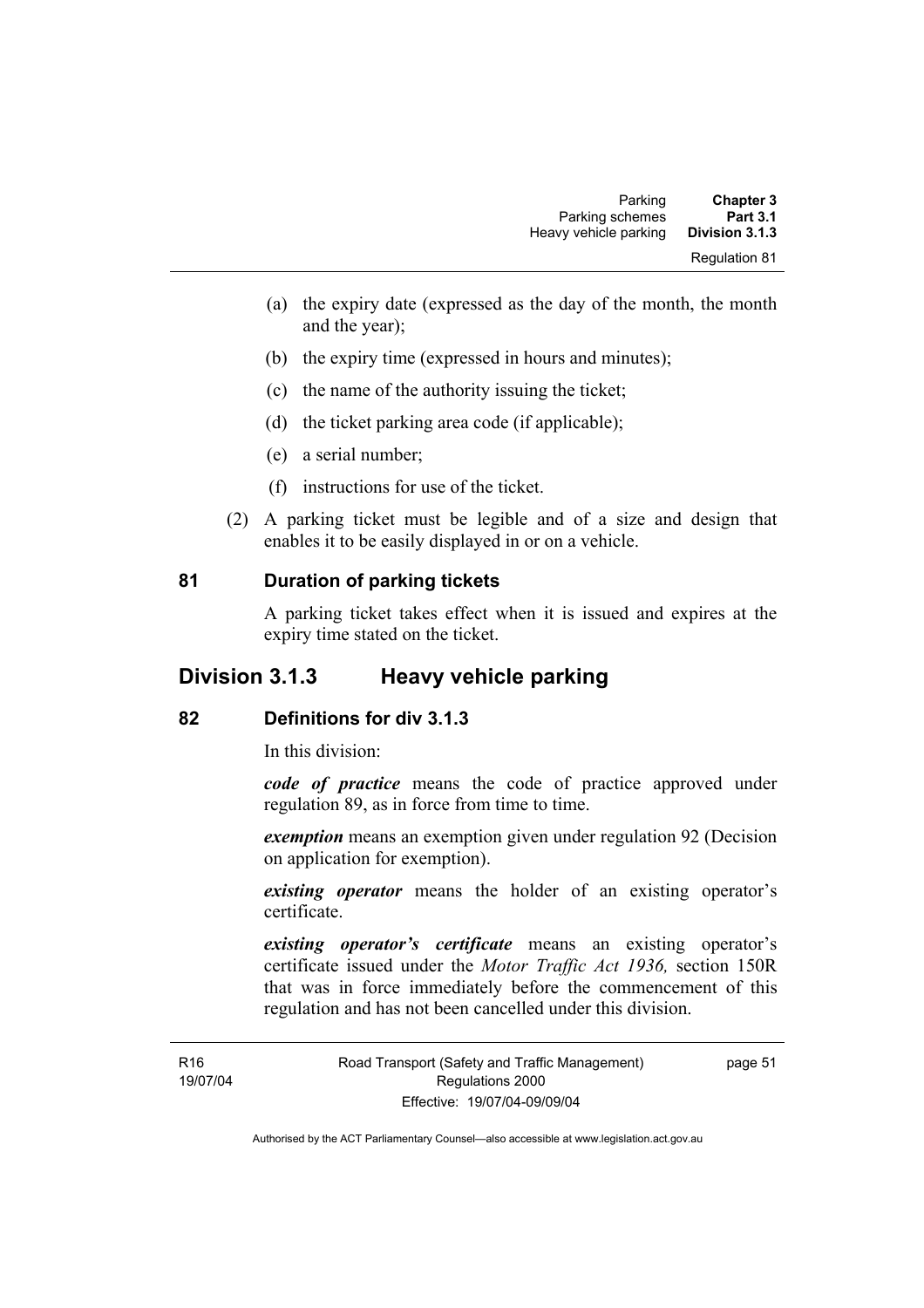**Chapter 3** Parking<br>**Part 3.1** Parking **Part 3.1 Parking schemes**<br>**Division 3.1.3 Heavy vehicle part Division 3.1.3** Heavy vehicle parking Regulation 83

> *heavy vehicle* means a vehicle, whether loaded or unloaded, that is longer than 7.5m, has a GVM over 4.5t, and is used for commercial purposes.

*land adjoining residential land*—see regulation 83.

*residential land* means land leased for residential purposes.

*stock truck* means a vehicle that has a GVM over 4.5t and is built or used to transport livestock.

# **83 References in div to land adjoining residential land**

A reference in this division to *land adjoining residential land* includes a reference to land that would, but for an intervening road, adjoin that land.

# **84 Vehicle parked partly on residential land**

For this division, a vehicle that is parked partly on residential land, and partly on adjoining land that is not residential land, is taken not to be parked on residential land.

# **85 Parking of certain vehicles on residential land prohibited**

- (1) This regulation applies to a vehicle, whether loaded or unloaded, that is—
	- (a) a stock truck; or
	- (b) a semitrailer with the load space permanently enclosed by rigid construction or with sides enclosed by nonrigid material and a rigid roof; or
	- (c) higher than 3.6m and used for commercial purposes.
- (2) A person must not park a vehicle to which this regulation applies on residential land.

Maximum penalty: 20 penalty units.

page 52 Road Transport (Safety and Traffic Management) Regulations 2000 Effective: 19/07/04-09/09/04  $P16$ 19/07/04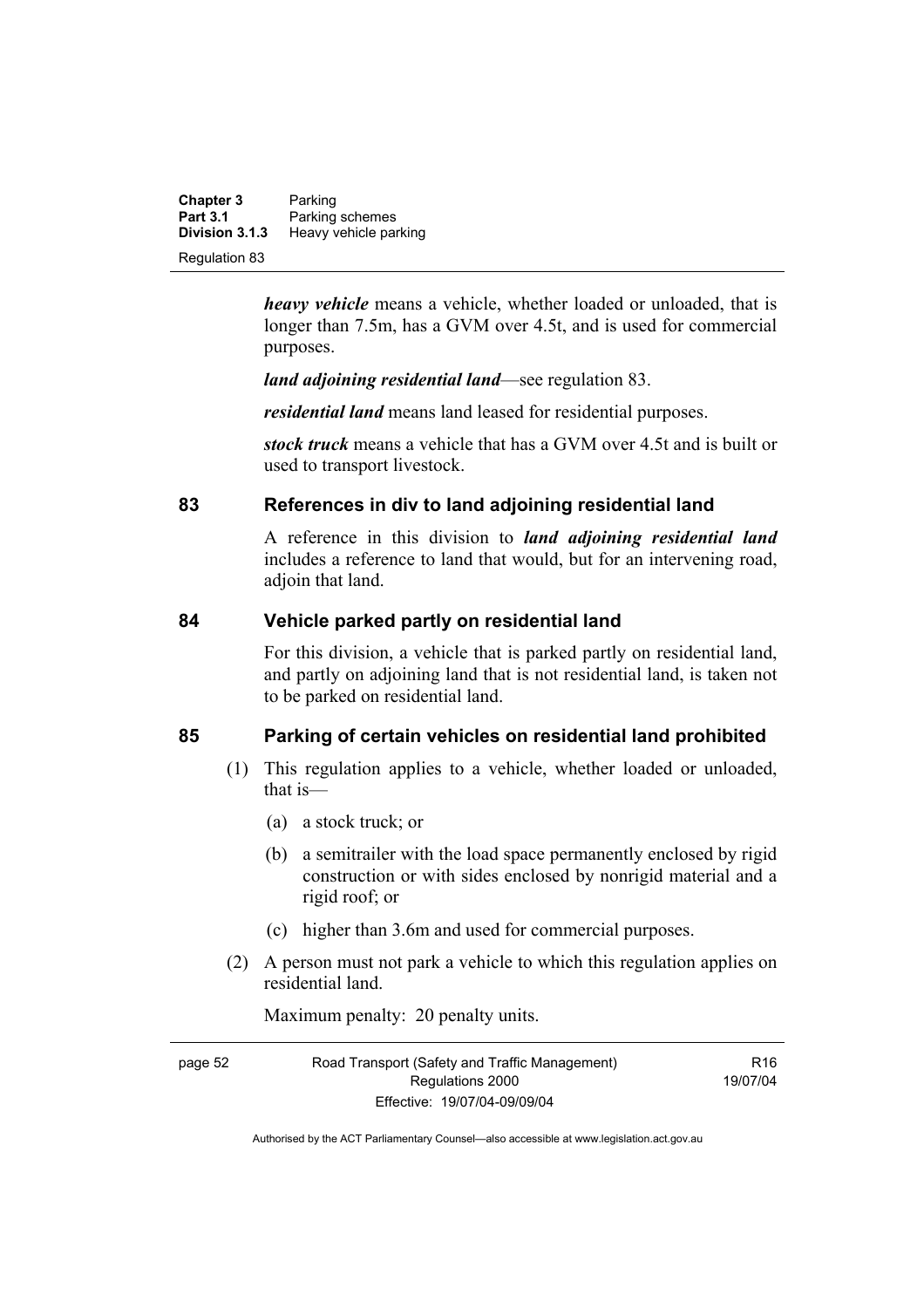- (3) Subregulation (2) does not apply to the vehicle—
	- $(a)$  if—
		- (i) the parking of the vehicle on the land is reasonably necessary to avoid a contravention of another provision of these regulations or another Territory law; or
		- (ii) the vehicle is parked on the land to drop off, or pick up, people or goods or in the course of providing services; and
	- (b) the vehicle is not parked on the land for longer than is reasonable in all the circumstances.

# **86 Parking of certain vehicles on land adjoining residential land prohibited**

- (1) This regulation applies to—
	- (a) a vehicle or combination, whether loaded or unloaded, that is longer than 7.5m; and
	- (b) a vehicle, whether loaded or unloaded, with a GVM over 4.5t.
- (2) A person must not park a vehicle or combination to which this regulation applies on land adjoining residential land for more than 1 hour.

Maximum penalty: 20 penalty units.

- (3) Subregulation (2) does not apply to the vehicle or combination—
	- $(a)$  if—
		- (i) the parking of the vehicle on the land is reasonably necessary to avoid a contravention of another provision of these regulations or another Territory law; or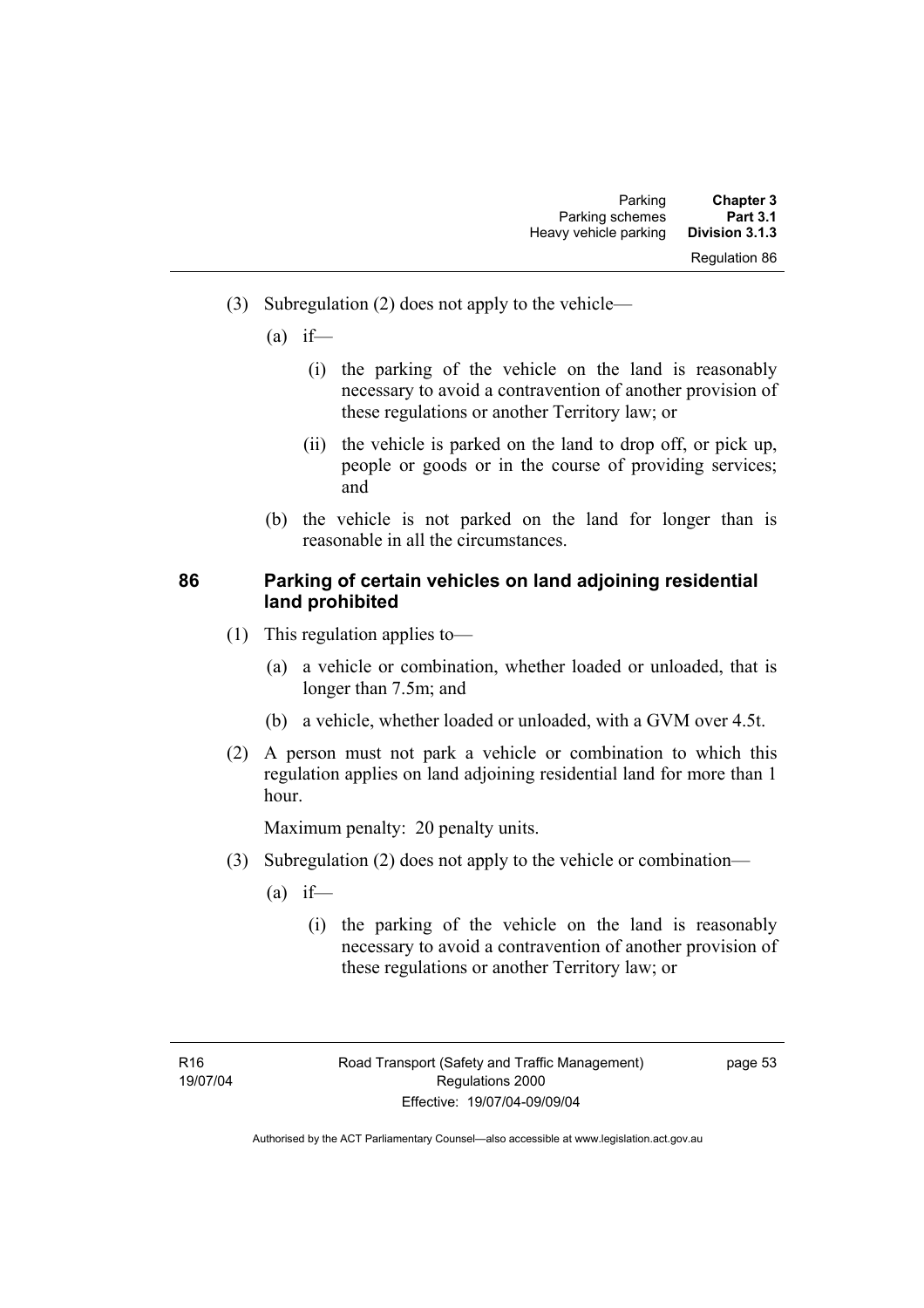| <b>Chapter 3</b> | Parking               |
|------------------|-----------------------|
| <b>Part 3.1</b>  | Parking schemes       |
| Division 3.1.3   | Heavy vehicle parking |
| Regulation 87    |                       |

- (ii) the vehicle is parked on the land to drop off, or pick up, people or goods or in the course of providing services; and
- (b) the vehicle is not parked on the land for longer than is reasonable in all the circumstances.
- (4) Subregulation (2) also does not apply to the vehicle or combination if the land where it is parked is residential land or land leased for commercial purposes.

# **87 Parking of certain commercial vehicles on land with multi-unit developments**

- (1) This regulation applies to a vehicle, whether loaded or unloaded, that is used for commercial purposes and is longer than 6m, higher than 2.6m or has a GVM over 3.75t.
- (2) A person must not park a vehicle to which this regulation applies on residential land with a multi-unit development.

Maximum penalty: 20 penalty units.

- (3) Subregulation (2) does not apply to the vehicle or combination—
	- $(a)$  if—
		- (i) the parking of the vehicle on the land is reasonably necessary to avoid a contravention of another provision of these regulations or another Territory law; or
		- (ii) the vehicle is parked on the land to drop off, or pick up, people or goods or in the course of providing services; and
	- (b) the vehicle is not parked on the land for longer than is reasonable in all the circumstances.

 $P16$ 19/07/04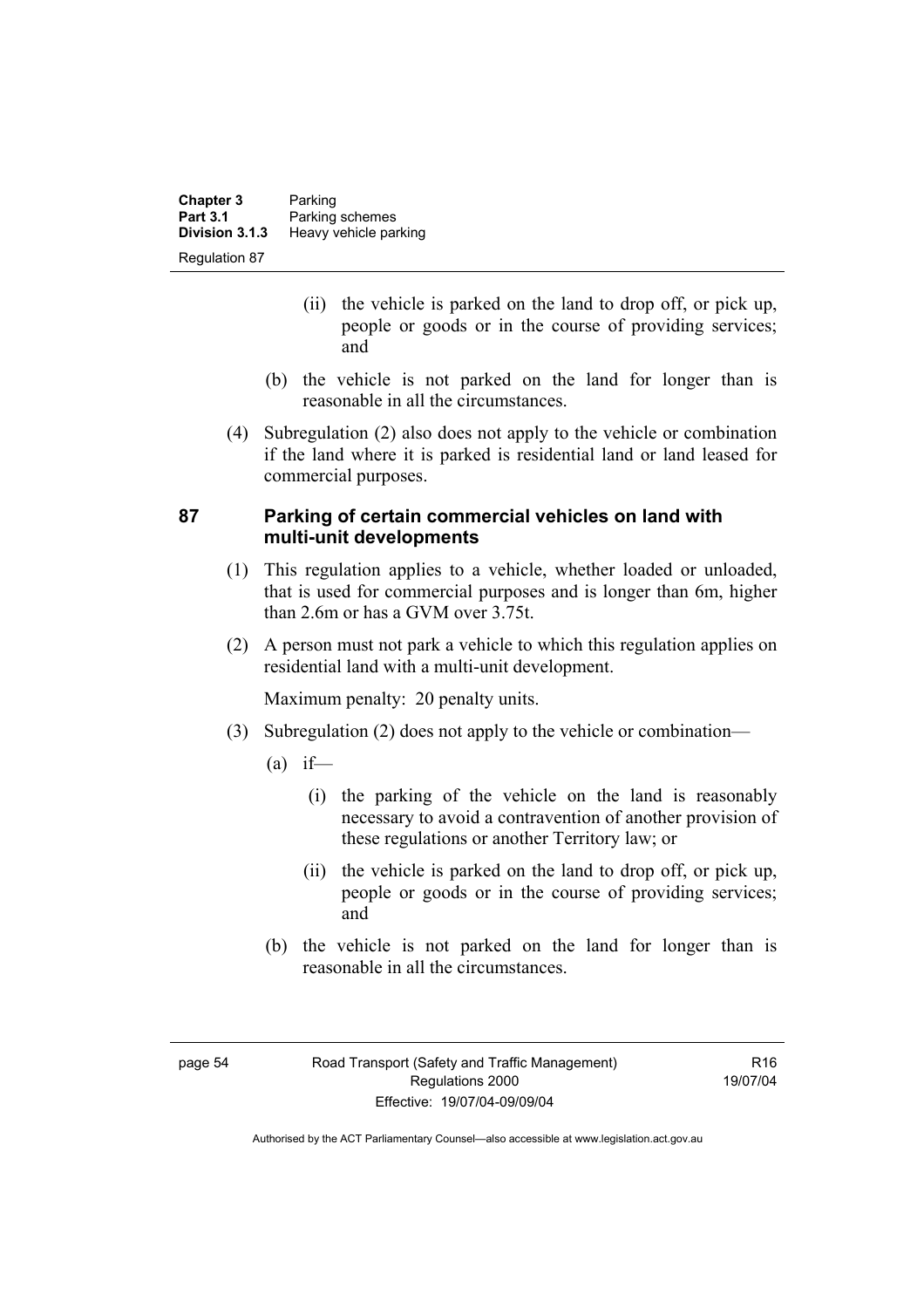(4) In this regulation:

*multi-unit development*—see the Territory plan, appendix 6 in force on 1 January 1997.

*Territory plan*—see the *Land (Planning and Environment) Act 1991*, section 13.

# **88 Daily infringement**

A person commits an offence against regulation 85 (Parking of certain vehicles on residential land prohibited), regulation 86 (Parking of certain vehicles on land adjoining residential land prohibited) or regulation 87 (Parking of certain commercial vehicles on land with multi-unit developments) in relation to each day when the person contravenes that regulation, including the day of a conviction for the contravention or any later day.

# **89 Codes of practice**

- (1) The Minister may, in writing, approve a code of practice about the parking of heavy vehicles on residential land.
- (2) Without limiting subregulation (1), a code of practice may include provisions with respect to—
	- (a) requirements for the parking of heavy vehicles by existing operators; and
	- (b) the number of heavy vehicles that may be parked on residential land at any time; and
	- (c) the operation of heavy vehicles while on residential land.
- (3) A code of practice is a disallowable instrument.
	- *Note* A disallowable instrument must be notified, and presented to the Legislative Assembly, under the *Legislation Act 2001*.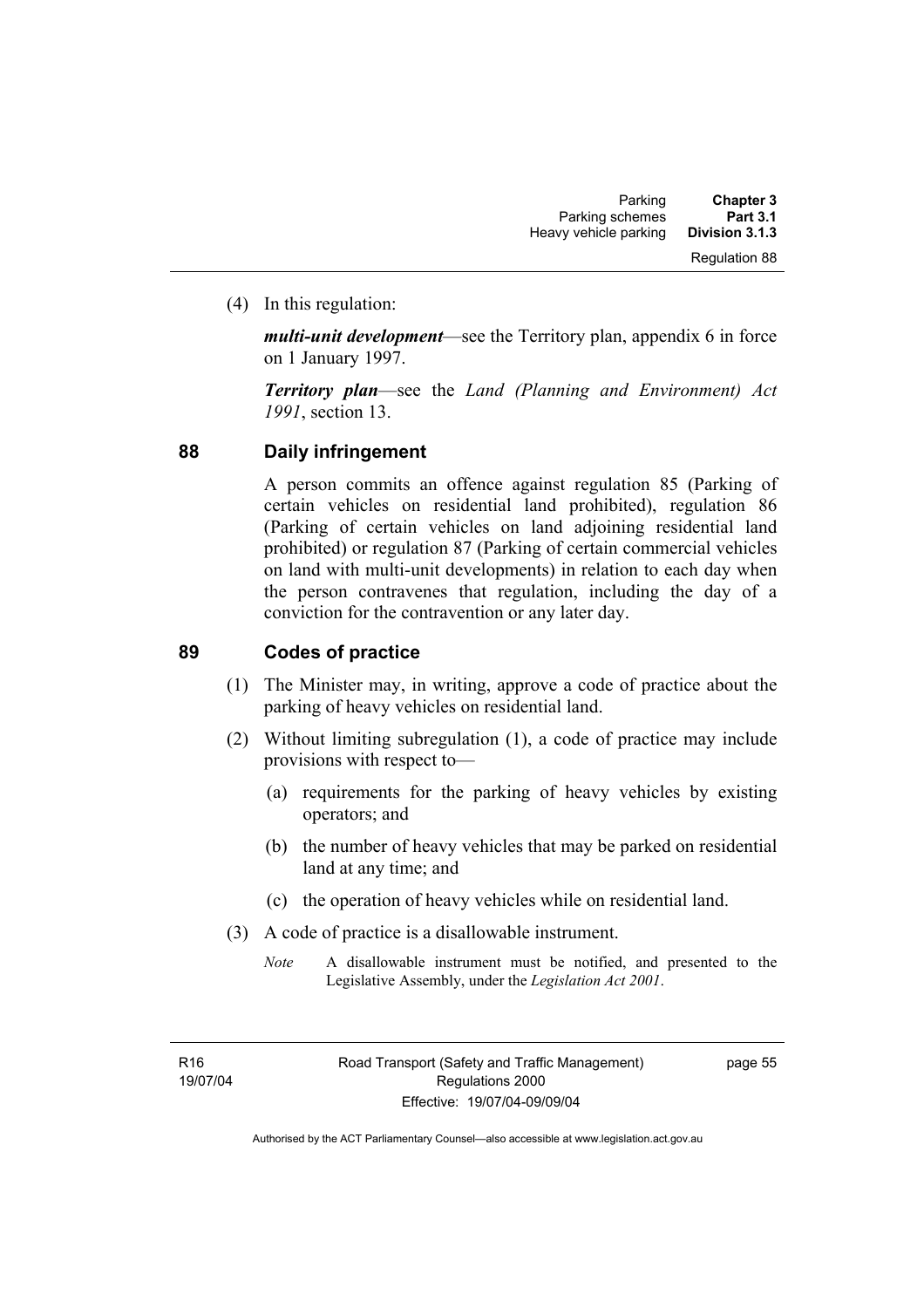**Chapter 3** Parking<br>**Part 3.1** Parking **Part 3.1 Parking schemes**<br>**Division 3.1.3 Heavy vehicle part Division 3.1.3** Heavy vehicle parking Regulation 90

# **90 Notice of codes of practice etc**

- (1) The road transport authority must publish notice of the approval of each code of practice in a newspaper published and circulating in the ACT.
- (2) The notice must—
	- (a) be published on or before the day when the code of practice commences; and
	- (b) state when the code of practice commences; and
	- (c) contain a statement to the effect that—
		- (i) the code of practice can be inspected at a stated office or offices of the road transport authority during office hours; and
		- (ii) the code of practice is subject to disallowance by the Legislative Assembly under the *Legislation Act 2001*.

## **91 Application for exemption**

- (1) A person who is the holder of an existing operator's certificate may apply to the road transport authority for an exemption from all provisions or stated provisions of the code of practice in relation to stated land of which the person is the occupier.
- (2) The applicant must give the applicant's existing operator's certificate to the road transport authority with the application.

#### **92 Decision on application for exemption**

- (1) If the road transport authority receives an application for an exemption, the authority must—
	- (a) give the exemption for the period stated in the exemption; or

page 56 Road Transport (Safety and Traffic Management) Regulations 2000 Effective: 19/07/04-09/09/04

 $P16$ 19/07/04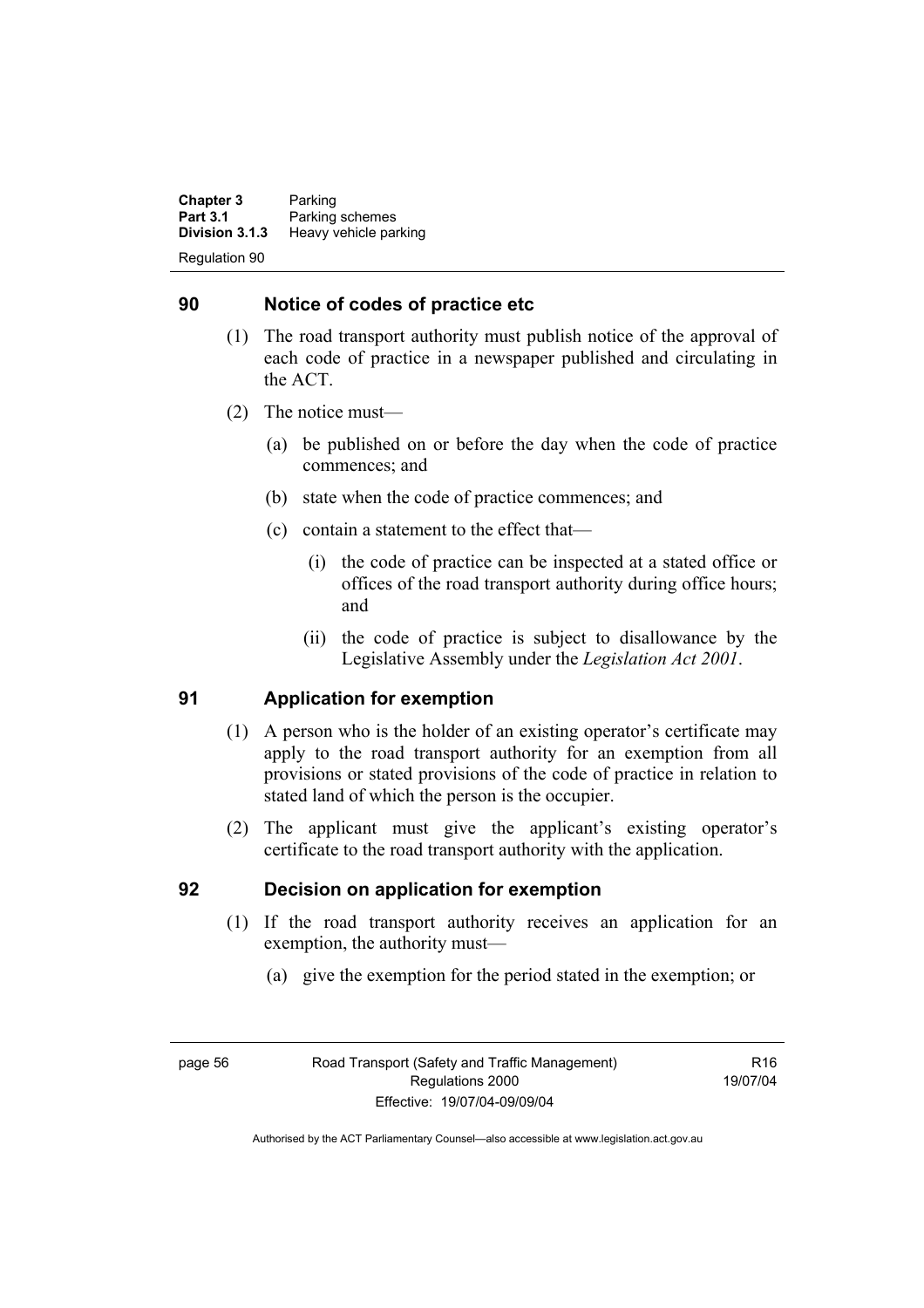| <b>Chapter 3</b><br><b>Part 3.1</b> | Parking<br>Parking schemes |
|-------------------------------------|----------------------------|
| Division 3.1.3                      | Heavy vehicle parking      |
| <b>Regulation 92</b>                |                            |

- (b) give the exemption for the period, and subject to the conditions, stated in the exemption; or
- (c) refuse to give the exemption.
- (2) Before making a decision on the application, the road transport authority must give notice of the application to—
	- (a) if land adjoining the land to which the application relates is occupied—the occupier and, if the occupier is not the lessee, the lessee of each parcel of adjoining land that is occupied; or
	- (b) if land adjoining the land to which the application relates is unoccupied—the lessee of each parcel of adjoining land that is unoccupied.
- (3) A notice under subregulation (2) must—
	- (a) contain a description of the provisions of the code of practice from which exemption is sought; and
	- (b) invite the occupier or lessee to make submissions to the road transport authority, within 28 days after receiving the notice, why the exemption sought should not be given; and
	- (c) contain a statement to the effect that, if a submission is not received by the road transport authority within that 28 days, the authority may give the exemption.
- (4) Without limiting the ways in which a notice under subregulation (2) (a) may be given to the occupier or lessee of a parcel of land, the notice may be given by letter addressed to the occupier or lessee and sent by prepaid post to the address of the parcel.
- (5) In deciding whether to give the exemption, what period the exemption should be given for and what conditions the exemption should be subject to, the road transport authority must—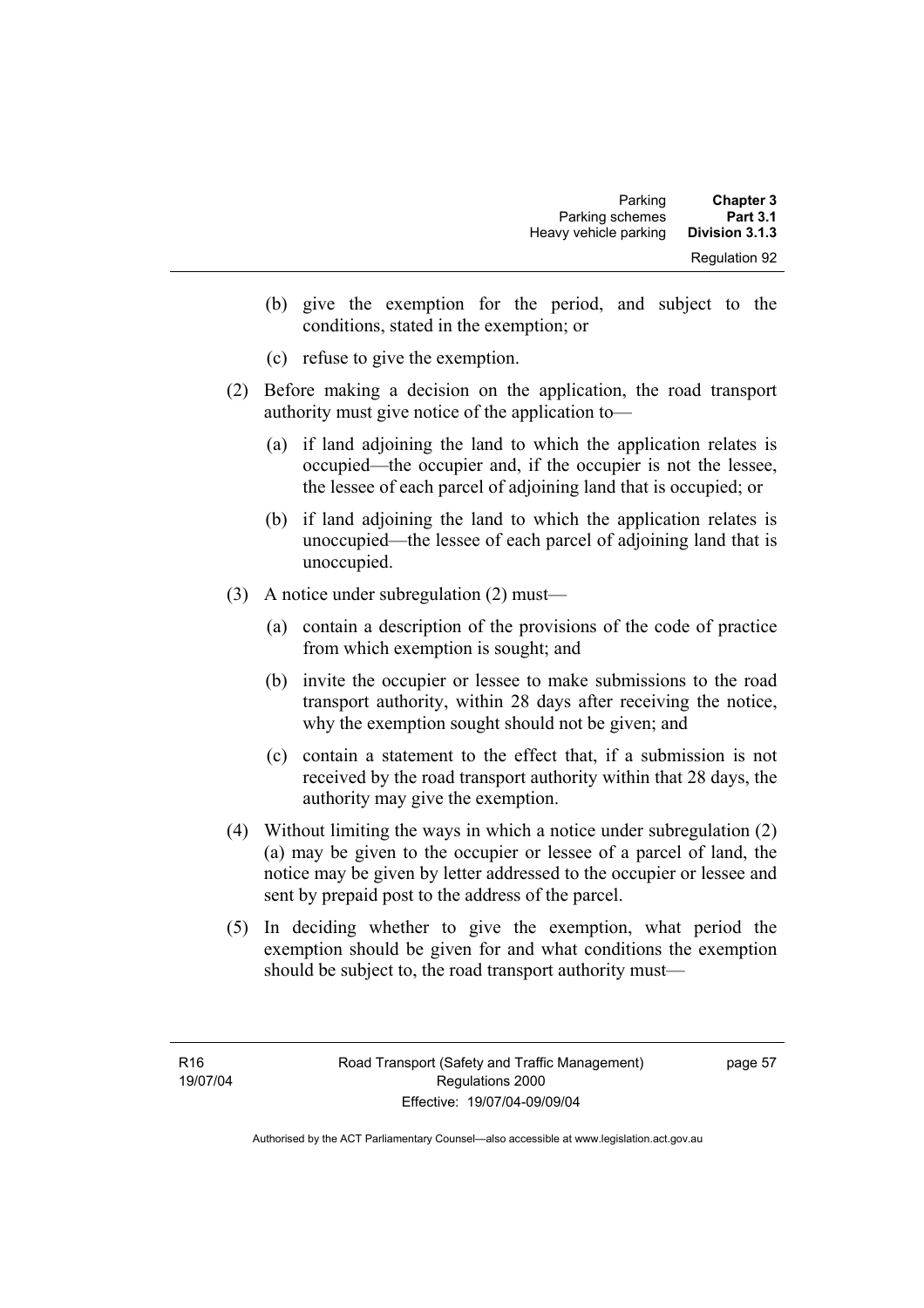| <b>Chapter 3</b><br><b>Part 3.1</b> | Parking                                  |
|-------------------------------------|------------------------------------------|
| Division 3.1.3                      | Parking schemes<br>Heavy vehicle parking |
| <b>Regulation 93</b>                |                                          |

- (a) take into account any submissions made under subregulation (3); and
- (b) have regard to whether and, if so, the extent to which, an occupier or lessee of adjoining land would be adversely affected by the decision.
- (6) For subregulation (5) (b), in deciding whether an occupier or lessee of adjoining land would be adversely affected, the road transport authority must take into account—
	- (a) the period for which, and the provisions of the code of practice from which, exemption is sought; and
	- (b) the likely safety, noise and visual consequences of giving the exemption; and
	- (c) any action taken by the applicant to reduce the safety, noise or visual impact on occupiers of adjoining land, including, for example, any landscaping, parking bays, fencing, noise barriers and garaging arrangements on land occupied by the applicant.
- (7) The road transport authority must not give the exemption if the authority believes on reasonable grounds that the applicant—
	- (a) has failed to comply with regulation 95 (Additional information by applicant); or
	- (b) made a statement which was false or misleading in a material particular in or in relation to the application.
- (8) If an exemption is given subject to conditions, the exemption applies only if all the conditions of the exemption are being complied with.

#### **93 Endorsement of certificates**

 (1) If the road transport authority gives an exemption to the holder of an existing operator's certificate, the authority must endorse the certificate with the exemption.

R16 19/07/04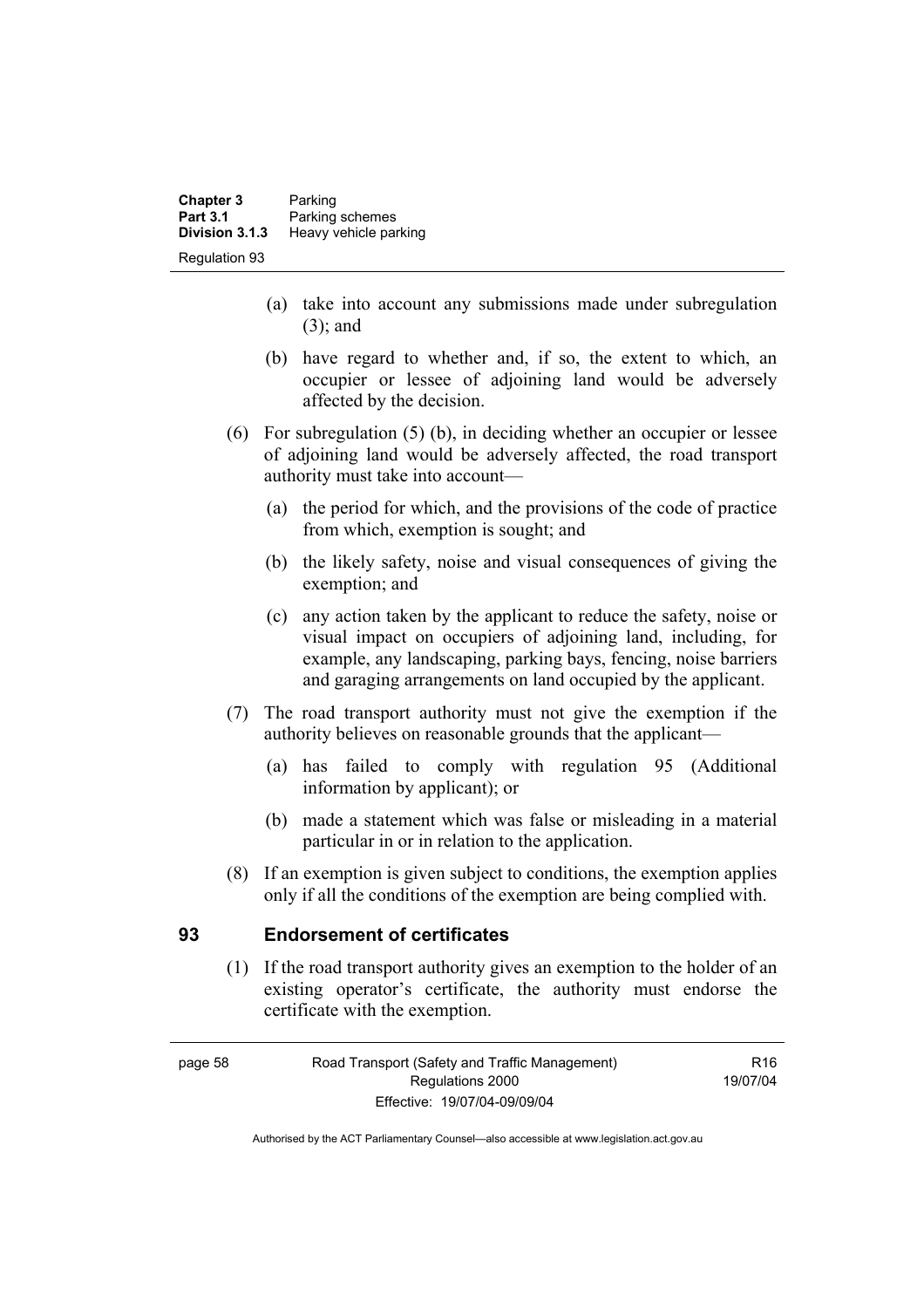- (2) The endorsement—
	- (a) must state—
		- (i) each provision of the code of practice from the holder is exempt; and
		- (ii) whether or not the exemption is subject to conditions; and
		- (iii) the vehicle or vehicles to which the exemption applies; and
		- (iv) the residential land where the vehicle or vehicles may be parked under the exemption; and
		- (v) the period for which the exemption is given; and
	- (b) may include other information about the exemption the road transport authority considers appropriate.

#### **94 Variation of conditions of exemptions**

- (1) The holder of an exemption may apply to the road transport authority for a stated variation of the conditions to which an exemption is subject.
- (2) If the road transport authority receives an application under subregulation (1), the authority must—
	- (a) vary the conditions in the way sought in the application; or
	- (b) refuse to vary the conditions.
- (3) Regulation 92 (2) to (7) (Decision on application for exemption) applies, with all necessary changes, to an application under this regulation in the same way as it applies to an application for an exemption.

page 59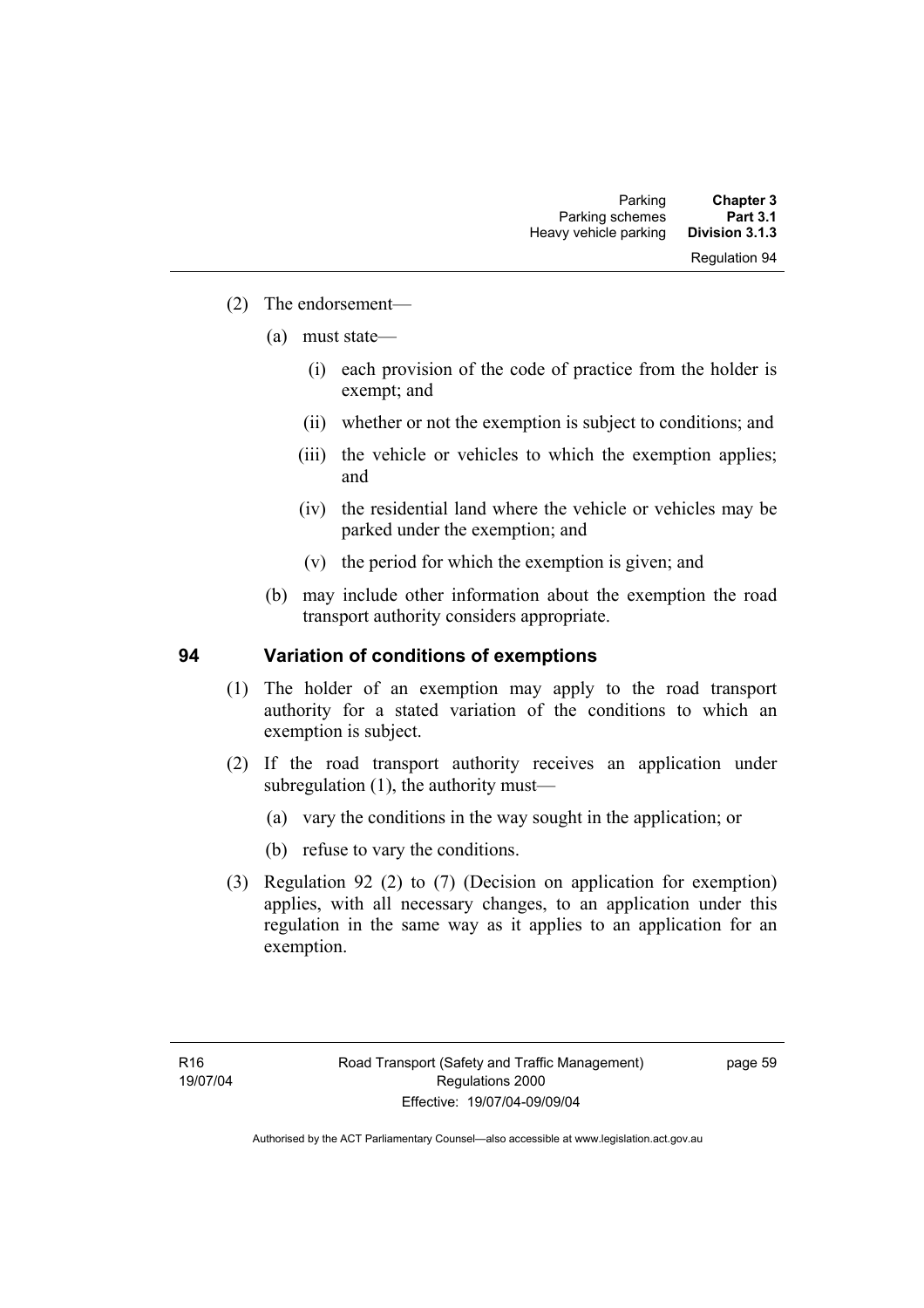**Chapter 3** Parking<br>**Part 3.1** Parking **Part 3.1 Parking schemes**<br>**Division 3.1.3 Heavy vehicle part Division 3.1.3** Heavy vehicle parking Regulation 95

## **95 Additional information by applicant**

The road transport authority may, by notice given to an applicant for an exemption or variation of conditions to which an exemption is subject, require the applicant to provide any information or documents necessary for the authority to decide the application.

#### **96 Loss etc of existing operator's certificate**

 (1) If an existing operator's certificate is lost, stolen or destroyed the holder of the certificate must tell the road transport authority, in writing, within 14 days after becoming aware of that fact.

Maximum penalty: 5 penalty units.

 (2) If the road transport authority is satisfied that an existing operator's certificate has been lost, stolen or destroyed, the road transport authority must, on application by the holder of the certificate, give the holder a replacement certificate.

#### **97 Cancellation of existing operator's certificate etc**

- (1) If the road transport authority has reasonable grounds for believing that—
	- (a) an existing operator's certificate was issued; or
	- (b) an exemption was given; or
	- (c) the conditions to which an exemption is subject were varied;

because information given by the holder of the certificate or exemption in or in relation to the application for the certificate, exemption or variation was false, misleading or incomplete in a material particular, the road transport authority must give the holder written notice under this subregulation.

*Note* For how documents may be given, see *Legislation Act 2001*, pt 19.5.

(2) The notice must—

page 60 Road Transport (Safety and Traffic Management) Regulations 2000 Effective: 19/07/04-09/09/04

 $P16$ 19/07/04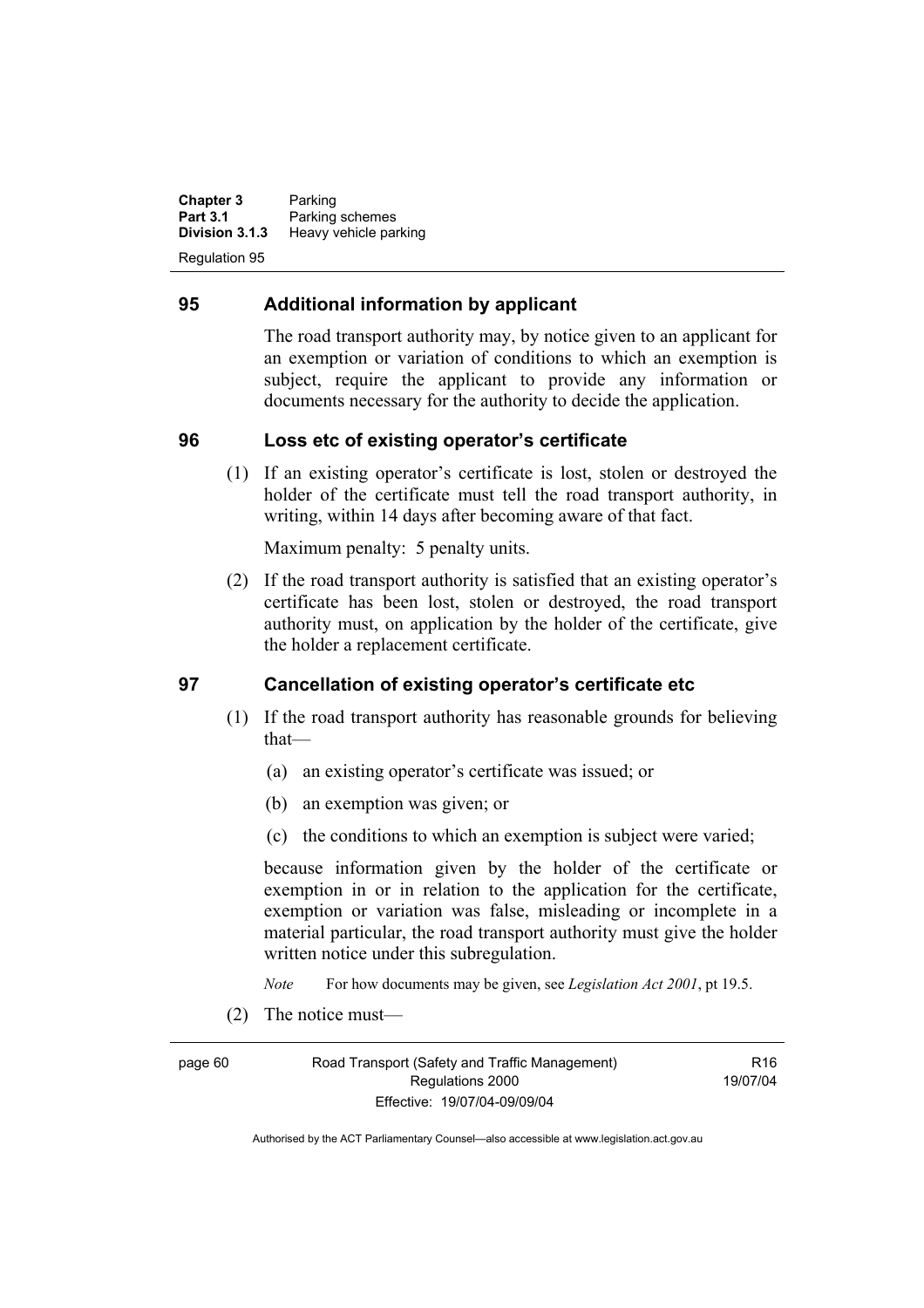| <b>Chapter 3</b>     | Parking               |
|----------------------|-----------------------|
| <b>Part 3.1</b>      | Parking schemes       |
| Division 3.1.3       | Heavy vehicle parking |
| <b>Regulation 97</b> |                       |

- (a) tell the holder of the road transport authority's belief; and
- (b) state the grounds for the belief; and
- (c) invite the holder to make representations to the authority, within 28 days after the holder receives the notice, why the certificate should not be cancelled, or the exemption or variation revoked.
- (3) If, after considering any representation made by the holder under subregulation (2) (c), the road transport authority is satisfied that the authority's belief was correct, the authority must cancel the certificate or revoke the exemption or variation.
- (4) The road transport authority must also cancel an existing operator's certificate or revoke an exemption if the holder of the certificate or exemption asks the authority, in writing, to do so and gives the existing operator's certificate held by the holder to the authority.
- (5) If the road transport authority cancels an existing operator's certificate, or revokes an exemption, under subregulation (3), the holder of the certificate or exemption must give his or her existing operator's certificate to the authority within 14 days after being told of the cancellation or revocation by the authority.

Maximum penalty: 20 penalty units.

 (6) If the road transport authority receives an existing operator's certificate under subregulation (4) or (5) because an exemption held by the holder of the certificate is to be or is revoked, the authority must return the certificate to the holder after cancelling the endorsement of the exemption on the certificate.

page 61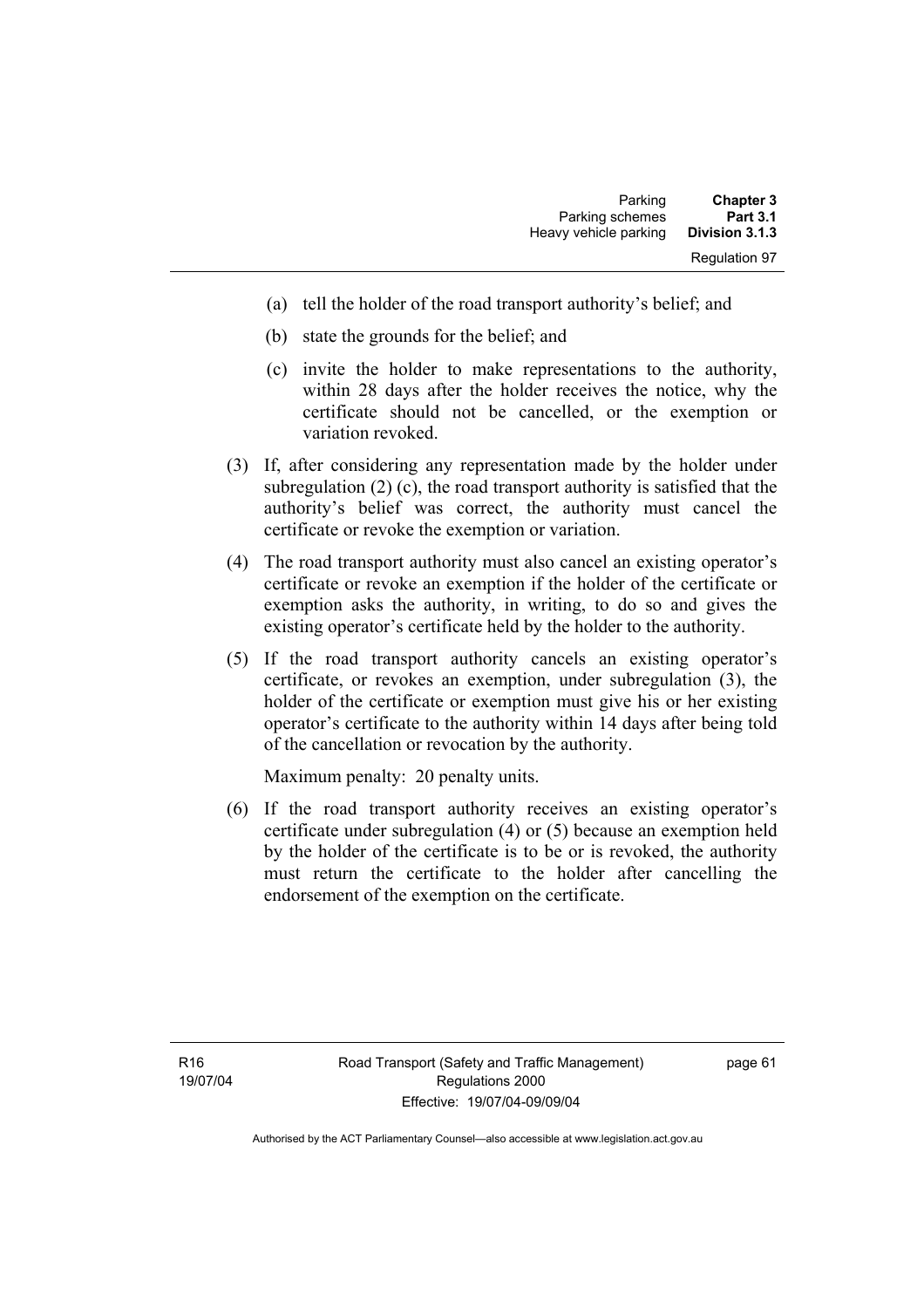**Chapter 3** Parking<br>**Part 3.1** Parking **Part 3.1** Parking schemes<br>**Division 3.1.4** Miscellaneous **Division 3.1.4** Miscellaneous Regulation 97A

# **Division 3.1.4 Miscellaneous**

# **97A Other powers to provide pay parking**

- (1) This part does not affect any other power of a parking authority to provide for parking on land within its area of operations.
- (2) A parking authority may exercise a power under this part in relation to land that it does not own only with the consent of the owner of the land.
- (3) Consent may be given subject to conditions, including conditions about the length and withdrawal of the consent.
- (4) Subject to the conditions of the consent, the consent may be withdrawn only after reasonable notice.
- (5) In this regulation:

*owner*, of land, includes lessee of land.

# **98 Overlapping schemes**

- (1) This part does not prevent the road transport authority or a parking authority from establishing and operating a pay parking scheme on the same length of road, or in the same area, where it is operating a different pay parking scheme.
- (2) The road transport authority or a parking authority may not recover the fee fixed for the parking of a vehicle in a metered space or ticket parking area if any other applicable parking fee has been paid for parking the vehicle in the space or area.

# **98A Income from ticket parking scheme**

 (1) All fees collected by a parking authority from the operation of a ticket parking scheme belong to the parking authority.

 $P16$ 19/07/04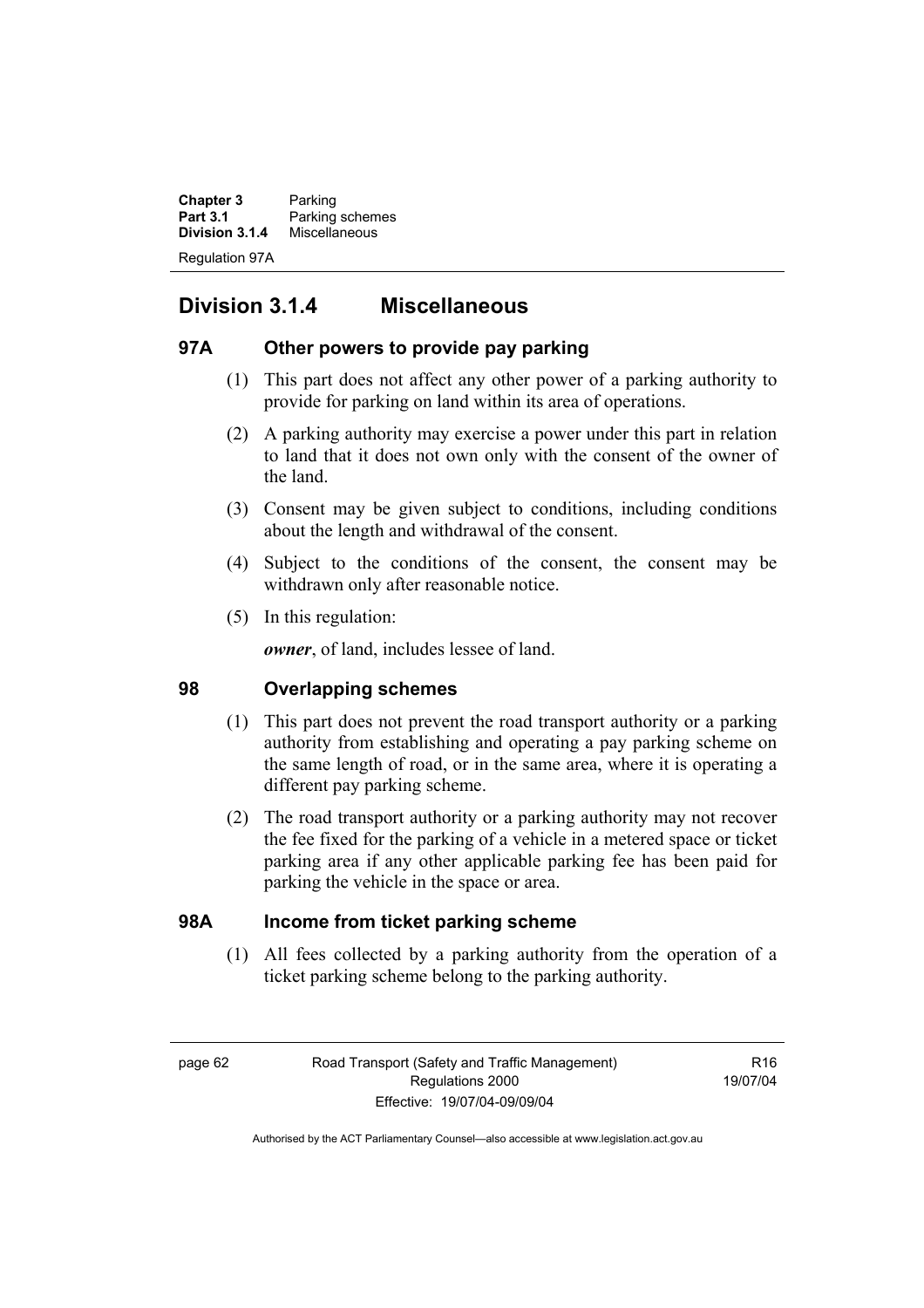| <b>Chapter 3</b>      | Parking         |
|-----------------------|-----------------|
| <b>Part 3.1</b>       | Parking schemes |
| Division 3.1.4        | Miscellaneous   |
| <b>Regulation 98B</b> |                 |

 (2) Any surplus arising from the operation of a ticket parking scheme may be applied at the discretion of the parking authority.

## **98B Costs of ticket parking scheme**

The costs of administering a ticket parking scheme operated by a parking authority under regulation 76A are to be borne by the parking authority.

## **99 Trailers not separately chargeable**

A separate parking fee is not required to be paid for a trailer towed by another vehicle.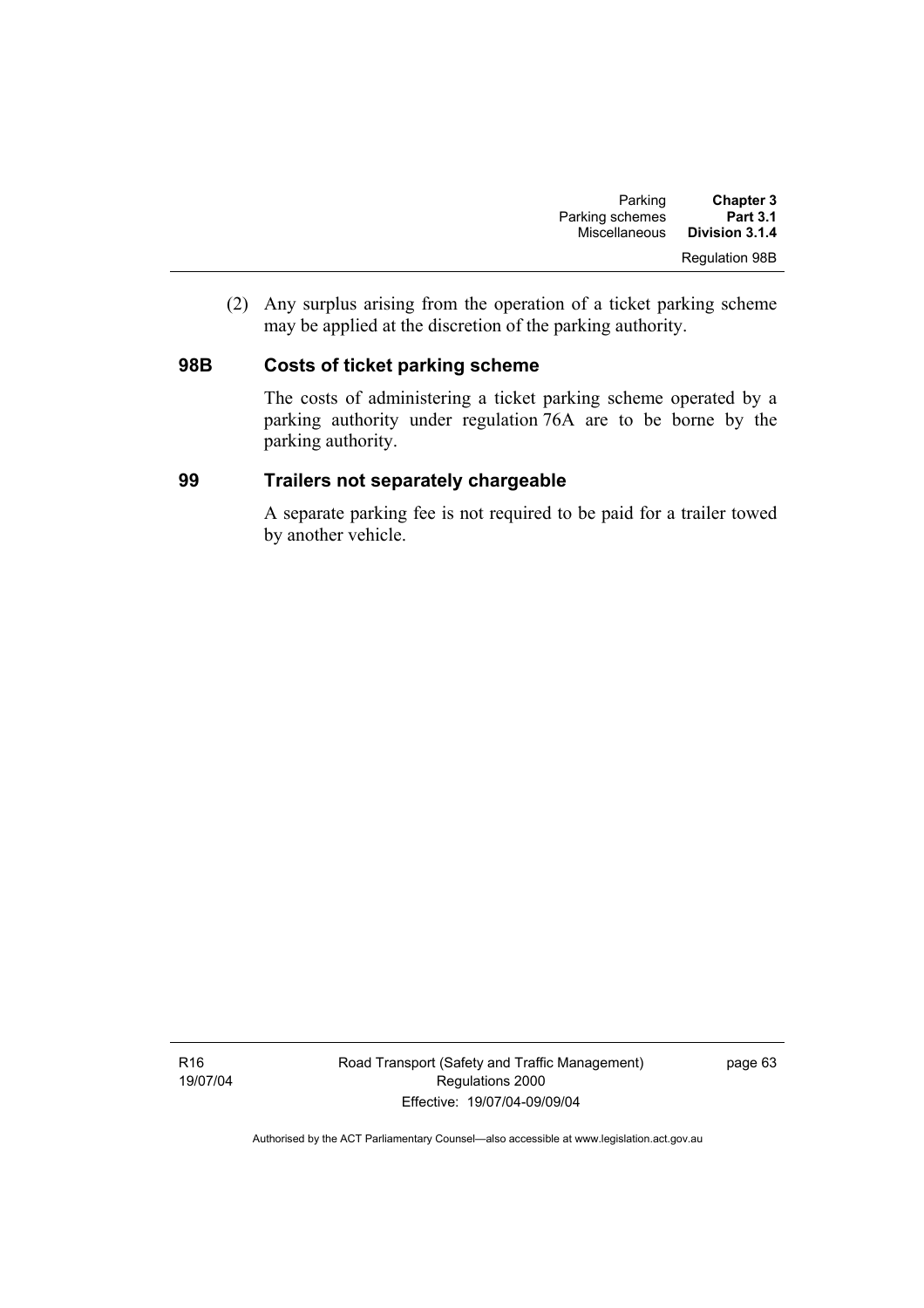Regulation 100

## **Part 3.2 Parking permits and mobility parking scheme authorities**

## **100 Parking permits**

- (1) The road transport authority may issue a permit authorising the parking of a vehicle, without charge or time restrictions, in a parking space designated for use by holders of such a permit.
- (2) The permit may be of 1 or more of the following kinds:
	- (a) a business parking permit;
	- (b) a commuter parking permit;
	- (c) a loading zone permit;
	- (d) a resident parking permit;
	- (e) a residents' visitor parking permit;
	- (f) a special event parking permit;
	- (g) any other kind declared by the road transport authority for this regulation.
- (3) A permit must state the conditions (if any) to which it is subject and, for a resident's visitor parking permit, the address of the person to whom the permit was issued.
- (4) A permit may state the length of road or area to which it applies.
- (5) The holder of a loading zone permit may surrender the permit by returning it to the road transport authority.
- (6) For these regulations, a parking space is designated for use by the holder of a permit if the following words are displayed on or with a

R16 19/07/04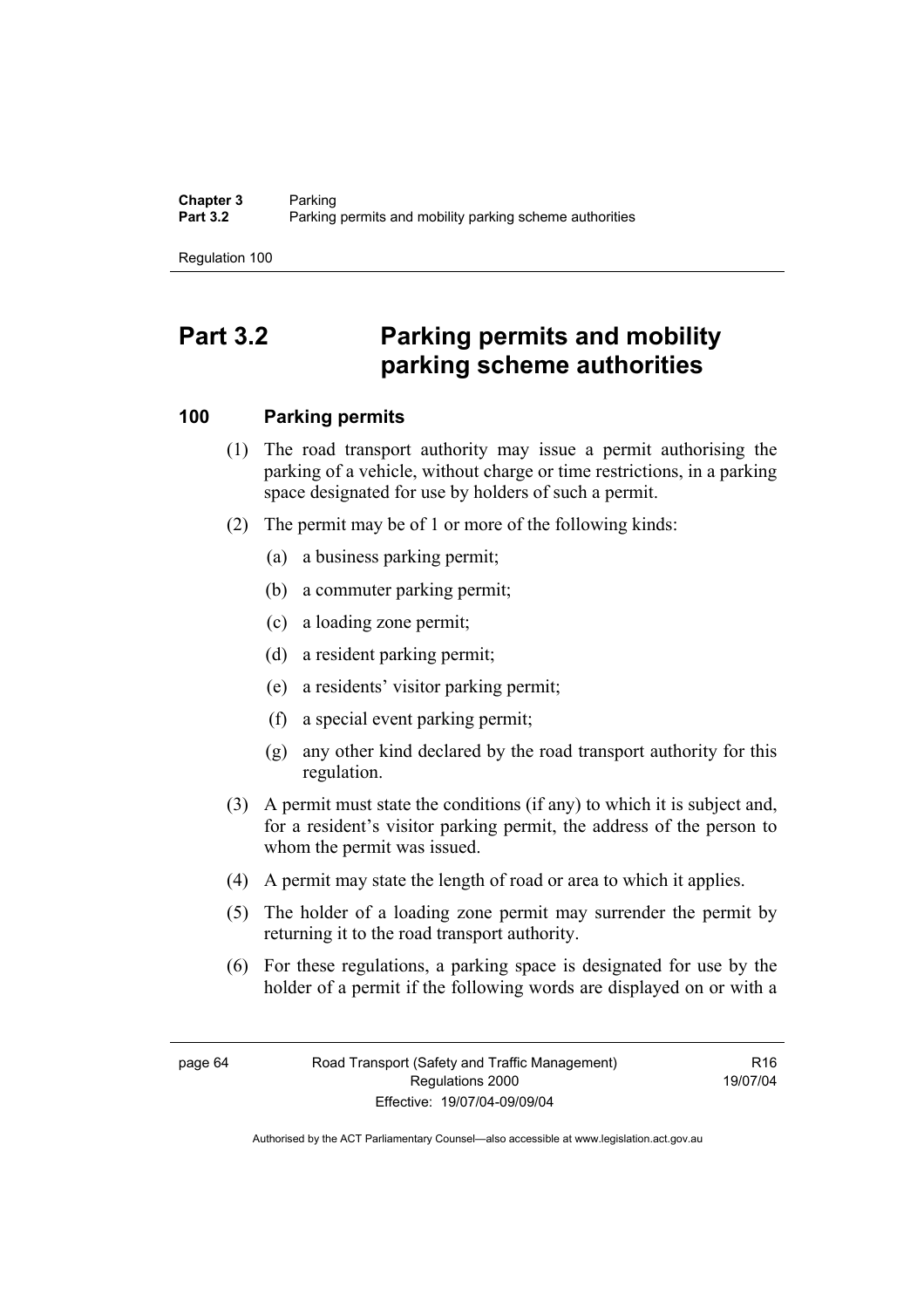traffic sign applying to the parking space under the Australian Road Rules:

- (a) for a resident or resident's visitor parking permit—'permit holders excepted' or 'authorised residents vehicles excepted';
- (b) for any other permit—'permit holders excepted'.

## **101 Mobility parking scheme authorities**

- (1) The road transport authority may issue a mobility parking scheme authority—
	- (a) for use by a person with a disability; or
	- (b) for use by an entity for the transport of people with disabilities.
- (2) A mobility parking scheme authority is subject to the conditions (if any) stated in the authority and is issued for the period stated in the authority.
- (3) A mobility parking scheme authority must include a people with disabilities symbol.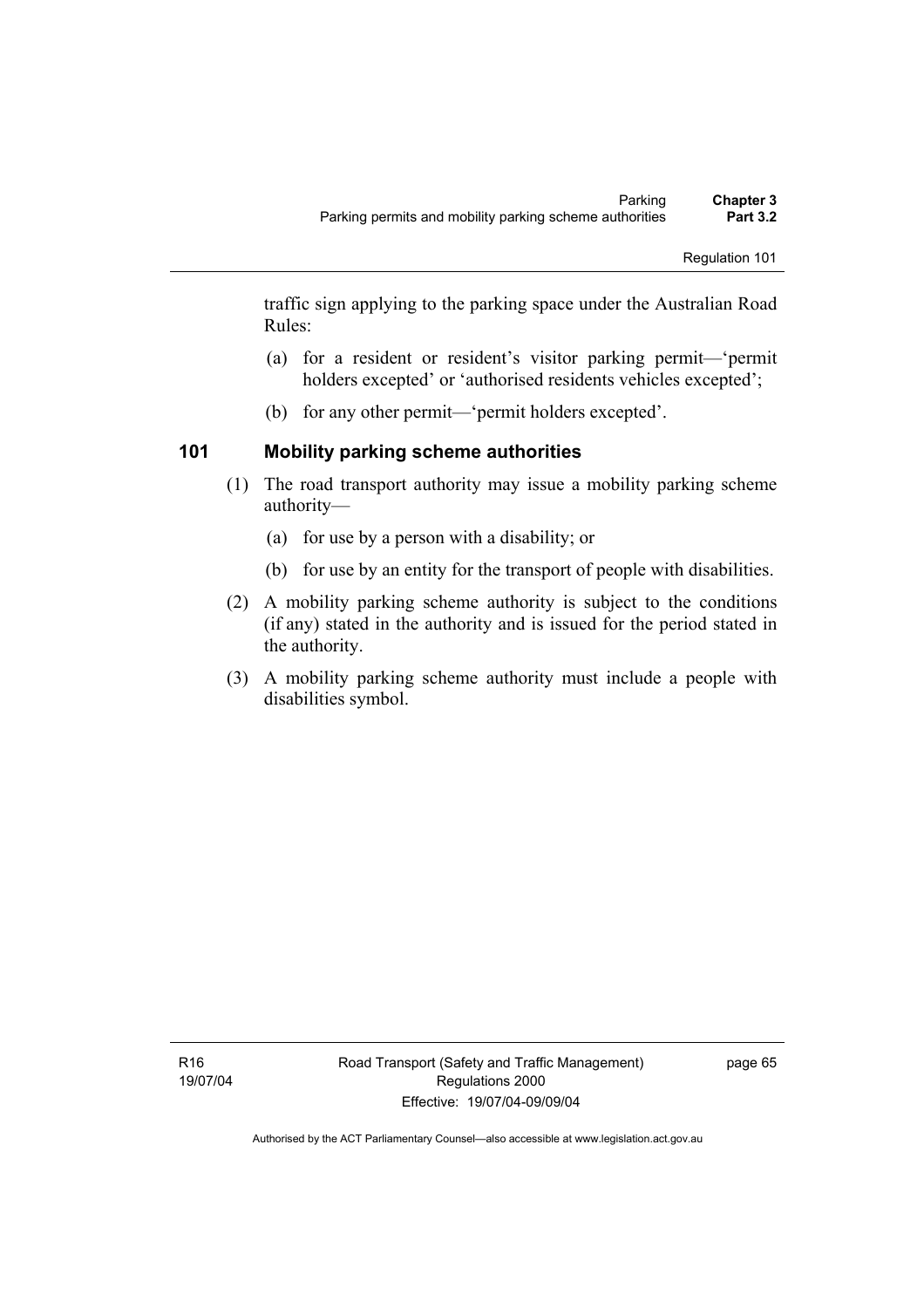#### **Chapter 4** Traffic offence detection devices

Regulation 102

## **Chapter 4 Traffic offence detection devices**

## **102 Definitions for ch 4**

In this chapter:

*approved police speedometer* means a speedometer approved under regulation 103A (Approval of police vehicle speedometers).

*digital camera detection device* means a camera detection device known as—

- (a) LaserCam 2000, which includes, as a component, a laser speed measuring device; or
- (b) LaserCam NT, which includes, as a component, a laser speed measuring device.

*laser speed measuring device* means a speed measuring device known as—

- (a) Laser Technology Inc. LTI 20-20 Marksman; or
- (b) Laser Technology Inc. LTI 20-20 Ultralyte.

*piezo strip speed measuring device* means a speed measuring device known as—

- (a) Redflex Smartcam SDCM; or
- (b) Truvelo M4 MPC.

*radar speed measuring device* means a speed measuring device known as—

(a) Applied Concepts Inc. Stalker Dual; or

page 66 Road Transport (Safety and Traffic Management) Regulations 2000 Effective: 19/07/04-09/09/04

R16 19/07/04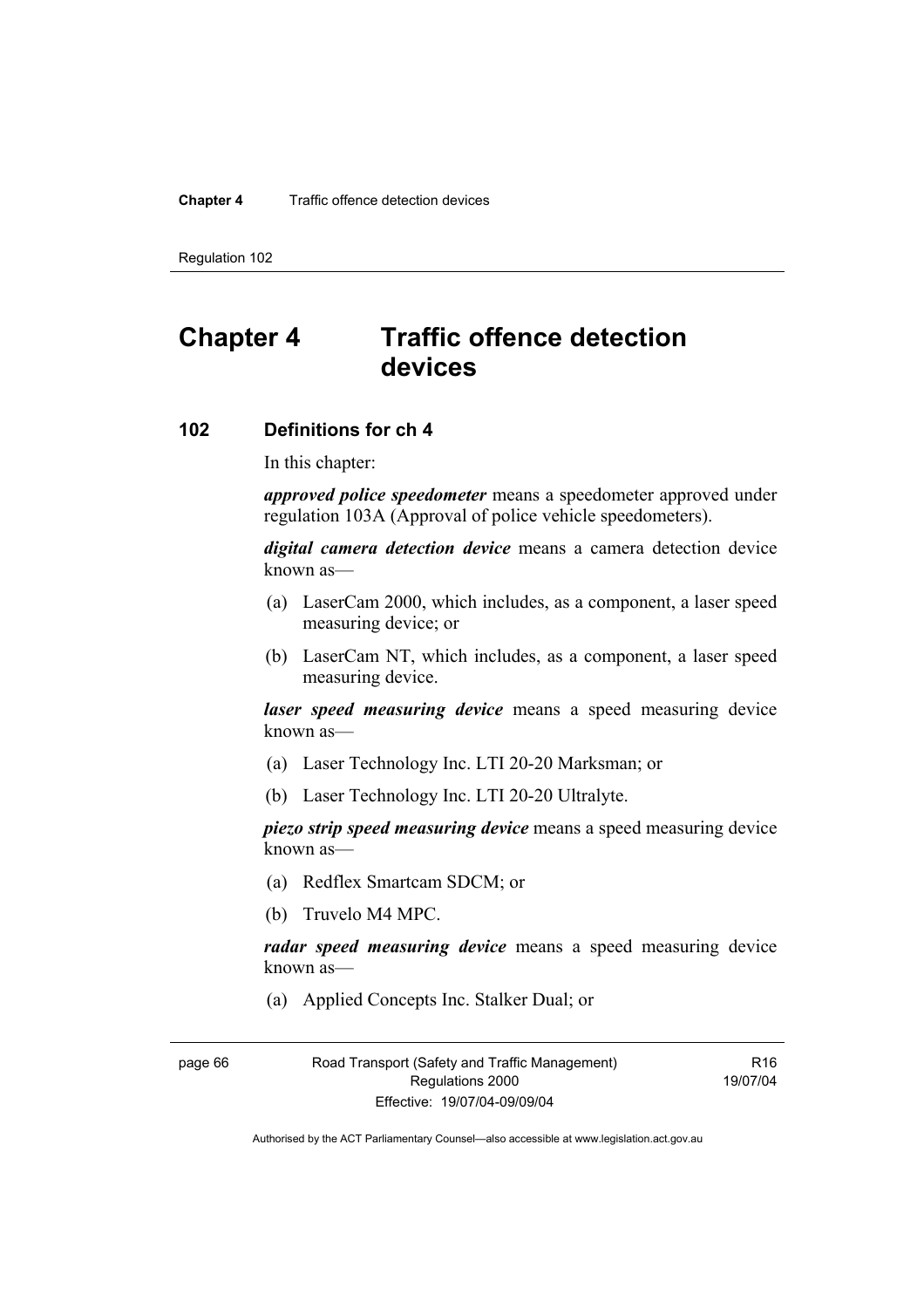Regulation 102

- (b) AWA Slant Radar Model 449; or
- (c) Kustom Signals KR-10SP; or
- (d) Kustom Signals KR-11; or
- (e) Kustom Signals, Inc. Silver Eagle; or
- (f) Fairey Slant Radar Model 456.

*security checksum*, for an electronic file, means the number (whether numerals or numerals and letters) produced by the application of an algorithm to the contents of an electronic file or a copy of the file.

*testing authority* means—

- (a) a department of electrical or electronic engineering at a university in Australia; or
- (b) the National Measurement Laboratory, Division of Telecommunications and Industrial Physics, Commonwealth Scientific and Industrial Research Organisation; or
- (c) the Deeper Level Maintenance, Support Services Division, British Aerospace Australia Limited; or
- (d) Technical Services, Australian Federal Police, Canberra; or
- (e) for an approved police speedometer—an entity approved in writing by the chief police officer to test approved police speedometers.
- *Note* An entity includes an individual, see *Legislation Act 2001*, dict, pt 1, def of *entity*.

*traffic lights camera detection device* means a camera detection device known as—

 (a) Centaur 2000, which includes, as a component, a piezo strip speed measuring device; or

R16 19/07/04

page 67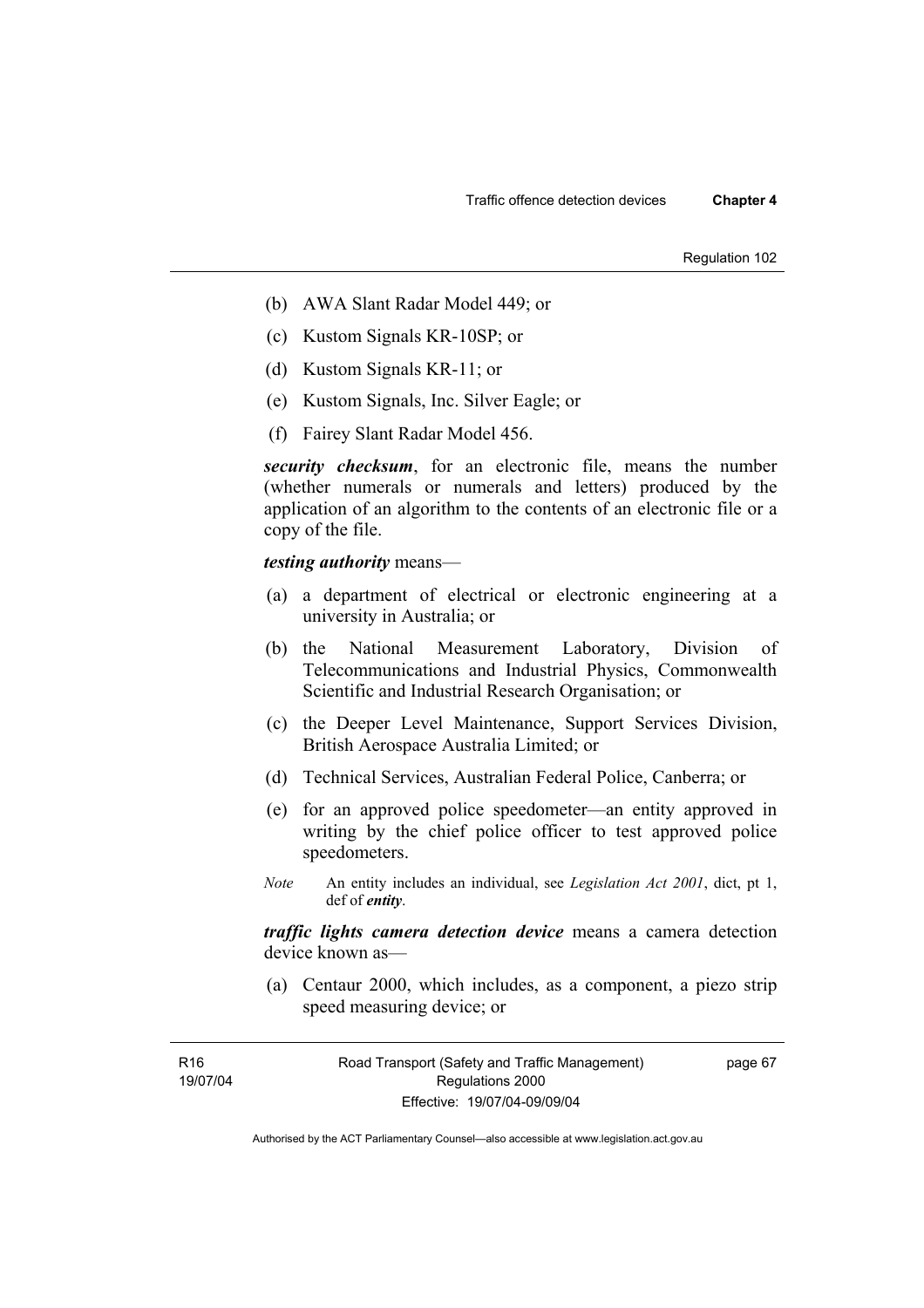#### **Chapter 4** Traffic offence detection devices

Regulation 103

 (b) Redflex SMARTCAMred, which includes, as a component, a piezo strip speed measuring device.

### **103 Approved traffic offence detection devices**

- (1) For the Act, dictionary, definition of *approved camera detection device*, each digital camera detection device and traffic lights camera detection device is approved.
- (2) For the Act, dictionary, definition of *approved speed measuring device*, each laser speed measuring device, piezo strip speed measuring device, radar speed measuring device and approved police speedometer is approved.

## **103A Approval of police vehicle speedometers**

- (1) For regulation 102, definition of *approved police speedometer*, the chief police officer may, in writing, approve a kind of speedometer that is fitted to a motor vehicle driven by a police officer for measuring the speed at which vehicles are being driven.
- (2) An approval is a notifiable instrument.

*Note* A notifiable instrument must be notified under the *Legislation Act 2001*.

## **104 Major testing of traffic offence detection devices**

- (1) The following devices must be tested in accordance with this regulation at least once in every 12 months:
	- (a) a laser speed measuring device;
	- (b) the laser speed measuring device component of a digital camera detection device;
	- (c) the piezo strip speed measuring device component of a traffic lights camera detection device;
	- (d) a radar speed measuring device;

 $P16$ 19/07/04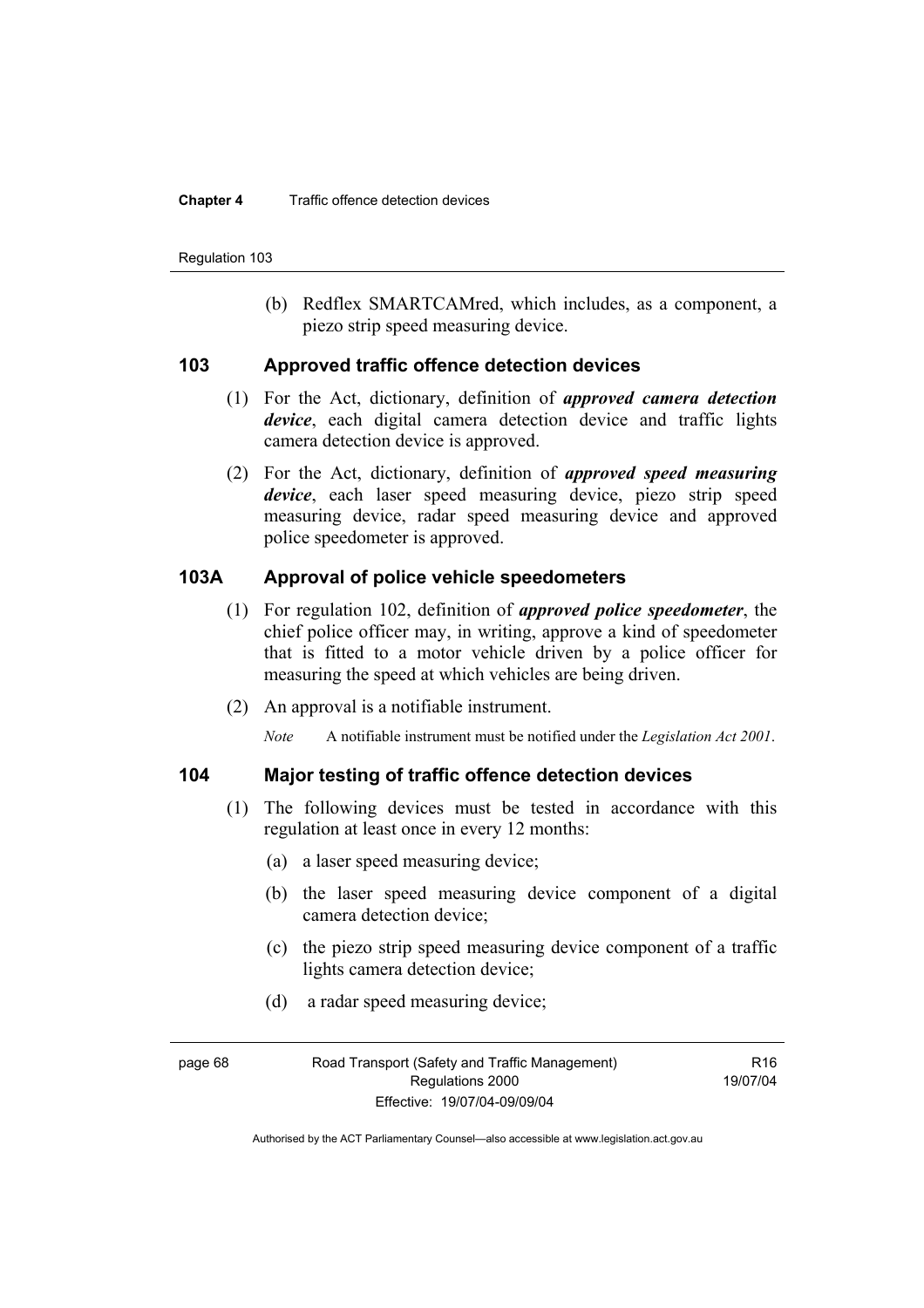- (e) an approved police speedometer.
- (2) The test must be carried out by a person approved under regulation 106 (Approved people—testing and sealing).
- (3) The testing of a laser speed measuring device, the laser speed measuring device component of a digital camera detection device, or the piezo strip speed measuring device component of a traffic lights camera detection device, must find out whether the device—
	- (a) is operating in accordance with the manufacturer's specifications; and
	- (b) is accurate within a tolerance of 2 km/h.
- (4) The testing of a radar speed measuring device must find out whether the device is operating in accordance with Australian Standard 2898.1-2.
- (5) The testing of an approved police speedometer must find out whether the device is accurate within a tolerance of 2%.
- (6) If the test establishes the matters mentioned in subregulation (3) or the matter mentioned in subregulation (4) or (5), the person who carried out the test must—
	- (a) sign a certificate to that effect; and
	- (b) if a seal on the device has been damaged or removed—seal the device.
- (7) For this regulation—
	- (a) it is sufficient for the laser speed measuring device component of a digital camera detection device to be tested separately from the other components of the device, and it is not necessary for the other components to be tested; and
	- (b) it is sufficient for the piezo strip speed measuring device component of a traffic lights camera detection device to be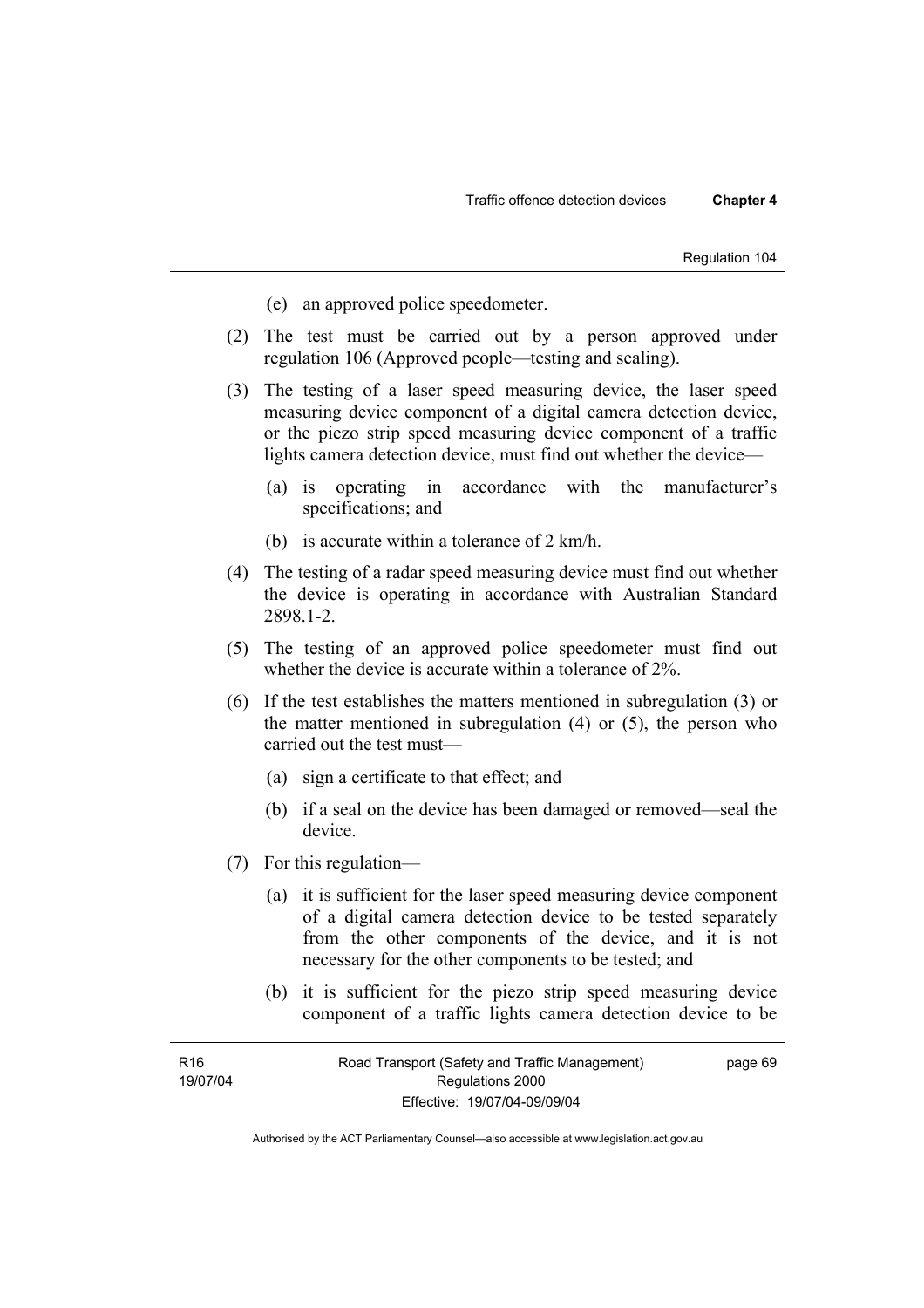#### **Chapter 4** Traffic offence detection devices

Regulation 105

tested separately from the other components of the device, and it is not necessary for the other components to be tested.

### **105 Use of digital camera detection devices**

- (1) A digital camera detection device must be used by an operator by doing the following operations in accordance with the manufacturer's instructions for the device:
	- (a) testing the laser speed measuring component of the device at the beginning of each shift of the operator by carrying out the following checks:
		- (i) an instrument confidence check;
		- (ii) a calibration verification check;
		- (iii) a scope alignment check;
	- (b) activating the device;
	- (c) operating the device;
	- (d) testing the laser speed measuring component of the device at the end of each shift of the operator by carrying out the checks mentioned in paragraph (a).
- (2) However, after the operator of the device has carried out the operations mentioned in subregulation (1) (a) and (b), the device may operate unattended.
- (3) To remove any doubt, if the device is used at more than 1 place during a shift of the operator, the operator is not required to carry out the checks mentioned in subregulation (1) (a) each time the device is activated at a different place.
- (4) If the device is used by 2 or more operators who are working together during the shift, the tests mentioned in subregulation (1) (a) and (d) may be carried out by different operators.

 $P16$ 19/07/04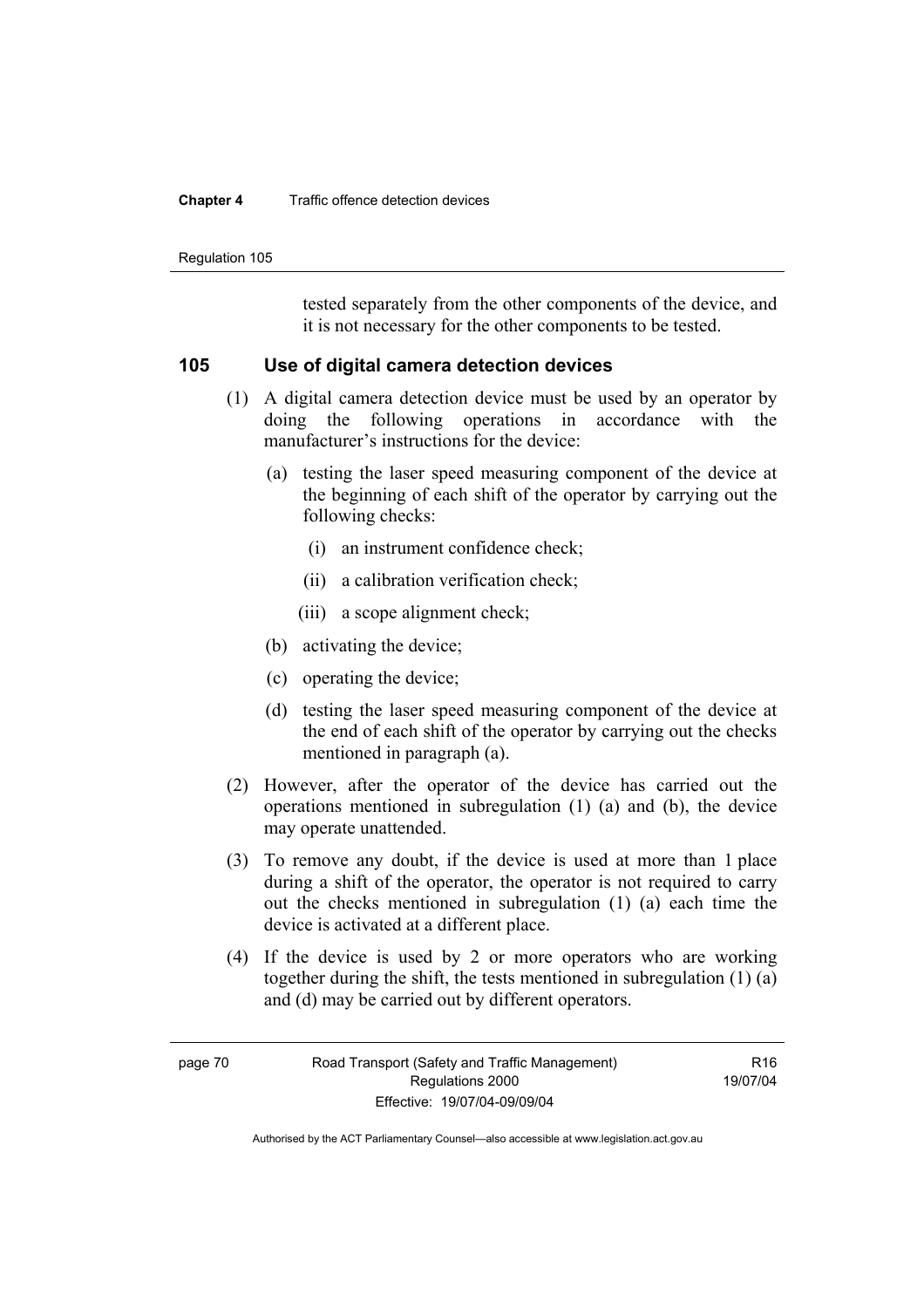(5) In this regulation:

*operator* means a person approved to use a traffic offence detection device under regulation 107 (Approved people—use).

## **105A Use of laser speed measuring devices**

- (1) A laser speed measuring device must be used by an operator by doing the following operations in accordance with the manufacturer's instructions for the device:
	- (a) testing the device at the beginning of each shift of the operator by carrying out the following checks:
		- (i) an instrument confidence check;
		- (ii) a calibration verification check;
		- (iii) a scope alignment check;
	- (b) activating the device;
	- (c) operating the device;
	- (d) testing the device at the end of each shift of the operator by carrying out the checks mentioned in paragraph (a).
- (2) To remove any doubt, if the device is used at more than 1 place during a shift of the operator, the operator is not required to carry out the checks mentioned in subregulation (1) (a) each time the device is activated at a different place.
- (3) If the device is used by 2 or more operators who are working together during the shift, the tests mentioned in subregulation (1) (a) and (d) may be carried out by different operators.
- (4) In this regulation:

*operator* means a person approved to use a traffic offence detection device under regulation 107 (Approved people—use).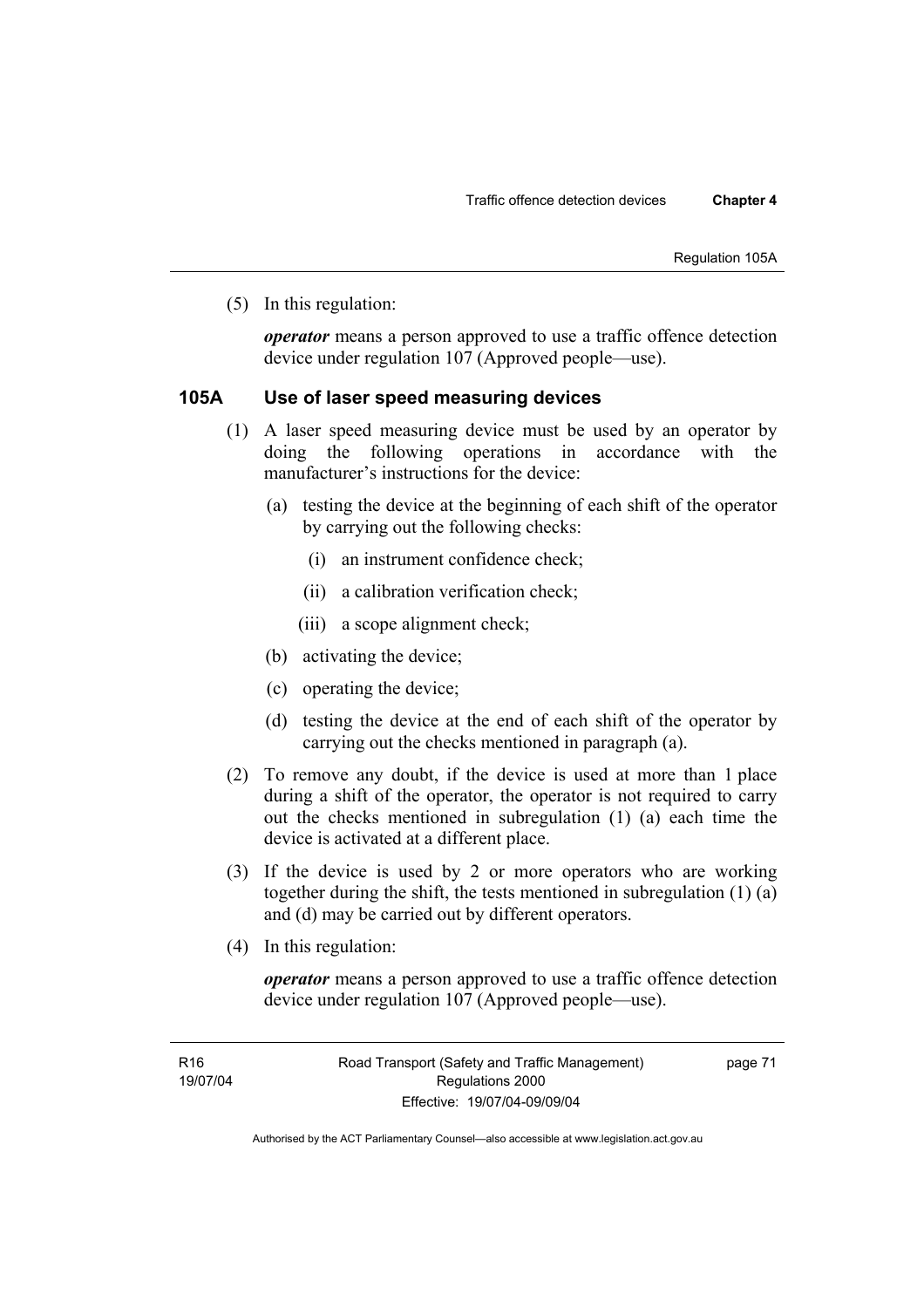#### **Chapter 4** Traffic offence detection devices

Regulation 105B

### **105B Use of radar speed measuring devices**

- (1) A radar speed measuring device must be used by an operator in accordance with the manufacturer's instructions for the device.
- (2) The operator must test the device—
	- (a) at the beginning of each shift of the operator against an approved police speedometer; and
	- (b) at the end of each shift of the operator against the speedometer mentioned in paragraph (a); and
	- (c) if the operator's shift is longer than 9 hours—9 hours after the beginning of the shift against the speedometer mentioned in paragraph (a).
- (3) After each test, the device must be found to be accurate within a tolerance of 2 km/h.
- (4) To remove any doubt, if the device is used at more than 1 place during a shift of the operator, the operator is not required to carry out the checks mentioned in subregulation (2) (a) each time the device is activated at a different place.
- (5) If the device is used by 2 or more operators who are working together during the shift, the tests mentioned in subregulation (2) may be carried out by different operators.
- (6) In this regulation:

*operator* means a person approved to use a traffic offence detection device under regulation 107 (Approved people—use).

## **106 Approved people—testing and sealing**

Each person employed by a testing authority to test and seal traffic offence detection devices is approved to test and seal traffic offence detection devices.

page 72 Road Transport (Safety and Traffic Management) Regulations 2000 Effective: 19/07/04-09/09/04

R<sub>16</sub> 19/07/04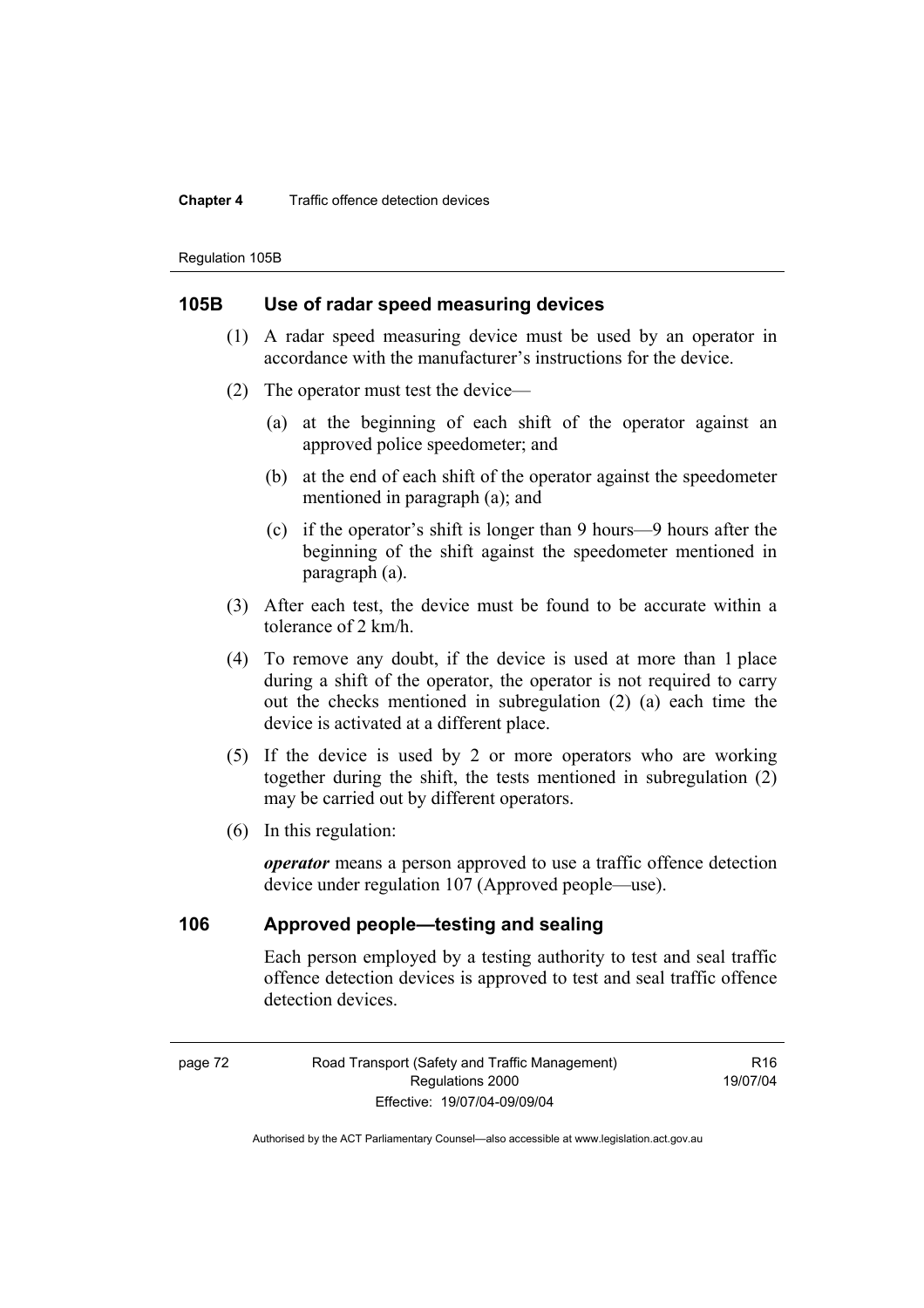#### Regulation 107

## **107 Approved people—use**

- (1) Each police officer is approved to use any traffic offence detection device (other than a traffic lights camera detection device).
- (2) The road transport authority may approve a person who is not a police officer to use digital camera detection devices.
- (3) The road transport authority may only approve a person under subregulation (2) if the authority is satisfied that the person has appropriate qualifications to operate, or experience in the operation of, digital camera detection devices.

## **107A Recording of digital camera detection device image files—Act, s 23 (2) (c) (ii)**

An electronic file created by a digital camera detection device must be recorded on a magneto-optical write once read many disk (a *WORM disk*) attached directly to, or located with, the device.

## **107B Recording of traffic lights camera detection device image files—Act, s 23 (2) (c) (ii)**

- (1) An electronic file created by a traffic lights camera detection device must be recorded on a WORM disk or another storage medium for electronic data (a *recording medium*).
- (2) The recording medium for a traffic lights camera detection device may be—
	- (a) attached directly to, or located with, the device; or
	- (b) at a place other than the place where the device is located.

#### **Example for par (b)**

If a motor vehicle goes through a red traffic light and an image of the vehicle is taken by a traffic lights camera detection device, the electronic file created by the device in relation to the offence is sent along a wire or optical fibre to a recording

page 73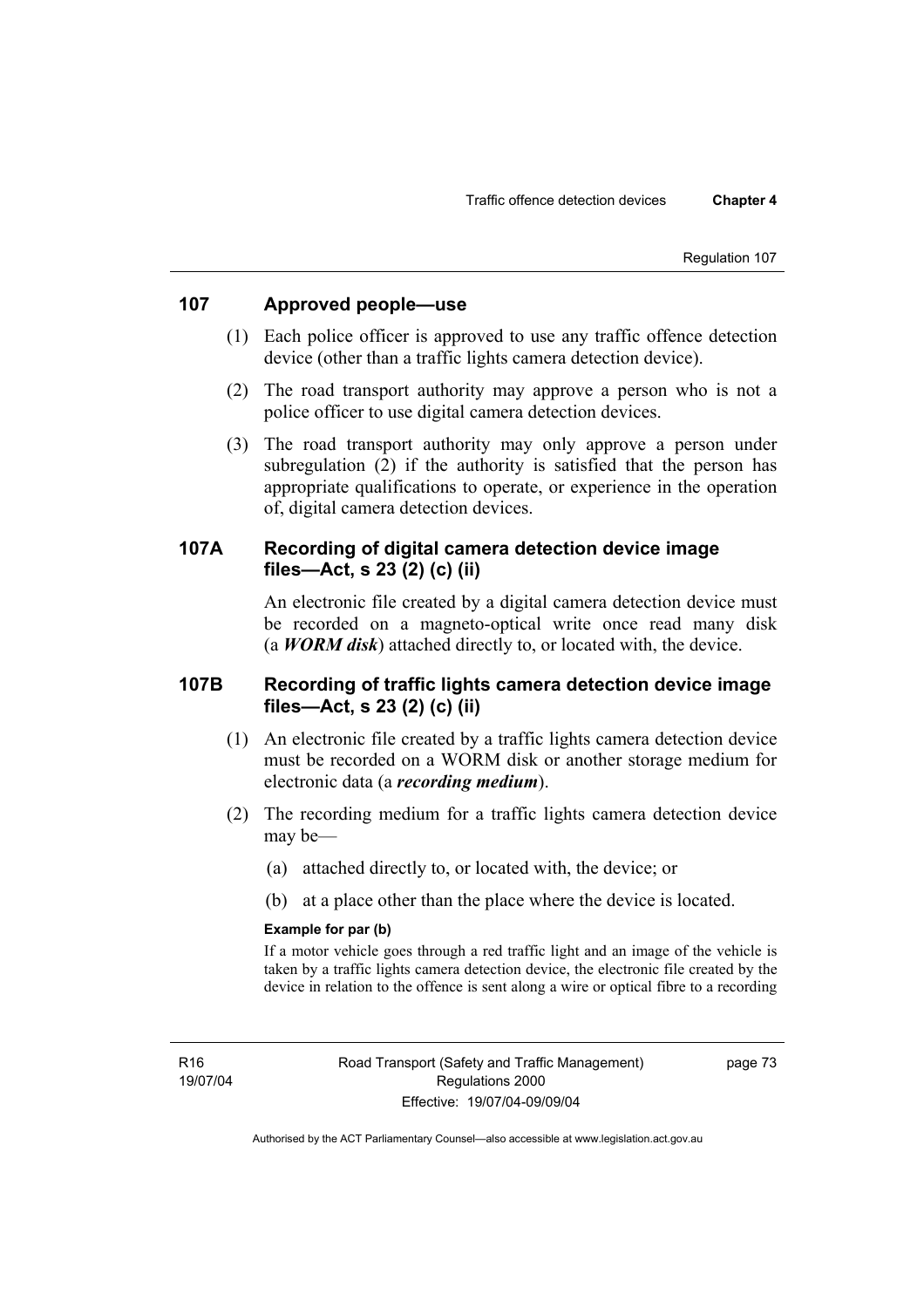#### **Chapter 4** Traffic offence detection devices

Regulation 107C

device in a building in another suburb and is stored at that building on a recording medium.

- (3) If the recording medium for a traffic lights camera detection device is at a place other than the place where the device is located—
	- (a) the device must produce a security checksum for each electronic file created by the device; and
	- (b) the device must encrypt the security checksum and the file; and
	- (c) the security checksum and the encrypted file must be recorded as soon as practicable on a recording medium.
- (4) However, subregulation (3) does not prevent other security measures being taken in relation to a security checksum or an electronic file before it is recorded on the recording medium.

## **107C Verification of traffic lights camera detection device image files—Act, s 23 (2) (c) (iii)**

- (1) This regulation applies if an electronic file that contains an image of a vehicle taken by a traffic lights camera detection device is recorded on a recording medium that is at a place other than the place where the device is located.
- (2) Before the image of the vehicle is produced from the file, the accuracy of the file must be verified by using a computer to—
	- (a) recalculate the security checksum for the file; and
	- (b) confirm that the security checksum produced by the recalculation is identical to the checksum produced by the device for the file.

 $P16$ 19/07/04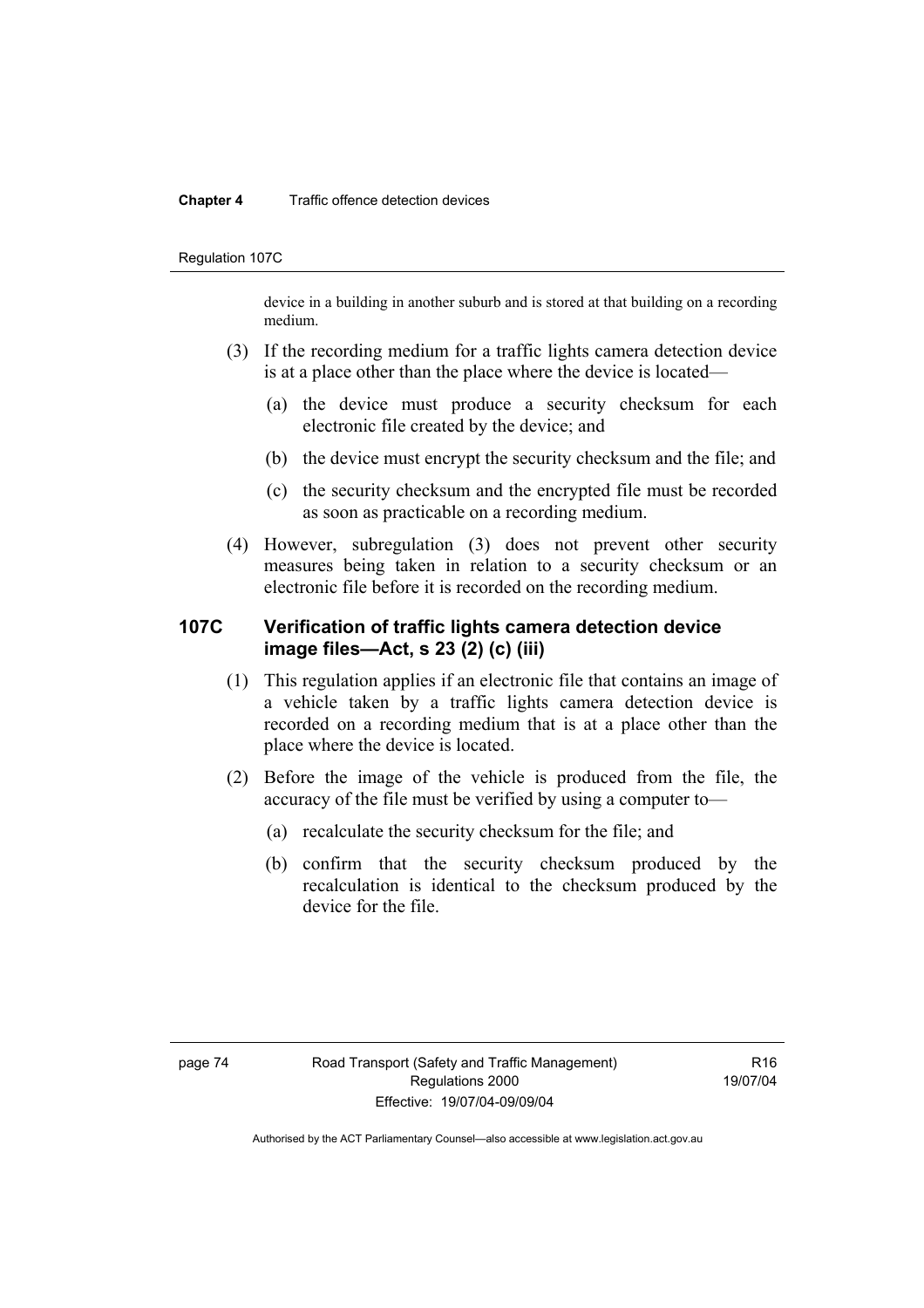#### Regulation 108

### **108 Meaning of vehicle image codes**

- (1) This regulation defines the meaning of codes and other information indicated on an image of a vehicle taken by an approved camera detection device.
	- *Note* Information etc that is indicated on an image includes information etc accompanying or reasonably associated with the image (see the Act, dict, def of *indicated on*).
- (2) It is not necessary that all the codes and other information mentioned in this regulation be indicated on an image but if they do appear they have the meaning given in this regulation.
- (3) The characters (whether numbers, letters or both) in the field immediately after 'Device' is the code for—
	- (a) the laser speed measuring device component of the digital camera detection device that took the image; or
	- (b) the piezo strip speed measuring device component of the traffic lights camera detection device that took the image.

#### **Example**

'Device: 012409' indicates that the code for the laser speed measuring device component of the digital camera detection device, or piezo strip speed measuring device component of the traffic lights camera detection device, that took the image is 012409.

 (4) The characters (whether numbers, letters or both) in the field immediately after 'Location' or 'Loc' is the code for the place where the image was taken (the *location code*).

### **Example**

'Location: sls0015' indicates that the code for the place where the image was taken is 0015 (see sch 1, item 15).

page 75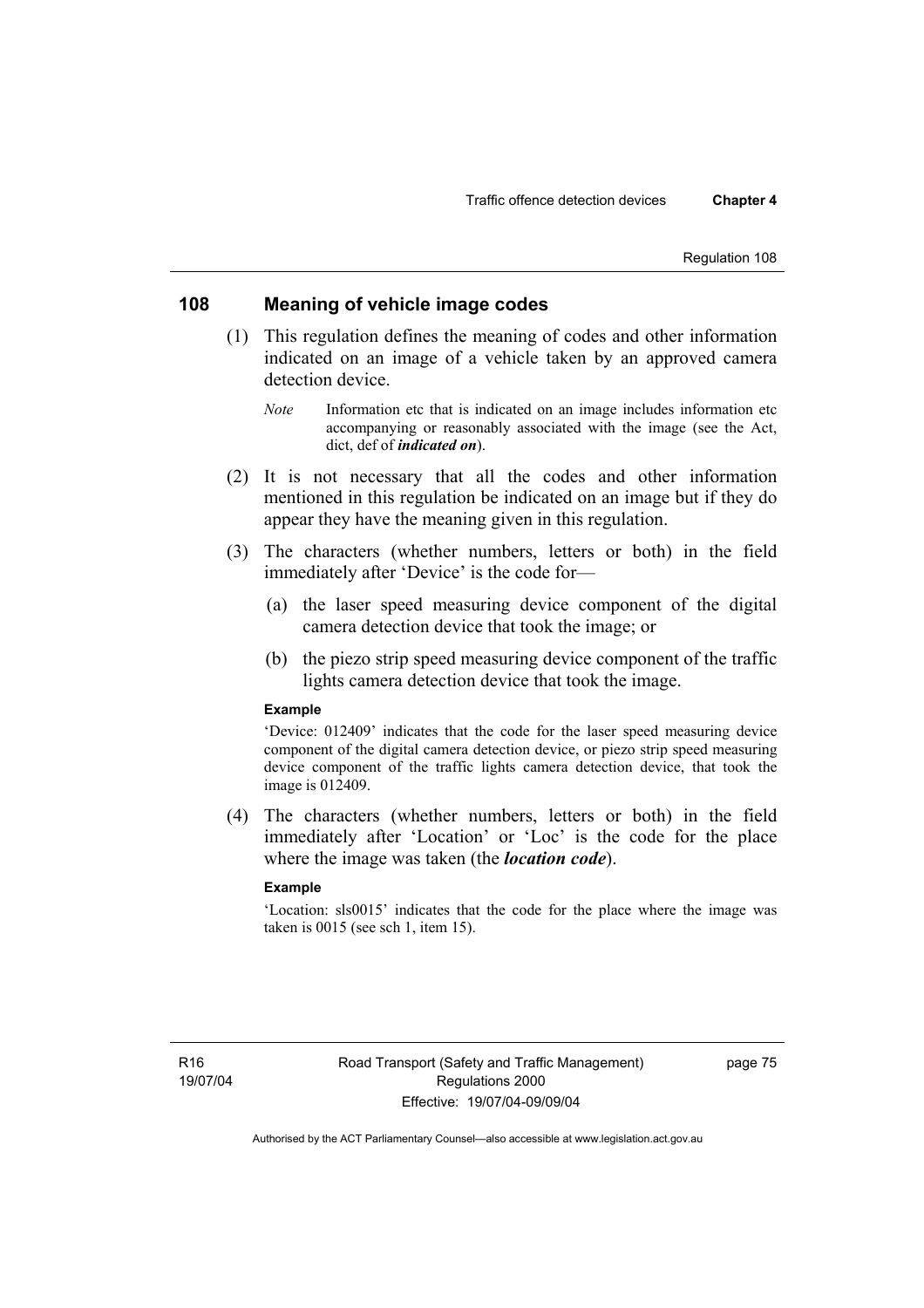#### **Chapter 4** Traffic offence detection devices

#### Regulation 108

(5) A location code has the meaning given by schedule 1.

#### **Example**

The location code '0015' indicates that the image was taken at Kingsford Smith Drive between Kuringa Drive and Spalding Street (see sch 1, item 15).

 (6) For subregulation (5) and schedule 1, if a road (however described) mentioned in an item of schedule 1 intersects with another road (however described) more than once, the word '(north)' or '(south)' is included after the name of the road to indicate the intersection relevant to the meaning of the location code.

#### **Example**

The location code '0003' means that the image was taken on Athllon Drive between Beasley Street '(south)' and Sulwood Drive (see sch 1, item 3). As Beasley Street intersects Athllon Drive more than once, the word 'south' indicates that the southern intersection is the relevant intersection.

 (7) The characters in the field immediately after 'Date' is the date when the image was taken, with the first 2 numbers indicating the day of the month, followed by an abbreviation for the month and the year.

#### **Example**

'Date: 15/11/00' indicates that the image was taken on 15 November 2000.

 (8) The numbers in the field immediately after 'Time' is the time when the image was taken, stated in the 24-hour clock system.

#### **Examples**

- 1 'Time: 11.07.00.23' indicates that the image was taken at 0.23 seconds after 11.07 am.
- 2 'Time: 13:53:10:07' indicates that the image was taken at 10.07 seconds after 1.53 pm.
- (9) The letter in the field immediately after 'Direction' or 'Dir' indicates—
	- (a) for an image taken by a digital camera detection device whether the general direction in which the vehicle was travelling was away from or towards the device, with

R16 19/07/04

page 76 Road Transport (Safety and Traffic Management) Regulations 2000 Effective: 19/07/04-09/09/04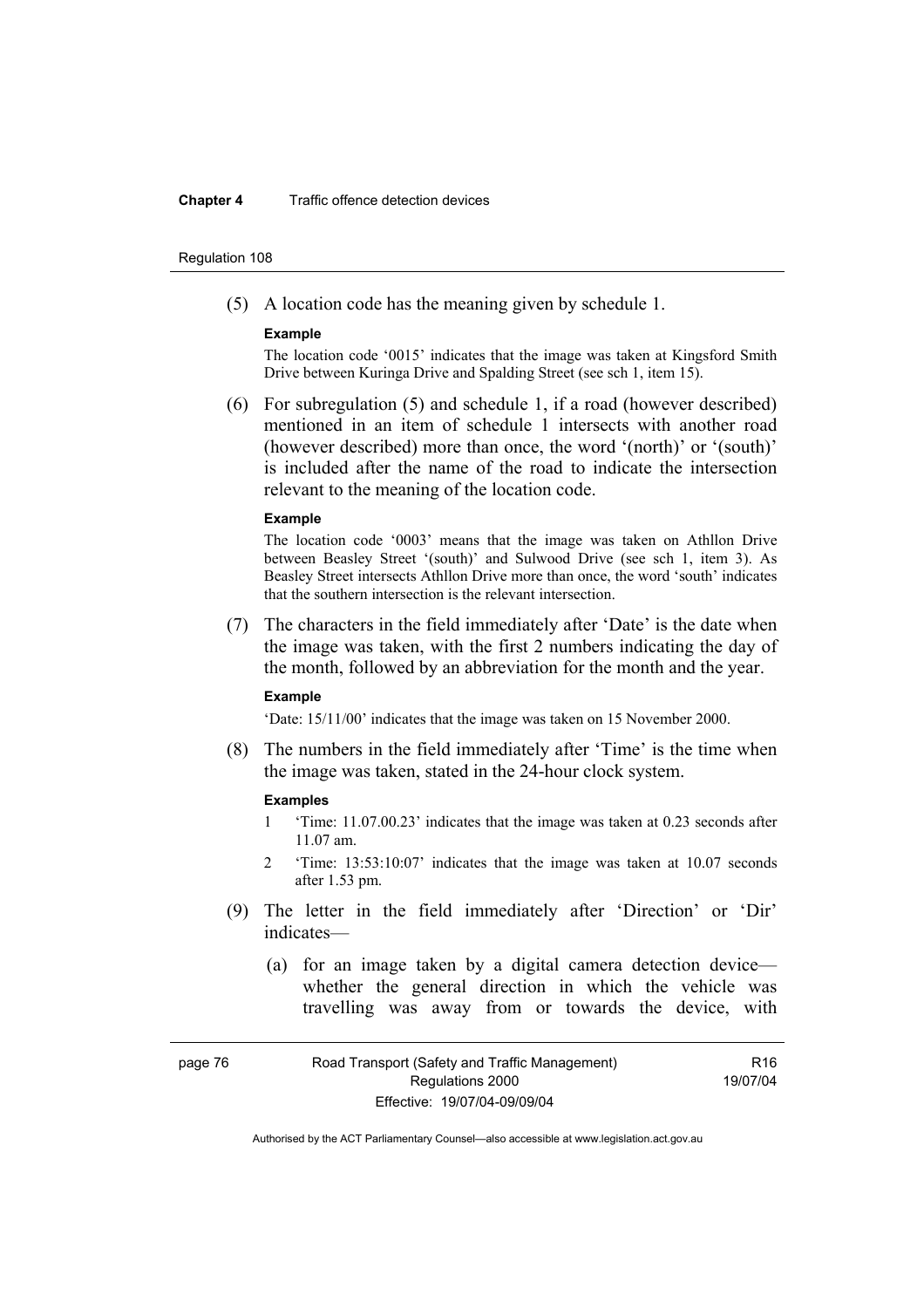Regulation 108

'A' indicating away from the device and 'T' indicating towards the device; or

 (b) for an image taken by a traffic lights camera detection device—the general direction in which the vehicle was travelling when the image was taken, with 'N' indicating north, 's' indicating south, 'E' indicating east and 'W' indicating west.

#### **Example for par (a)**

'Direction: A' indicates that when the image was taken the vehicle was generally travelling away from the digital camera detection device that took the image.

#### **Example for par (b)**

'Direction: N' indicates that when the image was taken the vehicle was travelling in the general direction of north.

 (10) The characters in the field immediately after 'Lane' is the code for the lane in which the vehicle was travelling when the image was taken, with the following codes having the stated meaning:

'L1' means the lane next to the centre of the road

'L2' means the lane immediately to the left of L1

'L3' means the lane immediately to the left of L2

'L4' means the lane immediately to the left of L3.

#### **Example**

'Lane: L1' indicates that the vehicle was travelling in the lane next to the centre of the road when the image was taken.

 (11) The number in the field immediately after 'Red time' is the time in seconds and part seconds (stated as a fraction) that a red traffic light or red traffic arrow facing the driver of the vehicle had been showing before the driver entered the intersection concerned.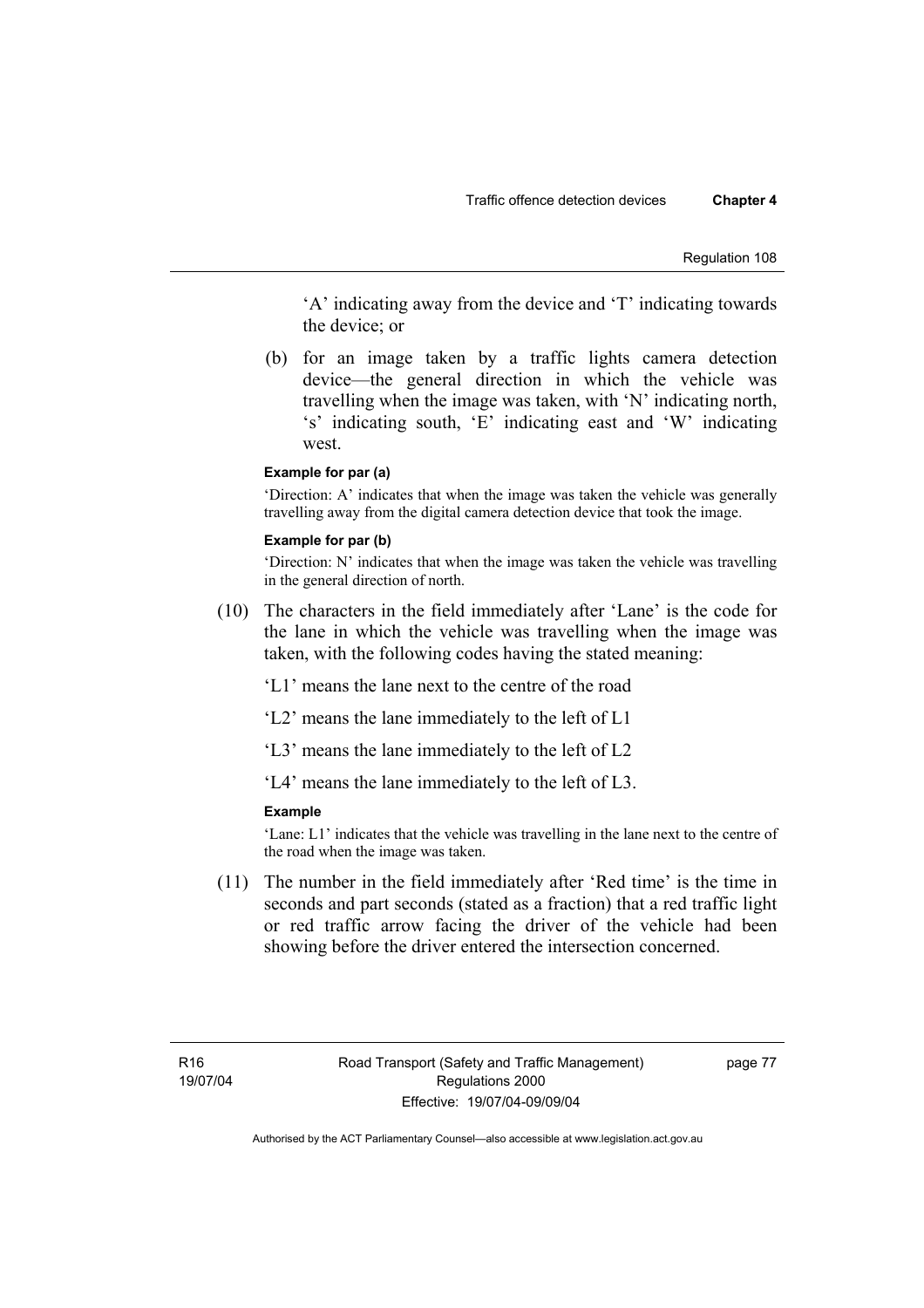#### **Chapter 4** Traffic offence detection devices

Regulation 108

#### **Example**

'Red time: 1.50' indicates that the red traffic light or red traffic arrow facing the driver of the vehicle had been showing for 1.5 seconds before the driver entered the intersection concerned.

 (12) The number in the field immediately after 'Speed li' is the speed limit applying to the driver of the vehicle for the length of road where the driver was driving when the image was taken.

#### **Example**

'Speed li: 60' indicates that the speed limit applying to the driver of the vehicle for the length of road where the driver was driving when the image was taken is 60 km/h.

 (13) The number in the field immediately after 'Speed' is the speed in kilometres per hour at which the driver of the vehicle was driving when the image was taken.

#### **Example**

'Speed: 82' indicates that the driver of the vehicle was driving at 82 km/h when the image was taken.

 (14) The characters (whether numbers, letters or both) in the field immediately after 'Operator' is the code for the person responsible for the use of the device when the image was taken.

#### **Example**

'Operator: op002' indicates that the code for the person responsible for the device when the image was taken is operator 002.

 (15) The characters (whether numbers, letters or both) in the field immediately after 'Disk' is the code for the recording medium used to record the image of the vehicle.

#### **Example**

'Disk: WD0022' indicates that the code for the WORM disk used to record the image was WD0022.

*Note* An example is part of the Act, is not exhaustive and may extend, but does not limit, the meaning of the provision in which it appears (see *Legislation Act 2001*, s 126 and s 132).

page 78 Road Transport (Safety and Traffic Management) Regulations 2000 Effective: 19/07/04-09/09/04

R16 19/07/04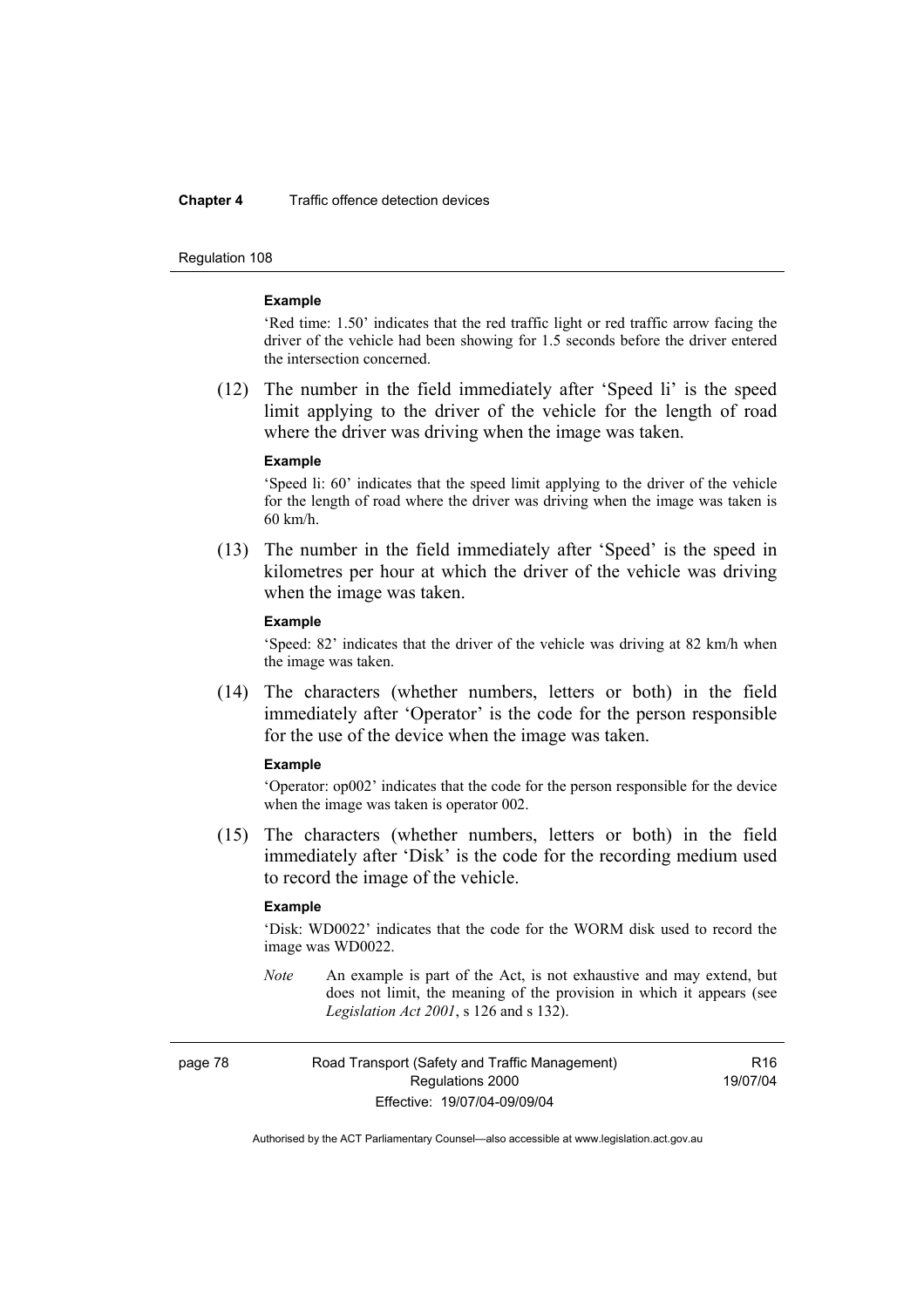## **Chapter 5 Miscellaneous**

## **109 Additional powers of police**

- (1) A police officer may request or signal the driver of a vehicle to stop the vehicle.
- (2) A person must not, without reasonable excuse, fail to comply with a request or signal made or given by a police officer under subregulation  $(1)$ .

Maximum penalty: 20 penalty units.

 (3) A police officer may, during a temporary obstruction or danger to traffic or in an emergency direct the responsible person for or driver of a vehicle parked in any part of a pay parking area to remove the vehicle or, if no one appears to be in charge of the vehicle, remove the vehicle.

## **110 Prohibition on car minding**

- (1) The chief police officer may, by written notice given to a person, prohibit the person from—
	- (a) parking, minding, caring for, or taking charge of any motor vehicle or trailer (other than a motor vehicle or trailer of which the person is the driver) on a road; or
	- (b) offering his or her services for any such purpose.
- (2) A person who is given a notice under subregulation (1) must comply with the notice.

Maximum penalty: 20 penalty units.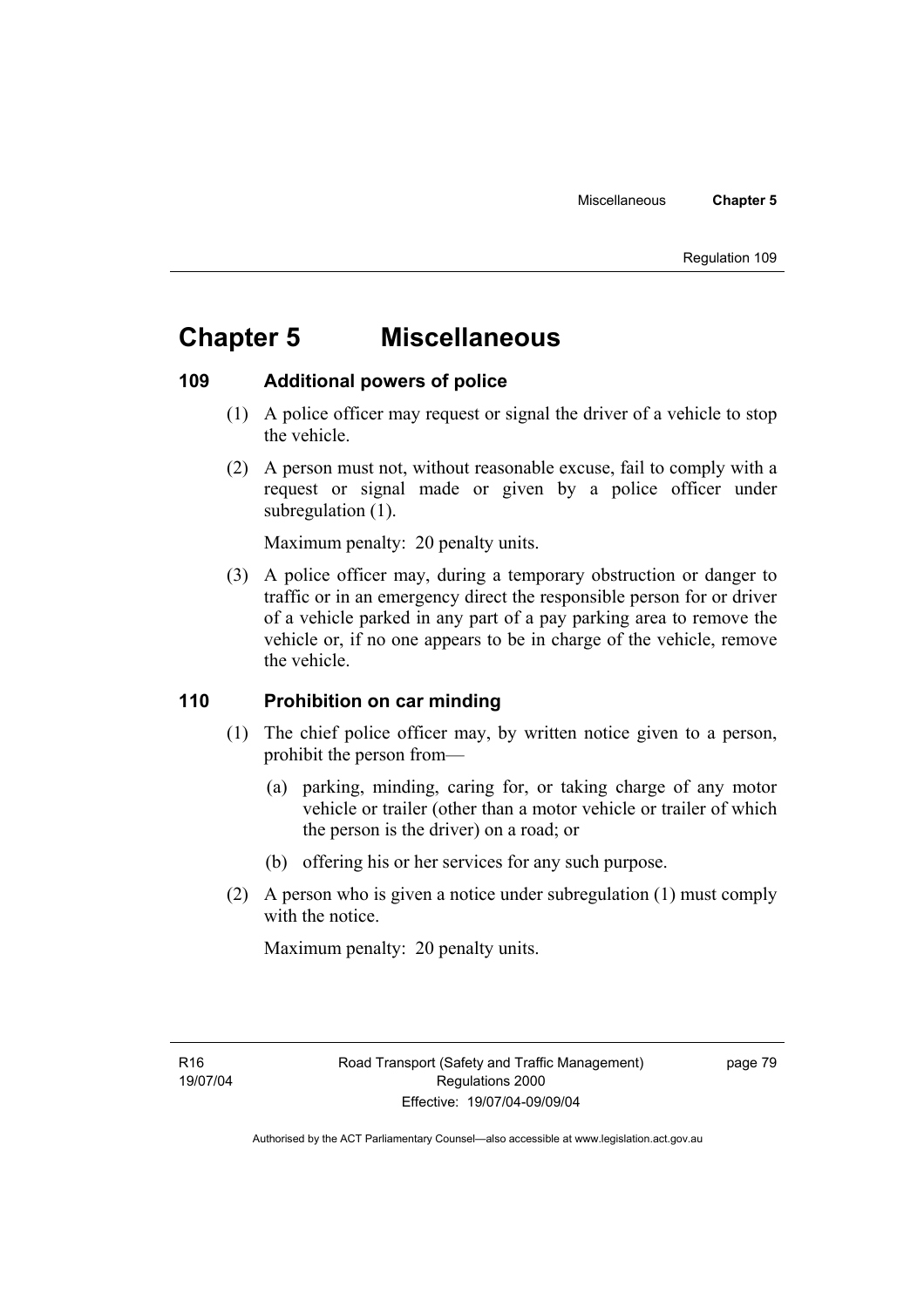#### **Chapter 5** Miscellaneous

#### Regulation 111

- (3) This regulation does not authorise the chief police officer to prohibit the proprietor of a parking station or parking area—
	- (a) from parking, minding, caring for, or taking charge of a motor vehicle or trailer in or on the parking station or parking area; or
	- (b) from offering the proprietor's services for that purpose—
		- (i) whether by the display or publication of an advertisement in relation to the parking station or parking area or otherwise; and
		- (ii) whether the services are performed or offered to be performed by the proprietor or by an employee or agent of the proprietor.

## **111 Removal of unattended vehicles from certain places**

For the Act, section 32 (1) (c), a police officer or authorised person may move an unattended vehicle from a road or road related area to a retention area if the vehicle is in—

- (a) a bus lane; or
- (b) a length of road to which a *clearway sign* applies; or
- (c) a transit lane.

## **112 Disposal of impounded vehicles—Act, s 10J**

- (1) This regulation applies to a vehicle impounded under the following provisions of the Act:
	- (a) section 10AA (Impounding of vehicles used for menacing driving on court order before conviction etc);
	- (b) section 10A (Impounding or forfeiture of vehicles on conviction etc for certain offences);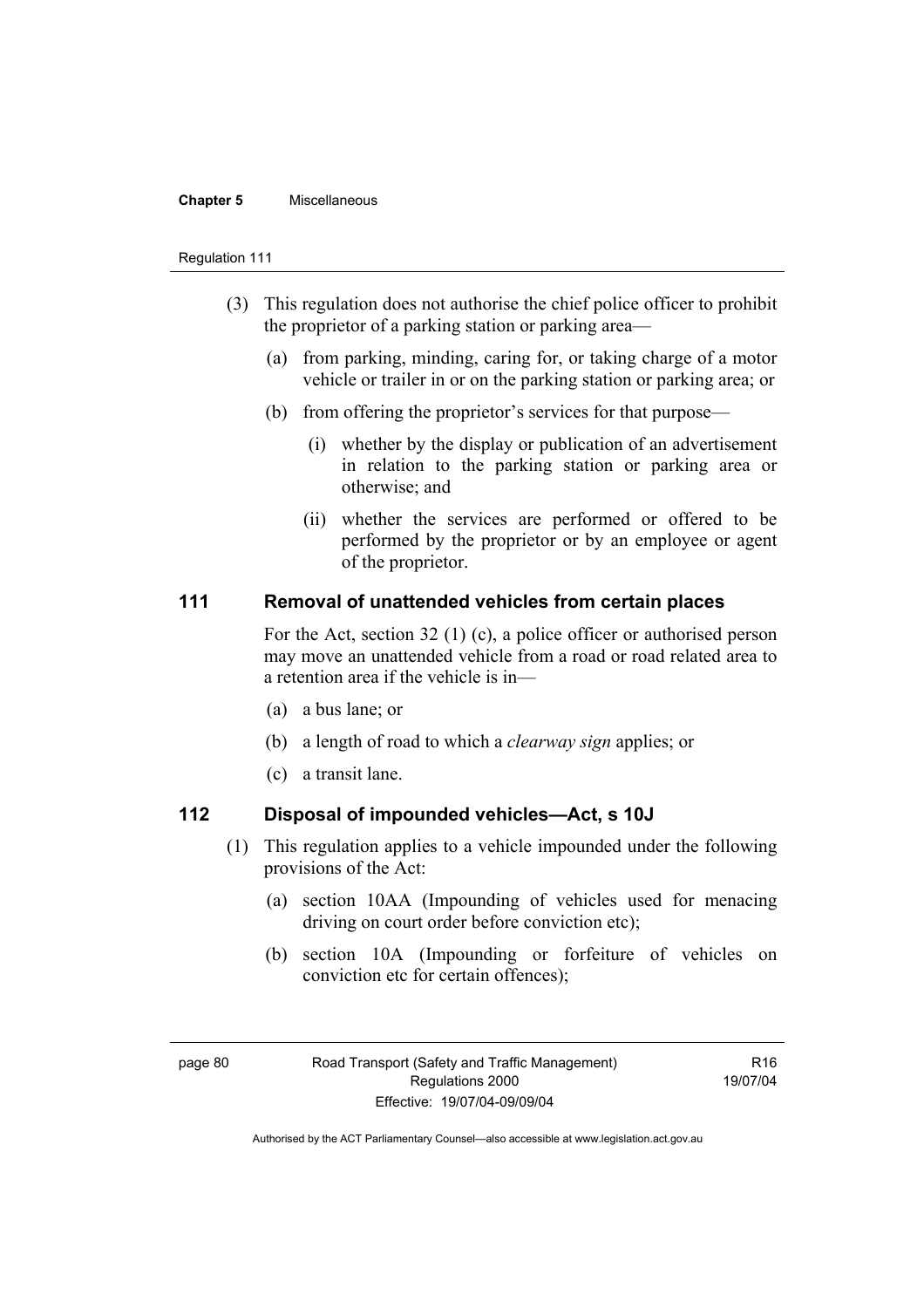- (c) section 10B (Powers of police officers to seize and impound vehicles used in committing certain offences).
- (2) If a person has not applied to the chief police officer for the release of the vehicle at the end of the period of impoundment, the chief police officer must, by notice served on the registered operator of the vehicle and every person who has a registered interest in the vehicle, warn them that the vehicle may be offered for sale if the vehicle is not removed from the place of impoundment within 28 days after the day of service of the notice.
- (3) The vehicle may be offered for sale, by public auction or public tender, if the vehicle is not removed within 28 days after service of the notice or, if more than 1 notice is served under subregulation (2), the later of the notices.
- (4) A person may apply to the chief police officer for payment to the person of the balance of the proceeds of sale of a vehicle within 1 year after the vehicle is sold in accordance with subregulation (3).
- (5) The balance of the proceeds of sale may be paid to the person if the person satisfies the chief police officer that—
	- (a) the person was lawfully entitled to possession of the vehicle immediately before its sale; and
	- (b) there was a reasonable excuse for the person's failure to obtain release of the vehicle before it was sold.
- (6) In this regulation:

*balance of the proceeds of sale*, of a vehicle, means the proceeds of the sale of the vehicle less—

- (a) any fee or other amount payable under the *Road Transport (General) Act 1999* for the seizure, impounding and storage of the vehicle; and
- (b) the reasonable costs of or incidental to the sale.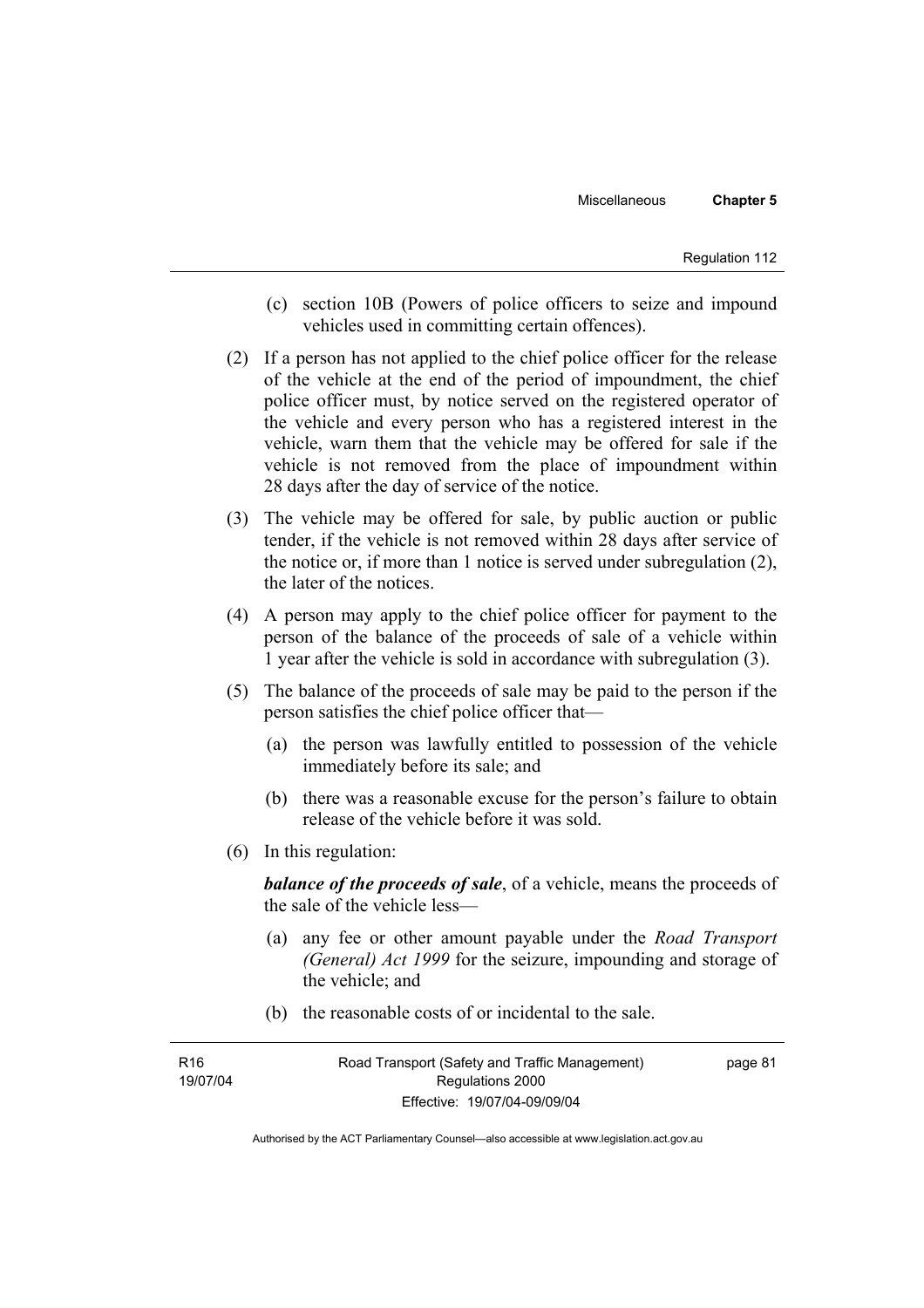#### **Chapter 5** Miscellaneous

Regulation 112A

## **112A Disposal of forfeited vehicles—Act, s 10J**

A vehicle that has been forfeited to the Territory under the Act, section 10A (Impounding or forfeiture of vehicles on conviction etc for certain offences) may be offered for sale by public auction or public tender.

## **113 Responsible person to inspect driver licence**

 (1) Before permitting someone else to drive a motor vehicle, the responsible person for, or the person in charge of, the vehicle must require the person to produce his or her Australian driver licence or external driver licence and must inspect the licence.

Maximum penalty: 20 penalty units.

 (2) It is a defence to a prosecution of a person for an offence against subregulation (1) if the person proves that the person had taken reasonable steps (other than those mentioned in the subregulation) to ensure the person permitted to drive the motor vehicle was the holder of a current Australian driver licence or external driver licence.

## **114 Responsible person's consent**

The person in charge of a motor vehicle or trailer on a road must not, without reasonable excuse, permit anyone to use the vehicle without the consent of the responsible person for the vehicle.

Maximum penalty: 20 penalty units.

page 82 Road Transport (Safety and Traffic Management) Regulations 2000 Effective: 19/07/04-09/09/04

R<sub>16</sub> 19/07/04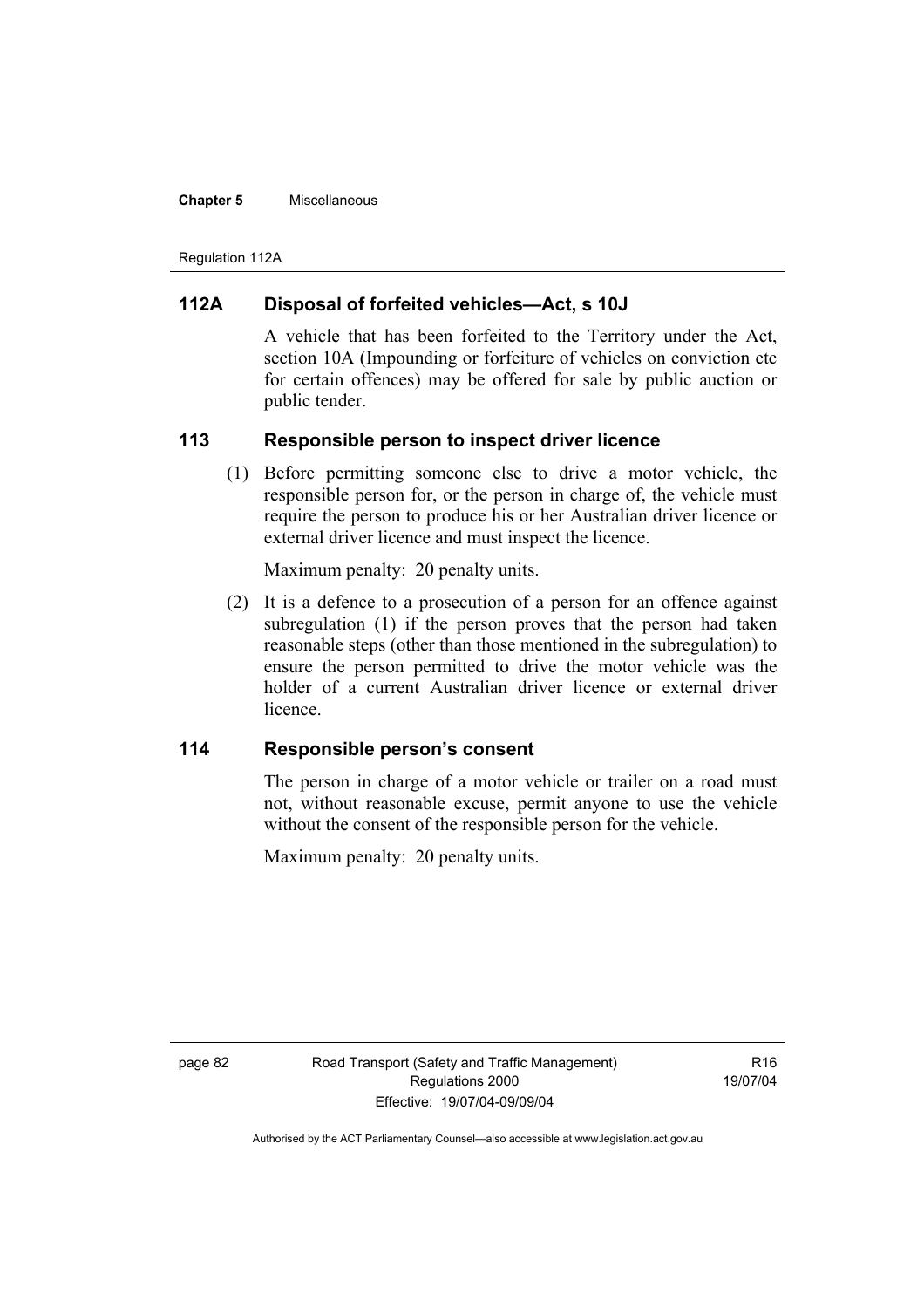# **Schedule 1 Meaning of location codes on images**

(see reg 108)

## **Part 1.1 Digital camera detection devices**

| item           | <b>location</b><br>code | place where image was taken                                         |
|----------------|-------------------------|---------------------------------------------------------------------|
| $\mathbf{1}$   | 0001                    | Adelaide Avenue between Hopetoun Circuit and Kent Street            |
| $\overline{2}$ | 0002                    | <b>Antill Street</b>                                                |
| $\overline{3}$ | 0003                    | Athllon Drive between Beasley Street (south) and Sulwood Drive      |
| $\overline{4}$ | 0004                    | Belconnen Way between Barry Drive and Coulter Drive                 |
| 5              | 0005                    | Bowen Drive between Brisbane Avenue and Kings Avenue                |
| 6              | 0006                    | Coppins Crossing Road between Uriarra Road and William Hovell Drive |
| 7              | 0007                    | Drakeford Drive between Sulwood Drive and Athllon Drive             |
| 8              | 0008                    | Erindale Drive between Sulwood Drive and Sternberg Crescent         |
| 9              | 0009                    | Florey Drive between Southern Cross Drive and Ginninderra Drive     |
| 10             | 0010                    | Ginninderra Drive between Tillyard Drive and Kingsford Smith Drive  |
| 11             | 0011                    | Ginninderra Drive between Ellenborough Street and Tucker Street     |
| 12             | 0012                    | Gungahlin Drive between Wells Station Drive and Gundaroo Drive      |
| 13             | 0013                    | Hindmarsh Drive between Dalrymple Street and Jerrabomberra Avenue   |
| 14             | 0014                    | Hindmarsh Drive between Athllon Drive and Melrose Drive             |
| 15             | 0015                    | Kingsford Smith Drive between Kuringa Drive and Spalding Street     |
| 16             | 0016                    | Lady Denman Drive between Cotter Road and Barrenjoey Drive          |
| 17             | 0017                    | Long Gully Road                                                     |
| 18             | 0018                    | Melrose Drive between Athllon Drive and Hindmarsh Drive             |
| 19             | 0019                    | Monaro Highway between Canberra Avenue and Hindmarsh Drive          |
|                |                         |                                                                     |

R16 19/07/04 Road Transport (Safety and Traffic Management) Regulations 2000 Effective: 19/07/04-09/09/04

page 83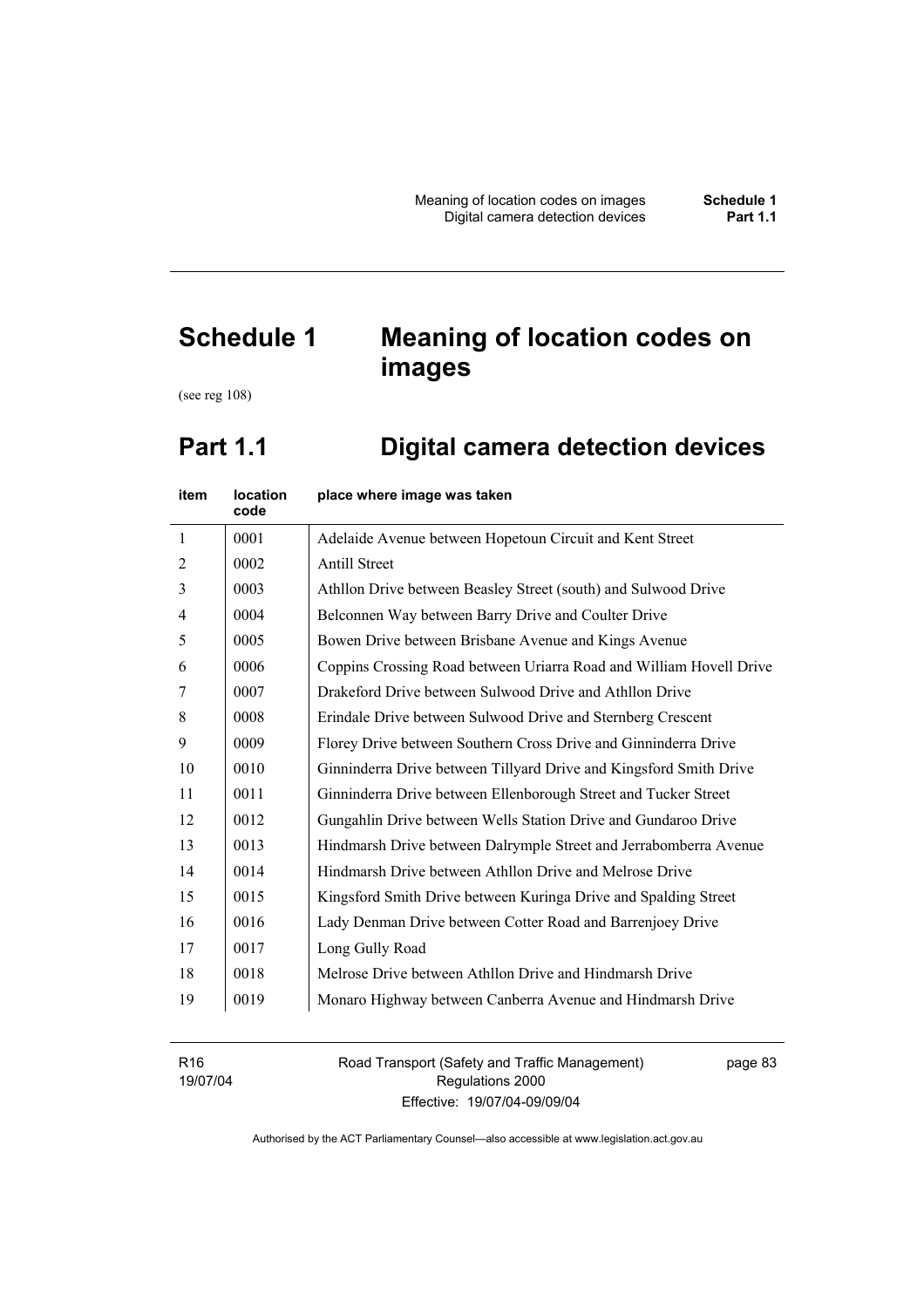| Schedule 1      | Meaning of location codes on images |
|-----------------|-------------------------------------|
| <b>Part 1.1</b> | Digital camera detection devices    |

| item | location<br>code | place where image was taken                                        |
|------|------------------|--------------------------------------------------------------------|
| 20   | 0020             | Monaro Highway between Hindmarsh Drive and Isabella Drive          |
| 21   | 0021             | Mugga Lane between Narrabundah Lane and Long Gully Road            |
| 22   | 0022             | Northbourne Avenue between Macarthur Avenue and Antill Street      |
| 23   | 0023             | Parkes Way between Clunies Ross Street and Glenloch Interchange    |
| 24   | 0024             | Tuggeranong Parkway between Lakeside Interchange and Cotter Road   |
| 25   | 0025             | Tuggeranong Parkway between Hindmarsh Drive and Cotter Road        |
| 26   | 0026             | Tuggeranong Parkway between Hindmarsh Drive and Sulwood Drive      |
| 27   | 0027             | Yamba Drive between Mawson Drive and Beasley Street                |
| 28   | 0028             | Pocket Avenue                                                      |
| 29   | 0029             | Owen Dixon Drive (excluding residential service road of same name) |
| 30   | 0030             | <b>Taverner Street</b>                                             |
| 31   | 0031             | Springvale Drive                                                   |
| 32   | 0032             | Kerrigan Street                                                    |
| 33   | 0033             | Gladstone Street, Hall                                             |
| 34   | 0034             | Heysen Street                                                      |
| 35   | 0035             | Mugga Way                                                          |
| 36   | 0036             | <b>Badimara Street</b>                                             |
| 37   | 0037             | Namatjira Drive                                                    |
| 38   | 0038             | Empire Circuit between Grey Street and Canberra Avenue             |
| 39   | 0039             | Longmore Crescent                                                  |
| 40   | 0040             | Maribyrnong Avenue                                                 |
| 41   | 0041             | Learmonth Drive                                                    |
| 42   | 0042             | <b>Petterd Street</b>                                              |
| 43   | 0043             | Williamson Street                                                  |
| 44   | 0044             | <b>Tillyard Drive</b>                                              |
| 45   | 0045             | Dryandra Street between Fairfax Street and Archibald Street        |
| 46   | 0046             | Newman Morris Circuit                                              |

page 84 Road Transport (Safety and Traffic Management) Regulations 2000 Effective: 19/07/04-09/09/04

R16 19/07/04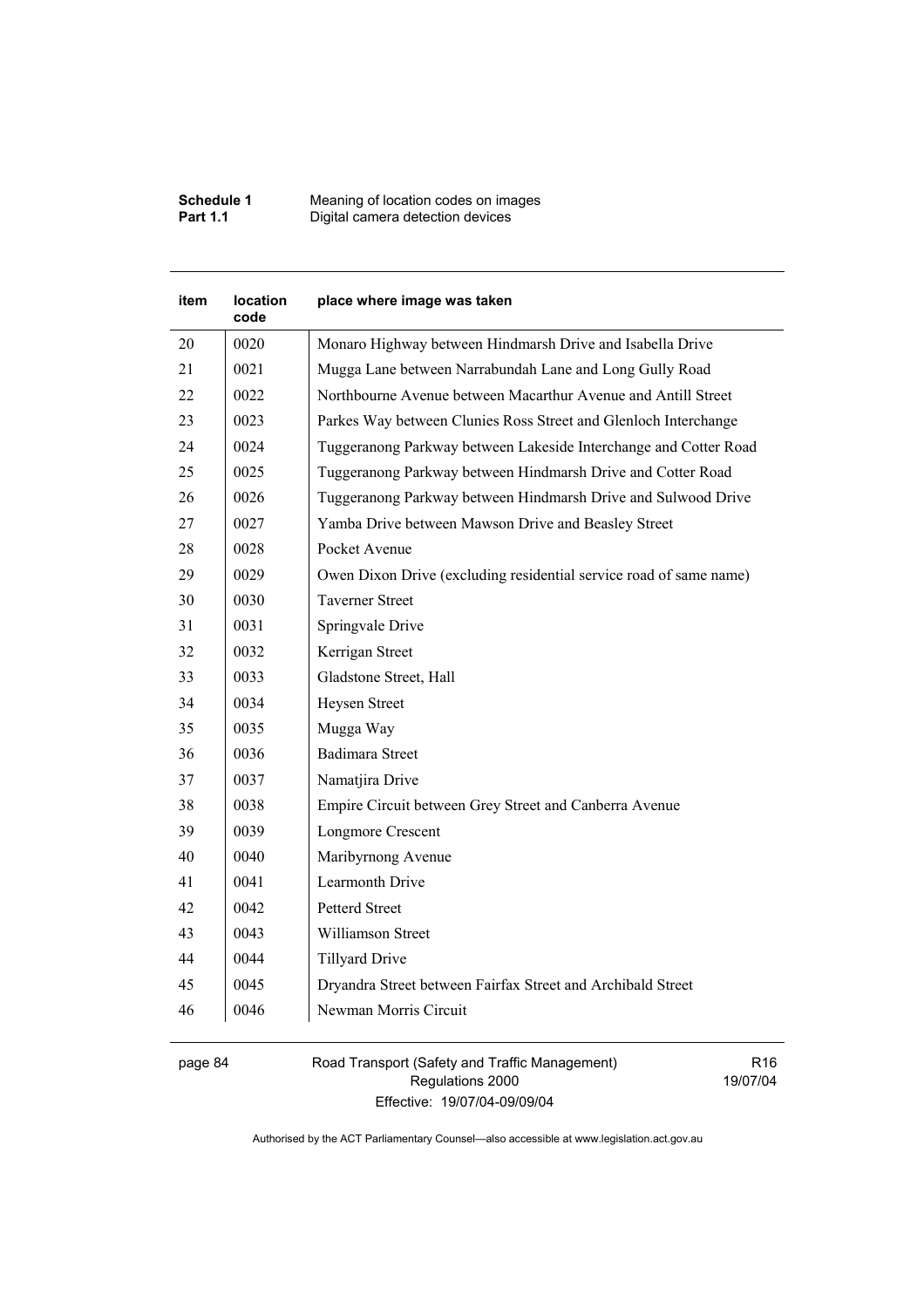#### Meaning of location codes on images **Schedule 1**  Digital camera detection devices **Part 1.1**

| item | <b>location</b><br>code | place where image was taken                                       |
|------|-------------------------|-------------------------------------------------------------------|
| 47   | 0047                    | Chuculba Crescent                                                 |
| 48   | 0048                    | Livingston Avenue                                                 |
| 49   | 0049                    | Clive Steele Avenue                                               |
| 50   | 0050                    | Darwinia Terrace                                                  |
| 51   | 0051                    | La Perouse Street                                                 |
| 52   | 0052                    | Novar Street                                                      |
| 53   | 0053                    | Goyder Street between Dalrymple Street and Jerrabomberra Avenue   |
| 54   | 0054                    | Launceston Street between Hindmarsh Drive and Melrose Drive       |
| 55   | 0055                    | Athllon Drive between Hindmarsh Drive and Beasley Street (south)  |
| 56   | 0056                    | Athllon Drive between Sulwood Drive and Anketell Street (north)   |
| 57   | 0057                    | Northbourne Avenue between Barry Drive and Macarthur Avenue       |
| 58   | 0058                    | Northbourne Avenue between Antill Street and Barton Highway       |
| 59   | 0059                    | Belconnen Way between Coulter Drive and Kingsford Smith Drive     |
| 60   | 0060                    | Phillip Avenue between Majura Avenue and Federal Highway          |
| 61   | 0061                    | Barton Highway between Federal Highway and Kuringa Drive          |
| 62   | 0062                    | Drakeford Drive between Athllon Drive and Isabella Drive          |
| 63   | 0063                    | Hindmarsh Drive between Athllon Drive and Dalrymple Street        |
| 64   | 0064                    | Hindmarsh Drive between Jerrabomberra Avenue and Canberra Avenue  |
| 65   | 0065                    | <b>Barry Drive</b>                                                |
| 66   | 0066                    | Ginninderra Drive between Tucker Street and Kingsford Smith Drive |
| 67   | 0067                    | Ginninderra Drive between Tillyard Drive and Florey Drive         |

R16 19/07/04 Road Transport (Safety and Traffic Management) Regulations 2000 Effective: 19/07/04-09/09/04

page 85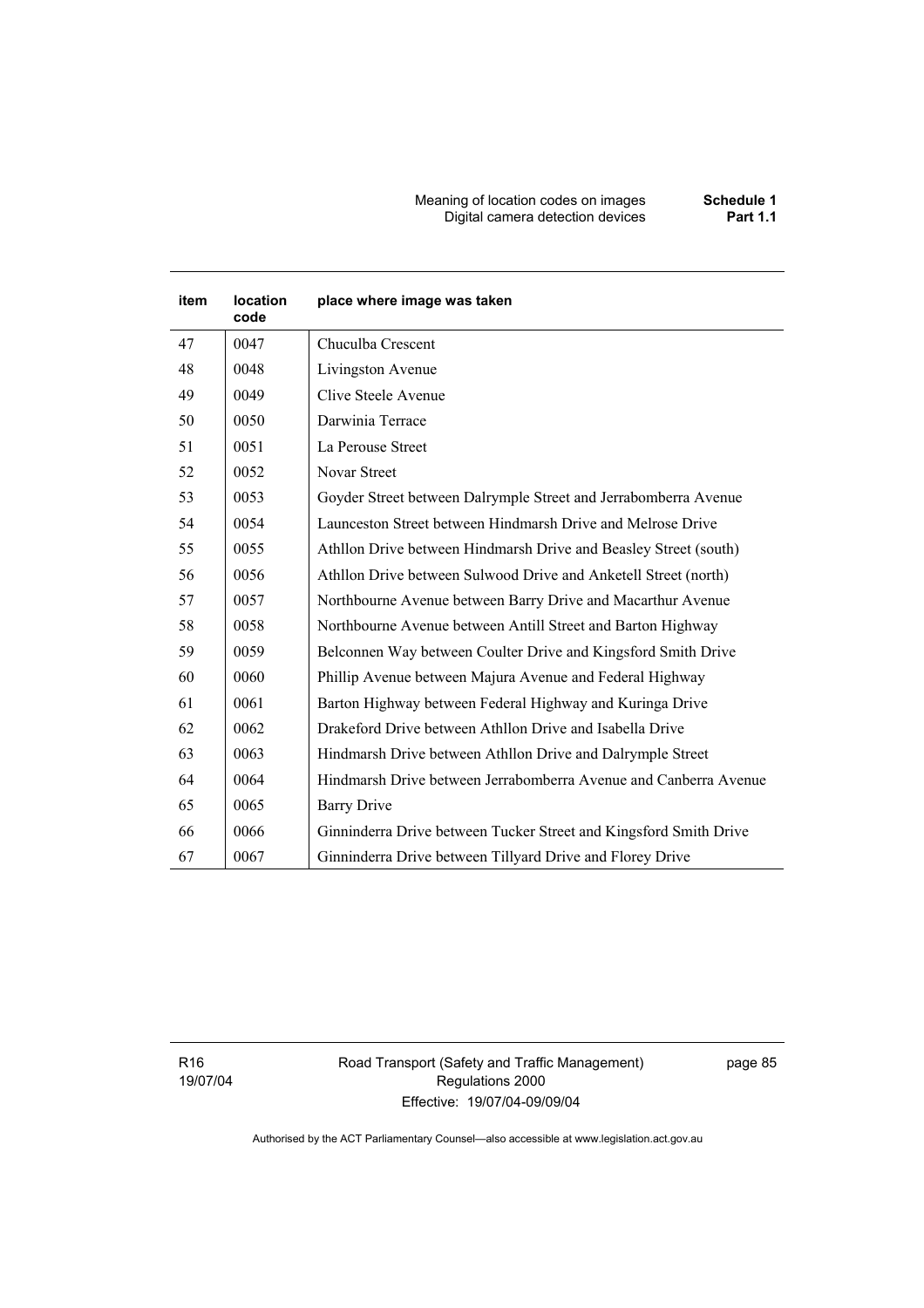## **Part 1.2 Traffic lights camera detection devices**

| item | location<br>code | place where image was taken                           |
|------|------------------|-------------------------------------------------------|
| 68   | 1001             | Northbourne Avenue/London Circuit                     |
| 69   | 1002             | Northbourne Avenue/Barry Drive/Cooyong Street         |
| 70   | 1003             | Coulter Drive/Southern Cross Drive/Luxton Street      |
| 71   | 1004             | Drakeford Drive/Boddington Crescent/Marconi Crescent  |
| 72   | 1005             | Benjamin Way/Chan Street/Cameron Avenue               |
| 73   | 1006             | Northbourne Avenue/Antill Street/Mouat Street         |
| 74   | 1007             | Ginninderra Drive/Aikman Drive                        |
| 75   | 1008             | Hindmarsh Drive/Tuggeranong Parkway                   |
| 76   | 1009             | Kingsford Smith Drive/Southern Cross Drive            |
| 77   | 1010             | Belconnen Way/Bindubi Street/Eastern Valley Way       |
| 78   | 1011             | Ginninderra Drive/Coulter Drive                       |
| 79   | 1012             | Ginninderra Drive/Baldwin Drive/Haydon Drive          |
| 80   | 1013             | Macarthur Avenue/David Street/Wattle Street           |
| 81   | 1014             | Benjamin Way/College Street                           |
| 82   | 1015             | Barry Drive/North Road/McCaughey Street               |
| 83   | 1016             | Ginninderra Drive/Copland Drive/John Cleland Crescent |
| 84   | 1017             | Hindmarsh Drive/Ainsworth Street                      |
| 85   | 1018             | Monaro Highway/Newcastle Street/Dairy Road            |
| 86   | 1019             | Belconnen Way/Caswell Drive                           |
| 87   | 1020             | Barry Drive/Marcus Clarke Street                      |
| 88   | 1021             | Hindmarsh Drive/Yamba Drive                           |

page 86 Road Transport (Safety and Traffic Management) Regulations 2000 Effective: 19/07/04-09/09/04

R16 19/07/04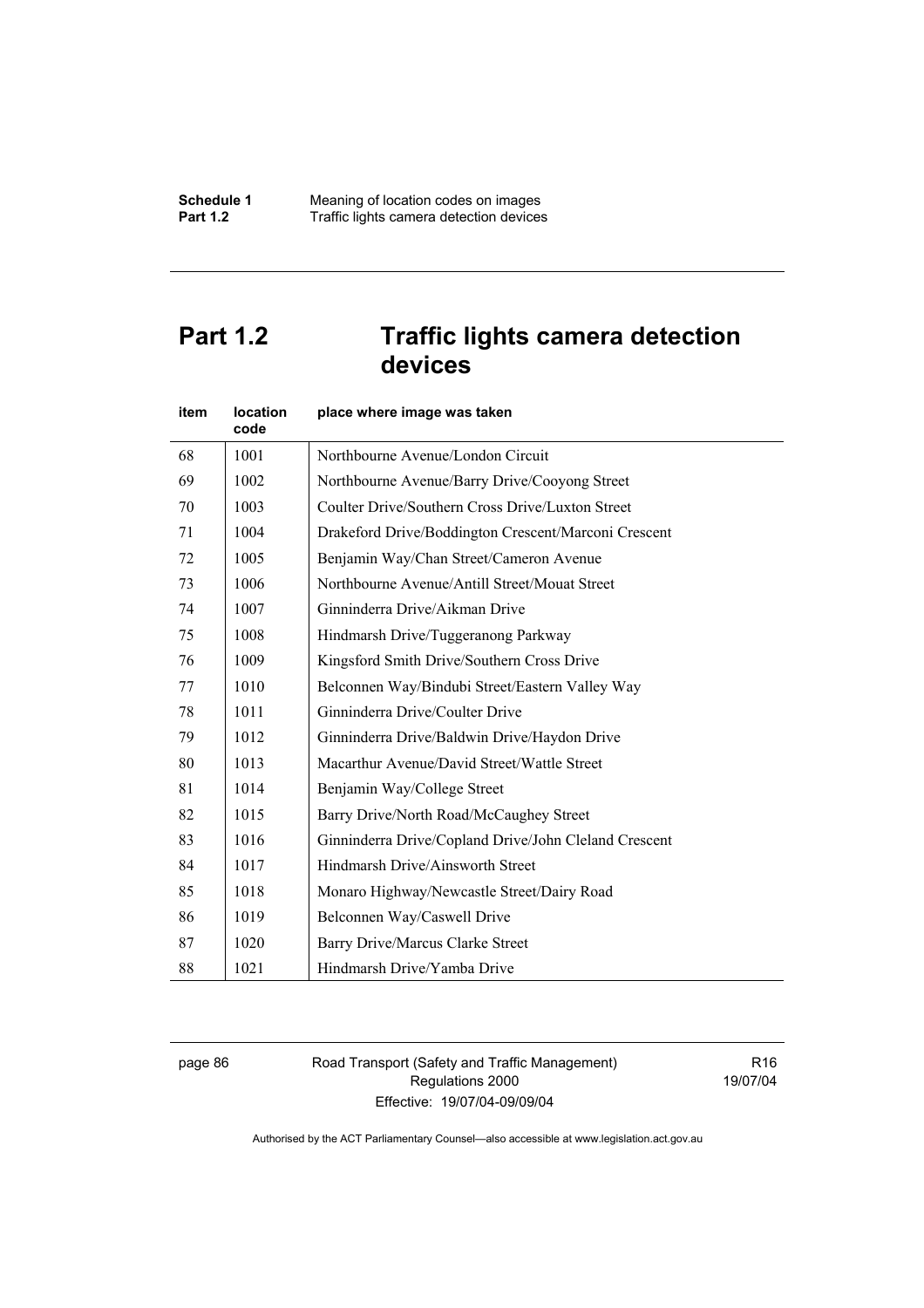## **Dictionary**

(see reg 3)

*Note 1* The Legislation Act contains definitions and other provisions relevant to these regulations.

*Note 2* In particular, the Legislation Act, dict, pt 1, defines the following terms:

- ambulance service
- chief police officer
- contravene
- exercise
- fire brigade
- rural fire service
- SES
- the Territory.

*approved child restraint* means a child restraint approved by the road transport authority under regulation 66 (1) (b) (Approvals etc by road transport authority).

*approved police speedometer*, for chapter 4 (Traffic offence detection devices)—see regulation 102 (Definitions for ch 4).

*area*—see the Australian Road Rules, dictionary.

*area of operations*, for a parking authority, means the area of operations declared for the parking authority under regulation 75A (Parking authorities).

*ARR* means Australian Road Rules.

*articulated vehicle* means a motor vehicle with—

- (a) 2 rigid sections, each of which has wheels; and
- (b) the rear section pivoted on, and part of the rear section (other than a pole, drawbar or similar device, or an accessory of the motor vehicle) superimposed on, the front section.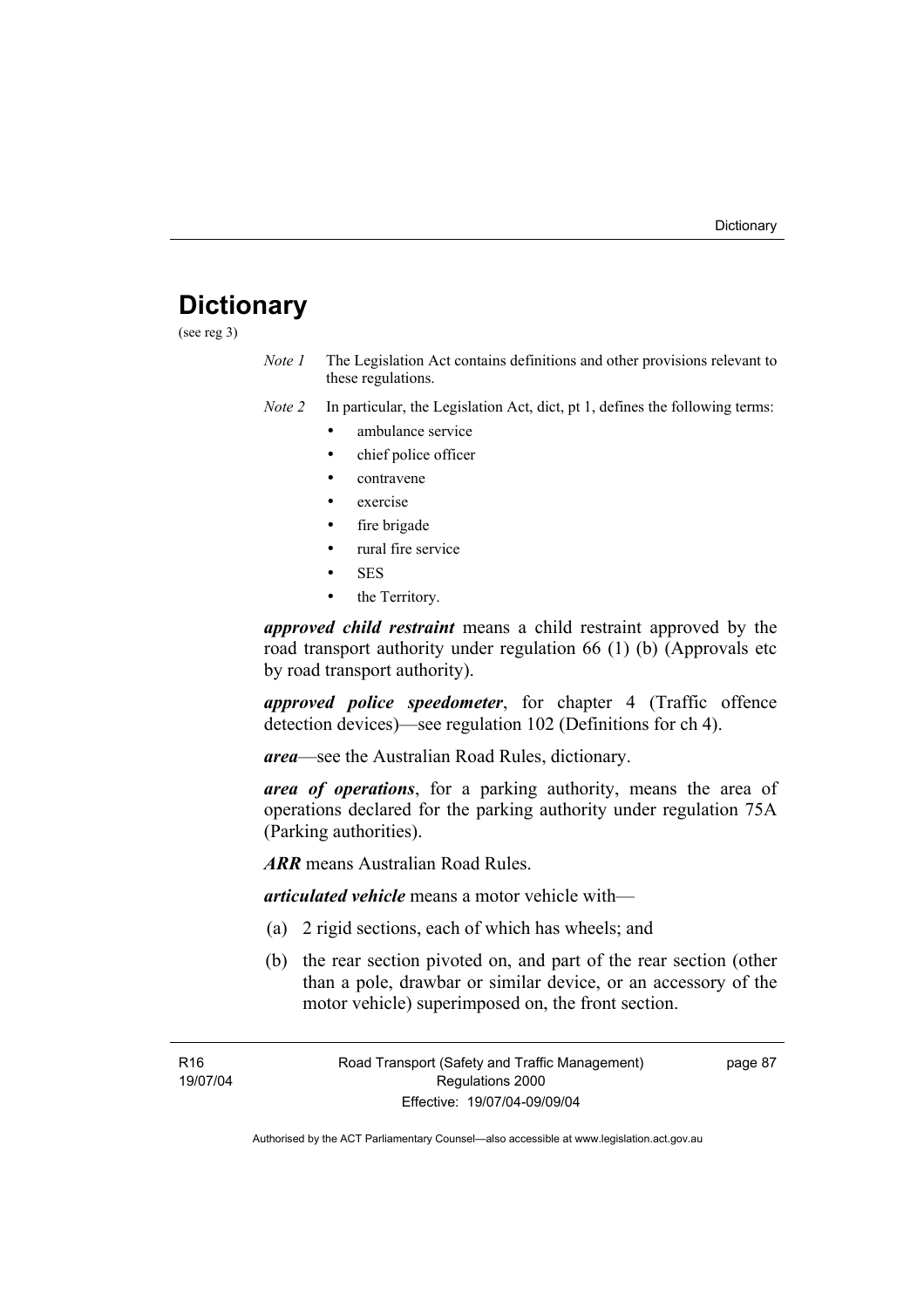*Australian driver licence*—see the *Road Transport (Driver Licensing) Act 1999*, dictionary.

*Australian Road Rules*—see regulation 5.

*axle group*—see the *Road Transport (Vehicle Registration) Regulations 2000*, dictionary.

*B-double*—see the *Road Transport (Vehicle Registration) Regulations 2000*, dictionary.

*bicycle*—see the Australian Road Rules, dictionary.

**built-up area**, in relation to a length of road—see the Australian Road Rules, dictionary.

*bus*—see the Australian Road Rules, dictionary.

*bus lane*—see the Australian Road Rules, rule 154.

*camera detection device*—see the Act, section 23 (1) (Use of camera detection devices).

*centre of the road*—see the Australian Road Rules, dictionary.

*clearway sign*—see the Australian Road Rules, schedule 2 and rules 314 to 316.

*code of practice*, for division 3.1.3 (Heavy vehicle parking)—see regulation 82.

*combination*—see the *Road Transport (Vehicle Registration) Regulations 2000*, dictionary.

*controlled parking hours*, in relation to a pay parking space, means the periods (as indicated by information on or with traffic signs applying to the space) when a vehicle may not be parked in the space unless the relevant parking fee has been paid.

*converter dolly*—see the *Road Transport (Vehicle Registration) Regulations 2000*, dictionary.

*crash*—see the Australian Road Rules, dictionary.

page 88 Road Transport (Safety and Traffic Management) Regulations 2000 Effective: 19/07/04-09/09/04

R16 19/07/04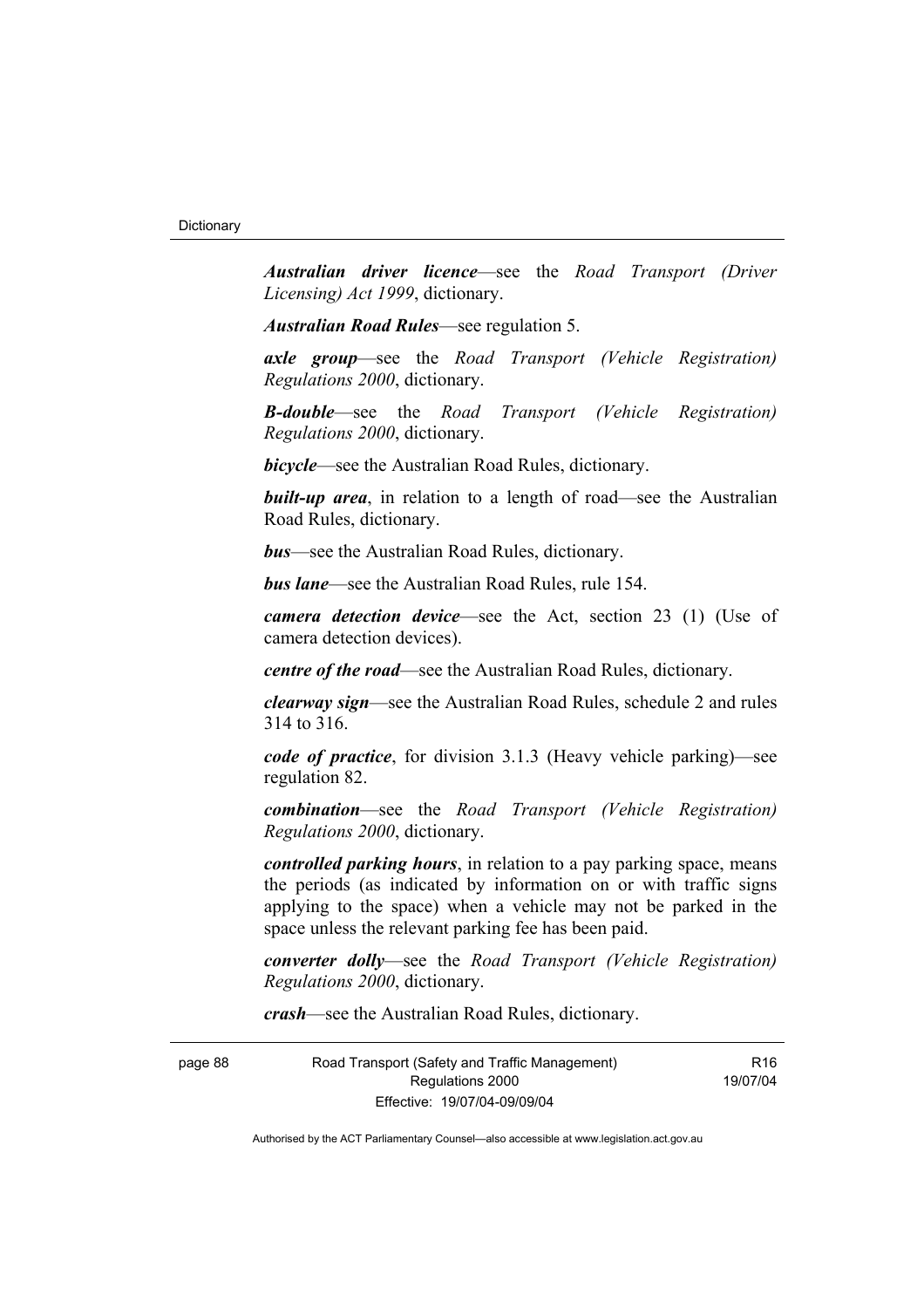*digital camera detection device*, for chapter 4 (Traffic offence detection devices)—see regulation 102 (Definitions for ch 4).

*dog trailer*—see the *Road Transport (Vehicle Registration) Regulations 2000*, dictionary.

*do not overtake turning vehicle sign*—see the Australian Road Rules, schedule 4 and rules 319 to 320.

*drawbar*—see the *Road Transport (Vehicle Registration) Regulations 2000*, dictionary.

*driver's vehicle*, for a driver*—*see the Australian Road Rules, dictionary.

*emergency stopping lane*—see the Australian Road Rules, rule 95.

*emergency vehicle* means any vehicle driven by a person who is—

- (a) an emergency worker; and
- (b) driving the vehicle in the course of his or her duties as an emergency worker.

*exemption*, for division 3.1.3 (Heavy vehicle parking)—see regulation 82.

*existing operator's certificate*, for division 3.1.3 (Heavy vehicle parking)—see regulation 82.

*external driver licence*—see the *Road Transport (Driver Licensing) Act 1999*, dictionary.

*footpath*—see the Australian Road Rules, dictionary.

*give way*—see the Australian Road Rules, dictionary.

*GVM*—see the *Road Transport (Vehicle Registration) Act 1999*, dictionary.

*heavy vehicle*, for division 3.1.3 (Heavy vehicle parking)—see regulation 82.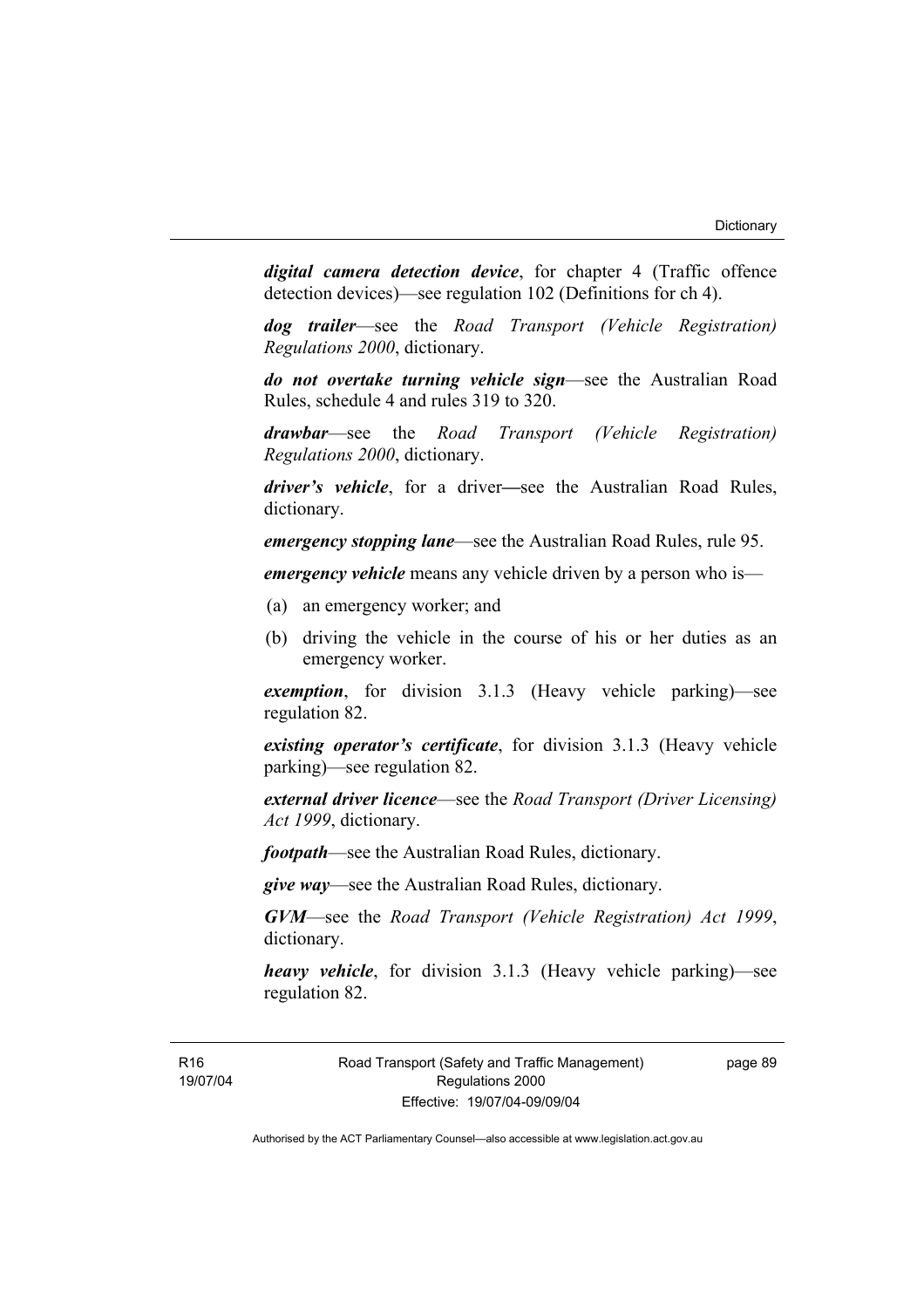*implement*—see the *Road Transport (Vehicle Registration) Regulations 2000*, dictionary.

*indicated on*, an image of a vehicle taken by an approved camera detection device—see the Act, dictionary.

*land adjoining residential land*, for division 3.1.3 (Heavy vehicle parking)—see regulation 82.

*laser speed measuring device*, for chapter 4 (Traffic offence detection devices)—see regulation 102 (Definitions for ch 4).

*length*, of road—see the Australian Road Rules, dictionary.

*lift and tow trailer* means a trailer consisting of an axle group and a drawbar designed to support 1 axle group of a vehicle under tow.

*loading zone*—see the Australian Road Rules, rule 179.

*loading zone permit* means a loading zone permit issued under regulation 100 (Parking permits).

*marked foot crossing*—see the Australian Road Rules, dictionary.

*metered parking area* means a length of road or area that is set aside as a metered parking area in accordance with regulation 73 (Metered parking areas).

*metered parking scheme* means a metered parking scheme under division 3.1.1.

*metered parking sign* means a *permissive parking sign* with the word 'meter' on or with the sign.

*metered parking space* means an area that is a metered parking space mentioned in regulation 75.

*mobility parking scheme authority* means an authority issued under regulation 101 (Mobility parking schemes and authorities).

*motorbike*—see the Australian Road Rules, dictionary, definition of *motor bike*.

page 90 Road Transport (Safety and Traffic Management) Regulations 2000 Effective: 19/07/04-09/09/04

R<sub>16</sub> 19/07/04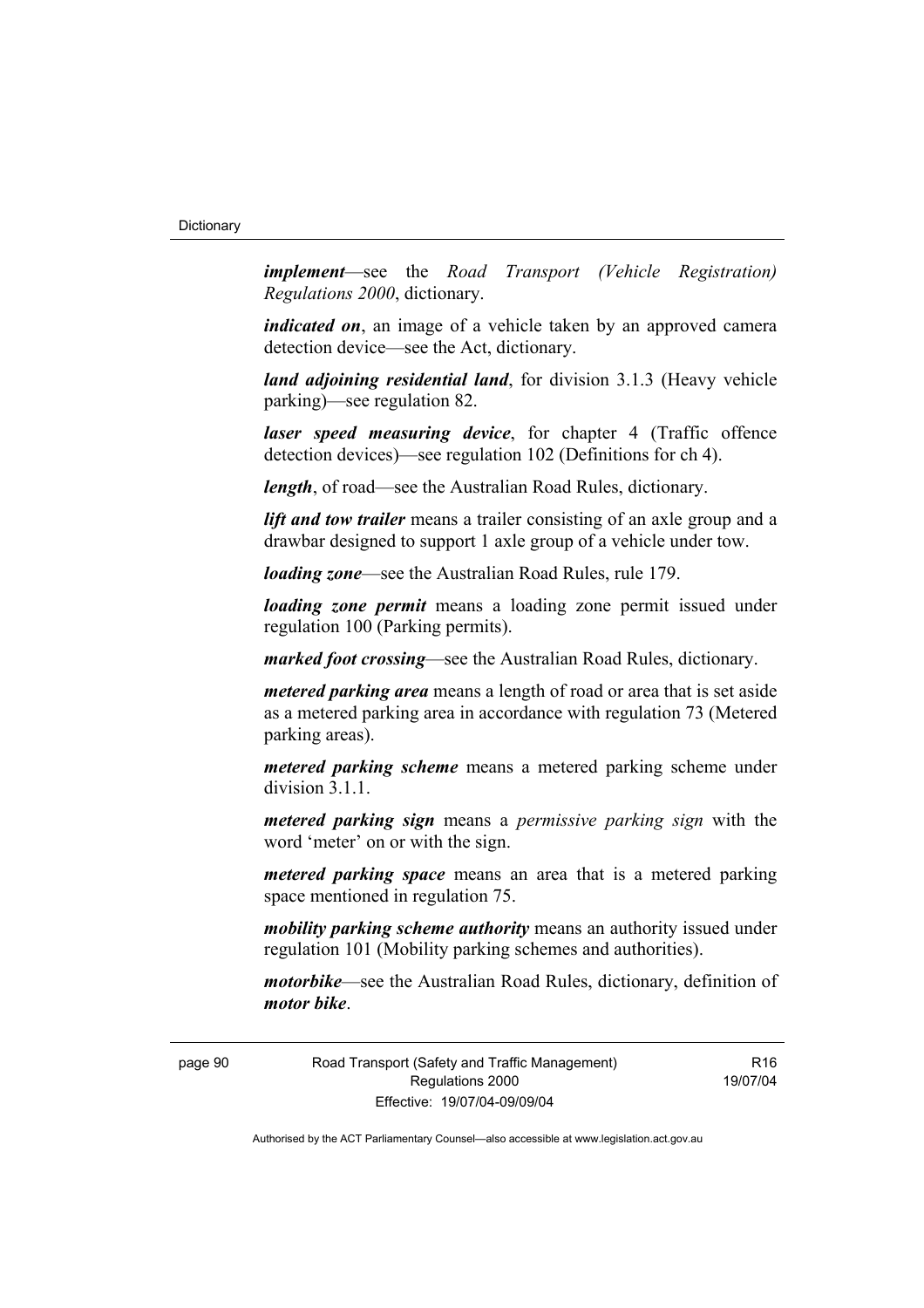*motor vehicle*—see the Act, dictionary.

*Note Motor vehicle* is defined in identical terms in the Australian Road Rules, dict.

*multi-space parking meter* means a parking meter that applies to 2 or more metered parking spaces.

*nature strip*—see the Australian Road Rules, dictionary.

*night*—see the Australian Road Rules, dictionary.

*no parking sign*—see the Australian Road Rules, schedules 2 and 3 and rules 314 to 316.

*no trucks sign*—see the Australian Road Rules, schedule 2 and rules 314 to 316.

*oncoming vehicle*, for a driver—see the Australian Road Rules, dictionary.

*park*, in relation to a driver, includes stop and allow the driver's vehicle to stay (whether or not the driver leaves the vehicle).

*parking authority* means a person declared to be a parking authority under regulation 75A (Parking authorities).

*parking authority guidelines*—see regulation 75B (1) (Parking authority guidelines).

*parking bay*—see the Australian Road Rules, dictionary.

*parking control sign*—see the Australian Road Rules, dictionary.

*parking meter* means a device designed to indicate, or capable of indicating, whether the fee fixed by the road transport authority for the parking of a vehicle in a metered parking space has been paid, and includes the stand on which such a device is erected.

*parking meter hood* means a hood or other cover designed to be fitted to a parking meter and to cover the part of the meter that would normally display a sign with the word 'expired' when the meter is not in operation.

**R16** 19/07/04 page 91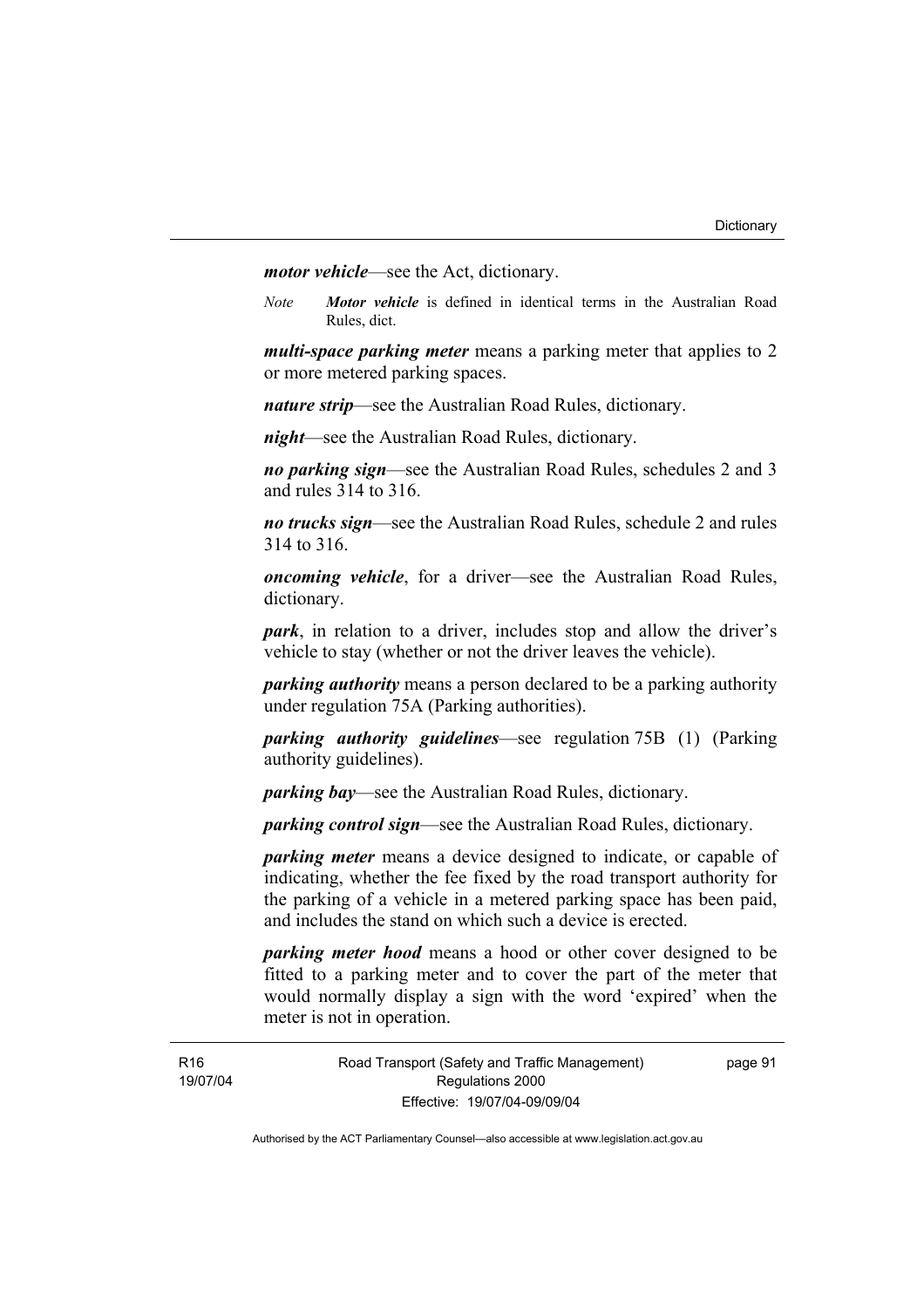*parking permit* means a permit issued under regulation 100 (Parking permits).

*parking ticket* means a ticket issued by the road transport authority or a parking authority (by means of a parking ticket machine) for display in or on a vehicle as evidence of the prepayment of a parking fee.

*parking ticket machine* means a device designed to issue parking tickets, and includes the stand on which such a device is erected.

*pay parking area* means a metered parking area or ticket parking area.

*pay parking device*—see regulation 76 (2) (Ticket parking schemes).

*pay parking scheme* means a metered parking scheme or ticket parking scheme.

*pay parking space* means a metered parking space or ticket parking space.

*pedestrian*—see the Australian Road Rules, rule 18.

*permissive parking sign*—the Australian Road Rules, schedules 2 and 3 and rules 314 to 316.

*person with a disability* means a person—

- (a) who cannot walk because of permanent or temporary loss of the use of 1 or both legs or another permanent medical or physical condition; or
- (b) whose physical condition is detrimentally affected by walking 100m; or
- (c) who needs to use a walking frame, crutches, callipers, a scooter, a wheelchair or a similar mobility aid.

*piezo strip speed measuring device*, for chapter 4 (Traffic offence detection devices)—see regulation 102 (Definitions for ch 4).

| page 92 | Road Transport (Safety and Traffic Management) | R <sub>16</sub> |
|---------|------------------------------------------------|-----------------|
|         | Regulations 2000                               | 19/07/04        |
|         | Effective: 19/07/04-09/09/04                   |                 |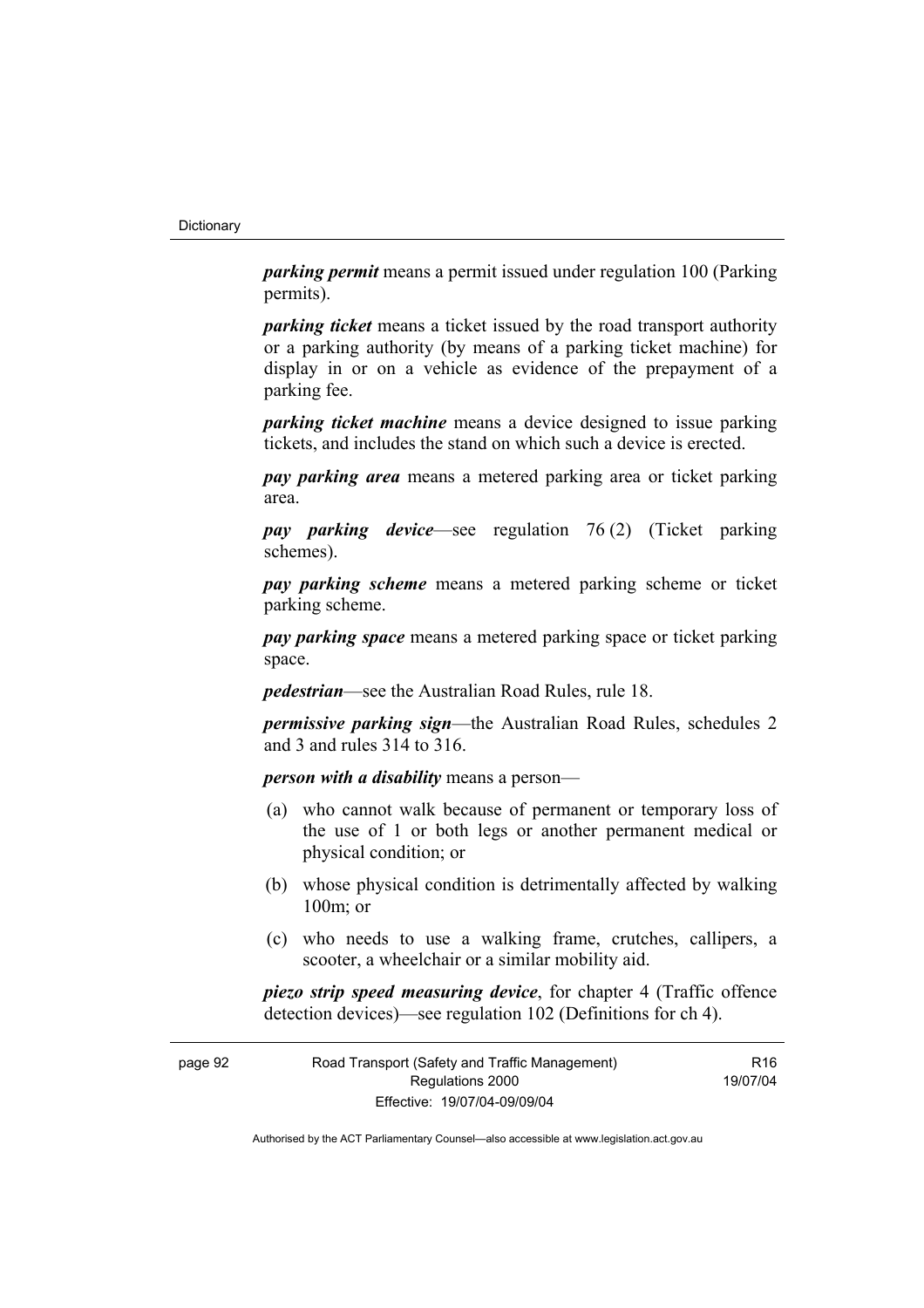*police vehicle* means any vehicle driven by a person who is—

- (a) a police officer; and
- (b) driving the vehicle in the course of his or her duties as a police officer.

*postal vehicle*—see the Australian Road Rules, dictionary.

*prime mover*—see the *Road Transport (Vehicle Registration) Regulations 2000*, dictionary.

*private hire car*—see the *Road Transport (General) Act 1999*, section 100.

*public bus*—see the *Road Transport (Public Passenger Services) Act 2001*, dictionary.

*radar speed measuring device*, for chapter 4 (Traffic offence detection devices)—see regulation 102 (Definitions for ch 4).

*recording medium*, for chapter 4 (Traffic offence detection devices)—see regulation 107B (1) (Recording of traffic lights camera detection device image files—Act, s 23 (2) (c) (ii)).

*red traffic arrow*—see the Australian Road Rules, dictionary.

*red traffic light*—see the Australian Road Rules, dictionary.

*registered interest*—see the Act, dictionary.

*registered operator*—see the *Road Transport (Vehicle Registration) Act 1999*, dictionary.

*relevant parking fee*, for the parking of a vehicle in a pay parking space, means the fee for parking a vehicle in the space, for the day and time when the vehicle is parked in the space, as indicated on the parking meter or ticket machine applying to the space.

*residential land*, for division 3.1.3 (Heavy vehicle parking)—see regulation 82.

R16 19/07/04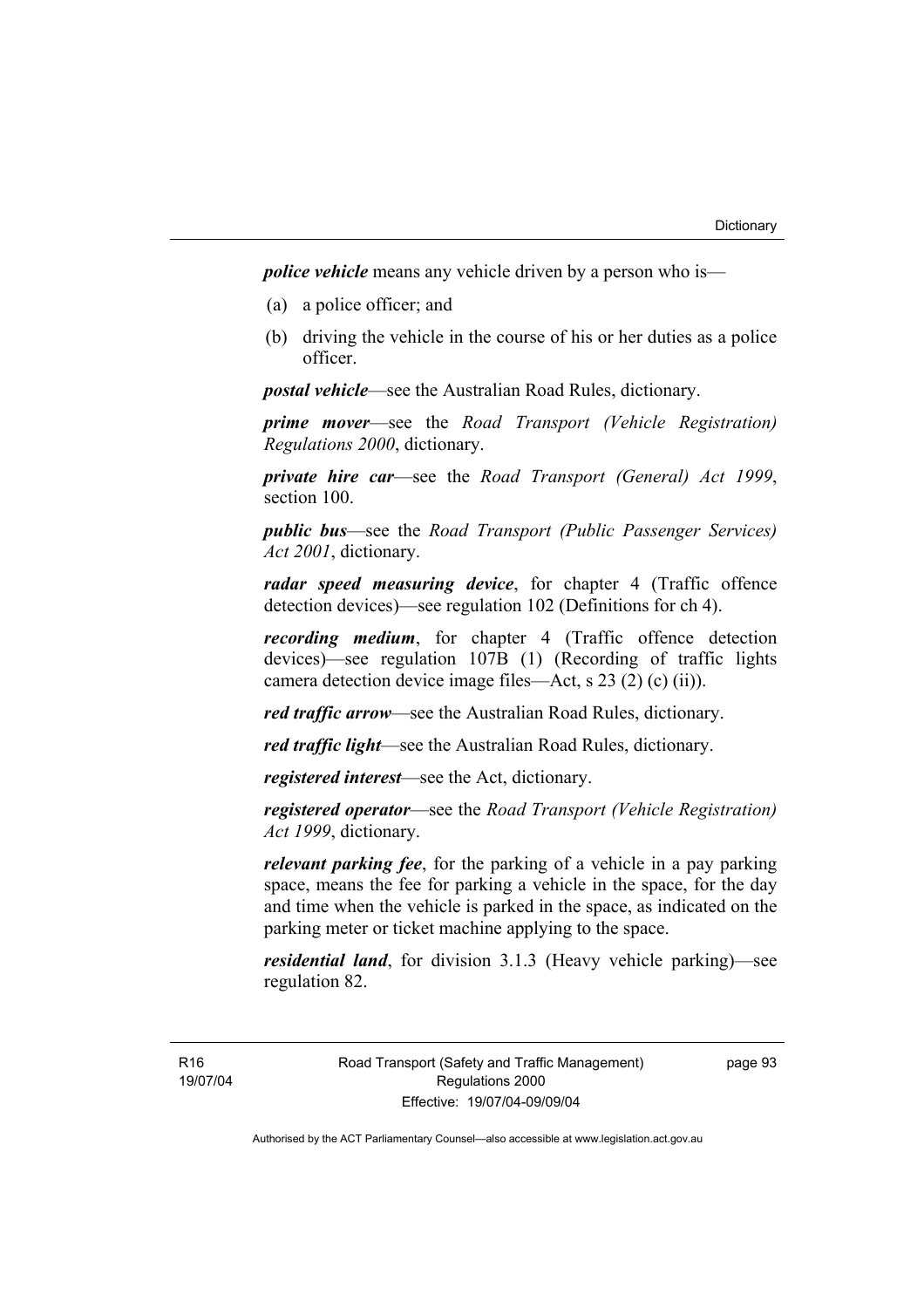*restricted hire vehicle*—see the *Road Transport (General) Act 1999*, section 100.

*ride*—see the Australian Road Rules, dictionary.

*rider*—see the Australian Road Rules, rule 17.

*road*—see the Act, dictionary, and includes a road related area.

*road marking*—see the Australian Road Rules, dictionary.

*road related area*—see the Act, dictionary.

*road train*—see the *Road Transport (Vehicle Registration) Regulations 2000*, dictionary.

*road user*—see the Australian Road Rules, rule 14.

*security checksum*, for chapter 4 (Traffic offence detection devices)—see regulation 102 (Definitions for ch 4).

*semitrailer*—see the *Road Transport (Vehicle Registration) Regulations 2000*, dictionary.

*speed measuring device*—see the Act, dictionary.

*stock truck*, for division 3.1.3 (Heavy vehicle parking)—see regulation 82.

*stop*, for a driver, includes park, but does not include stop to reverse the driver's vehicle into a parking bay or other parking space.

*taxi*—see the *Road Transport (Public Passenger Services) Act 2001*, section 45 (Meaning of *taxi*).

*testing authority*, for chapter 4 (Traffic offence detection devices) see regulation 102 (Definitions for ch 4).

*ticket parking area* means a length of road or area that is set aside as a ticket parking area in accordance with regulation 77 (Ticket parking areas).

page 94 Road Transport (Safety and Traffic Management) Regulations 2000 Effective: 19/07/04-09/09/04

R16 19/07/04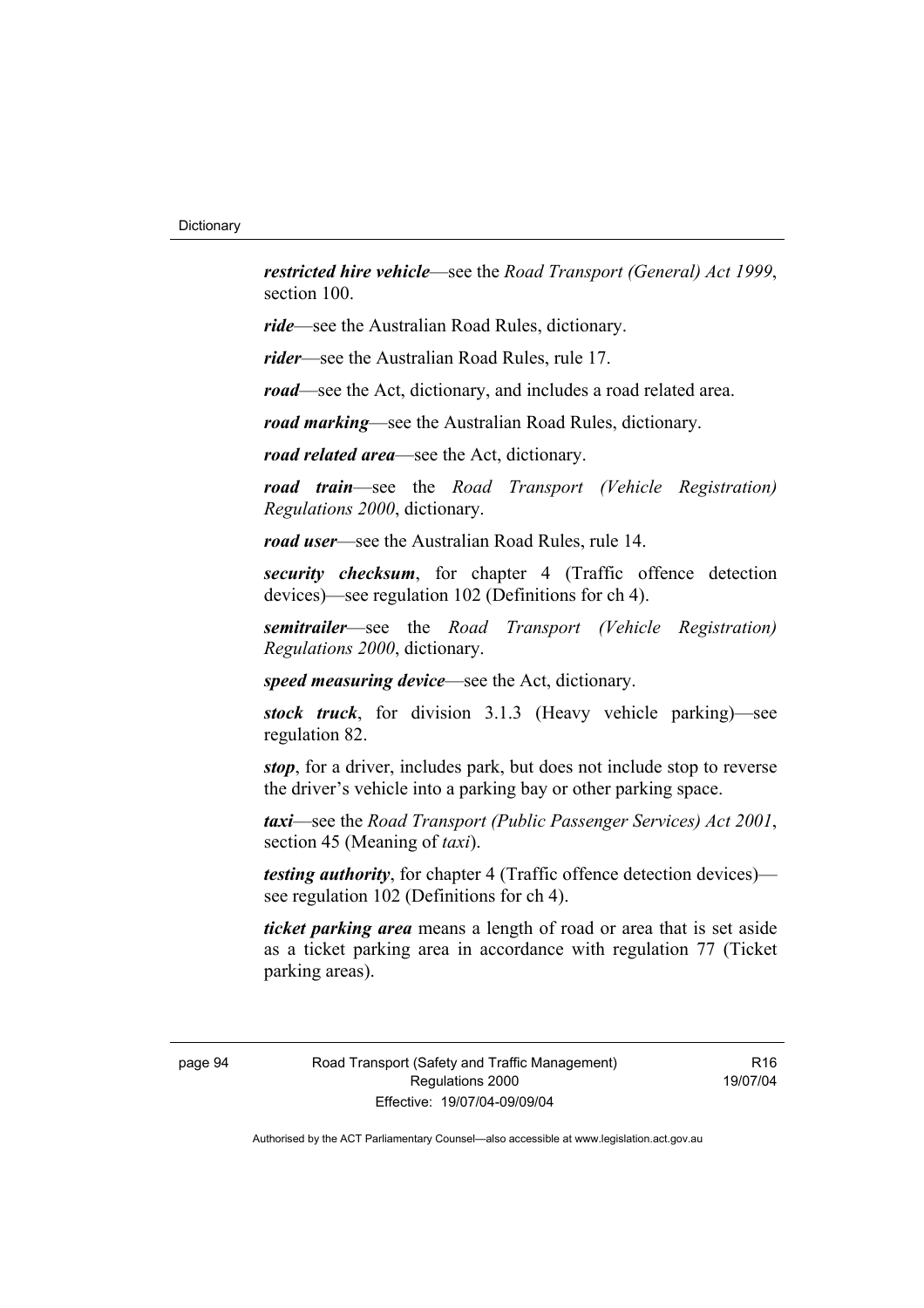*ticket parking scheme* means a ticket parking scheme under division 3.1.2.

*ticket parking sign* means a *permissive parking sign* with the word 'ticket' on or with the sign.

*ticket parking space* means an area that is a ticket parking space mentioned in regulation 78 (Ticket parking spaces).

*tow truck*—see the *Road Transport (Vehicle Registration) Regulations 2000*, dictionary.

*towing attachment* means a device fitted to a vehicle to which the drawbar of a trailer may be attached.

*tractor*—see the *Road Transport (Vehicle Registration) Regulations 2000*, dictionary.

*traffic control device*—see the Australian Road Rules, dictionary.

*traffic lights camera detection device*, for chapter 4 (Traffic offence detection devices)—see regulation 102 (Definitions for ch 4).

*traffic-related item*—see the Australian Road Rules, dictionary.

*traffic sign*—see the Australian Road Rules, dictionary.

*traffic signals*—see the Australian Road Rules, dictionary.

*trailer*—see the Act, dict.

*Note Trailer* is defined in identical terms in the Australian Road Rules, dict.

*transit lane*—see the Australian Road Rules, rule 156.

*truck lane*—see the Australian Road Rules, rule 157.

*use* a vehicle includes drive, park or stop the vehicle.

*vehicle*—see the Australian Road Rules, rule 15.

*with*, for information about the application of a traffic control device—see the Australian Road Rules, dictionary.

R16 19/07/04 Road Transport (Safety and Traffic Management) Regulations 2000 Effective: 19/07/04-09/09/04

page 95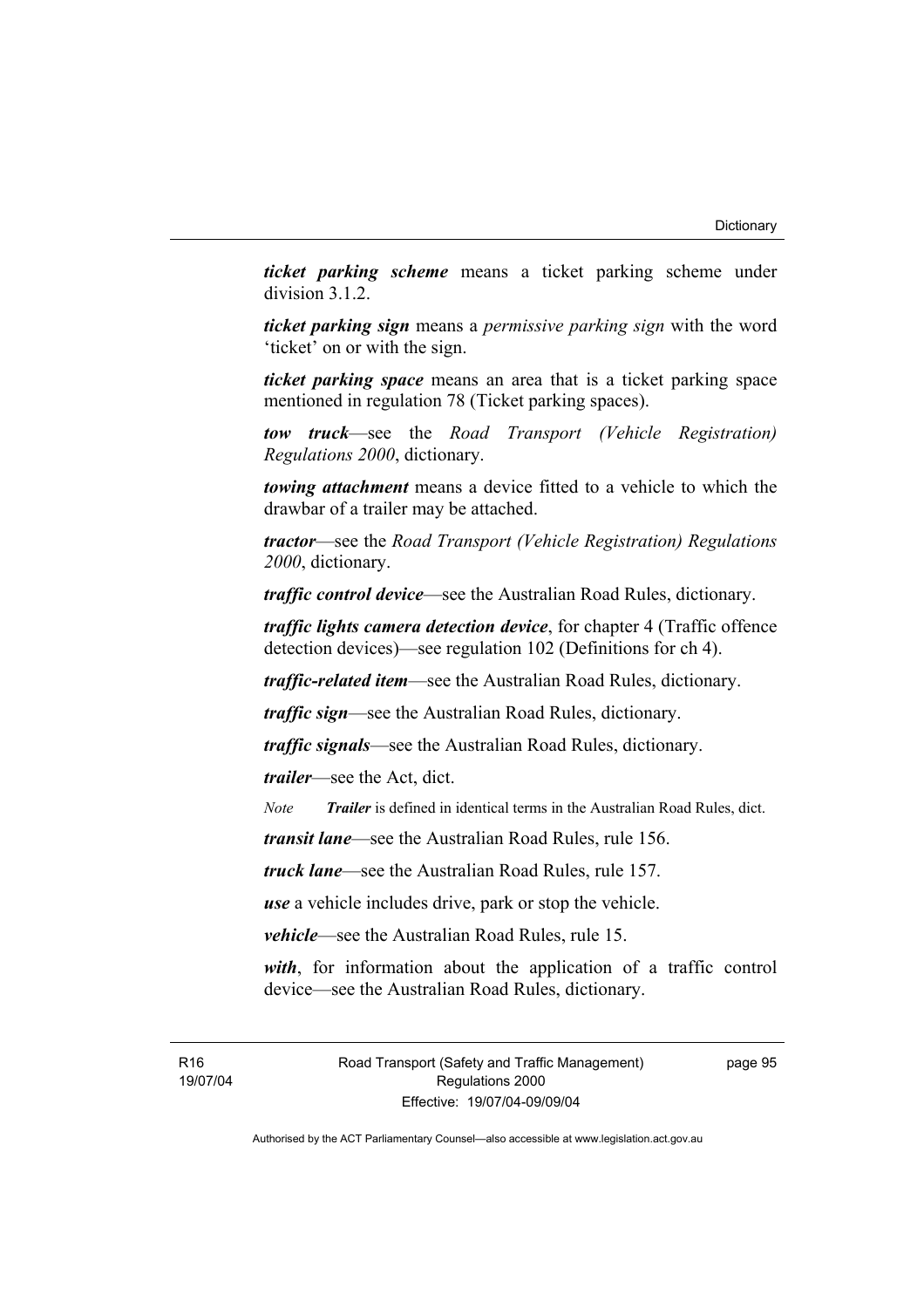*wheeled recreational device*—see the Australian Road Rules, dictionary.

*wheeled toy*—see the Australian Road Rules, dictionary.

*WORM disk*, for chapter 4 (Traffic offence detection devices)—see regulation 107A (Recording of digital camera detection device image files—Act, s  $23(2)(c)(ii)$ .

page 96 Road Transport (Safety and Traffic Management) Regulations 2000 Effective: 19/07/04-09/09/04

R16 19/07/04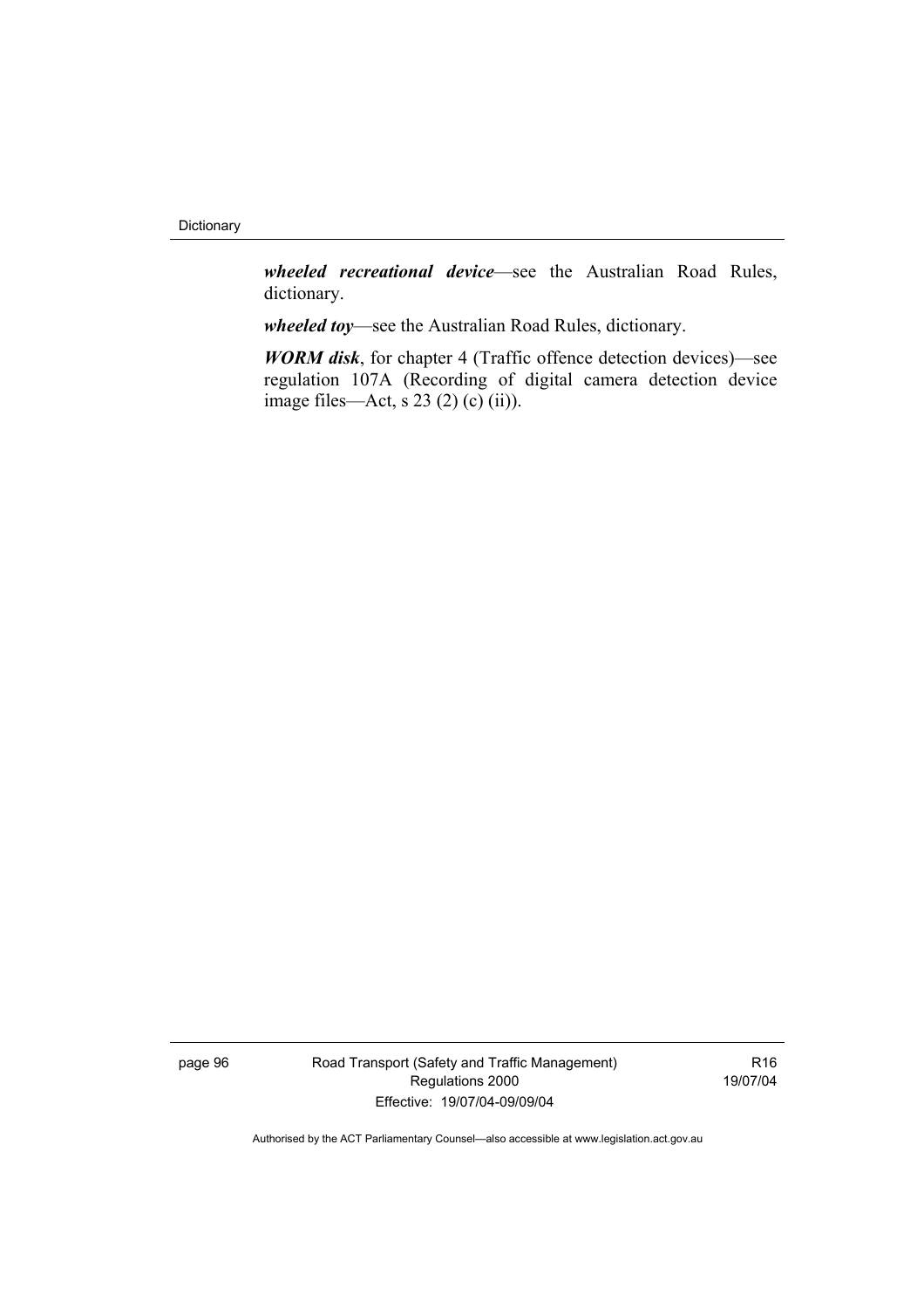#### **Endnotes**

## **Endnotes**

## **1 About the endnotes**

Amending and modifying laws are annotated in the legislation history and the amendment history. Current modifications are not included in the republished law but are set out in the endnotes.

Not all editorial amendments made under the *Legislation Act 2001*, part 11.3 are annotated in the amendment history. Full details of any amendments can be obtained from the Parliamentary Counsel's Office.

Uncommenced amending laws and expiries are listed in the legislation history and the amendment history. These details are underlined. Uncommenced provisions and amendments are not included in the republished law but are set out in the last endnote.

If all the provisions of the law have been renumbered, a table of renumbered provisions gives details of previous and current numbering.

The endnotes also include a table of earlier republications.

| $am = amended$<br>$amdt = amendment$<br>$ch = chapter$<br>$cl = clause$<br>$def = definition$<br>$dict = dictionary$<br>disallowed = disallowed by the Legislative<br>Assembly<br>$div = division$<br>$exp = expires/expired$<br>$Gaz = Gazette$<br>$hda =$ heading<br>IA = Interpretation Act 1967<br>ins = inserted/added<br>$LA =$ Legislation Act 2001<br>$LR =$ legislation register<br>LRA = Legislation (Republication) Act 1996<br>mod = modified/modification<br>$o = order$ | $ord = ordinance$<br>orig = original<br>par = paragraph/subparagraph<br>$pres = present$<br>prev = previous<br>$(\text{prev})$ = previously<br>$pt = part$<br>$r = rule/subrule$<br>reg = regulation/subregulation<br>$renum = renumbered$<br>$reloc = relocated$<br>$R[X]$ = Republication No<br>$RI = reissue$<br>$s = section/subsection$<br>$sch = schedule$<br>$sdiv = subdivision$<br>$sub =$ substituted<br>SL = Subordinate Law<br>underlining = whole or part not commenced |
|---------------------------------------------------------------------------------------------------------------------------------------------------------------------------------------------------------------------------------------------------------------------------------------------------------------------------------------------------------------------------------------------------------------------------------------------------------------------------------------|--------------------------------------------------------------------------------------------------------------------------------------------------------------------------------------------------------------------------------------------------------------------------------------------------------------------------------------------------------------------------------------------------------------------------------------------------------------------------------------|
| om = omitted/repealed                                                                                                                                                                                                                                                                                                                                                                                                                                                                 | or to be expired                                                                                                                                                                                                                                                                                                                                                                                                                                                                     |
|                                                                                                                                                                                                                                                                                                                                                                                                                                                                                       |                                                                                                                                                                                                                                                                                                                                                                                                                                                                                      |

### **2 Abbreviation key**

R16 19/07/04 Road Transport (Safety and Traffic Management) Regulations 2000 Effective: 19/07/04-09/09/04

page 97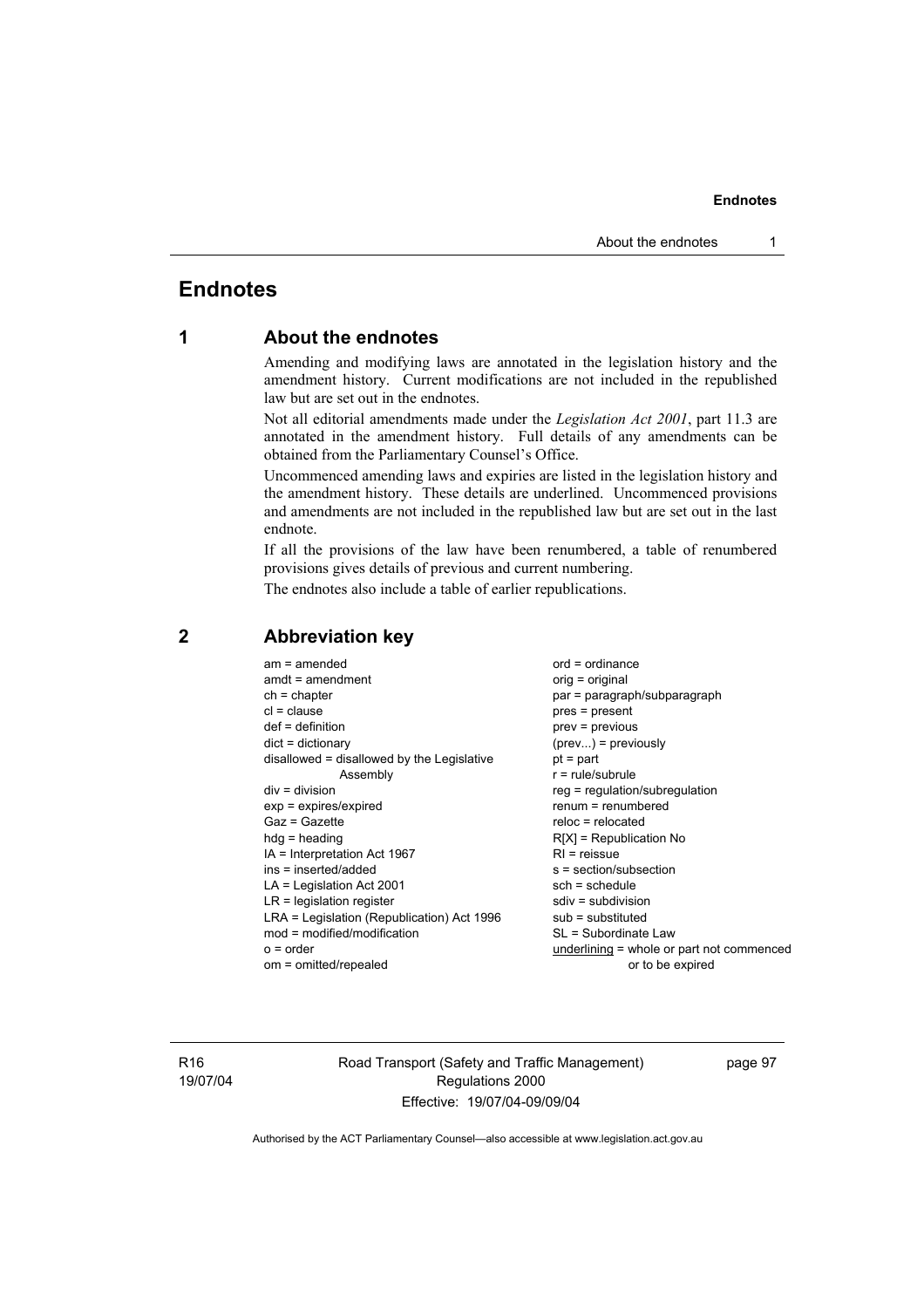#### **Endnotes**

## **3 Legislation history**

#### **Road Transport (Safety and Traffic Management) Regulations SL 2000 No 10**

notified 29 February 2000 (Gaz 2000 No S6) reg 1, reg 2 commenced 29 February 2000 (IA 10B) remainder commenced 1 March 2000 (reg 2 and Gaz 2000 No S5)

as amended by

#### **Legislative Assembly**

notified 18 May 2000 (Gaz 2000 No 20 p 505) commenced 18 May 2000 (SLA s 6 (13))

## **Road Transport (Safety and Traffic Management) Regulations**

**Amendment SL 2000 No 21 pt 2** 

notified 18 May 2000 (Gaz 2000 No 20) commenced 18 May 2000 (reg 1)

#### **Road Transport Legislation Regulations Amendment SL 2000 No 33 pt 2**

notified 2 August 2000 (Gaz 2000 No S41) commenced 2 August 2000 (reg 1)

#### **Road Transport Legislation Regulations Amendment SL 2000 No 52 pt 2**

notified 14 December 2000 (Gaz 2000 No 50) commenced 14 December 2000 (reg 1)

#### **Road Transport Legislation Amendment Act 2001 No 27 sch 4**

notified 24 May 2001 (Gaz 2001 No 21) s 1, s 2 commenced 24 May 2001 (IA s 10B) sch 4 commenced 24 May 2001 (s 2)

#### **Road Transport (Safety and Traffic Management) Amendment Act 2001 No 29 pt 3**

notified 24 May 2001 (Gaz 2001 No 21) commenced 24 May 2001 (s 2)

page 98 Road Transport (Safety and Traffic Management) Regulations 2000 Effective: 19/07/04-09/09/04

R16 19/07/04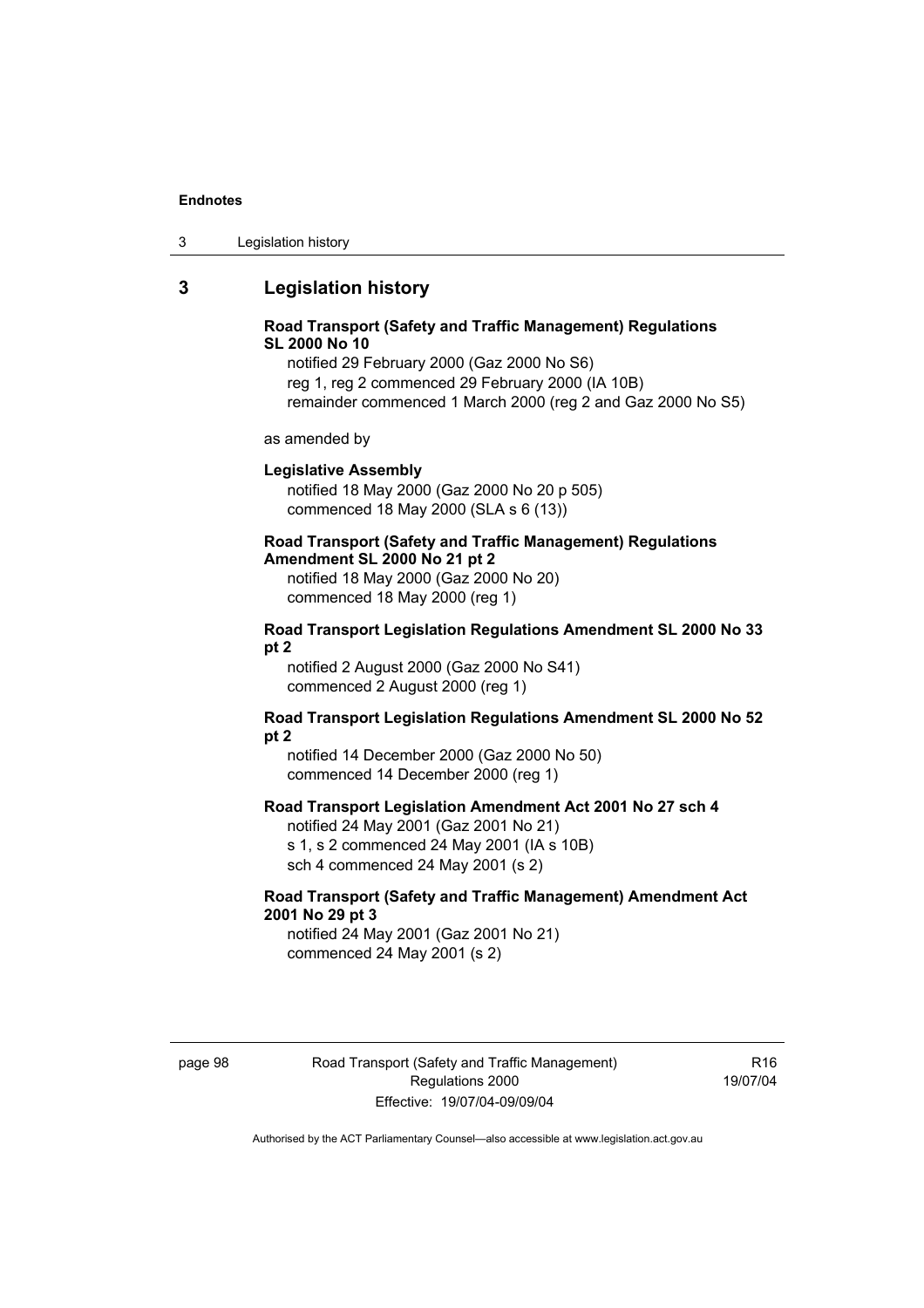# **Legislation (Consequential Amendments) Act 2001 No 44 pt 348**

notified 26 July 2001 (Gaz 2001 No 30) s 1, s 2 commenced 26 July 2001 (IA s 10B) pt 348 commenced 12 September 2001 (s 2 and see Gaz 2001 No S65)

# **Statute Law Amendment Act 2001 No 56 pt 3.46**

notified 5 September 2001 (Gaz 2001 No S 65) s 1, s 2 commenced 5 September 2001 (IA s 10B)

pt 3.46 commenced 12 September 2001 (amdt 3.475)

## **Road Transport (Safety and Traffic Management) Regulations Amendment 2001 SL 2001 No 32**

notified 11 September 2001 (Gaz 2001 No S69) commenced 11 September 2001 (reg 1)

## **Road Transport (Public Passenger Services) Act 2001 No 62 pt 1.12**

notified 10 September 2001 (Gaz 2001 No S66) s 1, s 2 commenced 10 September 2001 (IA s 10B) pt 1.12 commenced 1 December 2001 (s 2 and CN 2001 No 2)

### **Road Transport Legislation Amendment Regulations 2002 SL No 2 pt 5**

notified LR 27 February 2002 reg 1, reg 2 commenced 27 February 2002 (LA s 75) pt 5 commenced 1 March 2002 (reg 2 and see CN 2002 No 2)

# **Road Transport (Safety and Traffic Management) Amendment Regulations 2002 SL No 7**

notified LR 15 April 2002 commenced 16 April 2002 (reg 2)

### **Statute Law Amendment Act 2002 No 30 pt 3.73**

notified LR 16 September 2002

s 1, s 2 taken to have commenced 19 May 1997 (LA s 75 (2)) pt 3.73 commenced 17 September 2002 (s 2 (1))

page 99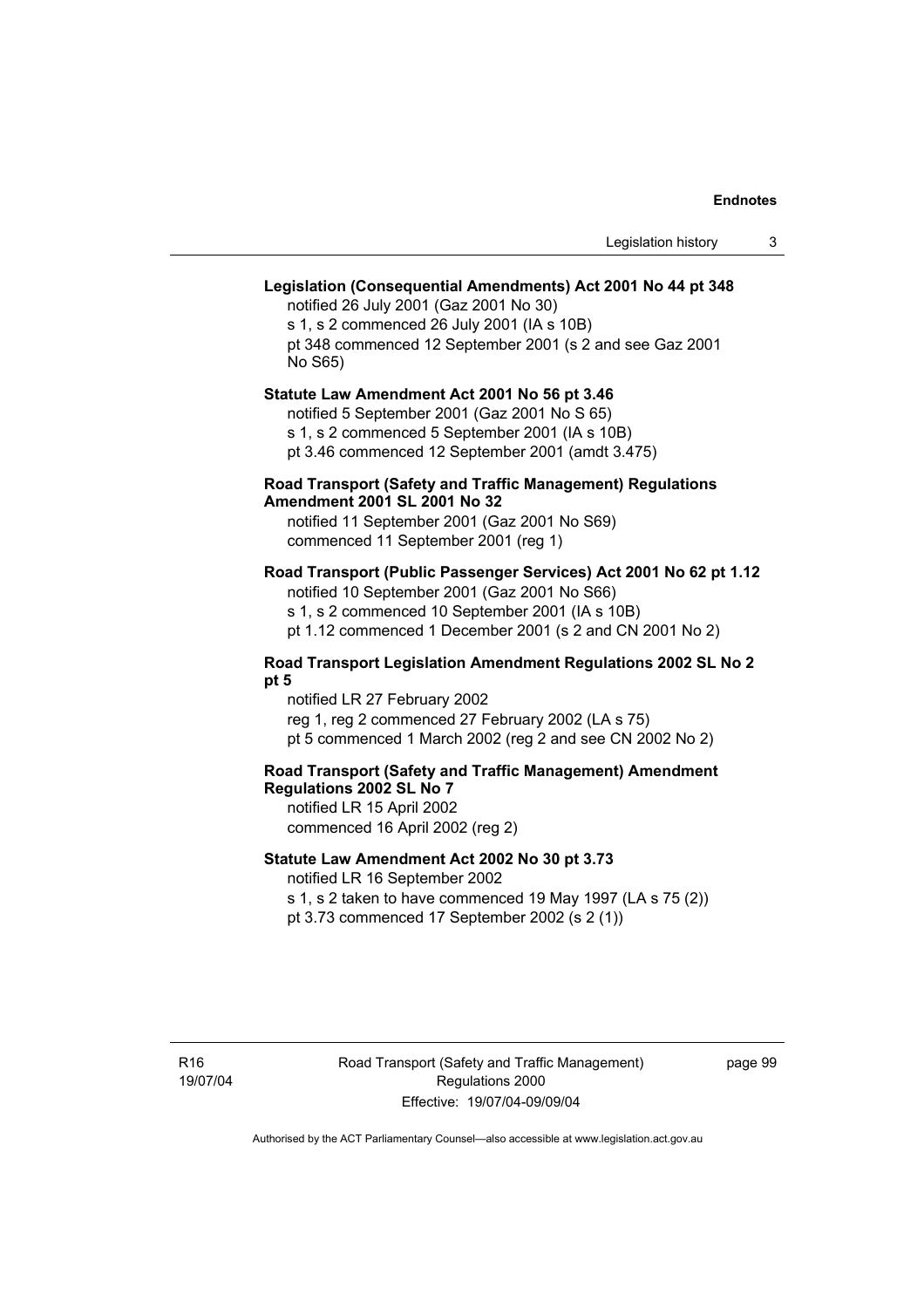3 Legislation history

# **Road Transport Legislation Amendment Regulations 2002 (No 2) SL2002-31 pt 5**

notified LR 31 October 2002 reg 1, reg 2 commenced 31 October 2002 (LA s 75 (1)) pt 5 commenced 1 November 2002 (reg 2 (1))

### **Criminal Code 2002 No 51 pt 1.20**

notified LR 20 December 2002 s 1, s 2 commenced 20 December 2002 (LA s 75) pt 1.20 commenced 1 January 2003 (s 2 (1))

#### **Urban Services (Application of Criminal Code) Amendment Regulations 2002 SL2003-1 pt 4**

notified LR 9 January 2003 reg 1, reg 2 commenced 9 January 2003 (LA s 75 (1)) pt 4 commenced 10 January 2003 (reg 2 (3) and see LA s 73 (3) (b))

### **Road Transport (Safety and Traffic Management) Amendment Regulations 2003 (No 1) SL2003-12**

notified LR 22 May 2003 reg 1, reg 2 commenced 22 May 2003 (LA s 75 (1)) remainder commenced 1 June 2003 (reg 2 and CN2003-3)

### **Road Transport (Safety and Traffic Management) Amendment Regulations 2003 (No 2) SL2003-14**

notified LR 10 June 2003 reg 1, reg 2 commenced 10 June 2003 (LA s 75 (1)) remainder commenced 11 June 2003 (reg 2)

### **Dangerous Substances Act 2004 A2004-7 sch 1 pt 1.8**

notified LR 19 March 2004 s 1, s 2 commenced 19 March 2004 (LA s 75 (1)) sch 1 pt 1.8 commenced 5 April 2004 (s 2 and CN2004-6)

# **Road Transport Legislation (Australian Road Rules) Amendment Regulations 2004 (No 1) SL2004-16 pt 3**

notified LR 24 May 2004 reg 1, reg 2 commenced 24 May 2004 (LA s 75 (1)) pt 3 commenced 19 July 2004 (reg 2 and CN2004-10)

page 100 Road Transport (Safety and Traffic Management) Regulations 2000 Effective: 19/07/04-09/09/04

R16 19/07/04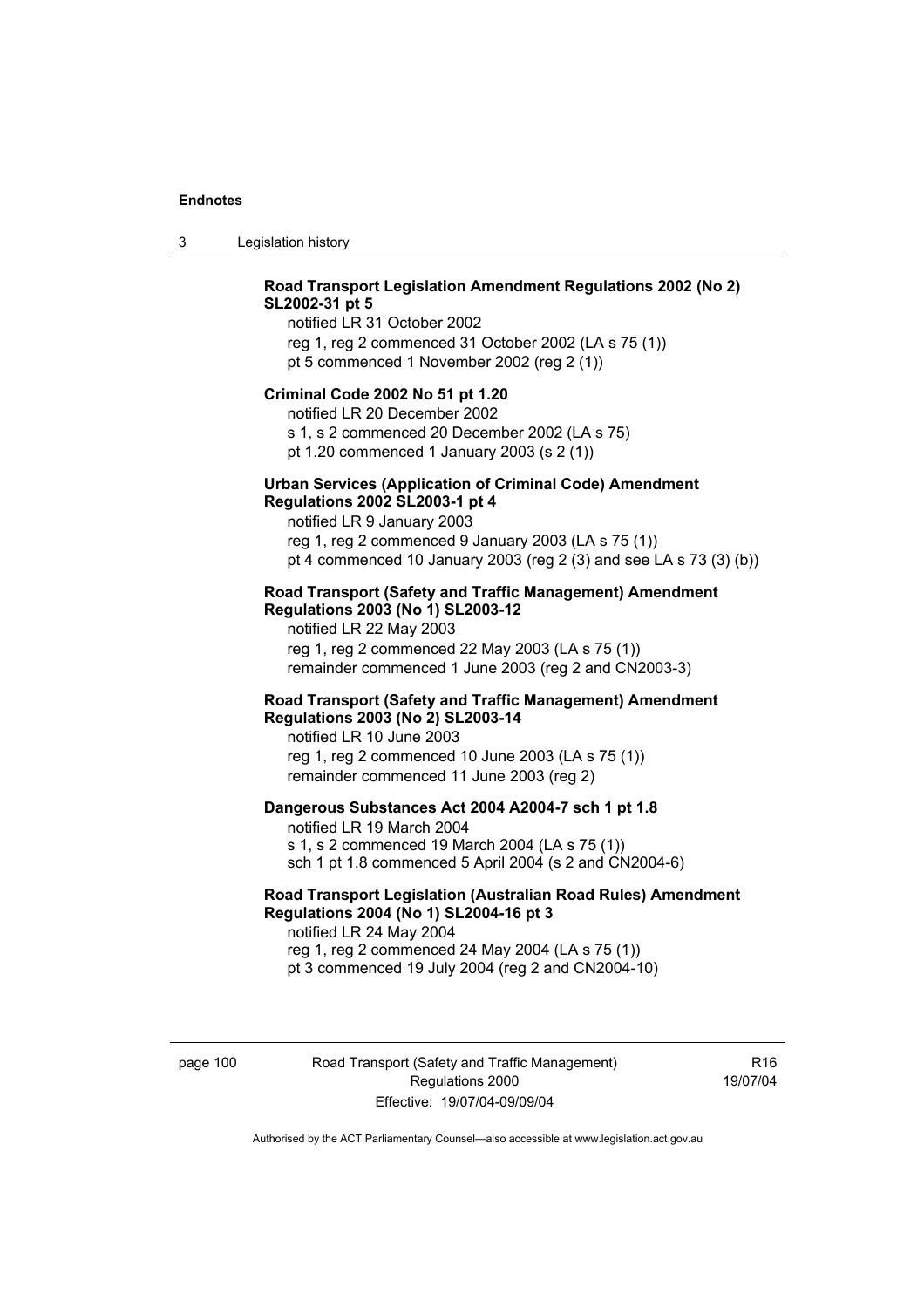# **Emergencies Act 2004 A2004-28 sch 3 pt 3.20**

notified LR 29 June 2004 s 1, s 2 commenced 29 June 2004 (LA s 75 (1)) sch 3 pt 3.20 commenced 1 July 2004 (s 2 (1) and CN2004-11)

# **4 Amendment history**

| <b>Commencement</b><br>reg 2                     | om Act 2001 No 27 amdt 4.24                                                                                                                                 |
|--------------------------------------------------|-------------------------------------------------------------------------------------------------------------------------------------------------------------|
| Definitions-the dictionary<br>reg 3 hdg<br>reg 3 | bracketed note exp 17 September 2002 (reg 4 (3))<br>am Act 2001 No 44 amdt 1.3793                                                                           |
| <b>Notes</b><br>reg 4 hdg<br>reg 4               | bracketed note exp 17 September 2002 (reg 4 (3))<br>am Act 2001 No 44 amdt 1.3794; Act 2002 No 30 amdt 3.769<br>(2), (3) exp 17 September 2002 (reg (4 (3)) |
| reg 4A                                           | Offences against regulations-application of Criminal Code etc<br>ins SL2003-1 reg 16                                                                        |
| reg 4B                                           | Offences against regulations are strict liability offences<br>ins SL2003-1 reg 16                                                                           |
| reg 4C                                           | General defence of accident or reasonable effort<br>ins SL2003-1 reg 16                                                                                     |
| reg 5 hdg<br>reg 5                               | <b>What are the Australian Road Rules</b><br>bracketed note exp 17 September 2002 (reg 4 (3))<br>sub SL2004-16 reg 25                                       |
| reg 6 hdg                                        | Incorporation of Australian Road Rules into ACT law<br>bracketed note exp 17 September 2002 (reg 4 (3))                                                     |
| General<br>div 2.2.1 note 2                      | am 2000 No 52 reg 3; 2001 No 32 reg 3; 2002 No 31 reg 22;<br>SL2003-12 reg 4; SL2004-16 regs 26-30                                                          |
| reg 7 hdg<br>reg 7                               | References to another law of this jurisdiction etc<br>bracketed note exp 17 September 2002 (reg 4 (3))<br>am Act 2001 No 44 amdt 1.3795, amdt 1.3796        |
| reg 8 hdg                                        | ARR r 10 (2)-penalties for offences<br>bracketed note exp 17 September 2002 (reg 4 (3))                                                                     |
| reg 8A                                           | ARR r 25 (2)-default speed-limit in built-up area<br>ins SL2003-12 reg 5<br>om SL2004-16 reg 31                                                             |

R16 19/07/04 Road Transport (Safety and Traffic Management) Regulations 2000 Effective: 19/07/04-09/09/04

page 101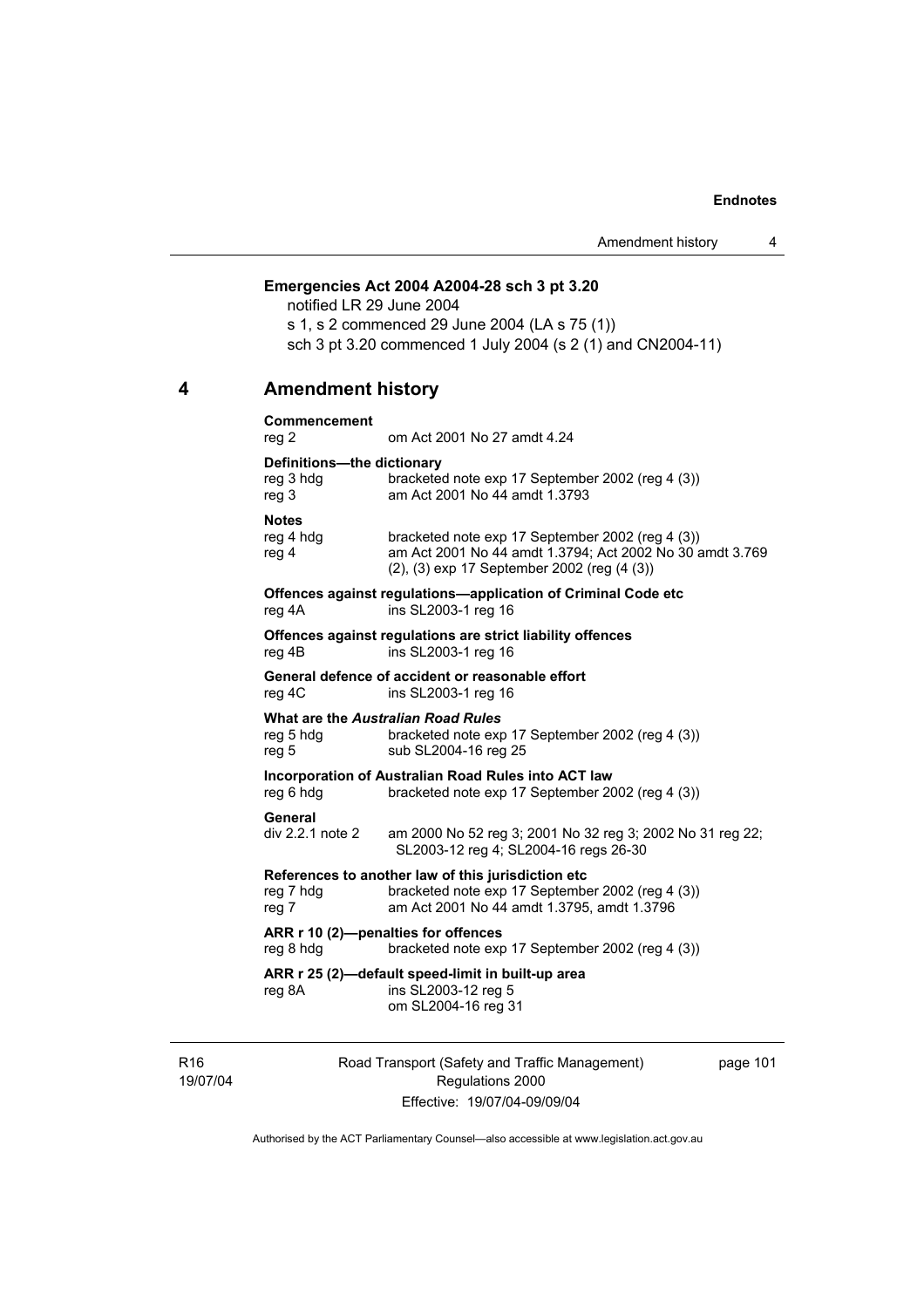| 4 | Amendment history |
|---|-------------------|
|---|-------------------|

```
ARR r 95—emergency stopping lane only signs 
reg 9 hdg bracketed note exp 17 September 2002 (reg 4 (3)) 
ARR r 104—no truck signs 
reg 10 hdg bracketed note exp 17 September 2002 (reg 4 (3)) 
ARR r 158 (2) (c)—other vehicles permitted to travel in bus lanes 
reg 12 hdg bracketed note exp 17 September 2002 (reg 4 (3))
reg 12 sub 2002 No 31 reg 23 
ARR r 170 (1)—driver not to stop in intersection unless permitted 
reg 12A ins SL2004-16 reg 32 
ARR r 179 (1) (c)—stopping in a loading zone 
reg 13 hdg bracketed note exp 17 September 2002 (reg 4 (3)) 
ARR r 199 (2)—stopping near a postbox 
reg 14 hdg bracketed note exp 17 September 2002 (reg 4 (3)) 
ARR r 206 (2) (b), (c)—parking by people with disabilities permit holders 
reg 15 hdg bracketed note exp 17 September 2002 (reg 4 (3)) 
ARR r 207 (2) (a)—fees for parking in pay parking spaces 
reg 16 hdg bracketed note exp 17 September 2002 (reg 4 (3))
ARR r 213—non-application in ACT 
reg 16A ins Legislative Assembly (see Gaz 2000 No 20) 
                  am SL2004-16 reg 33 
ARR r 216 (3)—towing a vehicle at night or in hazardous weather conditions 
reg 18 hdg bracketed note exp 17 September 2002 (reg 4 (3)) 
ARR r 225—use of radar detectors 
reg 22 hdg bracketed note exp 17 September 2002 (reg 4 (3)) 
ARR r 236 (6)—hitchhiking, roadside commerce etc permitted 
reg 22A ins SL2004-16 reg 34 
ARR r 240 (2)—wheeled recreational devices and toys not to be used on 
certain roads 
reg 23 hdg bracketed note exp 17 September 2002 (reg 4 (3)) 
ARR r 248—bicycle rider may ride across marked foot crossing if authorised 
reg 23A ins 2000 No 21 reg 3 
                  om SL2004-16 reg 35 
ARR r 266 (3) (b)—wearing of seatbelts by passengers under 16 years old 
reg 23B ins 2001 No 32 reg 4 
                  am 2002 No 2 reg 28; Act 2002 No 51 amdt 1.38 
ARR r 266 (7)—wearing of seatbelts by passengers under 16 years old 
reg 24 hdg bracketed note exp 17 September 2002 (reg 4 (3))
```
page 102 Road Transport (Safety and Traffic Management) Regulations 2000 Effective: 19/07/04-09/09/04

R16 19/07/04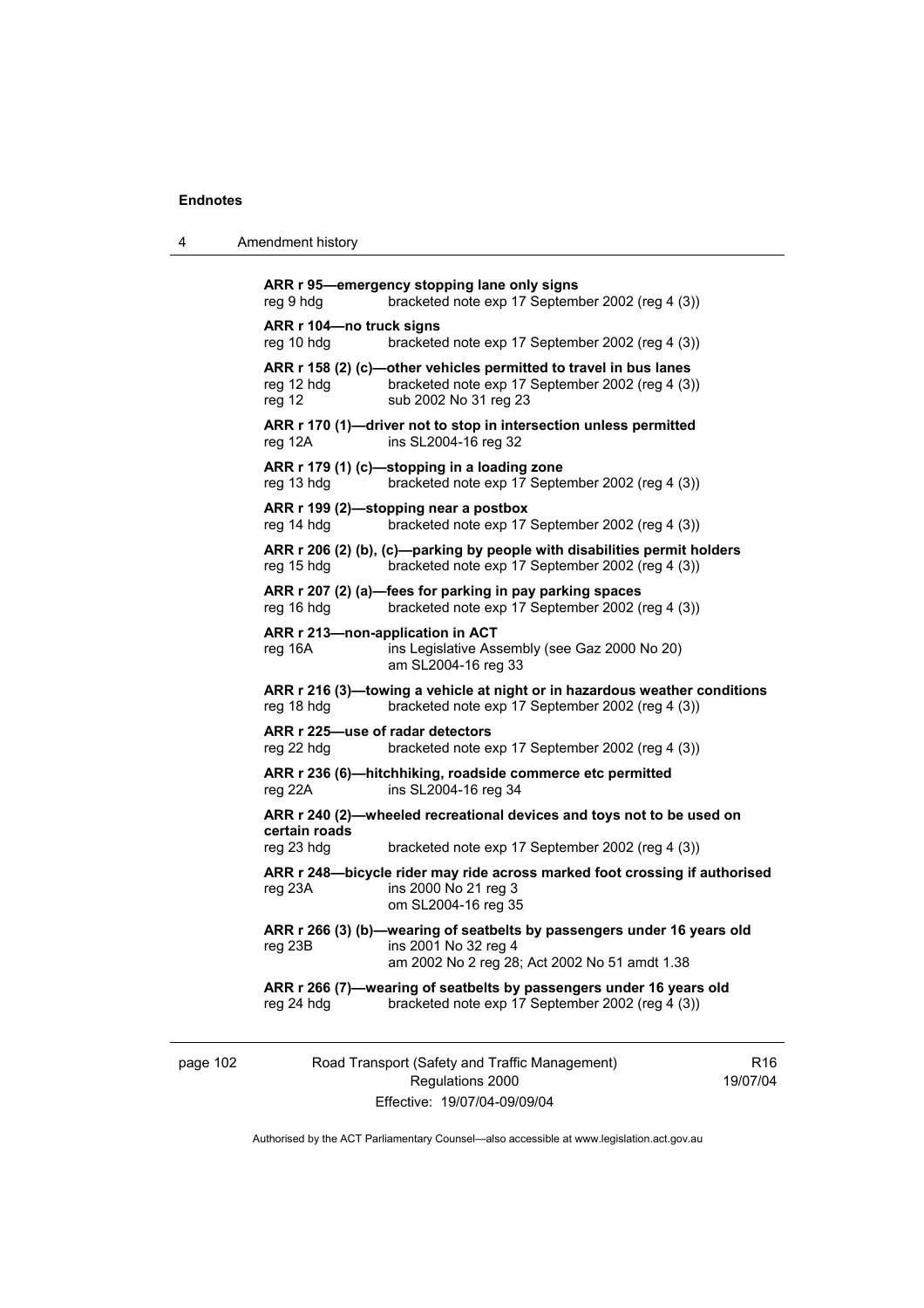| Amendment history |  |  |
|-------------------|--|--|
|-------------------|--|--|

| reg 25 hdg                                                  | ARR r 267 (3)-certificates of exemption from wearing seatbelts<br>bracketed note exp 17 September 2002 (reg 4 (3))                                                                                                                                                               |
|-------------------------------------------------------------|----------------------------------------------------------------------------------------------------------------------------------------------------------------------------------------------------------------------------------------------------------------------------------|
| reg 26 hdg                                                  | ARR r 270 (3)-wearing motorbike helmets<br>bracketed note exp 17 September 2002 (reg 4 (3))                                                                                                                                                                                      |
| reg 27 hdg                                                  | ARR r 271 (6)-riding on motorbikes<br>bracketed note exp 17 September 2002 (reg 4 (3))                                                                                                                                                                                           |
| reg 27A                                                     | ARR r 280 (2) (a)-other vehicles to which B light rules apply<br>ins 2002 No 31 reg 24                                                                                                                                                                                           |
| reg 28 hdg                                                  | ARR r 287 (3) (e), (4)-duties of participants in crashes<br>bracketed note exp 17 September 2002 (reg 4 (3))                                                                                                                                                                     |
| reg 29 hdg<br>reg 29                                        | ARR r 289 (1) (g)-driving on a nature strip<br>bracketed note exp 17 September 2002 (reg 4 (3))<br>am SL2004-16 reg 36; pars renum R16 LA (see<br>SL2004-16 reg 37)                                                                                                              |
| ARR r 313-postal workers<br>reg 32 hdg                      | bracketed note exp 17 September 2002 (reg 4 (3))                                                                                                                                                                                                                                 |
| reg 33 hdg<br>reg 33                                        | ARR dict-definitions for dictionary<br>bracketed note exp 17 September 2002 (reg 4 (3))<br>def emergency worker am A2004-28 amdt 3.61<br>def police officer sub Act 2001 No 56 amdt 3.475<br>def <i>public bus</i> sub Act 2001 No 62 amdt 1.38<br>def taxi sub 2002 No 2 reg 29 |
| div 2.2.3 hdg                                               | <b>Offences against the Australian Road Rules</b><br>om SL2003-1 reg 17                                                                                                                                                                                                          |
| <b>Application of Criminal Code</b><br>reg 34 hdg<br>reg 34 | bracketed note exp 17 September 2002 (reg 4 (3))<br>sub Act 2002 No 51 amdt 1.39<br>om SL2003-1 reg 17                                                                                                                                                                           |
| reg 35 hdg<br>reg 35                                        | Offences are strict liability offences<br>bracketed note exp 17 September 2002 (reg 4 (3))<br>am Act 2002 No 51 amdt 1.40<br>om SL2003-1 reg 17                                                                                                                                  |
| reg 36 hdg<br>reg 36                                        | General defence of accident or reasonable effort<br>bracketed note exp 17 September 2002 (reg 4 (3))<br>am Act 2002 No 51 amdt 1.41<br>om SL2003-1 reg 17                                                                                                                        |
| Making unnecessary engine noise<br>reg 37 hdg               | bracketed note exp 17 September 2002 (reg 4 (3))                                                                                                                                                                                                                                 |
|                                                             |                                                                                                                                                                                                                                                                                  |

R16 19/07/04 Road Transport (Safety and Traffic Management) Regulations 2000 Effective: 19/07/04-09/09/04

page 103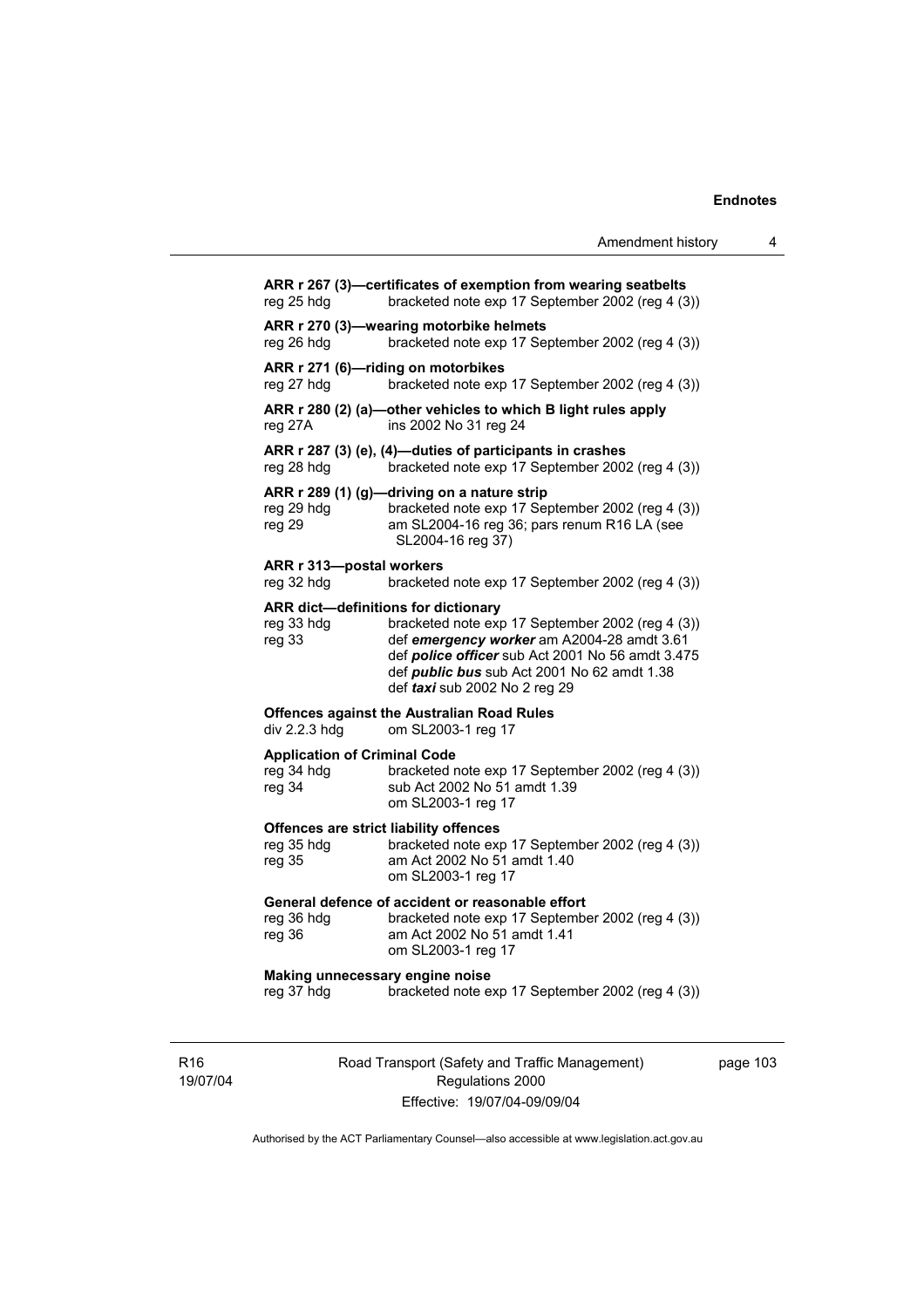|  | Amendment history |
|--|-------------------|
|--|-------------------|

```
Emission of waste oil or grease 
reg 38 hdg bracketed note exp 17 September 2002 (reg 4 (3)) 
Safety of persons on trailers 
reg 39 hdg bracketed note exp 17 September 2002 (reg 4 (3)) 
Passengers in sidecars to be seated 
reg 40 hdg bracketed note exp 17 September 2002 (reg 4 (3)) 
Number of vehicles that may be drawn 
reg 41 hdg bracketed note exp 17 September 2002 (reg 4 (3)) 
Towing by vehicles under 4.5t 
reg 42 hdg bracketed note exp 17 September 2002 (reg 4 (3)) 
Lights on motor vehicles generally 
reg 43 hdg bracketed note exp 17 September 2002 (reg 4 (3)) 
Use of meters in metered parking areas 
reg 44 hdg bracketed note exp 17 September 2002 (reg 4 (3)) 
Parking in metered parking spaces 
reg 45 hdg bracketed note exp 17 September 2002 (reg 4 (3)) 
Temporary closure of metered parking spaces 
reg 46 hdg bracketed note exp 17 September 2002 (reg 4 (3)) 
Misuse of parking meters 
reg 47 hdg bracketed note exp 17 September 2002 (reg 4 (3)) 
Interfering with parking meters etc 
reg 48 hdg bracketed note exp 17 September 2002 (reg 4 (3)) 
Use of tickets in ticket parking areas 
reg 49 hdg bracketed note exp 17 September 2002 (reg 4 (3)) 
Parking in ticket parking spaces 
reg 50 hdg bracketed note exp 17 September 2002 (reg 4 (3)) 
Temporary closure of ticket parking spaces 
reg 51 hdg bracketed note exp 17 September 2002 (reg 4 (3)) 
reg 51 am 2002 No 7 reg 4, reg 5; regs renum R6 LA (see 2002 No 7 
                  reg 6) 
Use of false or damaged parking tickets etc 
reg 52 hdg bracketed note exp 17 September 2002 (reg 4 (3)) 
Misuse of ticket machines 
reg 53 hdg bracketed note exp 17 September 2002 (reg 4 (3)) 
Interfering with parking ticket machines etc 
reg 54 hdg bracketed note exp 17 September 2002 (reg 4 (3))
```
page 104 Road Transport (Safety and Traffic Management) Regulations 2000 Effective: 19/07/04-09/09/04

R16 19/07/04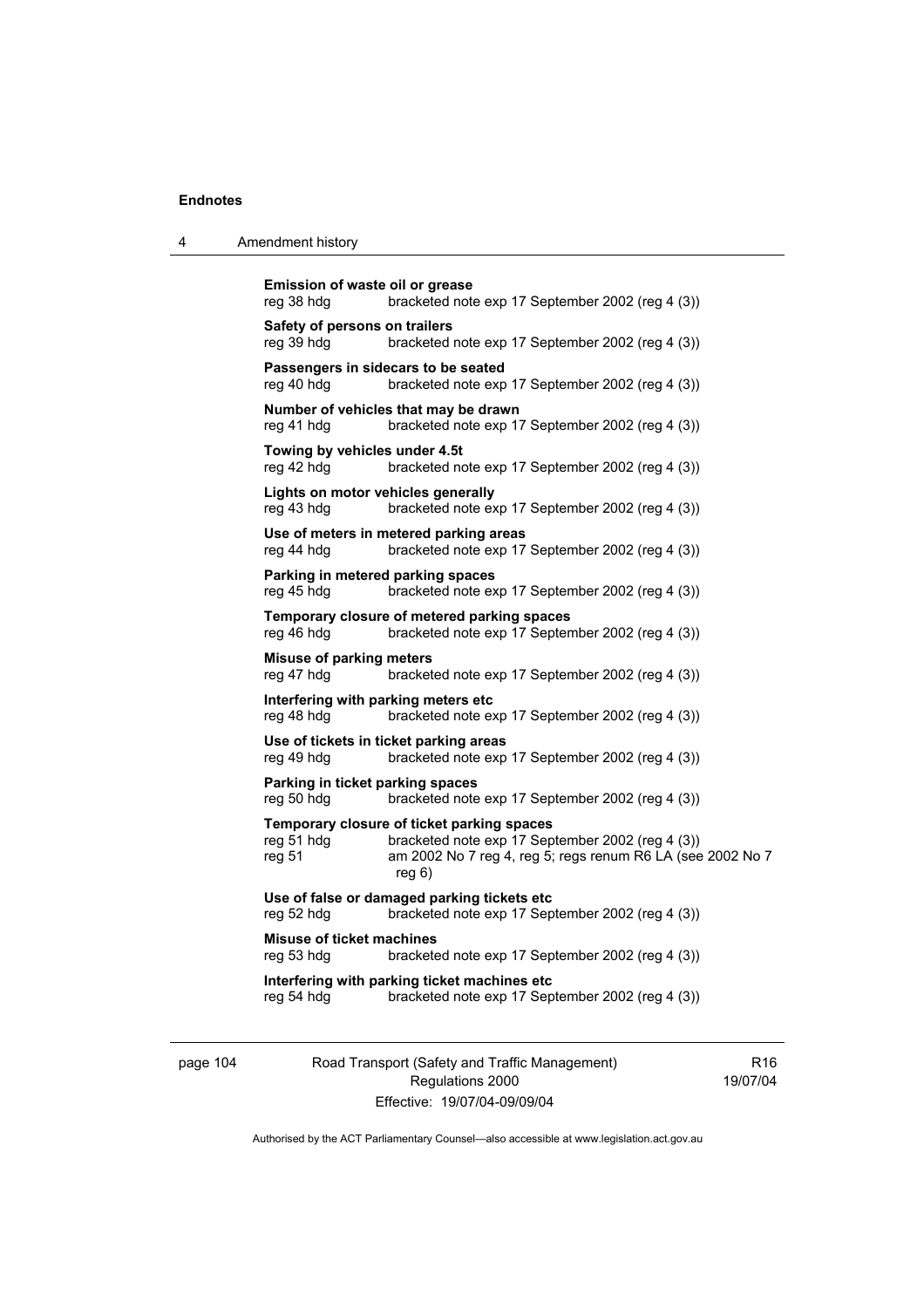|                             | Removing parking tickets etc<br>reg 55 hdg         | bracketed note exp 17 September 2002 (reg 4 (3))                                                                                                                     |          |
|-----------------------------|----------------------------------------------------|----------------------------------------------------------------------------------------------------------------------------------------------------------------------|----------|
|                             | reg 56 hdg<br>reg 56                               | Unauthorised use and revocation of mobility parking scheme authorities<br>bracketed note exp 17 September 2002 (reg 4 (3))<br>am Act 2002 No 30 amdt 3.770           |          |
|                             | reg 57                                             | No stopping on a road with a red kerb<br>am 2001 No 32 reg 5<br>exp 1 December 2002 (reg 57 (2))                                                                     |          |
|                             | reg 57A hdg<br>reg 57A                             | Stopping public buses in bus zones and at bus stops<br>bracketed note exp 17 September 2002 (reg 4 (3))<br>ins 2000 No 33 reg 3<br>am 2001 Act No 62 amdts 1.39-1.41 |          |
|                             | reg 58 hdg                                         | Stopping in an emergency etc or to comply with another law<br>bracketed note exp 17 September 2002 (reg 4 (3))                                                       |          |
|                             | <b>Carrying dangerous substances</b><br>reg 59 hdg | bracketed note exp 17 September 2002 (reg 4 (3))<br>sub A2004-7 amdt 1.14<br>am A2004-7 amdt 1.15, amdt 1.16                                                         |          |
|                             | reg 59                                             | Interrupting funeral processions etc                                                                                                                                 |          |
|                             | reg 60 hdg                                         | bracketed note exp 17 September 2002 (reg 4 (3))                                                                                                                     |          |
|                             | Driving on roads closed to traffic<br>reg 61 hdg   | bracketed note exp 17 September 2002 (reg 4 (3))                                                                                                                     |          |
|                             | reg 62 hdg                                         | Use of wheeled recreational devices and wheeled toys on roads<br>bracketed note exp 17 September 2002 (reg 4 (3))                                                    |          |
|                             | reg 63 hdg                                         | Devices that are prescribed traffic control devices<br>bracketed note exp 17 September 2002 (reg 4 (3))                                                              |          |
|                             | reg 64 hdg                                         | Preventing prescribed traffic control devices being clearly visible<br>bracketed note exp 17 September 2002 (reg 4 (3))                                              |          |
|                             | reg 65 hdg                                         | Use of do not overtake turning vehicle sign<br>bracketed note exp 17 September 2002 (reg 4 (3))                                                                      |          |
|                             | reg 66                                             | Approvals etc by road transport authority<br>am Act 2001 No 44 amdt 1.3797, amdt 1.3798                                                                              |          |
|                             | reg 68 hdg                                         | Defence of complying with direction of police officer or authorised person<br>bracketed note exp 17 September 2002 (reg 4 (3))                                       |          |
|                             | reg 69 hdg                                         | <b>Exemption for driver of police vehicles</b><br>bracketed note exp 17 September 2002 (reg 4 (3))                                                                   |          |
|                             | reg 70 hdg                                         | <b>Exemption for driver of emergency vehicles</b><br>bracketed note exp 17 September 2002 (reg 4 (3))                                                                |          |
| R <sub>16</sub><br>19/07/04 |                                                    | Road Transport (Safety and Traffic Management)<br>Regulations 2000<br>Effective: 19/07/04-09/09/04                                                                   | page 105 |

Authorised by the ACT Parliamentary Counsel—also accessible at www.legislation.act.gov.au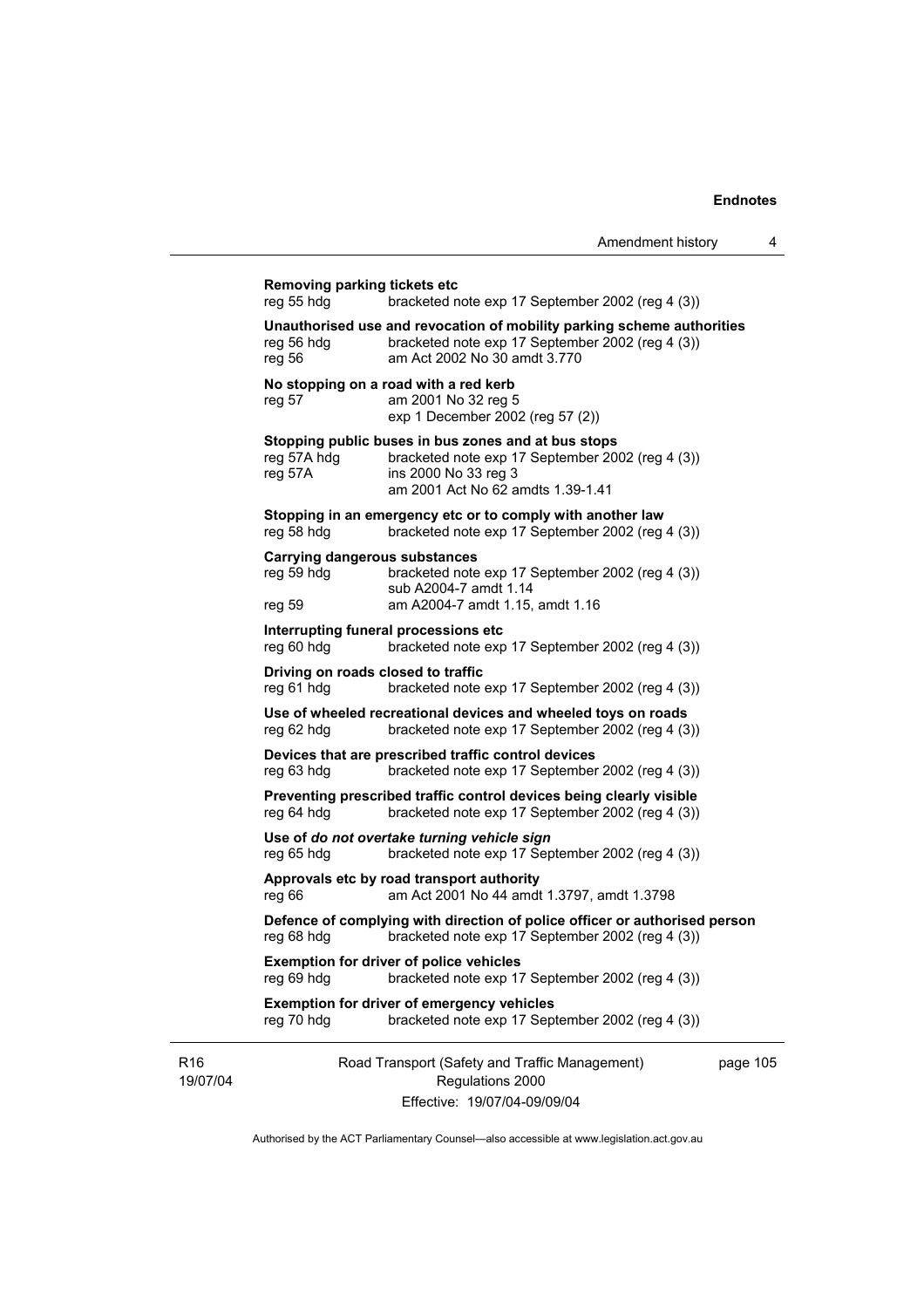| Amendment history |
|-------------------|
|                   |

| Stopping and parking exemption for police and emergency vehicles and<br>authorised people |                                                                                                                            |  |
|-------------------------------------------------------------------------------------------|----------------------------------------------------------------------------------------------------------------------------|--|
| reg 71 hdg<br>reg 71                                                                      | bracketed note exp 17 September 2002 (reg 4 (3))<br>sub 2002 No 7 reg 7                                                    |  |
| <b>Parking</b><br>ch 3 hda                                                                | ins 2001 No 32 reg 6                                                                                                       |  |
| <b>Metered parking schemes</b><br>reg 72 hdg                                              | bracketed note exp 17 September 2002 (reg 4 (3))                                                                           |  |
| <b>Metered parking areas</b><br>reg 73 hdg                                                | bracketed note exp 17 September 2002 (reg 4 (3))                                                                           |  |
| <b>Parking meters</b><br>reg 74 hdg                                                       | bracketed note exp 17 September 2002 (reg 4 (3))                                                                           |  |
| <b>Metered parking spaces</b><br>reg 75 hdg                                               | bracketed note exp 17 September 2002 (reg 4 (3))                                                                           |  |
| <b>Parking authorities</b><br>reg 75A                                                     | ins 2002 No 7 reg 8                                                                                                        |  |
| Parking authority guidelines<br>reg 75B hdg<br>reg 75B                                    | bracketed note exp 17 September 2002 (reg 4 (3))<br>ins 2002 No 7 reg 8                                                    |  |
| reg 76 hdg                                                                                | Ticket parking schemes-road transport authority<br>sub 2002 No 7 reg 9<br>bracketed note exp 17 September 2002 (reg 4 (3)) |  |
| reg 76A hdg<br>reg 76A                                                                    | Ticket parking schemes-parking authority<br>bracketed note exp 17 September 2002 (reg 4 (3))<br>ins 2002 No 7 reg 10       |  |
| <b>Ticket parking areas</b>                                                               |                                                                                                                            |  |
| reg 77 hdg<br>reg 77                                                                      | bracketed note exp 17 September 2002 (reg 4 (3))<br>(3), (4) exp 1 December 2006 (reg 77 (4))                              |  |
| <b>Ticket parking spaces</b><br>reg 78 hdg                                                | bracketed note exp 17 September 2002 (reg 4 (3))                                                                           |  |
| <b>Ticket machines</b><br>reg 79 hdg                                                      | bracketed note exp 17 September 2002 (reg 4 (3))                                                                           |  |
| <b>Parking tickets</b><br>reg 80 hdg<br>reg 80                                            | bracketed note exp 17 September 2002 (reg 4 (3))<br>am 2002 No 7 reg 11                                                    |  |
| <b>Duration of parking tickets</b><br>reg 81 hdg                                          | bracketed note exp 17 September 2002 (reg 4 (3))                                                                           |  |

page 106 Road Transport (Safety and Traffic Management) Regulations 2000 Effective: 19/07/04-09/09/04

R16 19/07/04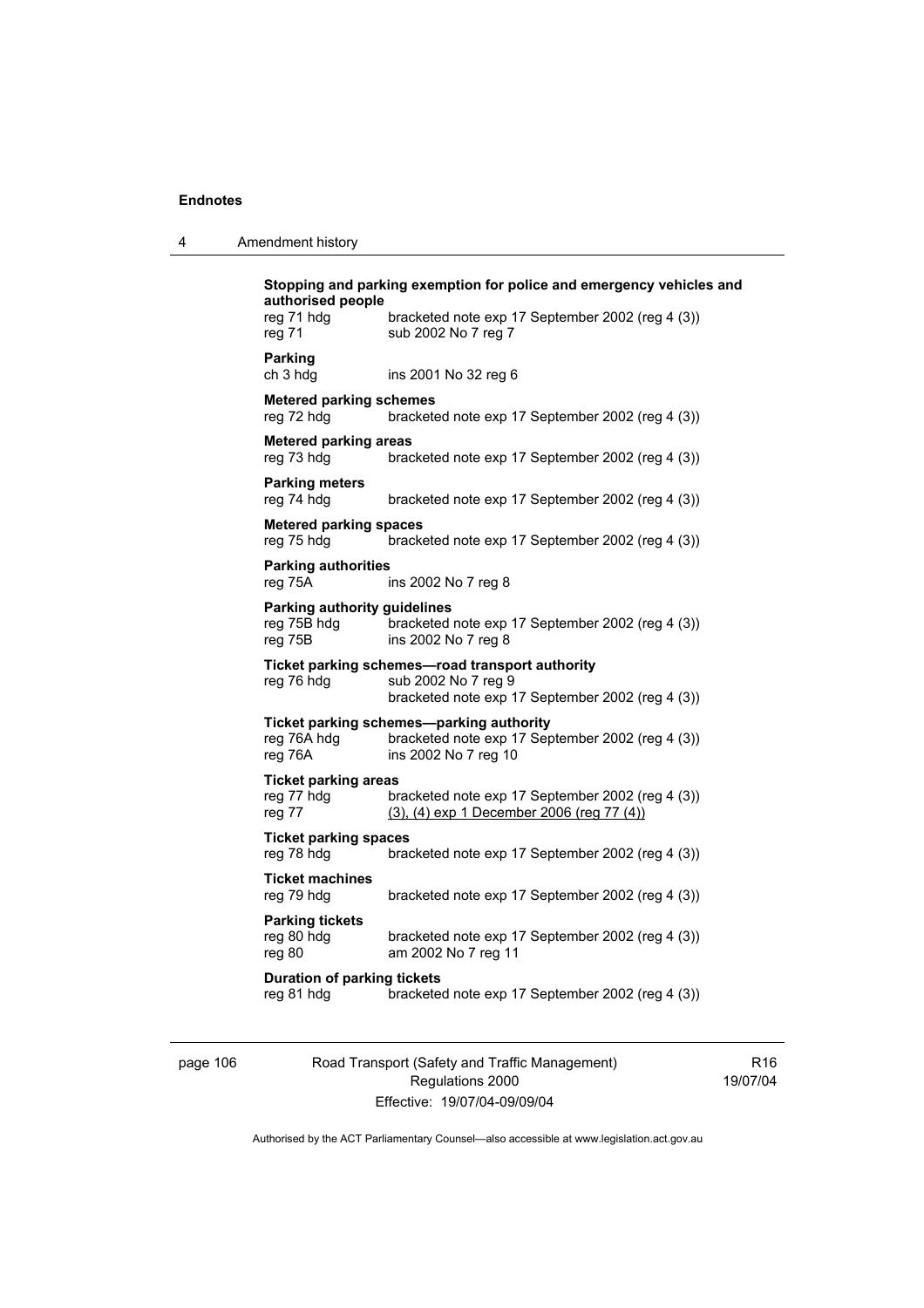| Definitions for div 3.1.3<br>reg 82 hdg                  | bracketed note exp 17 September 2002 (reg 4 (3))                                                                                                                |
|----------------------------------------------------------|-----------------------------------------------------------------------------------------------------------------------------------------------------------------|
| reg 83 hdg                                               | References in div to land adjoining residential land<br>bracketed note exp 17 September 2002 (reg 4 (3))                                                        |
| reg 84 hdg                                               | Vehicle parked partly on residential land<br>bracketed note exp 17 September 2002 (reg 4 (3))                                                                   |
| reg 85 hdg                                               | Parking of certain vehicles on residential land prohibited<br>bracketed note exp 17 September 2002 (reg 4 (3))                                                  |
| reg 86 hdg                                               | Parking of certain vehicles on land adjoining residential land prohibited<br>bracketed note exp 17 September 2002 (reg 4 (3))                                   |
| reg 87 hdg<br>reg 87                                     | Parking of certain commercial vehicles on land with multi-unit developments<br>bracketed note exp 17 September 2002 (reg 4 (3))<br>am Act 2002 No 30 amdt 3.771 |
| Daily infringement<br>reg 88 hdg                         | bracketed note exp 17 September 2002 (reg 4 (3))                                                                                                                |
| <b>Codes of practice</b><br>reg 89 hdg<br>reg 89         | bracketed note exp 17 September 2002 (reg 4 (3))<br>am Act 2001 No 44 amdt 1.3799, amdt 1.3800                                                                  |
| Notice of codes of practice etc<br>reg 90 hdg<br>reg 90  | bracketed note exp 17 September 2002 (reg 4 (3))<br>am Act 2001 No 44 amdts 1.3801-1.3803<br>def the code of practice om Act 2001 No 44 amdt 1.3803             |
| <b>Application for exemption</b><br>reg 91 hdg           | bracketed note exp 17 September 2002 (reg 4 (3))                                                                                                                |
| reg 92 hdg                                               | Decision on application for exemption<br>bracketed note exp 17 September 2002 (reg 4 (3))                                                                       |
| <b>Endorsement of certificates</b><br>reg 93 hdg         | bracketed note exp 17 September 2002 (reg 4 (3))                                                                                                                |
| reg 94 hdg                                               | Variation of conditions of exemptions<br>bracketed note exp 17 September 2002 (reg 4 (3))                                                                       |
| <b>Additional information by applicant</b><br>reg 95 hdg | bracketed note exp 17 September 2002 (reg 4 (3))                                                                                                                |
| reg 96 hdg                                               | Loss etc of existing operator's certificate<br>bracketed note exp 17 September 2002 (reg 4 (3))                                                                 |
| reg 97 hdg<br>reg 97                                     | Cancellation of existing operator's certificate etc<br>bracketed note exp 17 September 2002 (reg 4 (3))<br>am Act 2002 No 30 amdt 3.772                         |
|                                                          |                                                                                                                                                                 |

R16 19/07/04 Road Transport (Safety and Traffic Management) Regulations 2000 Effective: 19/07/04-09/09/04

page 107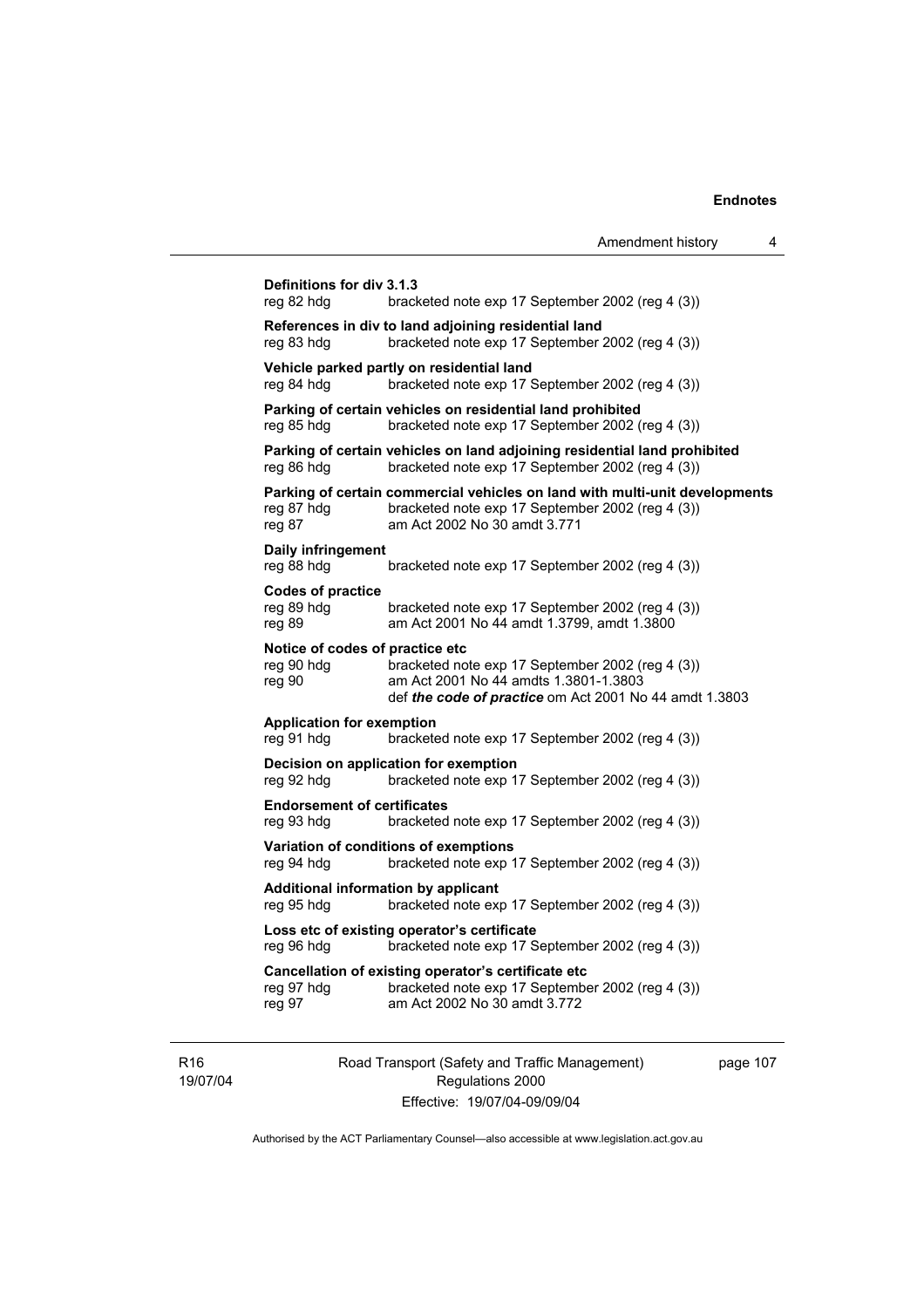|  | Amendment history |
|--|-------------------|
|--|-------------------|

| reg 97A hdg<br>reg 97A                                      | Other powers to provide pay parking<br>bracketed note exp 17 September 2002 (reg 4 (3))<br>ins 2002 No 7 reg 12                                                                                                                                                                                           |
|-------------------------------------------------------------|-----------------------------------------------------------------------------------------------------------------------------------------------------------------------------------------------------------------------------------------------------------------------------------------------------------|
| <b>Overlapping schemes</b><br>reg 98 hdg<br>reg 98          | bracketed note exp 17 September 2002 (reg 4 (3))<br>am 2002 No 7 reg 13                                                                                                                                                                                                                                   |
| Income from ticket parking scheme<br>reg 98A hdg<br>reg 98A | bracketed note exp 17 September 2002 (reg 4 (3))<br>ins 2002 No 7 reg 14                                                                                                                                                                                                                                  |
| Costs of ticket parking scheme<br>reg 98B hdg<br>reg 98B    | bracketed note exp 17 September 2002 (reg 4 (3))<br>ins 2002 No 7 reg 14                                                                                                                                                                                                                                  |
| Trailers not separately chargeable<br>reg 99 hdg            | bracketed note exp 17 September 2002 (reg 4 (3))                                                                                                                                                                                                                                                          |
| <b>Parking permits</b><br>reg 100 hdg                       | bracketed note exp 17 September 2002 (reg 4 (3))                                                                                                                                                                                                                                                          |
| reg 101 hdg                                                 | Mobility parking scheme authorities<br>bracketed note exp 17 September 2002 (reg 4 (3))                                                                                                                                                                                                                   |
| Definitions for ch 4<br>reg 102 hdg<br>reg 102              | bracketed note exp 17 September 2002 (reg 4 (3))<br>am 2000 No 33 reg 4; 2000 No 52 reg 4<br>def approved police speedometer ins 2001 No 32 reg 7<br>def digital camera detection device sub 2001 No 32 reg 8<br>def security checksum ins 2001 No 32 reg 9<br>def testing authority am 2001 No 32 reg 10 |
| reg 103 hdg<br>reg 103                                      | Approved traffic offence detection devices<br>bracketed note exp 17 September 2002 (reg 4 (3))<br>sub 2000 No 52 reg 5<br>am 2001 No 32 reg 11                                                                                                                                                            |
| reg 103A                                                    | Approval of police vehicle speedometers<br>ins 2001 No 32 reg 12                                                                                                                                                                                                                                          |
| reg 104 hdg<br>reg 104                                      | Major testing of traffic offence detection devices<br>bracketed note exp 17 September 2002 (reg 4 (3))<br>am 2000 No 33 reg 5<br>sub 2000 No 52 reg 5<br>am 2001 No 32 regs 13-17                                                                                                                         |
| reg 105 hdg<br>reg 105                                      | Use of digital camera detection devices<br>bracketed note exp 17 September 2002 (reg 4 (3))<br>sub 2001 No 32 reg 18                                                                                                                                                                                      |
|                                                             |                                                                                                                                                                                                                                                                                                           |

page 108 Road Transport (Safety and Traffic Management) Regulations 2000 Effective: 19/07/04-09/09/04

R16 19/07/04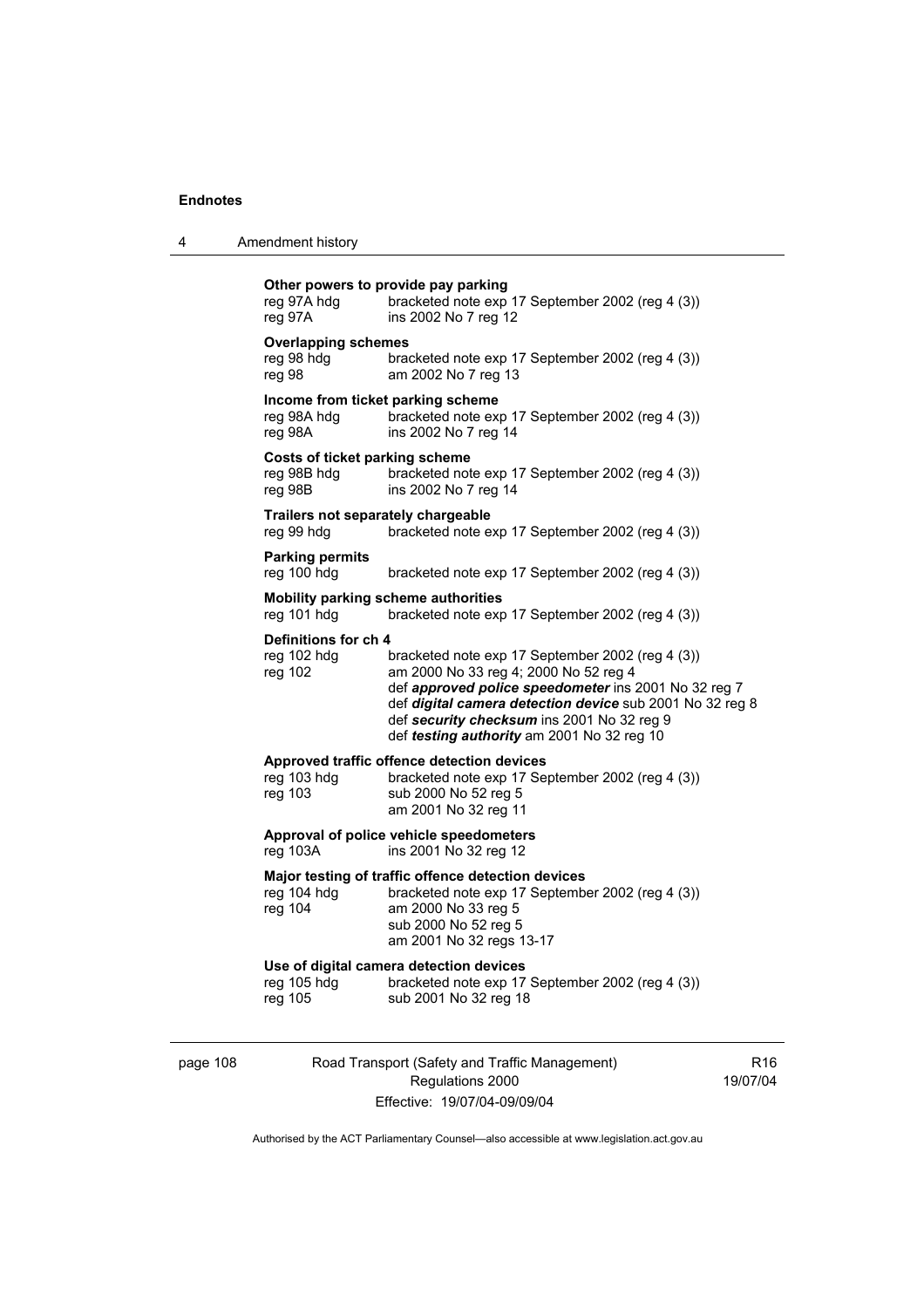|                                                                 |                                                                                                                                                    | Amendment history | 4 |
|-----------------------------------------------------------------|----------------------------------------------------------------------------------------------------------------------------------------------------|-------------------|---|
| reg 105A hdg<br>reg 105A                                        | Use of laser speed measuring devices<br>bracketed note exp 17 September 2002 (reg 4 (3))<br>ins 2001 No 32 reg 18                                  |                   |   |
| reg 105B hdg<br>$reg$ 105B                                      | Use of radar speed measuring devices<br>bracketed note exp 17 September 2002 (reg 4 (3))<br>ins 2001 No 32 reg 18                                  |                   |   |
| reg 106 hdg                                                     | Approved people-testing and sealing<br>bracketed note exp 17 September 2002 (reg 4 (3))                                                            |                   |   |
| Approved people-use<br>reg 107 hdg<br>reg 107                   | bracketed note exp 17 September 2002 (reg 4 (3))<br>am 2000 No 52 reg 6                                                                            |                   |   |
| reg 107A                                                        | Recording of digital camera detection device image files—Act, s 23 (2) (c) (ii)<br>ins 2001 No 32 reg 19                                           |                   |   |
| s 23 (2) (c) (ii)<br>reg 107B                                   | Recording of traffic lights camera detection device image files-Act,<br>ins 2001 No 32 reg 19                                                      |                   |   |
| s 23 (2) (c) (iii)<br>reg 107C                                  | Verification of traffic lights camera detection device image files—Act,<br>ins 2001 No 32 reg 19                                                   |                   |   |
| <b>Meaning of vehicle image codes</b><br>reg 108 hdg<br>reg 108 | bracketed note exp 17 September 2002 (reg 4 (3))<br>sub 2000 No 33 reg 6; 2000 No 52 reg 7<br>am 2001 No 32 regs 20-22                             |                   |   |
| <b>Additional powers of police</b><br>reg 109 hdg               | bracketed note exp 17 September 2002 (reg 4 (3))                                                                                                   |                   |   |
| Prohibition on car minding<br>reg 110 hdg                       | bracketed note exp 17 September 2002 (reg 4 (3))                                                                                                   |                   |   |
| reg 111 hdg                                                     | Removal of unattended vehicles from certain places<br>bracketed note exp 17 September 2002 (reg 4 (3))                                             |                   |   |
| reg 112 hdg<br>reg 112                                          | Disposal of impounded or forfeited vehicles<br>bracketed note exp 17 September 2002 (reg 4 (3))<br>am Act 2001 No 29 s 14<br>sub 2001 No 32 reg 23 |                   |   |
| reg 112A hdg<br>reg 112A                                        | Disposal of forfeited vehicles-Act, s 10J<br>bracketed note exp 17 September 2002 (reg 4 (3))<br>ins 2001 No 32 reg 23                             |                   |   |
| reg 113 hdg                                                     | Responsible person to inspect driver licence<br>bracketed note exp 17 September 2002 (reg 4 (3))                                                   |                   |   |
|                                                                 |                                                                                                                                                    |                   |   |

R16 19/07/04 Road Transport (Safety and Traffic Management) Regulations 2000 Effective: 19/07/04-09/09/04

page 109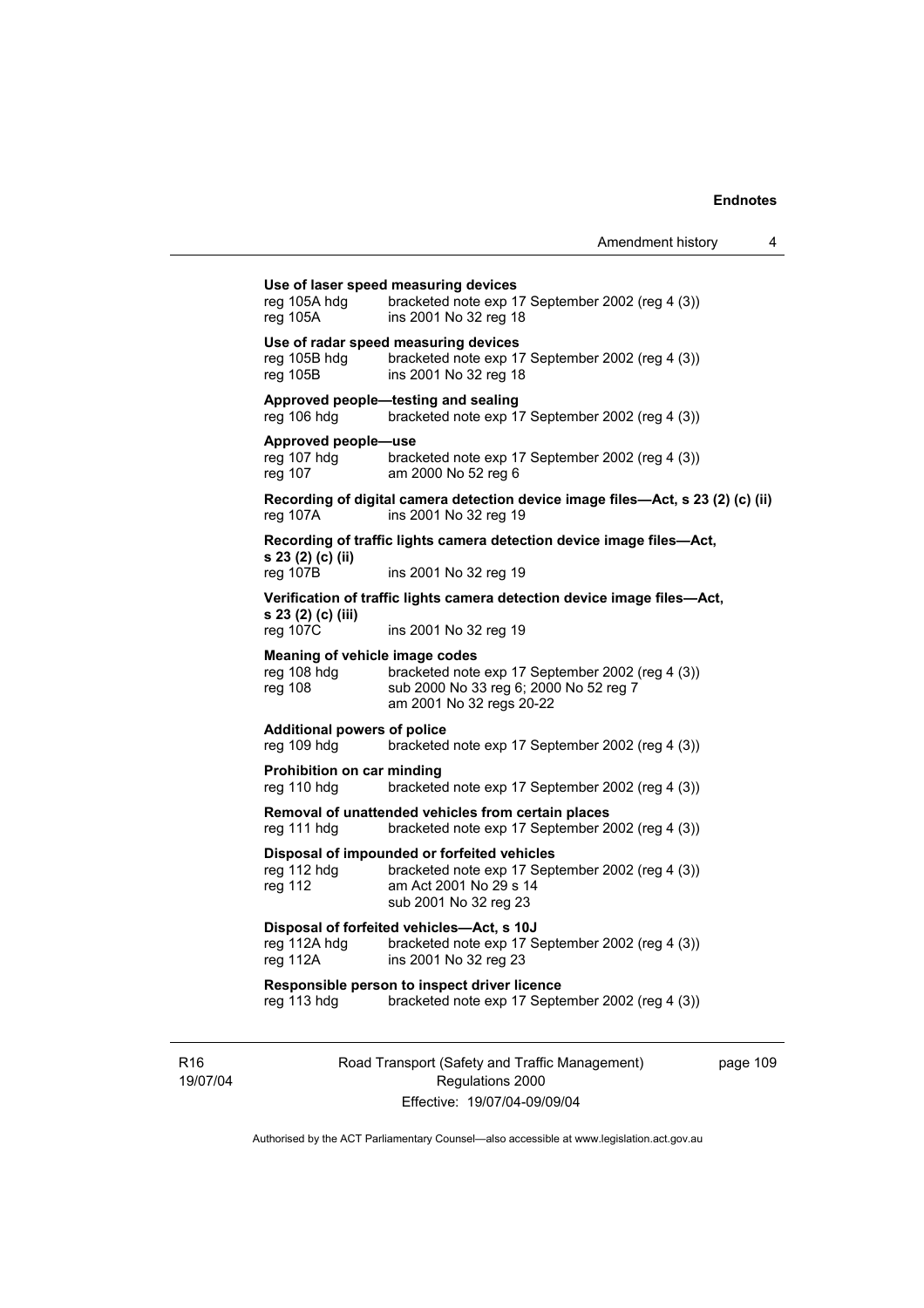| Amendment history<br>4 |  |
|------------------------|--|
|------------------------|--|

**Responsible person's consent**  bracketed note exp 17 September 2002 (reg 4 (3)) **Application of Criminal Code to regulations**  reg 115 hdg bracketed note exp 17 September 2002 (reg 4 (3)) reg 115 sub Act 2002 No 51 amdt 1.42 om SL2003-1 reg 18 **Offences against regulations are strict liability offences**  reg 116 hdg bracketed note exp 17 September 2002 (reg 4 (3)) reg 116 am Act 2002 No 51 amdt 1.43 om SL2003-1 reg 18 **General defence of accident or reasonable effort**  reg 117 hdg bracketed note exp 17 September 2002 (reg 4 (3)) reg 117 am Act 2002 No 51 amdt 1.44 om SL2003-1 reg 18 **Transitional**  ch 6 hdg exp 1 March 2002 (reg 128) **Parking**  pt 6.1 hdg exp 1 March 2002 (reg 128) **Existing Class A and Class B parking spaces**  exp 1 March 2002 (reg 128) **Existing parking labels**  reg 119 exp 1 March 2002 (reg 128) **Existing disability labels**  reg 120 exp 1 June 2000 (reg 120) **Existing codes of practice**  reg 121 exp 1 March 2002 (reg 128) **Existing exemptions**  exp 1 March 2002 (reg 128) **Existing applications for exemptions and variation of conditions**  reg 123 exp 1 March 2002 (reg 128) **Existing notices to show cause**  reg 124 exp 1 March 2002 (reg 128) **Traffic offence detection devices**  pt 6.2 hdg exp 1 March 2002 (reg 128) **Existing tests and certificates**  reg 125 am 2001 No 32 reg 24 exp 1 March 2002 (reg 128)

page 110 Road Transport (Safety and Traffic Management) Regulations 2000 Effective: 19/07/04-09/09/04

R16 19/07/04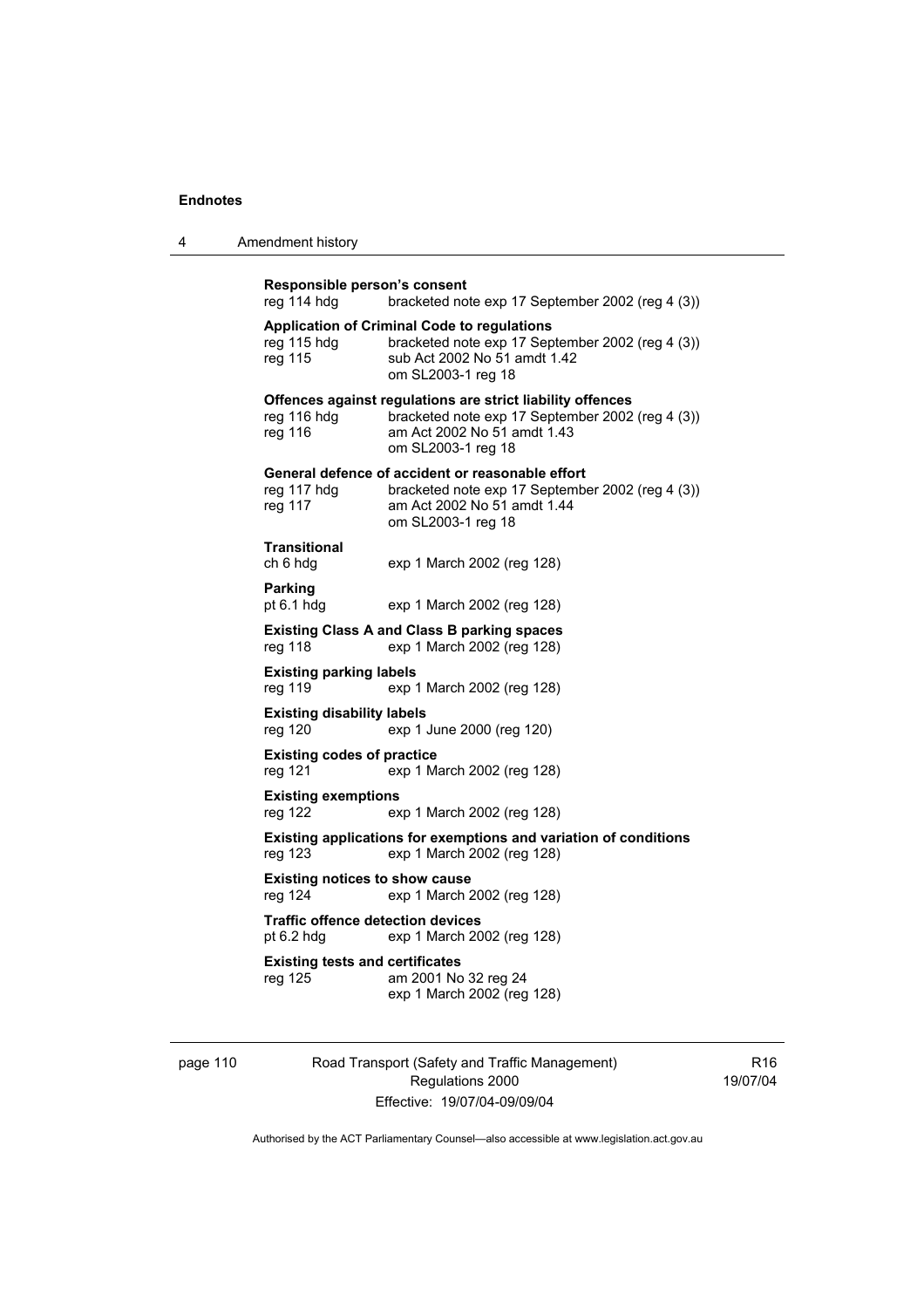| <b>Existing approved people-use</b><br>reg 126 | exp 1 March 2002 (reg 128)                                                                                                                                                                                                                                                                                                                                                                                                                                                                                                                                                                                                                                                                                                                                                                                                                                                                                                                                                                                                                                                                                                                               |
|------------------------------------------------|----------------------------------------------------------------------------------------------------------------------------------------------------------------------------------------------------------------------------------------------------------------------------------------------------------------------------------------------------------------------------------------------------------------------------------------------------------------------------------------------------------------------------------------------------------------------------------------------------------------------------------------------------------------------------------------------------------------------------------------------------------------------------------------------------------------------------------------------------------------------------------------------------------------------------------------------------------------------------------------------------------------------------------------------------------------------------------------------------------------------------------------------------------|
| Other transitional provisions<br>pt 6.3 hdg    | exp 1 March 2002 (reg 128)                                                                                                                                                                                                                                                                                                                                                                                                                                                                                                                                                                                                                                                                                                                                                                                                                                                                                                                                                                                                                                                                                                                               |
|                                                |                                                                                                                                                                                                                                                                                                                                                                                                                                                                                                                                                                                                                                                                                                                                                                                                                                                                                                                                                                                                                                                                                                                                                          |
| reg 127                                        | <b>Existing medical certificate about seatbelts</b><br>exp 1 March 2002 (reg 128)                                                                                                                                                                                                                                                                                                                                                                                                                                                                                                                                                                                                                                                                                                                                                                                                                                                                                                                                                                                                                                                                        |
| Expiry of ch 6<br>reg 128                      | am Act 2001 No 27 amdt 4.25<br>am Act 2001 No 44 amdt 1.3804<br>exp 1 March 2002 (reg 128)                                                                                                                                                                                                                                                                                                                                                                                                                                                                                                                                                                                                                                                                                                                                                                                                                                                                                                                                                                                                                                                               |
| sch 1                                          | Meaning of location codes on images<br>sub 2000 No 33 reg 8                                                                                                                                                                                                                                                                                                                                                                                                                                                                                                                                                                                                                                                                                                                                                                                                                                                                                                                                                                                                                                                                                              |
|                                                | am 2000 No 52 reg 8; pts renum R4 LA; SL2003-14 reg 4                                                                                                                                                                                                                                                                                                                                                                                                                                                                                                                                                                                                                                                                                                                                                                                                                                                                                                                                                                                                                                                                                                    |
| <b>Dictionary</b>                              |                                                                                                                                                                                                                                                                                                                                                                                                                                                                                                                                                                                                                                                                                                                                                                                                                                                                                                                                                                                                                                                                                                                                                          |
|                                                | def approved police speedometer ins 2001 No 32 reg 26<br>def area of operations ins 2002 No 7 reg 15<br>def ARR ins SL2003-12 reg 6<br>def camera detection device ins 2000 No 52 reg 9<br>sub 2001 No 32 reg 25<br>def centre of the road ins 2000 No 52 reg 9<br>def digital camera detection device ins 2000 No 52 reg 9<br>def emergency worker om SL2004-16 reg 38<br>def give way ins 2000 No 21 reg 4<br>def indicated on ins 2001 No 32 reg 26<br>def laser speed measuring device ins 2000 No 52 reg 9<br>def length ins 2000 No 52 reg 9<br>def length of road om 2000 No 52 reg 9<br>def marked foot crossing ins 2000 No 21 reg 4<br>def motor vehicle ins 2000 No 52 reg 9<br>def parking authority ins 2002 No 7 reg 15<br>def parking authority guidelines ins 2002 No 7 reg 15<br>def parking ticket am 2002 No 7 reg 16<br>def pedestrian ins 2000 No 21 reg 4<br>def piezo strip speed measuring device ins 2000 No 52<br>reg 9<br>def postal vehicle am SL2004-16 reg 39<br>def <i>public bus</i> sub Act 2001 No 62 amdt 1.42<br>def radar speed measuring device ins 2000 No 52 reg 9<br>def recording medium ins 2001 No 32 reg 26 |
|                                                | def red traffic arrow ins 2000 No 52 reg 9<br>def red traffic light ins 2000 No 52 reg 9                                                                                                                                                                                                                                                                                                                                                                                                                                                                                                                                                                                                                                                                                                                                                                                                                                                                                                                                                                                                                                                                 |
|                                                | def restricted taxi om 2002 No 2 reg 30                                                                                                                                                                                                                                                                                                                                                                                                                                                                                                                                                                                                                                                                                                                                                                                                                                                                                                                                                                                                                                                                                                                  |

R16 19/07/04 Road Transport (Safety and Traffic Management) Regulations 2000 Effective: 19/07/04-09/09/04

page 111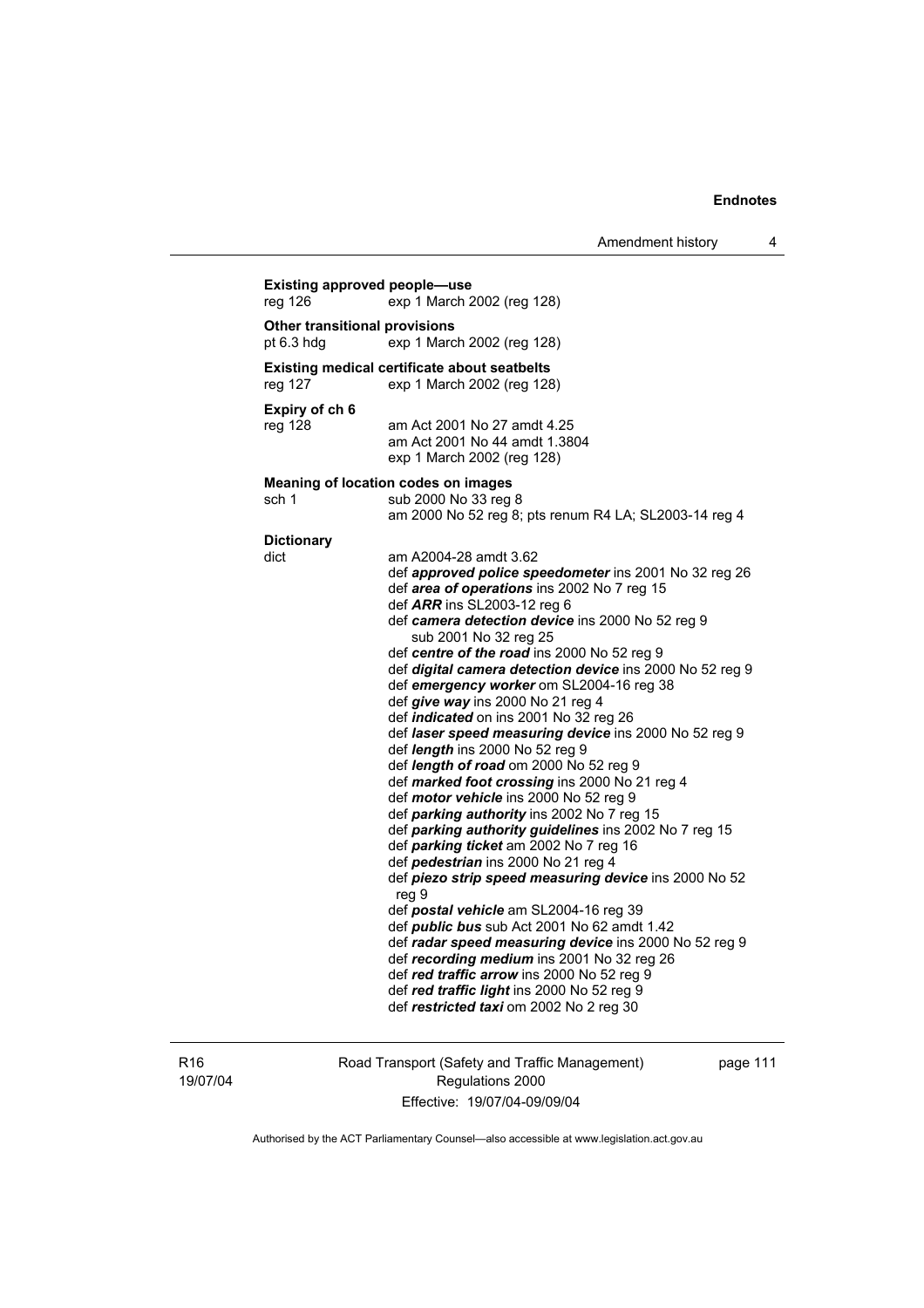5 Earlier republications

 def *ride* ins 2000 No 21 reg 4 def *rider* ins 2000 No 21 reg 4 def *road* sub Act 2002 No 30 amdt 3.773 def *road related area* ins Act 2002 No 30 amdt 3.774 def *security checksum* ins 2001 No 32 reg 26 def *speed measuring device* ins 2000 No 52 reg 9 def *taxi* sub 2002 No 2 reg 31 def *testing authority* ins 2000 No 52 reg 9 def *the Act* om Act 2001 No 44 amdt 1.3805 def *traffic lights camera detection* ins 2000 No 52 reg 9 def *trailer* ins 2000 No 52 reg 9 def *vehicle* ins 2000 No 52 reg 9 def *WORM disk* ins 2001 No 32 reg 26

# **5 Earlier republications**

Some earlier republications were not numbered. The number in column 1 refers to the publication order.

Since 12 September 2001 every authorised republication has been published in electronic pdf format on the ACT legislation register. A selection of authorised republications have also been published in printed format. These republications are marked with an asterisk (\*) in column 1. Except for the footer, electronic and printed versions of an authorised republication are identical.

| <b>Republication No</b> | <b>Amendments to</b> | <b>Republication date</b> |
|-------------------------|----------------------|---------------------------|
| 1                       | not amended          | 1 March 2000              |
| 2                       | Act 2001 No 56       | 12 September 2001         |
| 3                       | Act 2001 No 62       | 3 December 2001           |
| 4                       | SL 2002 No 2         | 1 March 2002              |
| 5*                      | SL 2002 No 2         | 2 March 2002              |
| 6                       | SL 2002 No 7         | 16 April 2002             |
| 7                       | Act 2002 No 30       | 10 October 2002           |
| 8                       | SL2002-31            | 1 November 2002           |
| 9                       | SL2002-31            | 2 December 2002           |
| 10                      | Act 2002 No 51       | 1 January 2003            |
| 11                      | SL2003-1             | 10 January 2003           |
|                         |                      |                           |

page 112 Road Transport (Safety and Traffic Management) Regulations 2000 Effective: 19/07/04-09/09/04

R16 19/07/04